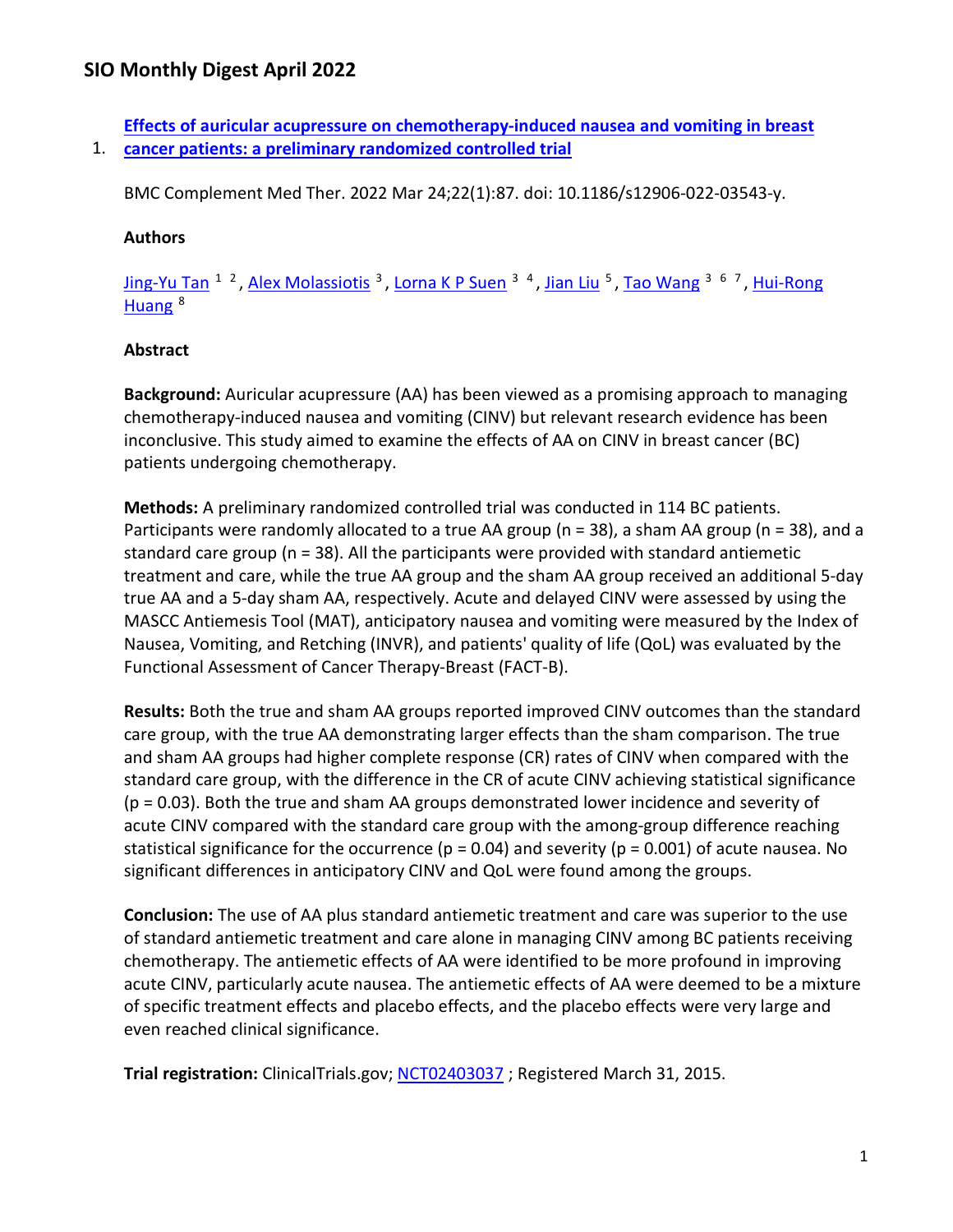2. **[randomized controlled, pilot clinical trial](https://nam11.safelinks.protection.outlook.com/?url=https%3A%2F%2Fpubmed.ncbi.nlm.nih.gov%2F35303841%2F&data=04%7C01%7Calmira.catic%40emory.edu%7C478ade74754b4c15a64f08da13eab169%7Ce004fb9cb0a4424fbcd0322606d5df38%7C0%7C0%7C637844196307084584%7CUnknown%7CTWFpbGZsb3d8eyJWIjoiMC4wLjAwMDAiLCJQIjoiV2luMzIiLCJBTiI6Ik1haWwiLCJXVCI6Mn0%3D%7C3000&sdata=H%2BuIeIj0%2BFM7DPI7ak3ryJfOxp%2B9Bhcu6IVJxtM2Bjc%3D&reserved=0)  [Electroacupuncture for treating cancer-related insomnia: a multicenter, assessor-blinded,](https://nam11.safelinks.protection.outlook.com/?url=https%3A%2F%2Fpubmed.ncbi.nlm.nih.gov%2F35303841%2F&data=04%7C01%7Calmira.catic%40emory.edu%7C478ade74754b4c15a64f08da13eab169%7Ce004fb9cb0a4424fbcd0322606d5df38%7C0%7C0%7C637844196307084584%7CUnknown%7CTWFpbGZsb3d8eyJWIjoiMC4wLjAwMDAiLCJQIjoiV2luMzIiLCJBTiI6Ik1haWwiLCJXVCI6Mn0%3D%7C3000&sdata=H%2BuIeIj0%2BFM7DPI7ak3ryJfOxp%2B9Bhcu6IVJxtM2Bjc%3D&reserved=0)** 

BMC Complement Med Ther. 2022 Mar 18;22(1):77. doi: 10.1186/s12906-022-03561-w.

#### **Authors**

Boram Lee<sup># 1</sup>, Bo-Kyung Kim<sup># 2</sup>, Mikyung Kim<sup>3</sup>, Ae-Ran Kim<sup>1</sup>[, Hyo-Ju Park](https://nam11.safelinks.protection.outlook.com/?url=https%3A%2F%2Fpubmed.ncbi.nlm.nih.gov%2F%3Fsize%3D100%26term%3DPark%2BHJ%26cauthor_id%3D35303841&data=04%7C01%7Calmira.catic%40emory.edu%7C478ade74754b4c15a64f08da13eab169%7Ce004fb9cb0a4424fbcd0322606d5df38%7C0%7C0%7C637844196307240829%7CUnknown%7CTWFpbGZsb3d8eyJWIjoiMC4wLjAwMDAiLCJQIjoiV2luMzIiLCJBTiI6Ik1haWwiLCJXVCI6Mn0%3D%7C3000&sdata=wbILVXy4Gwcjysn9L94J%2BI%2B39A6kYc0orFvVLUFvUvM%3D&reserved=0) <sup>1</sup>, [O-Jin Kwon](https://nam11.safelinks.protection.outlook.com/?url=https%3A%2F%2Fpubmed.ncbi.nlm.nih.gov%2F%3Fsize%3D100%26term%3DKwon%2BOJ%26cauthor_id%3D35303841&data=04%7C01%7Calmira.catic%40emory.edu%7C478ade74754b4c15a64f08da13eab169%7Ce004fb9cb0a4424fbcd0322606d5df38%7C0%7C0%7C637844196307240829%7CUnknown%7CTWFpbGZsb3d8eyJWIjoiMC4wLjAwMDAiLCJQIjoiV2luMzIiLCJBTiI6Ik1haWwiLCJXVCI6Mn0%3D%7C3000&sdata=rO%2FHyl1Zd4a8ODKskCAsQDiP0ZT2R1qeacTniN1H2aE%3D&reserved=0) <sup>1</sup>, [Jun-](https://nam11.safelinks.protection.outlook.com/?url=https%3A%2F%2Fpubmed.ncbi.nlm.nih.gov%2F%3Fsize%3D100%26term%3DLee%2BJH%26cauthor_id%3D35303841&data=04%7C01%7Calmira.catic%40emory.edu%7C478ade74754b4c15a64f08da13eab169%7Ce004fb9cb0a4424fbcd0322606d5df38%7C0%7C0%7C637844196307240829%7CUnknown%7CTWFpbGZsb3d8eyJWIjoiMC4wLjAwMDAiLCJQIjoiV2luMzIiLCJBTiI6Ik1haWwiLCJXVCI6Mn0%3D%7C3000&sdata=99sVqJsE2H8l4r9ZhkN4gpIfqCAZPxqbn9%2FEHMX6D%2B8%3D&reserved=0)[Hwan Lee](https://nam11.safelinks.protection.outlook.com/?url=https%3A%2F%2Fpubmed.ncbi.nlm.nih.gov%2F%3Fsize%3D100%26term%3DLee%2BJH%26cauthor_id%3D35303841&data=04%7C01%7Calmira.catic%40emory.edu%7C478ade74754b4c15a64f08da13eab169%7Ce004fb9cb0a4424fbcd0322606d5df38%7C0%7C0%7C637844196307240829%7CUnknown%7CTWFpbGZsb3d8eyJWIjoiMC4wLjAwMDAiLCJQIjoiV2luMzIiLCJBTiI6Ik1haWwiLCJXVCI6Mn0%3D%7C3000&sdata=99sVqJsE2H8l4r9ZhkN4gpIfqCAZPxqbn9%2FEHMX6D%2B8%3D&reserved=0) <sup>1</sup> <sup>4</sup>, Joo-Hee Kim<sup>5 6</sup>

#### **Abstract**

**Background:** Insomnia is one of the most frequent symptoms in people with cancer. Electroacupuncture has been widely used in people with cancer or insomnia. We explored the feasibility and preliminary effectiveness of electroacupuncture for cancer-related insomnia.

**Methods:** People with cancer and insomnia disorder were randomly allocated to electroacupuncture, sham-electroacupuncture, or usual care groups. Participants received either 10 sessions of electroacupuncture at real acupoints, sham-electroacupuncture at non-acupoints, or usual care in each group for 4 weeks. We calculated the recruitment, adherence, and completion rates of participants. The Insomnia Severity Index (ISI), Pittsburgh Sleep Quality Index (PSQI), sleep diary and actigraphy-derived sleep parameters, Functional Assessment of Cancer Therapy-Fatigue (FACT-F), Montreal Cognitive Assessment (MoCA), and salivary levels of cortisol and melatonin were evaluated as outcome measures.

**Results:** Twenty-two participants were enrolled (8, 6, and 8 respectively in the electroacupuncture, sham-electroacupuncture, and usual care groups) and 20 participants completed the trials (8, 4, and 8 respectively). The recruitment, adherence, and completion rates were 78.57% (22/28), 95.45% (21/22), and 90.91% (20/22), respectively. Most of the participants had previously received conventional treatment for insomnia, but few had received Korean medicine treatment, without any demographic or clinical differences between groups. In the electroacupuncture group, there was a statistically significant reduction of 10.13 (mean)  $\pm 8.15$ (standard deviation) and 5 ± 3.70 points in mean ISI and PSQI scores at 4 weeks post-treatment (P  $=$  .0098 and .0066), compared with sham-electroacupuncture (2.06  $\pm$  7.15 and 1.61  $\pm$  4.34; P = .4796 and .3632) and usual care (3.25 ± 2.60 and 1.38 ± 2.13; P = .0096 and .1112). Although there was no significant difference in ISI score between groups at 4 weeks post-treatment, the electroacupuncture group continued to improve significantly at 4 weeks' follow-up, showing borderline and significant differences compared to the sham-electroacupuncture and usual care (P = .0614 and .0015). The FACT-F scores in electroacupuncture group showed a significant improvement compared with the sham-electroacupuncture group ( $P = .0305$ ). No electroacupuncture-related adverse events were reported.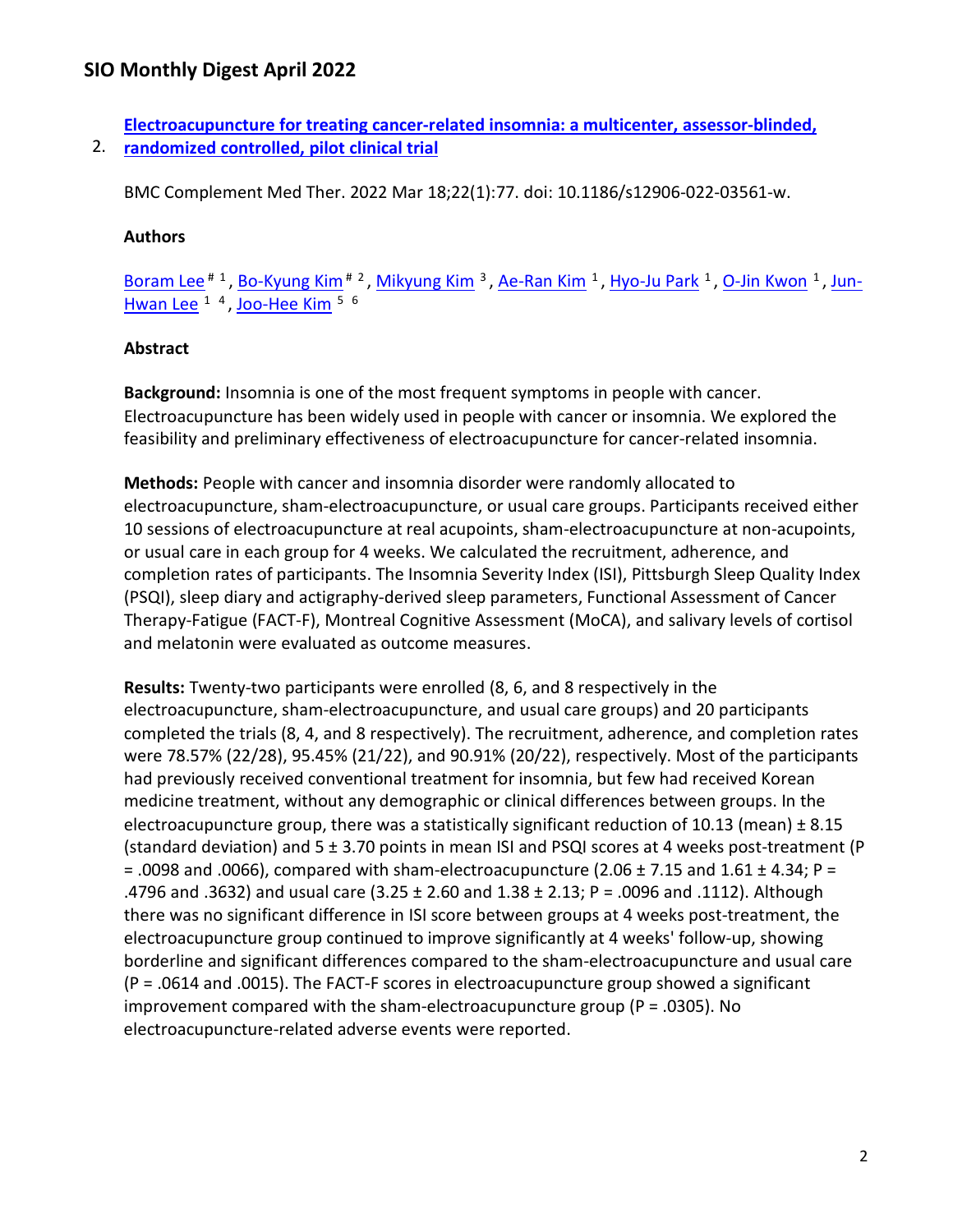**Conclusions:** Electroacupuncture might be feasible for cancer-related insomnia, despite slow participant recruitment. Additional trials with adequately powered sample sizes and a substantial change to the recruitment procedure are needed.

**Trial registration:** Clinical Research Information Service, KCT0002162 . Submitted 27 October 2016, Registered 2 December 2016 - Retrospectively registered (The first participant enrolment: 28 November 2016).

## 3. **[pragmatic randomized controlled trial](https://nam11.safelinks.protection.outlook.com/?url=https%3A%2F%2Fpubmed.ncbi.nlm.nih.gov%2F35292088%2F&data=04%7C01%7Calmira.catic%40emory.edu%7C478ade74754b4c15a64f08da13eab169%7Ce004fb9cb0a4424fbcd0322606d5df38%7C0%7C0%7C637844196307240829%7CUnknown%7CTWFpbGZsb3d8eyJWIjoiMC4wLjAwMDAiLCJQIjoiV2luMzIiLCJBTiI6Ik1haWwiLCJXVCI6Mn0%3D%7C3000&sdata=eZmSRczhlh50roL7JazsCGSMZmHfLm10nuIx%2BRAR4Oc%3D&reserved=0)  [Electro-acupuncture for protracted amphetamine abstinence syndrome: study protocol for a](https://nam11.safelinks.protection.outlook.com/?url=https%3A%2F%2Fpubmed.ncbi.nlm.nih.gov%2F35292088%2F&data=04%7C01%7Calmira.catic%40emory.edu%7C478ade74754b4c15a64f08da13eab169%7Ce004fb9cb0a4424fbcd0322606d5df38%7C0%7C0%7C637844196307240829%7CUnknown%7CTWFpbGZsb3d8eyJWIjoiMC4wLjAwMDAiLCJQIjoiV2luMzIiLCJBTiI6Ik1haWwiLCJXVCI6Mn0%3D%7C3000&sdata=eZmSRczhlh50roL7JazsCGSMZmHfLm10nuIx%2BRAR4Oc%3D&reserved=0)**

Trials. 2022 Mar 15;23(1):216. doi: 10.1186/s13063-022-06154-7.

### **Authors**

[Huan Ren](https://nam11.safelinks.protection.outlook.com/?url=https%3A%2F%2Fpubmed.ncbi.nlm.nih.gov%2F%3Fsize%3D100%26term%3DRen%2BH%26cauthor_id%3D35292088&data=04%7C01%7Calmira.catic%40emory.edu%7C478ade74754b4c15a64f08da13eab169%7Ce004fb9cb0a4424fbcd0322606d5df38%7C0%7C0%7C637844196307240829%7CUnknown%7CTWFpbGZsb3d8eyJWIjoiMC4wLjAwMDAiLCJQIjoiV2luMzIiLCJBTiI6Ik1haWwiLCJXVCI6Mn0%3D%7C3000&sdata=1E2L0CBhcQ%2F%2Fj%2F7ixJCck%2FLPyT1SN0i5v9pY90StlaA%3D&reserved=0) <sup>1</sup>, [Yiwei Zeng](https://nam11.safelinks.protection.outlook.com/?url=https%3A%2F%2Fpubmed.ncbi.nlm.nih.gov%2F%3Fsize%3D100%26term%3DZeng%2BY%26cauthor_id%3D35292088&data=04%7C01%7Calmira.catic%40emory.edu%7C478ade74754b4c15a64f08da13eab169%7Ce004fb9cb0a4424fbcd0322606d5df38%7C0%7C0%7C637844196307240829%7CUnknown%7CTWFpbGZsb3d8eyJWIjoiMC4wLjAwMDAiLCJQIjoiV2luMzIiLCJBTiI6Ik1haWwiLCJXVCI6Mn0%3D%7C3000&sdata=dOmYKlPAJEAtqMtFnd48eHAw4CZGNdu7NoS6Z9drmfc%3D&reserved=0) <sup>1</sup>, [Min Zhang](https://nam11.safelinks.protection.outlook.com/?url=https%3A%2F%2Fpubmed.ncbi.nlm.nih.gov%2F%3Fsize%3D100%26term%3DZhang%2BM%26cauthor_id%3D35292088&data=04%7C01%7Calmira.catic%40emory.edu%7C478ade74754b4c15a64f08da13eab169%7Ce004fb9cb0a4424fbcd0322606d5df38%7C0%7C0%7C637844196307240829%7CUnknown%7CTWFpbGZsb3d8eyJWIjoiMC4wLjAwMDAiLCJQIjoiV2luMzIiLCJBTiI6Ik1haWwiLCJXVCI6Mn0%3D%7C3000&sdata=82FR9nPFgegeUzhotVJM9dvdSck8SV51vA7OGdISvLM%3D&reserved=0) <sup>1</sup>, [Su Zhang](https://nam11.safelinks.protection.outlook.com/?url=https%3A%2F%2Fpubmed.ncbi.nlm.nih.gov%2F%3Fsize%3D100%26term%3DZhang%2BS%26cauthor_id%3D35292088&data=04%7C01%7Calmira.catic%40emory.edu%7C478ade74754b4c15a64f08da13eab169%7Ce004fb9cb0a4424fbcd0322606d5df38%7C0%7C0%7C637844196307240829%7CUnknown%7CTWFpbGZsb3d8eyJWIjoiMC4wLjAwMDAiLCJQIjoiV2luMzIiLCJBTiI6Ik1haWwiLCJXVCI6Mn0%3D%7C3000&sdata=OvCOYfYhRV4BMyE%2FduIREqe2Hjo8AvOvBhX2HpS4v1c%3D&reserved=0) <sup>1</sup>, [Zhihan Chen](https://nam11.safelinks.protection.outlook.com/?url=https%3A%2F%2Fpubmed.ncbi.nlm.nih.gov%2F%3Fsize%3D100%26term%3DChen%2BZ%26cauthor_id%3D35292088&data=04%7C01%7Calmira.catic%40emory.edu%7C478ade74754b4c15a64f08da13eab169%7Ce004fb9cb0a4424fbcd0322606d5df38%7C0%7C0%7C637844196307240829%7CUnknown%7CTWFpbGZsb3d8eyJWIjoiMC4wLjAwMDAiLCJQIjoiV2luMzIiLCJBTiI6Ik1haWwiLCJXVCI6Mn0%3D%7C3000&sdata=6NMgB5i9Su2SgKxp16%2FLkCHVNLN%2FAzg%2BkNw8xfd%2F%2B%2Fw%3D&reserved=0) <sup>1</sup>, [Binbin Wu](https://nam11.safelinks.protection.outlook.com/?url=https%3A%2F%2Fpubmed.ncbi.nlm.nih.gov%2F%3Fsize%3D100%26term%3DWu%2BB%26cauthor_id%3D35292088&data=04%7C01%7Calmira.catic%40emory.edu%7C478ade74754b4c15a64f08da13eab169%7Ce004fb9cb0a4424fbcd0322606d5df38%7C0%7C0%7C637844196307240829%7CUnknown%7CTWFpbGZsb3d8eyJWIjoiMC4wLjAwMDAiLCJQIjoiV2luMzIiLCJBTiI6Ik1haWwiLCJXVCI6Mn0%3D%7C3000&sdata=QbrTEdAuTtIz2h5YudSFiWg22O%2F06Lx930Em5euwkas%3D&reserved=0) <sup>2</sup>, [Jun Liu](https://nam11.safelinks.protection.outlook.com/?url=https%3A%2F%2Fpubmed.ncbi.nlm.nih.gov%2F%3Fsize%3D100%26term%3DLiu%2BJ%26cauthor_id%3D35292088&data=04%7C01%7Calmira.catic%40emory.edu%7C478ade74754b4c15a64f08da13eab169%7Ce004fb9cb0a4424fbcd0322606d5df38%7C0%7C0%7C637844196307240829%7CUnknown%7CTWFpbGZsb3d8eyJWIjoiMC4wLjAwMDAiLCJQIjoiV2luMzIiLCJBTiI6Ik1haWwiLCJXVCI6Mn0%3D%7C3000&sdata=hcuj6qJ%2FOBeORxWZDcLBQxHwIarEKcYSnGbxaQmP8sM%3D&reserved=0) <sup>3</sup>, Yulan [Ren](https://nam11.safelinks.protection.outlook.com/?url=https%3A%2F%2Fpubmed.ncbi.nlm.nih.gov%2F%3Fsize%3D100%26term%3DRen%2BY%26cauthor_id%3D35292088&data=04%7C01%7Calmira.catic%40emory.edu%7C478ade74754b4c15a64f08da13eab169%7Ce004fb9cb0a4424fbcd0322606d5df38%7C0%7C0%7C637844196307240829%7CUnknown%7CTWFpbGZsb3d8eyJWIjoiMC4wLjAwMDAiLCJQIjoiV2luMzIiLCJBTiI6Ik1haWwiLCJXVCI6Mn0%3D%7C3000&sdata=FMAIUum5AXKGb0%2BXxCJwQhLjEZGHrlwjjwNvUE38du8%3D&reserved=0) 4

## **Abstract**

**Background:** Protracted amphetamine abstinence syndrome is one of the primary causes of relapse for amphetamine-type drug abusers during withdrawal. However, the importance of the management of protracted amphetamine abstinence syndrome is underestimated. Electroacupuncture may be a safe and effective alternative therapy for protracted amphetamine abstinence syndrome, but the evidence is limited.

**Methods:** The study is a prospective, two-center, randomized, waitlist controlled, open-label pragmatic trial. A total of 300 patients with protracted amphetamine abstinence syndrome will be recruited. All participants will be randomly assigned to an electro-acupuncture group or a waitlist group in a 1:1 ratio. Participants in the electro-acupuncture group will receive the electrical-acupuncture treatment. Waitlist group participants will not receive electro-acupuncture treatment but will be assessed at each visit. Treatments will be administered twice a week for a total of 4 consecutive weeks. The primary outcome in this study is the change in the ACSA between baseline (week 0) and the completion of treatment (week 4), and the secondary outcomes are changes in the Hamilton Depression Scale (HAMD), the visual analog scale (VAS), the Hamilton Anxiety Scale (HAMA), the Pittsburgh Sleep Quality Index (PSQI), the Montreal Cognitive Assessment (MoCA), and the Medical Outcomes Study 36-item Short-Form Health Survey (SF-36).

**Discussion:** This study will assess the effectiveness of acupuncture in PAAS in real-world settings to provide support for clinical decisions and a basis for subsequent trials comparing acupuncture with other positive regimens.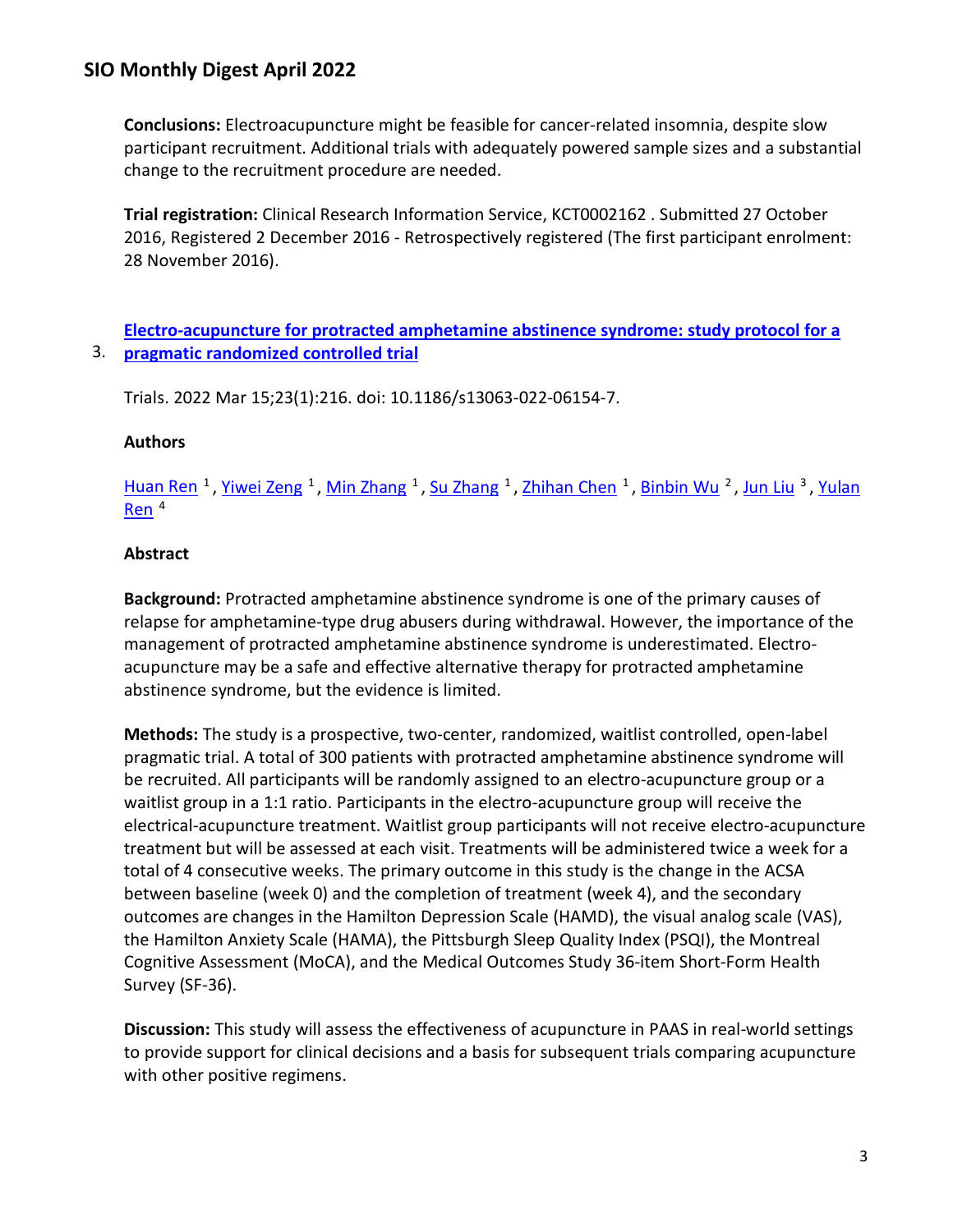**[Traditional and complementary medicine use among cancer patients in Nepal: a cross-sectional](https://nam11.safelinks.protection.outlook.com/?url=https%3A%2F%2Fpubmed.ncbi.nlm.nih.gov%2F35291988%2F&data=04%7C01%7Calmira.catic%40emory.edu%7C478ade74754b4c15a64f08da13eab169%7Ce004fb9cb0a4424fbcd0322606d5df38%7C0%7C0%7C637844196307397074%7CUnknown%7CTWFpbGZsb3d8eyJWIjoiMC4wLjAwMDAiLCJQIjoiV2luMzIiLCJBTiI6Ik1haWwiLCJXVCI6Mn0%3D%7C3000&sdata=Jqj2V%2F8ZGU2ucFfgHJB%2BSoG8YqraZvCPTeMy2TOziMs%3D&reserved=0)** 

4. **[survey](https://nam11.safelinks.protection.outlook.com/?url=https%3A%2F%2Fpubmed.ncbi.nlm.nih.gov%2F35291988%2F&data=04%7C01%7Calmira.catic%40emory.edu%7C478ade74754b4c15a64f08da13eab169%7Ce004fb9cb0a4424fbcd0322606d5df38%7C0%7C0%7C637844196307397074%7CUnknown%7CTWFpbGZsb3d8eyJWIjoiMC4wLjAwMDAiLCJQIjoiV2luMzIiLCJBTiI6Ik1haWwiLCJXVCI6Mn0%3D%7C3000&sdata=Jqj2V%2F8ZGU2ucFfgHJB%2BSoG8YqraZvCPTeMy2TOziMs%3D&reserved=0)** 

BMC Complement Med Ther. 2022 Mar 15;22(1):70. doi: 10.1186/s12906-022-03555-8.

### **Authors**

[Soo Jeung Choi](https://nam11.safelinks.protection.outlook.com/?url=https%3A%2F%2Fpubmed.ncbi.nlm.nih.gov%2F%3Fsize%3D100%26term%3DChoi%2BSJ%26cauthor_id%3D35291988&data=04%7C01%7Calmira.catic%40emory.edu%7C478ade74754b4c15a64f08da13eab169%7Ce004fb9cb0a4424fbcd0322606d5df38%7C0%7C0%7C637844196307397074%7CUnknown%7CTWFpbGZsb3d8eyJWIjoiMC4wLjAwMDAiLCJQIjoiV2luMzIiLCJBTiI6Ik1haWwiLCJXVCI6Mn0%3D%7C3000&sdata=UoL2HI6jSyiK2hq90n1LtebtGckjxBsIOR7K%2F4S81s4%3D&reserved=0) <sup>1 2</sup>, [Sangita Karki Kunwor](https://nam11.safelinks.protection.outlook.com/?url=https%3A%2F%2Fpubmed.ncbi.nlm.nih.gov%2F%3Fsize%3D100%26term%3DKunwor%2BSK%26cauthor_id%3D35291988&data=04%7C01%7Calmira.catic%40emory.edu%7C478ade74754b4c15a64f08da13eab169%7Ce004fb9cb0a4424fbcd0322606d5df38%7C0%7C0%7C637844196307397074%7CUnknown%7CTWFpbGZsb3d8eyJWIjoiMC4wLjAwMDAiLCJQIjoiV2luMzIiLCJBTiI6Ik1haWwiLCJXVCI6Mn0%3D%7C3000&sdata=aNWON37JyyfYSpOj1CRB3TuHtIZokuXfevkwpvQiRDQ%3D&reserved=0) <sup>1 2</sup>, [Hyea Bin Im](https://nam11.safelinks.protection.outlook.com/?url=https%3A%2F%2Fpubmed.ncbi.nlm.nih.gov%2F%3Fsize%3D100%26term%3DIm%2BHB%26cauthor_id%3D35291988&data=04%7C01%7Calmira.catic%40emory.edu%7C478ade74754b4c15a64f08da13eab169%7Ce004fb9cb0a4424fbcd0322606d5df38%7C0%7C0%7C637844196307397074%7CUnknown%7CTWFpbGZsb3d8eyJWIjoiMC4wLjAwMDAiLCJQIjoiV2luMzIiLCJBTiI6Ik1haWwiLCJXVCI6Mn0%3D%7C3000&sdata=RTFND%2FTFYpOODVFRJkRK94tyhPB7rF2lYSijzdlgglI%3D&reserved=0) <sup>1 2</sup>, [Jung Hye Hwang](https://nam11.safelinks.protection.outlook.com/?url=https%3A%2F%2Fpubmed.ncbi.nlm.nih.gov%2F%3Fsize%3D100%26term%3DHwang%2BJH%26cauthor_id%3D35291988&data=04%7C01%7Calmira.catic%40emory.edu%7C478ade74754b4c15a64f08da13eab169%7Ce004fb9cb0a4424fbcd0322606d5df38%7C0%7C0%7C637844196307397074%7CUnknown%7CTWFpbGZsb3d8eyJWIjoiMC4wLjAwMDAiLCJQIjoiV2luMzIiLCJBTiI6Ik1haWwiLCJXVCI6Mn0%3D%7C3000&sdata=MR%2BtJ2vhoADGuTOsAAgSnYTp%2BdWWge6kdKcDhNKwziA%3D&reserved=0) <sup>2 3</sup>, Dain [Choi](https://nam11.safelinks.protection.outlook.com/?url=https%3A%2F%2Fpubmed.ncbi.nlm.nih.gov%2F%3Fsize%3D100%26term%3DChoi%2BD%26cauthor_id%3D35291988&data=04%7C01%7Calmira.catic%40emory.edu%7C478ade74754b4c15a64f08da13eab169%7Ce004fb9cb0a4424fbcd0322606d5df38%7C0%7C0%7C637844196307397074%7CUnknown%7CTWFpbGZsb3d8eyJWIjoiMC4wLjAwMDAiLCJQIjoiV2luMzIiLCJBTiI6Ik1haWwiLCJXVCI6Mn0%3D%7C3000&sdata=QSMcmEKtgYvMdXbeTvQCuwoiJfUvi7Ico1dtxnjA%2FDQ%3D&reserved=0)  $1<sup>2</sup>$ , [Dongwoon Han](https://nam11.safelinks.protection.outlook.com/?url=https%3A%2F%2Fpubmed.ncbi.nlm.nih.gov%2F%3Fsize%3D100%26term%3DHan%2BD%26cauthor_id%3D35291988&data=04%7C01%7Calmira.catic%40emory.edu%7C478ade74754b4c15a64f08da13eab169%7Ce004fb9cb0a4424fbcd0322606d5df38%7C0%7C0%7C637844196307397074%7CUnknown%7CTWFpbGZsb3d8eyJWIjoiMC4wLjAwMDAiLCJQIjoiV2luMzIiLCJBTiI6Ik1haWwiLCJXVCI6Mn0%3D%7C3000&sdata=6J3BbRHBH98uqISyrEgxXYPR2%2F7%2FfoTRHprUrbUQBL4%3D&reserved=0)  $4<sup>5</sup>$  <sup>6</sup>

### **Abstract**

**Background:** Traditional and complementary medicine (T&CM) is commonly used in South Asian countries such as Nepal. There are various causes and contributing factors for patients with cancer to consider using T&CM. However, little is known about the use of T&CM among the cancer population in this region.

**Methods:** The study followed a cross-sectional design using a structured survey questionnaire. Survey participants were recruited from two National hospitals in Kathmandu, Nepal. The survey instrument comprised 30 questions, including variables on demographics, use of T&CM, and perceived level of disease severity, and cancer treatment. Chi-square test and logistic regression were used for data analysis using SPSS ver. 23.0.

**Results:** Of 908 participants, 31.6% used one or more modalities of T&CM after a cancer diagnosis. The most commonly used T&CM was Ayurveda (46.5%), followed by yoga (32.4%). About 46% of T&CM users discussed their use with their doctors. The main source of information on T&CM was their family members and relatives (55.7%). Cancer type (head and neck cancer OR: 2.30, CI: 1.23-4.29; abdominal cancer OR: 2.69, CI: 1.47-4.95; lung cancer OR: 5.88, CI: 2.69- 12.89), cancer stage (Stage I OR: 1.92¸CI: 1.14-3.25; Stage II OR: 1.76, CI: 1.06-2.94), and the patients' self-rated disease severity (high perceived severity OR: 1.50, CI: 1.05-2.16) were strong predictors of T&CM use.

**Conclusion:** This study underlined that despite the widespread use of T&CM among cancer patients in Nepal, most patients obtained information on T&CM from informal sources and did not disclose their use to physicians. To ensure the safe use of T&CM modalities, physicians should integrate questions on T&CM use into routine patient assessments in order to facilitate active communication and improve the quality of care.

5. **[cancer in Hammanskraal and Winterveld, Tshwane Metropolitan Municipality, South Africa](https://nam11.safelinks.protection.outlook.com/?url=https%3A%2F%2Fpubmed.ncbi.nlm.nih.gov%2F35283969%2F&data=04%7C01%7Calmira.catic%40emory.edu%7C478ade74754b4c15a64f08da13eab169%7Ce004fb9cb0a4424fbcd0322606d5df38%7C0%7C0%7C637844196307397074%7CUnknown%7CTWFpbGZsb3d8eyJWIjoiMC4wLjAwMDAiLCJQIjoiV2luMzIiLCJBTiI6Ik1haWwiLCJXVCI6Mn0%3D%7C3000&sdata=ZrxJqqc7gjLFLfE27aPGc5pd%2FBvzmHYzxeE85Lw%2FTzU%3D&reserved=0)  [An ethnobotanical survey of medicinal plants used by traditional healers for the treatment of](https://nam11.safelinks.protection.outlook.com/?url=https%3A%2F%2Fpubmed.ncbi.nlm.nih.gov%2F35283969%2F&data=04%7C01%7Calmira.catic%40emory.edu%7C478ade74754b4c15a64f08da13eab169%7Ce004fb9cb0a4424fbcd0322606d5df38%7C0%7C0%7C637844196307397074%7CUnknown%7CTWFpbGZsb3d8eyJWIjoiMC4wLjAwMDAiLCJQIjoiV2luMzIiLCJBTiI6Ik1haWwiLCJXVCI6Mn0%3D%7C3000&sdata=ZrxJqqc7gjLFLfE27aPGc5pd%2FBvzmHYzxeE85Lw%2FTzU%3D&reserved=0)** 

Afr Health Sci. 2021 Dec;21(4):1746-1753. doi: 10.4314/ahs.v21i4.31.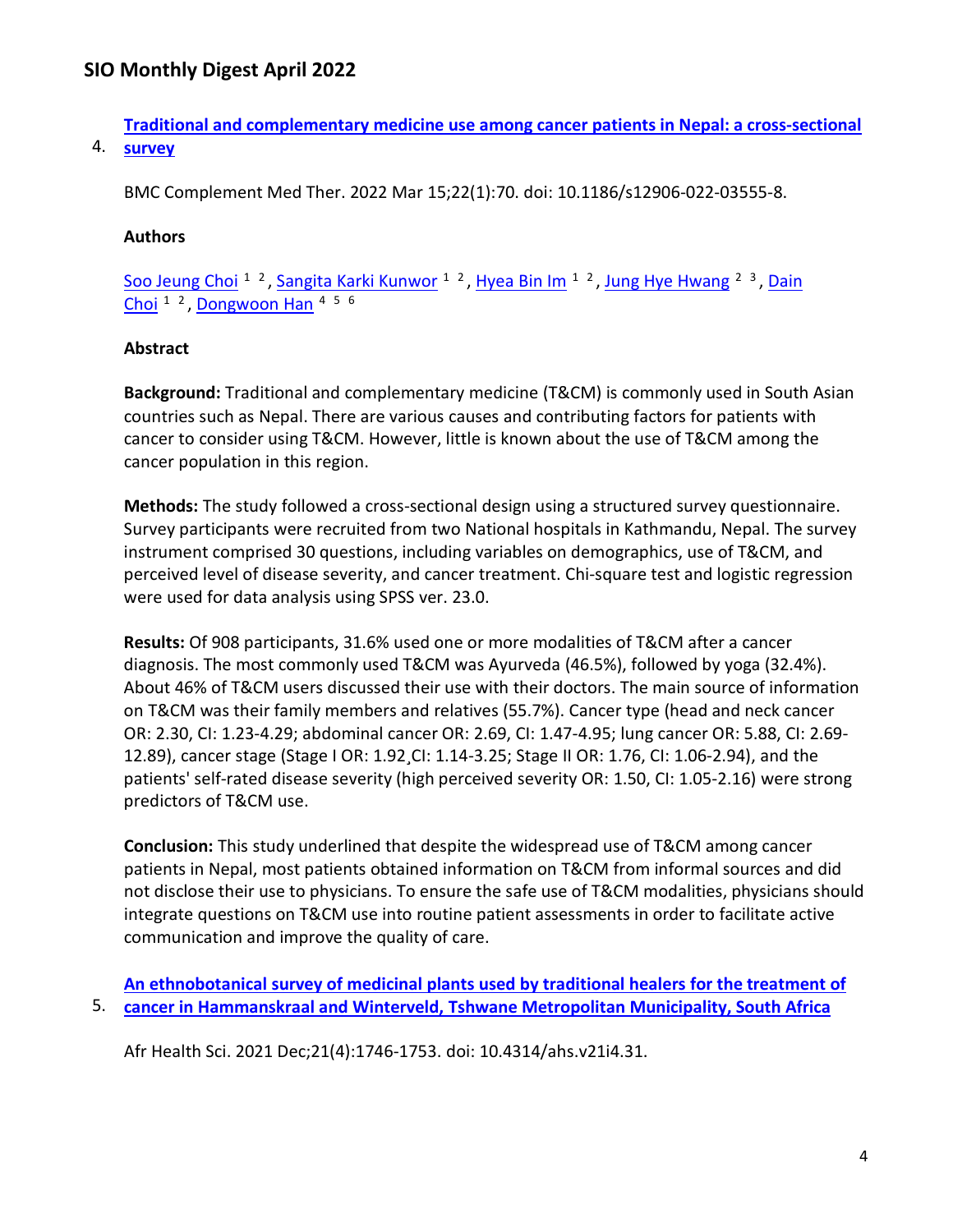#### **Authors**

Idris O Raimi<sup>1</sup>, Boikanyo G Kopaopa<sup>1</sup>, Liziwe L Mugivhisa<sup>1</sup>, Francis B Lewu<sup>2</sup>, Stephen O Amoo<sup>3</sup> , Joshua O Olowoyo<sup>1</sup>

#### **Abstract**

**Background:** Knowledge of medicinal plants used by the traditional healers are mostly confined among the locals and the adherents, hence, proper enquiry and documentation can help the ever dynamic scientific world to find permanent cure to the menace of such deadly diseases such as cancer. This study aimed at (1) specifically recording medicinal plants traditionally used for the treatment of cancer in Hammanskraal and Winterveld, South Africa, and (2) documenting the different methods of preparation and administration of those medicinal plants as recorded during the study.

**Method:** An open-ended semi-structured questionnaire was administered to 90 willing traditional healers in Hammanskraal and Winterveld area, Tshwane Municipality, South Africa to document plants used for cancer treatments. The study was conducted over a period of six months (July - December, 2018). Descriptive statistics was used to present the obtained data.

**Results:** The study recorded twenty-eight plant species belonging to 18 families for the treatment of different types of cancer. Plant species in the Fabaceae family particularly *Lessertia frutescens* (L.) Goldblatt and J.C. Manning, *Senna italica* Mill and *Trifolium pratense* L. were the most prominently mentioned (highest citation frequency) by the traditional healers for lung, and skin cancer treatment. Based on the citation frequency, the most treated cancer by the traditional healers is in the order: skin cancer > lung cancer > breast cancer > prostate cancer > cervical cancer. The method of preparation included decoction (32.3%), infusion (29%), paste (16.1%) and maceration (22.6%).

**Conclusion:** In addition to the documentation of indigenous knowledge related to the use of medicinal plants in the traditional management of cancer in South Africa, this study opens a vista for investigations into the phytochemical and pharmacological properties of the documented plants.

6. **[and Clinical Studies](https://nam11.safelinks.protection.outlook.com/?url=https%3A%2F%2Fpubmed.ncbi.nlm.nih.gov%2F35276978%2F&data=04%7C01%7Calmira.catic%40emory.edu%7C478ade74754b4c15a64f08da13eab169%7Ce004fb9cb0a4424fbcd0322606d5df38%7C0%7C0%7C637844196307553317%7CUnknown%7CTWFpbGZsb3d8eyJWIjoiMC4wLjAwMDAiLCJQIjoiV2luMzIiLCJBTiI6Ik1haWwiLCJXVCI6Mn0%3D%7C3000&sdata=oM70zEgJz4WbQp3qlLjAw%2FCDzTtplyYW%2Fv2%2BWBa8Xg0%3D&reserved=0)  [Herbals and Plants in the Treatment of Pancreatic Cancer: A Systematic Review of Experimental](https://nam11.safelinks.protection.outlook.com/?url=https%3A%2F%2Fpubmed.ncbi.nlm.nih.gov%2F35276978%2F&data=04%7C01%7Calmira.catic%40emory.edu%7C478ade74754b4c15a64f08da13eab169%7Ce004fb9cb0a4424fbcd0322606d5df38%7C0%7C0%7C637844196307553317%7CUnknown%7CTWFpbGZsb3d8eyJWIjoiMC4wLjAwMDAiLCJQIjoiV2luMzIiLCJBTiI6Ik1haWwiLCJXVCI6Mn0%3D%7C3000&sdata=oM70zEgJz4WbQp3qlLjAw%2FCDzTtplyYW%2Fv2%2BWBa8Xg0%3D&reserved=0)** 

Nutrients. 2022 Jan 30;14(3):619. doi: 10.3390/nu14030619.

**Authors**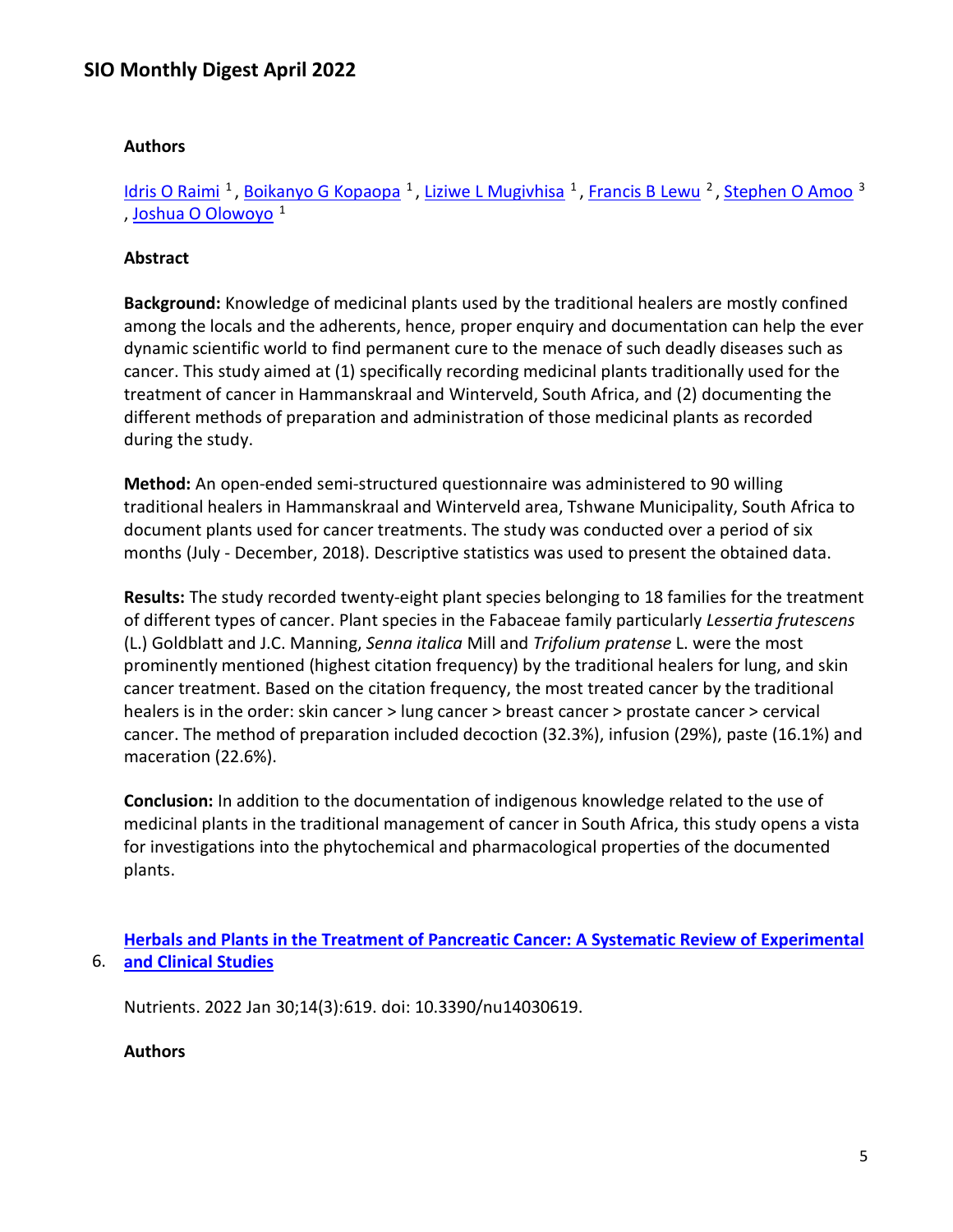[John K Triantafillidis](https://nam11.safelinks.protection.outlook.com/?url=https%3A%2F%2Fpubmed.ncbi.nlm.nih.gov%2F%3Fsize%3D100%26term%3DTriantafillidis%2BJK%26cauthor_id%3D35276978&data=04%7C01%7Calmira.catic%40emory.edu%7C478ade74754b4c15a64f08da13eab169%7Ce004fb9cb0a4424fbcd0322606d5df38%7C0%7C0%7C637844196307553317%7CUnknown%7CTWFpbGZsb3d8eyJWIjoiMC4wLjAwMDAiLCJQIjoiV2luMzIiLCJBTiI6Ik1haWwiLCJXVCI6Mn0%3D%7C3000&sdata=UvVxZVvIALf4xB5gsz%2BGpvv9aZhecgFkZr608d5hBFY%3D&reserved=0) <sup>1 2</sup>, [Eleni Triantafyllidi](https://nam11.safelinks.protection.outlook.com/?url=https%3A%2F%2Fpubmed.ncbi.nlm.nih.gov%2F%3Fsize%3D100%26term%3DTriantafyllidi%2BE%26cauthor_id%3D35276978&data=04%7C01%7Calmira.catic%40emory.edu%7C478ade74754b4c15a64f08da13eab169%7Ce004fb9cb0a4424fbcd0322606d5df38%7C0%7C0%7C637844196307553317%7CUnknown%7CTWFpbGZsb3d8eyJWIjoiMC4wLjAwMDAiLCJQIjoiV2luMzIiLCJBTiI6Ik1haWwiLCJXVCI6Mn0%3D%7C3000&sdata=l%2BBMSHEVYo06pVP6OGPc%2BQZV7%2FgXi8sHFewEpsa5dws%3D&reserved=0) <sup>2</sup>, [Michail Sideris](https://nam11.safelinks.protection.outlook.com/?url=https%3A%2F%2Fpubmed.ncbi.nlm.nih.gov%2F%3Fsize%3D100%26term%3DSideris%2BM%26cauthor_id%3D35276978&data=04%7C01%7Calmira.catic%40emory.edu%7C478ade74754b4c15a64f08da13eab169%7Ce004fb9cb0a4424fbcd0322606d5df38%7C0%7C0%7C637844196307553317%7CUnknown%7CTWFpbGZsb3d8eyJWIjoiMC4wLjAwMDAiLCJQIjoiV2luMzIiLCJBTiI6Ik1haWwiLCJXVCI6Mn0%3D%7C3000&sdata=8NL0eEixyEOyxyiHXCy%2FHvTnK9w4gbqCPpJZCTT40o0%3D&reserved=0) <sup>3</sup>, [Theodoros Pittaras](https://nam11.safelinks.protection.outlook.com/?url=https%3A%2F%2Fpubmed.ncbi.nlm.nih.gov%2F%3Fsize%3D100%26term%3DPittaras%2BT%26cauthor_id%3D35276978&data=04%7C01%7Calmira.catic%40emory.edu%7C478ade74754b4c15a64f08da13eab169%7Ce004fb9cb0a4424fbcd0322606d5df38%7C0%7C0%7C637844196307553317%7CUnknown%7CTWFpbGZsb3d8eyJWIjoiMC4wLjAwMDAiLCJQIjoiV2luMzIiLCJBTiI6Ik1haWwiLCJXVCI6Mn0%3D%7C3000&sdata=iSD%2Fj0zcjqiuq9yMXIxkY7F6WCKYAoDuUMs382%2FVgYw%3D&reserved=0) <sup>4</sup>, Apostolos E Papalois<sup>25</sup>

#### **Abstract**

**Background:** Pancreatic cancer represents the most lethal malignancy among all digestive cancers. Despite the therapeutic advances achieved during recent years, the prognosis of this neoplasm remains disappointing. An enormous amount of experimental (mainly) and clinical research has recently emerged referring to the effectiveness of various plants administered either alone or in combination with chemotherapeutic agents. Apart from Asian countries, the use of these plants and herbals in the treatment of digestive cancer is also increasing in a number of Western countries as well. The aim of this study is to review the available literature regarding the efficacy of plants and herbals in pancreatic cancer.

**Methods:** The authors have reviewed all the experimental and clinical studies published in Medline and Embase, up to June 2021.

**Results:** More than 100 plants and herbals were thoroughly investigated. Favorable effects concerning the inhibition of cancer cell lines in the experimental studies and a favorable clinical outcome after combining various plants with established chemotherapeutic agents were observed. These herbals and plants exerted their activity against pancreatic cancer via a number of mechanisms. The number and severity of side-effects are generally of a mild degree.

**Conclusion:** A quite high number of clinical and experimental studies confirmed the beneficial effect of many plants and herbals in pancreatic cancer. More large, double-blind clinical studies assessing these natural products, either alone or in combination with chemotherapeutic agents should be conducted.

```
7. 
and combination with sodium alpha lipoate 
   Alternative medicine: therapeutic effects on gastric original signet ring carcinoma via ascorbate
```
BMC Complement Med Ther. 2022 Mar 7;22(1):58. doi: 10.1186/s12906-022-03541-0.

#### **Authors**

[Weiyu Chen](https://nam11.safelinks.protection.outlook.com/?url=https%3A%2F%2Fpubmed.ncbi.nlm.nih.gov%2F%3Fsize%3D100%26term%3DChen%2BW%26cauthor_id%3D35255889&data=04%7C01%7Calmira.catic%40emory.edu%7C478ade74754b4c15a64f08da13eab169%7Ce004fb9cb0a4424fbcd0322606d5df38%7C0%7C0%7C637844196307553317%7CUnknown%7CTWFpbGZsb3d8eyJWIjoiMC4wLjAwMDAiLCJQIjoiV2luMzIiLCJBTiI6Ik1haWwiLCJXVCI6Mn0%3D%7C3000&sdata=%2BhT0XO%2Fk5KeRZYR0%2Bvy0%2BRolMaTguhlvZyhVjoen4dM%3D&reserved=0) <sup>1 2 3</sup>, [Lingyun Xu](https://nam11.safelinks.protection.outlook.com/?url=https%3A%2F%2Fpubmed.ncbi.nlm.nih.gov%2F%3Fsize%3D100%26term%3DXu%2BL%26cauthor_id%3D35255889&data=04%7C01%7Calmira.catic%40emory.edu%7C478ade74754b4c15a64f08da13eab169%7Ce004fb9cb0a4424fbcd0322606d5df38%7C0%7C0%7C637844196307553317%7CUnknown%7CTWFpbGZsb3d8eyJWIjoiMC4wLjAwMDAiLCJQIjoiV2luMzIiLCJBTiI6Ik1haWwiLCJXVCI6Mn0%3D%7C3000&sdata=Njy2l4ZwKxgSoIaN1MPKw83l1qUHcv16hUpohVoZ2mA%3D&reserved=0) <sup>4 5</sup>, [Edwin Chang](https://nam11.safelinks.protection.outlook.com/?url=https%3A%2F%2Fpubmed.ncbi.nlm.nih.gov%2F%3Fsize%3D100%26term%3DChang%2BE%26cauthor_id%3D35255889&data=04%7C01%7Calmira.catic%40emory.edu%7C478ade74754b4c15a64f08da13eab169%7Ce004fb9cb0a4424fbcd0322606d5df38%7C0%7C0%7C637844196307553317%7CUnknown%7CTWFpbGZsb3d8eyJWIjoiMC4wLjAwMDAiLCJQIjoiV2luMzIiLCJBTiI6Ik1haWwiLCJXVCI6Mn0%3D%7C3000&sdata=LpwsK%2BhCkplgfQKjdzZdv78Di1sKYsxuA7RtSa7hL%2BU%3D&reserved=0) <sup>4 5</sup>, [Gayatri Gowrishankar](https://nam11.safelinks.protection.outlook.com/?url=https%3A%2F%2Fpubmed.ncbi.nlm.nih.gov%2F%3Fsize%3D100%26term%3DGowrishankar%2BG%26cauthor_id%3D35255889&data=04%7C01%7Calmira.catic%40emory.edu%7C478ade74754b4c15a64f08da13eab169%7Ce004fb9cb0a4424fbcd0322606d5df38%7C0%7C0%7C637844196307709560%7CUnknown%7CTWFpbGZsb3d8eyJWIjoiMC4wLjAwMDAiLCJQIjoiV2luMzIiLCJBTiI6Ik1haWwiLCJXVCI6Mn0%3D%7C3000&sdata=VY9YBBOhpcfnlCZZKldwfGSAizuRV2JSzsVFL6QR9Sk%3D&reserved=0) <sup>4 6</sup>, Katherine W [Ferrara](https://nam11.safelinks.protection.outlook.com/?url=https%3A%2F%2Fpubmed.ncbi.nlm.nih.gov%2F%3Fsize%3D100%26term%3DFerrara%2BKW%26cauthor_id%3D35255889&data=04%7C01%7Calmira.catic%40emory.edu%7C478ade74754b4c15a64f08da13eab169%7Ce004fb9cb0a4424fbcd0322606d5df38%7C0%7C0%7C637844196307709560%7CUnknown%7CTWFpbGZsb3d8eyJWIjoiMC4wLjAwMDAiLCJQIjoiV2luMzIiLCJBTiI6Ik1haWwiLCJXVCI6Mn0%3D%7C3000&sdata=amyn%2BJJRUpBCuIMj26BPW9KxyPuBZY607p74m%2BV8BQE%3D&reserved=0) 7 8 9 , [Sanjiv Sam Gambhir](https://nam11.safelinks.protection.outlook.com/?url=https%3A%2F%2Fpubmed.ncbi.nlm.nih.gov%2F%3Fsize%3D100%26term%3DGambhir%2BSS%26cauthor_id%3D35255889&data=04%7C01%7Calmira.catic%40emory.edu%7C478ade74754b4c15a64f08da13eab169%7Ce004fb9cb0a4424fbcd0322606d5df38%7C0%7C0%7C637844196307709560%7CUnknown%7CTWFpbGZsb3d8eyJWIjoiMC4wLjAwMDAiLCJQIjoiV2luMzIiLCJBTiI6Ik1haWwiLCJXVCI6Mn0%3D%7C3000&sdata=ZDtGoCcR1c9%2FmOLIusnnZSx%2FCtMiAopA9gsKyOXtUWo%3D&reserved=0) 4 6 5 10 11 12

#### **Abstract**

**Background:** Gastric signet ring cell carcinoma (SRCC) is an aggressive gastric adenocarcinoma with a poor prognosis when diagnosed at an advanced stage. As alternative medicine, two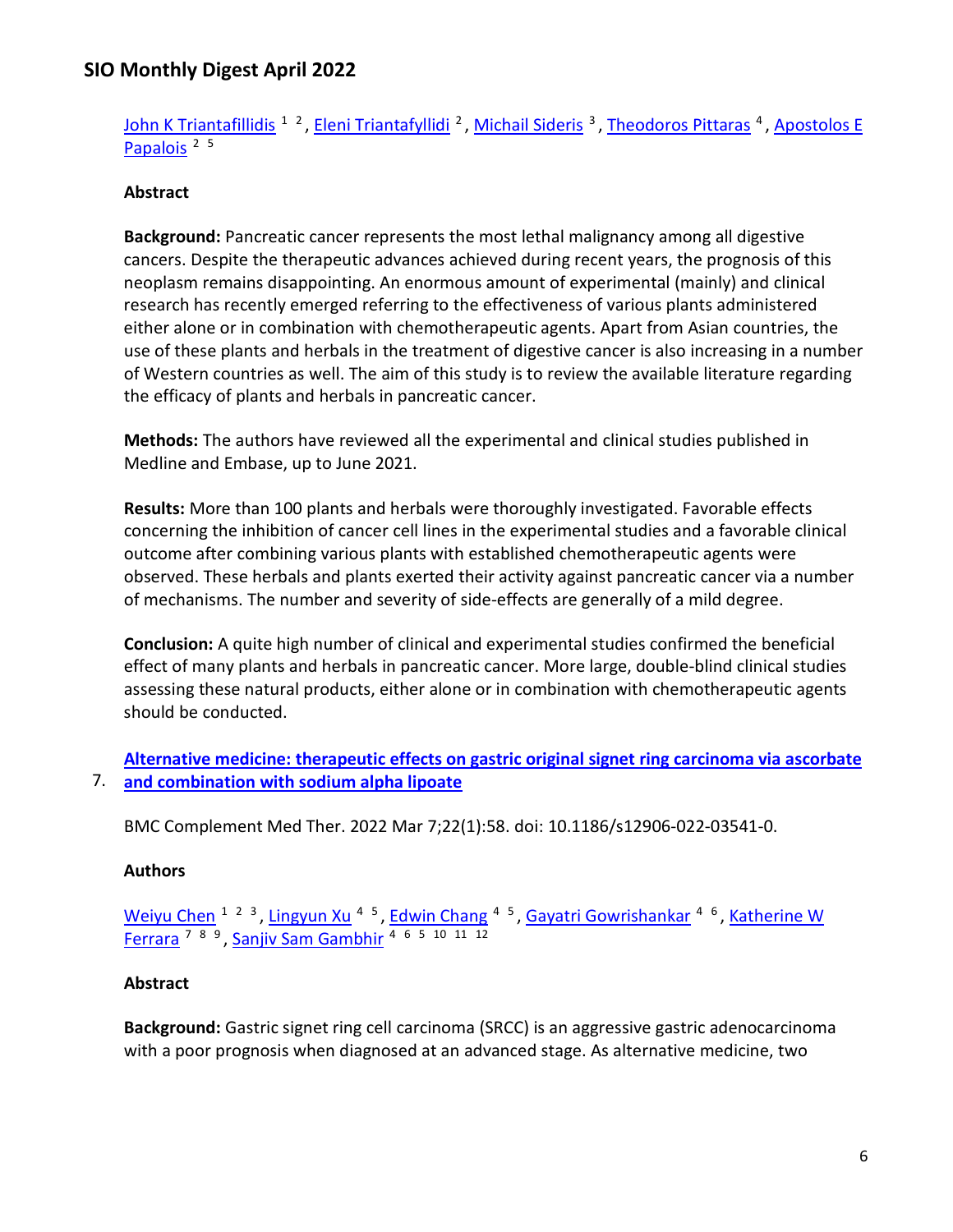natural supplements (ascorbate (AA) and sodium alpha lipoate (LA)) have been shown to inhibit various cancers with mild side effects.

**Methods:** These two natural supplements and a series of combinations (AA&LA, AA+LA and LA + AA) were incubated with non-SRCC cells (GPM-1), patient-derived gastric origin SRCC (GPM-2), gastric-origin SRCCs (HSC-39 and KATO-3), human pancreatic (MIA PaCa-2) and ovarian (SKOV-3) cells for evaluating their therapeutic effects. Moreover, these treatments were applied in 3Dcultured organoids to reveal the feasibility of these approaches for in vivo study.

**Results:** Analyzing their antioxidant capabilities and dose-response curves, we observed that all four gastric cell lines, including three patient-derived cell lines were sensitive to ascorbate (~ 10 mM). The influence of ascorbate incubation time was studied, with a 16-h incubation found to be optimal for in vitro studies. Moreover, a simultaneous combination of AA and LA (AA&LA) did not significantly inhibit cell proliferation, while prior LA treatment increased the growth inhibition of AA therapy (LA + AA). Anti-cancer efficacy of AA was further confirmed in 3D-cultured SRCC (KATO-3) organoids.

**Conclusions:** This study highlights the potential of AA and LA + AA in treating gastric origin SRCC, and demonstrates the influence of order in which the drugs are administered.

**[Current research status of alkaloids against breast cancer](https://nam11.safelinks.protection.outlook.com/?url=https%3A%2F%2Fpubmed.ncbi.nlm.nih.gov%2F35229748%2F&data=04%7C01%7Calmira.catic%40emory.edu%7C478ade74754b4c15a64f08da13eab169%7Ce004fb9cb0a4424fbcd0322606d5df38%7C0%7C0%7C637844196307709560%7CUnknown%7CTWFpbGZsb3d8eyJWIjoiMC4wLjAwMDAiLCJQIjoiV2luMzIiLCJBTiI6Ik1haWwiLCJXVCI6Mn0%3D%7C3000&sdata=ZOE1kNGVgEwuT7qYLg7xrTv7lU9jbtEMonNYeppBwug%3D&reserved=0)** 

8.

Chin J Physiol. Jan-Feb 2022;65(1):12-20. doi: 10.4103/cjp.cjp\_89\_21.

### **Authors**

Zhiqiang Hu<sup>1</sup>, Jingling Pan<sup>1</sup>, Jialing Wang<sup>2</sup>, Yanmin Pei<sup>2</sup>, Ru Zhou<sup>3</sup>

### **Abstract**

Breast cancer is one of the most common malignant tumors in women worldwide. Surgery, chemotherapy, and targeted drugs are the main methods currently used in clinical treatment of breast cancer. Although they can improve the symptoms of patients, they are also accompanied by a large number of side effects. Because of its multiple targets, traditional Chinese medicine can improve the quality of life of breast cancer patients and reduce the side effects associated with chemotherapy, which plays an important role in the treatment of breast cancer. To a certain extent, traditional Chinese medicine has advantages that modern medicine does not have in the treatment of breast cancer. Alkaloids are active ingredients widely distributed in traditional Chinese medicine, which have a variety of pharmacological effects including anti-inflammatory, analgesic, and antitumor effects. The author reviewed the literature on the treatment of breast cancer with alkaloids extracted from traditional Chinese medicine in recent years, and discussed the unique advantages of alkaloids in the treatment of breast cancer.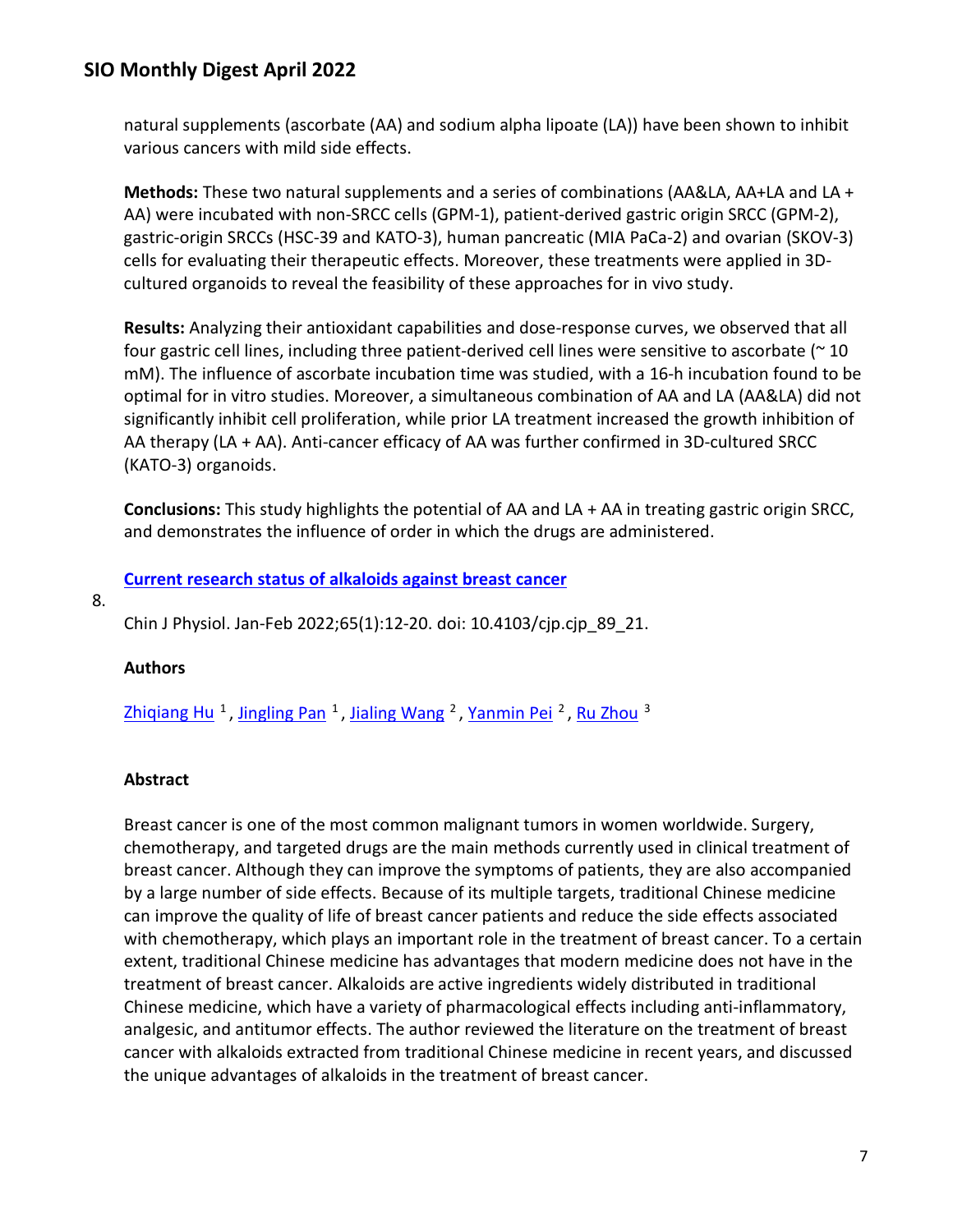9. **[Adenocarcinoma Cells and Improved Lung Dysbiosis](https://nam11.safelinks.protection.outlook.com/?url=https%3A%2F%2Fpubmed.ncbi.nlm.nih.gov%2F35224100%2F&data=04%7C01%7Calmira.catic%40emory.edu%7C478ade74754b4c15a64f08da13eab169%7Ce004fb9cb0a4424fbcd0322606d5df38%7C0%7C0%7C637844196307709560%7CUnknown%7CTWFpbGZsb3d8eyJWIjoiMC4wLjAwMDAiLCJQIjoiV2luMzIiLCJBTiI6Ik1haWwiLCJXVCI6Mn0%3D%7C3000&sdata=sVSeFtAI%2FAnNkOQnFvZdAyPNWH%2Fx7vOvF6IT7cai%2BKw%3D&reserved=0)  Polyacetylenes from** *Codonopsis lanceolata* **[Root Induced Apoptosis of Human Lung](https://nam11.safelinks.protection.outlook.com/?url=https%3A%2F%2Fpubmed.ncbi.nlm.nih.gov%2F35224100%2F&data=04%7C01%7Calmira.catic%40emory.edu%7C478ade74754b4c15a64f08da13eab169%7Ce004fb9cb0a4424fbcd0322606d5df38%7C0%7C0%7C637844196307709560%7CUnknown%7CTWFpbGZsb3d8eyJWIjoiMC4wLjAwMDAiLCJQIjoiV2luMzIiLCJBTiI6Ik1haWwiLCJXVCI6Mn0%3D%7C3000&sdata=sVSeFtAI%2FAnNkOQnFvZdAyPNWH%2Fx7vOvF6IT7cai%2BKw%3D&reserved=0)** 

Biomed Res Int. 2022 Feb 18;2022:7713355. doi: 10.1155/2022/7713355. eCollection 2022.

#### **Authors**

[Meng-Chuan Wang](https://nam11.safelinks.protection.outlook.com/?url=https%3A%2F%2Fpubmed.ncbi.nlm.nih.gov%2F%3Fsize%3D100%26term%3DWang%2BMC%26cauthor_id%3D35224100&data=04%7C01%7Calmira.catic%40emory.edu%7C478ade74754b4c15a64f08da13eab169%7Ce004fb9cb0a4424fbcd0322606d5df38%7C0%7C0%7C637844196307709560%7CUnknown%7CTWFpbGZsb3d8eyJWIjoiMC4wLjAwMDAiLCJQIjoiV2luMzIiLCJBTiI6Ik1haWwiLCJXVCI6Mn0%3D%7C3000&sdata=VEI8Arvlc%2BU5qulNhefm8mtY3KIDOZwqAMgAxVqfw%2FQ%3D&reserved=0) <sup>1</sup>, Yu-Fang Wu<sup>2</sup>, Wen-Ying Yu<sup>1</sup>, Bing Yu<sup>2</sup>, [Hua-Zhong Ying](https://nam11.safelinks.protection.outlook.com/?url=https%3A%2F%2Fpubmed.ncbi.nlm.nih.gov%2F%3Fsize%3D100%26term%3DYing%2BHZ%26cauthor_id%3D35224100&data=04%7C01%7Calmira.catic%40emory.edu%7C478ade74754b4c15a64f08da13eab169%7Ce004fb9cb0a4424fbcd0322606d5df38%7C0%7C0%7C637844196307709560%7CUnknown%7CTWFpbGZsb3d8eyJWIjoiMC4wLjAwMDAiLCJQIjoiV2luMzIiLCJBTiI6Ik1haWwiLCJXVCI6Mn0%3D%7C3000&sdata=MKwvX0vWeXSfaUcBRPSWeD7b1wOlquZ9SjmnI8CRdyw%3D&reserved=0) <sup>12</sup>

#### **Abstract**

*Codonopsis lanceolata* is a perennial smelly herbaceous plant and widely employed for the treatment of various lung cancer and inflammation. However, the anticancer substances in *C. lanceolata* and their underlying mechanisms had not been well clarified. In this study, six compounds were obtained from the water extracts of *C. lanceolata* polyacetylenes (CLP) and then identified as syringin, codonopilodiynoside A, lobetyol, isolariciresinol, lobetyolin, and atractylenolide III. Treatment with CLP remarkably suppressed the cell proliferation, colony formation, migration, and invasion of A549 cells. Synergistic effects of lobetyolin and lobetyol were equivalent to the antiproliferative activities of CLP, while other compounds did not have any inhibition on the viabilities of A549 cells. CLP also reduced the expression of Ras, PI3K, p-AKT, Bcl-2, cyclin D1, and CDK4 but increased the expression of Bax, GSK-3*β*, clv-caspase-3, and clvcaspase-9, which could be reversed by the PI3K activator 740YP. Furthermore, CLP retarded the growths of tumor and lung pathogenic bacteria in mice. It demonstrated that lobetyolin and lobetyol were the main antitumor compounds in *C. lanceolata*. CLP induced cell apoptosis of lung cancer cells via inactivation of the Ras/PI3K/AKT pathway and ameliorated lung dysbiosis, suggesting the therapeutic potentials for treating human lung cancer.

Copyright © 2022 Meng-Chuan Wang et al.

**[Evaluation of the effects of Ipomoea staphylina on ovarian cancer cell line](https://nam11.safelinks.protection.outlook.com/?url=https%3A%2F%2Fpubmed.ncbi.nlm.nih.gov%2F35221272%2F&data=04%7C01%7Calmira.catic%40emory.edu%7C478ade74754b4c15a64f08da13eab169%7Ce004fb9cb0a4424fbcd0322606d5df38%7C0%7C0%7C637844196307865794%7CUnknown%7CTWFpbGZsb3d8eyJWIjoiMC4wLjAwMDAiLCJQIjoiV2luMzIiLCJBTiI6Ik1haWwiLCJXVCI6Mn0%3D%7C3000&sdata=EU04sHydx361qIVze6LONh5ajbAVM2h8XMRi4UTb%2Fm0%3D&reserved=0)** 

#### 10.

Pak J Pharm Sci. 2022 Jan;35(1):49-52.

#### **Authors**

[Lingling Xing](https://nam11.safelinks.protection.outlook.com/?url=https%3A%2F%2Fpubmed.ncbi.nlm.nih.gov%2F%3Fsize%3D100%26term%3DXing%2BL%26cauthor_id%3D35221272&data=04%7C01%7Calmira.catic%40emory.edu%7C478ade74754b4c15a64f08da13eab169%7Ce004fb9cb0a4424fbcd0322606d5df38%7C0%7C0%7C637844196307865794%7CUnknown%7CTWFpbGZsb3d8eyJWIjoiMC4wLjAwMDAiLCJQIjoiV2luMzIiLCJBTiI6Ik1haWwiLCJXVCI6Mn0%3D%7C3000&sdata=%2Bg%2F7LRw81Q2refhjOd6AyAjPVSZvg6wHlPI4o5TB6xg%3D&reserved=0) <sup>1</sup>, [Leilei He](https://nam11.safelinks.protection.outlook.com/?url=https%3A%2F%2Fpubmed.ncbi.nlm.nih.gov%2F%3Fsize%3D100%26term%3DHe%2BL%26cauthor_id%3D35221272&data=04%7C01%7Calmira.catic%40emory.edu%7C478ade74754b4c15a64f08da13eab169%7Ce004fb9cb0a4424fbcd0322606d5df38%7C0%7C0%7C637844196307865794%7CUnknown%7CTWFpbGZsb3d8eyJWIjoiMC4wLjAwMDAiLCJQIjoiV2luMzIiLCJBTiI6Ik1haWwiLCJXVCI6Mn0%3D%7C3000&sdata=7AdPrjv2HhLQdja1tGaiq%2FZo0yz6o0V53B1P4yOso0A%3D&reserved=0) <sup>2</sup>, [Tong Zhang](https://nam11.safelinks.protection.outlook.com/?url=https%3A%2F%2Fpubmed.ncbi.nlm.nih.gov%2F%3Fsize%3D100%26term%3DZhang%2BT%26cauthor_id%3D35221272&data=04%7C01%7Calmira.catic%40emory.edu%7C478ade74754b4c15a64f08da13eab169%7Ce004fb9cb0a4424fbcd0322606d5df38%7C0%7C0%7C637844196307865794%7CUnknown%7CTWFpbGZsb3d8eyJWIjoiMC4wLjAwMDAiLCJQIjoiV2luMzIiLCJBTiI6Ik1haWwiLCJXVCI6Mn0%3D%7C3000&sdata=JtYSYPFufYzR5YHA%2BHxgTB%2FZPrMExCuj71yMbxR50D0%3D&reserved=0) <sup>3</sup>, [Haibo Ruan](https://nam11.safelinks.protection.outlook.com/?url=https%3A%2F%2Fpubmed.ncbi.nlm.nih.gov%2F%3Fsize%3D100%26term%3DRuan%2BH%26cauthor_id%3D35221272&data=04%7C01%7Calmira.catic%40emory.edu%7C478ade74754b4c15a64f08da13eab169%7Ce004fb9cb0a4424fbcd0322606d5df38%7C0%7C0%7C637844196307865794%7CUnknown%7CTWFpbGZsb3d8eyJWIjoiMC4wLjAwMDAiLCJQIjoiV2luMzIiLCJBTiI6Ik1haWwiLCJXVCI6Mn0%3D%7C3000&sdata=LUSRPr2hYXKjiNybwLy%2FEj86BzESGUlh2nEkBWIfe7U%3D&reserved=0) <sup>4</sup>, [Ying Zhang](https://nam11.safelinks.protection.outlook.com/?url=https%3A%2F%2Fpubmed.ncbi.nlm.nih.gov%2F%3Fsize%3D100%26term%3DZhang%2BY%26cauthor_id%3D35221272&data=04%7C01%7Calmira.catic%40emory.edu%7C478ade74754b4c15a64f08da13eab169%7Ce004fb9cb0a4424fbcd0322606d5df38%7C0%7C0%7C637844196307865794%7CUnknown%7CTWFpbGZsb3d8eyJWIjoiMC4wLjAwMDAiLCJQIjoiV2luMzIiLCJBTiI6Ik1haWwiLCJXVCI6Mn0%3D%7C3000&sdata=Wv6y3uESSE2aA3Ot3GrsAHP9LIXRNMQ81Dqv3RITXu0%3D&reserved=0) <sup>5</sup>, [Yanyui Li](https://nam11.safelinks.protection.outlook.com/?url=https%3A%2F%2Fpubmed.ncbi.nlm.nih.gov%2F%3Fsize%3D100%26term%3DLi%2BY%26cauthor_id%3D35221272&data=04%7C01%7Calmira.catic%40emory.edu%7C478ade74754b4c15a64f08da13eab169%7Ce004fb9cb0a4424fbcd0322606d5df38%7C0%7C0%7C637844196307865794%7CUnknown%7CTWFpbGZsb3d8eyJWIjoiMC4wLjAwMDAiLCJQIjoiV2luMzIiLCJBTiI6Ik1haWwiLCJXVCI6Mn0%3D%7C3000&sdata=wKkuRsWyYrImssOrE3xwqSJQJSc4Em83HuFVFEpb%2Bkw%3D&reserved=0) <sup>2</sup>, Firdous Sayeed Mohammed<sup>6</sup>

#### **Abstract**

Ovarine cancer is a common woman malignancy in the world. Majority of the ovarian cancers are originated in the epithelial region which are lack of symptomps and this type of cancer is often get localized, when the tumour has spread outside the pelvis. Based on this context, the present study evaluated the effects of both aqueous and ethanolic extracts of Ipomoea staphylina leaves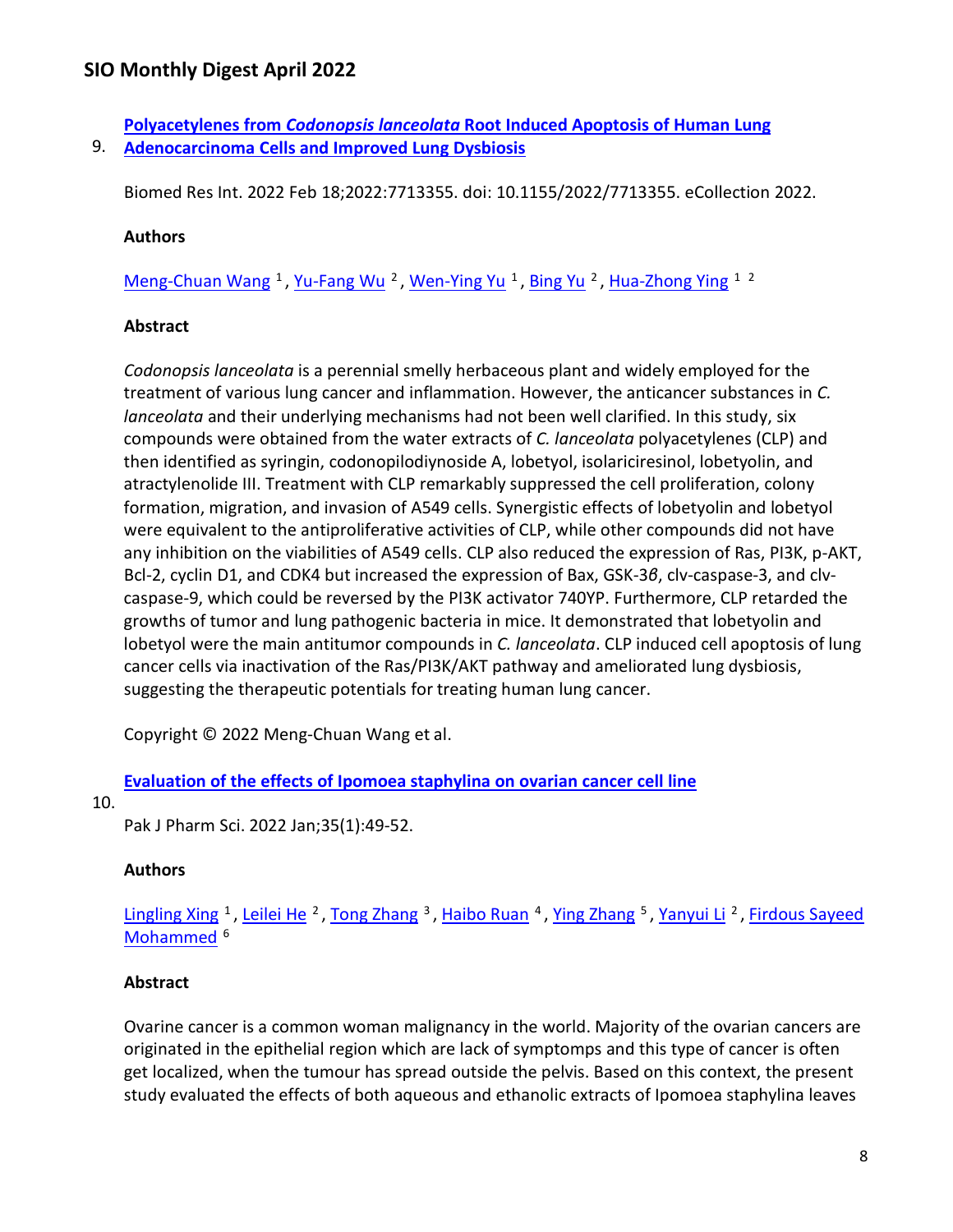on ovarian cancer cell line. The SKOV-3 ovarian cancer cell line was used for evaluation of the effects of both extracts. Both extracts showed  $IC_{50}$  effects on ovarian cancer cell lines as sensitivity index (SI) for both extracts were recorded to above 1.iFurther, ethanol extract was more effective in the moderation of gene expressions of matrix metalloproteinase-2 (MMP-2) and matrix metalloproteinase-9 (MMP-9) in comparison to aqueous extract. Further, morphological changes of SKOV-3 cells after treatment with both extracts also confirmed the results. The study, therefore, concludes that the ethanolic extract of Ipomoea staphylina leaves is more effective against ovarian cancer cell line.

11. **[Yields and Products' Quality, Hepatoprotection, Liver Longevity, and Commercial Products](https://nam11.safelinks.protection.outlook.com/?url=https%3A%2F%2Fpubmed.ncbi.nlm.nih.gov%2F35216263%2F&data=04%7C01%7Calmira.catic%40emory.edu%7C478ade74754b4c15a64f08da13eab169%7Ce004fb9cb0a4424fbcd0322606d5df38%7C0%7C0%7C637844196307865794%7CUnknown%7CTWFpbGZsb3d8eyJWIjoiMC4wLjAwMDAiLCJQIjoiV2luMzIiLCJBTiI6Ik1haWwiLCJXVCI6Mn0%3D%7C3000&sdata=UOc4q3o%2B5e6U1L7SxhLxQB6GJw9xVVrTuzSBvaYytAU%3D&reserved=0)  [Anthocyanins: Traditional Uses, Structural and Functional Variations, Approaches to Increase](https://nam11.safelinks.protection.outlook.com/?url=https%3A%2F%2Fpubmed.ncbi.nlm.nih.gov%2F35216263%2F&data=04%7C01%7Calmira.catic%40emory.edu%7C478ade74754b4c15a64f08da13eab169%7Ce004fb9cb0a4424fbcd0322606d5df38%7C0%7C0%7C637844196307865794%7CUnknown%7CTWFpbGZsb3d8eyJWIjoiMC4wLjAwMDAiLCJQIjoiV2luMzIiLCJBTiI6Ik1haWwiLCJXVCI6Mn0%3D%7C3000&sdata=UOc4q3o%2B5e6U1L7SxhLxQB6GJw9xVVrTuzSBvaYytAU%3D&reserved=0)** 

Int J Mol Sci. 2022 Feb 15;23(4):2149. doi: 10.3390/ijms23042149.

#### **Authors**

[Hamdoon A Mohammed](https://nam11.safelinks.protection.outlook.com/?url=https%3A%2F%2Fpubmed.ncbi.nlm.nih.gov%2F%3Fsize%3D100%26term%3DMohammed%2BHA%26cauthor_id%3D35216263&data=04%7C01%7Calmira.catic%40emory.edu%7C478ade74754b4c15a64f08da13eab169%7Ce004fb9cb0a4424fbcd0322606d5df38%7C0%7C0%7C637844196307865794%7CUnknown%7CTWFpbGZsb3d8eyJWIjoiMC4wLjAwMDAiLCJQIjoiV2luMzIiLCJBTiI6Ik1haWwiLCJXVCI6Mn0%3D%7C3000&sdata=3enMGCAhH6qp1ztW1UtH6enlW3nSreGRnts%2FlJE6C8M%3D&reserved=0) <sup>1</sup><sup>2</sup>, Riaz A Khan<sup>1</sup>

#### **Abstract**

Anthocyanins are water-soluble, colored compounds of the flavonoid class, abundantly found in the fruits, leaves, roots, and other parts of the plants. The fruit berries are prime sources and exhibit different colors. The anthocyanins utility as traditional medicament for liver protection and cure, and importance as strongest plants-based anti-oxidants have conferred these plants products different biological activities. These activities include anti-inflammation, liver protective, analgesic, and anti-cancers, which have provided the anthocyanins an immense commercial value, and has impelled their chemistry, biological activity, isolation, and quality investigations as prime focus. Methods in extraction and production of anthocyanin-based products have assumed vital economic importance. Different extraction techniques in aquatic solvents mixtures, eutectic solvents, and other chemically reactive extractions including low acid concentrations-based extractions have been developed. The prophylactic and curative therapy roles of the anthocyanins, together with no reported toxicity has offered much-needed impetus and economic benefits to these classes of compounds which are commercially available. Information retrieval from various search engines, including the PubMed®, ScienceDirect®, Scopus®, and Google Scholar®, were used in the review preparation. This imparted an outlook on the anthocyanins occurrence, roles in plants, isolation-extraction, structures, biosynthetic as well as semi- and total-synthetic pathways, product quality and yields enhancements, including uses as part of traditional medicines, and uses in liver disorders, prophylactic and therapeutic applications in liver protection and longevity, liver cancer and hepatocellular carcinoma. The review also highlights the integrated approach to yields maximizations to meet the regular demands of the anthocyanins products, also as part of the extract-rich preparations together with a listing of marketed products available for human consumption as nutraceuticals/food supplements.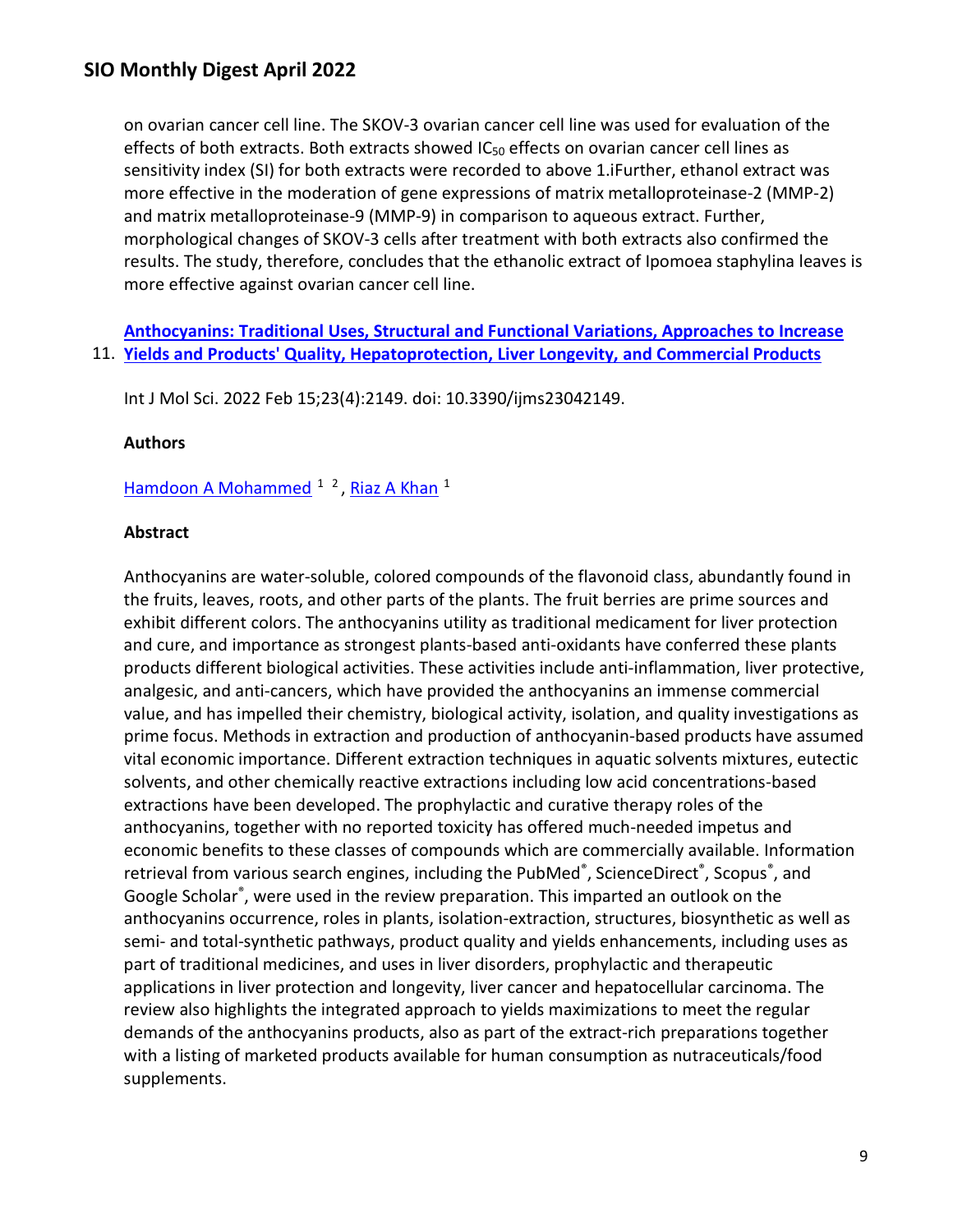12. **[\(LIVE-Yoga\)](https://nam11.safelinks.protection.outlook.com/?url=https%3A%2F%2Fpubmed.ncbi.nlm.nih.gov%2F35210069%2F&data=04%7C01%7Calmira.catic%40emory.edu%7C478ade74754b4c15a64f08da13eab169%7Ce004fb9cb0a4424fbcd0322606d5df38%7C0%7C0%7C637844196307865794%7CUnknown%7CTWFpbGZsb3d8eyJWIjoiMC4wLjAwMDAiLCJQIjoiV2luMzIiLCJBTiI6Ik1haWwiLCJXVCI6Mn0%3D%7C3000&sdata=rCMlTK%2FVJ9X7v49c%2BpQdxf4DpTeOtxInsByeey7VOCo%3D&reserved=0)  [Effect of Yoga on Clinical Outcomes and Quality of Life in Patients With Vasovagal Syncope](https://nam11.safelinks.protection.outlook.com/?url=https%3A%2F%2Fpubmed.ncbi.nlm.nih.gov%2F35210069%2F&data=04%7C01%7Calmira.catic%40emory.edu%7C478ade74754b4c15a64f08da13eab169%7Ce004fb9cb0a4424fbcd0322606d5df38%7C0%7C0%7C637844196307865794%7CUnknown%7CTWFpbGZsb3d8eyJWIjoiMC4wLjAwMDAiLCJQIjoiV2luMzIiLCJBTiI6Ik1haWwiLCJXVCI6Mn0%3D%7C3000&sdata=rCMlTK%2FVJ9X7v49c%2BpQdxf4DpTeOtxInsByeey7VOCo%3D&reserved=0)** 

JACC Clin Electrophysiol. 2022 Feb;8(2):141-149. doi: 10.1016/j.jacep.2021.09.007. Epub 2021 Nov 24.

## **Authors**

Gautam Sharma<sup>1</sup>, Venkatakrishnan Ramakumar<sup>2</sup>, Mohd Sharique<sup>3</sup>, Rohit Bhatia<sup>4</sup>, Nitish Naik<sup>2</sup>, Sriloy Mohanty<sup>3</sup>, Aman Agarwal<sup>3</sup>, Mohini Meti<sup>5</sup>, Akriti Shukla<sup>2</sup>, Siddharthan Deepti<sup>6</sup> , [Raghav Bansal](https://nam11.safelinks.protection.outlook.com/?url=https%3A%2F%2Fpubmed.ncbi.nlm.nih.gov%2F%3Fsize%3D100%26term%3DBansal%2BR%26cauthor_id%3D35210069&data=04%7C01%7Calmira.catic%40emory.edu%7C478ade74754b4c15a64f08da13eab169%7Ce004fb9cb0a4424fbcd0322606d5df38%7C0%7C0%7C637844196308022040%7CUnknown%7CTWFpbGZsb3d8eyJWIjoiMC4wLjAwMDAiLCJQIjoiV2luMzIiLCJBTiI6Ik1haWwiLCJXVCI6Mn0%3D%7C3000&sdata=Zyqg%2FKqWkXgyQaov8BTS9I68u4ojUW8QmT4%2FGoSdYwk%3D&reserved=0) <sup>6</sup>, [Anunay Gupta](https://nam11.safelinks.protection.outlook.com/?url=https%3A%2F%2Fpubmed.ncbi.nlm.nih.gov%2F%3Fsize%3D100%26term%3DGupta%2BA%26cauthor_id%3D35210069&data=04%7C01%7Calmira.catic%40emory.edu%7C478ade74754b4c15a64f08da13eab169%7Ce004fb9cb0a4424fbcd0322606d5df38%7C0%7C0%7C637844196308022040%7CUnknown%7CTWFpbGZsb3d8eyJWIjoiMC4wLjAwMDAiLCJQIjoiV2luMzIiLCJBTiI6Ik1haWwiLCJXVCI6Mn0%3D%7C3000&sdata=TrilTyASNDjMgx9hR1SyPa1VacFonwwytjqYnCWmJ1c%3D&reserved=0) <sup>7</sup>, [A Shaheer Ahmed](https://nam11.safelinks.protection.outlook.com/?url=https%3A%2F%2Fpubmed.ncbi.nlm.nih.gov%2F%3Fsize%3D100%26term%3DAhmed%2BAS%26cauthor_id%3D35210069&data=04%7C01%7Calmira.catic%40emory.edu%7C478ade74754b4c15a64f08da13eab169%7Ce004fb9cb0a4424fbcd0322606d5df38%7C0%7C0%7C637844196308022040%7CUnknown%7CTWFpbGZsb3d8eyJWIjoiMC4wLjAwMDAiLCJQIjoiV2luMzIiLCJBTiI6Ik1haWwiLCJXVCI6Mn0%3D%7C3000&sdata=o516VA%2FW7boekVoOuS6HtxsHCy3L%2Ffbw2U3IBUBWVNc%3D&reserved=0) <sup>7</sup>, [R M Pandey](https://nam11.safelinks.protection.outlook.com/?url=https%3A%2F%2Fpubmed.ncbi.nlm.nih.gov%2F%3Fsize%3D100%26term%3DPandey%2BRM%26cauthor_id%3D35210069&data=04%7C01%7Calmira.catic%40emory.edu%7C478ade74754b4c15a64f08da13eab169%7Ce004fb9cb0a4424fbcd0322606d5df38%7C0%7C0%7C637844196308022040%7CUnknown%7CTWFpbGZsb3d8eyJWIjoiMC4wLjAwMDAiLCJQIjoiV2luMzIiLCJBTiI6Ik1haWwiLCJXVCI6Mn0%3D%7C3000&sdata=BjqBbprwLE%2FIhSTeXZsHm6rTGqjqrWRDFdALRErPkt0%3D&reserved=0) <sup>8</sup>, [Rajiv Narang](https://nam11.safelinks.protection.outlook.com/?url=https%3A%2F%2Fpubmed.ncbi.nlm.nih.gov%2F%3Fsize%3D100%26term%3DNarang%2BR%26cauthor_id%3D35210069&data=04%7C01%7Calmira.catic%40emory.edu%7C478ade74754b4c15a64f08da13eab169%7Ce004fb9cb0a4424fbcd0322606d5df38%7C0%7C0%7C637844196308022040%7CUnknown%7CTWFpbGZsb3d8eyJWIjoiMC4wLjAwMDAiLCJQIjoiV2luMzIiLCJBTiI6Ik1haWwiLCJXVCI6Mn0%3D%7C3000&sdata=4TwCWEvF2PF0IYHzEXtKE3fcAN4LQV8u%2FE0OcEoQjSM%3D&reserved=0) <sup>2</sup>, Sundeep Mishra<sup>2</sup>, Anita Saxena<sup>2</sup>, Rajnish Juneja<sup>2</sup>, [LIVE-Yoga Investigators](https://nam11.safelinks.protection.outlook.com/?url=https%3A%2F%2Fpubmed.ncbi.nlm.nih.gov%2F%3Fsize%3D100%26term%3DLIVE-Yoga%2BInvestigators%255BCorporate%2BAuthor%255D&data=04%7C01%7Calmira.catic%40emory.edu%7C478ade74754b4c15a64f08da13eab169%7Ce004fb9cb0a4424fbcd0322606d5df38%7C0%7C0%7C637844196308022040%7CUnknown%7CTWFpbGZsb3d8eyJWIjoiMC4wLjAwMDAiLCJQIjoiV2luMzIiLCJBTiI6Ik1haWwiLCJXVCI6Mn0%3D%7C3000&sdata=vGnjLZYxoIoyYbZ8%2FYDidBfxaY1XCI7kb9mVke1WWoo%3D&reserved=0)

## **Abstract**

**Objectives:** This study aims to determine the impact of yoga as an adjunct to standard therapy versus standard therapy alone on the symptomatic burden in patients with recurrent vasovagal syncope (VVS).

**Background:** There is a significant reduction in the quality of life (QoL) of patients with recurrent VVS. Existing management therapies have been largely ineffective. Recent trials have demonstrated the efficacy of yoga in diseases with autonomic imbalance, suggesting its possible utility in VVS.

**Methods:** Patients with recurrent VVS were randomized to receive either a specialized yoga training program in addition to current guideline-based therapy (intervention arm, group 1) or current guideline-based therapy alone (control arm, group 2). The primary outcome was a composite of the number of episodes of syncope and presyncope at 12 months. Secondary outcomes included QoL assessment by World Health Organization Quality of Life Brief Field questionnaire (WHOQoL-BREF) scores and Syncope Functional Status Questionnaire scores at 12 months, head up tilt test, and heart rate variability at 6 weeks.

**Results:** A total of 55 patients underwent randomization. The mean number of syncopal or presyncopal events at 12 months was  $0.7 \pm 0.7$  in the intervention arm compared to  $2.52 \pm 1.93$ in the control arm (P < 0.01). In the intervention arm, 13 (43.3%) patients remained free of events versus 4 (16.0%) patients in the control arm (P = 0.02). QoL at 12 months showed significant improvement of all Syncope Functional Status Questionnaire scores and 2 domains of WHOQoL-BREF scores ( $P < 0.05$ ).

**Conclusions:** Yoga as adjunctive therapy is superior to standard therapy alone in reducing the symptomatic burden and improving QoL in patients with recurrent VVS.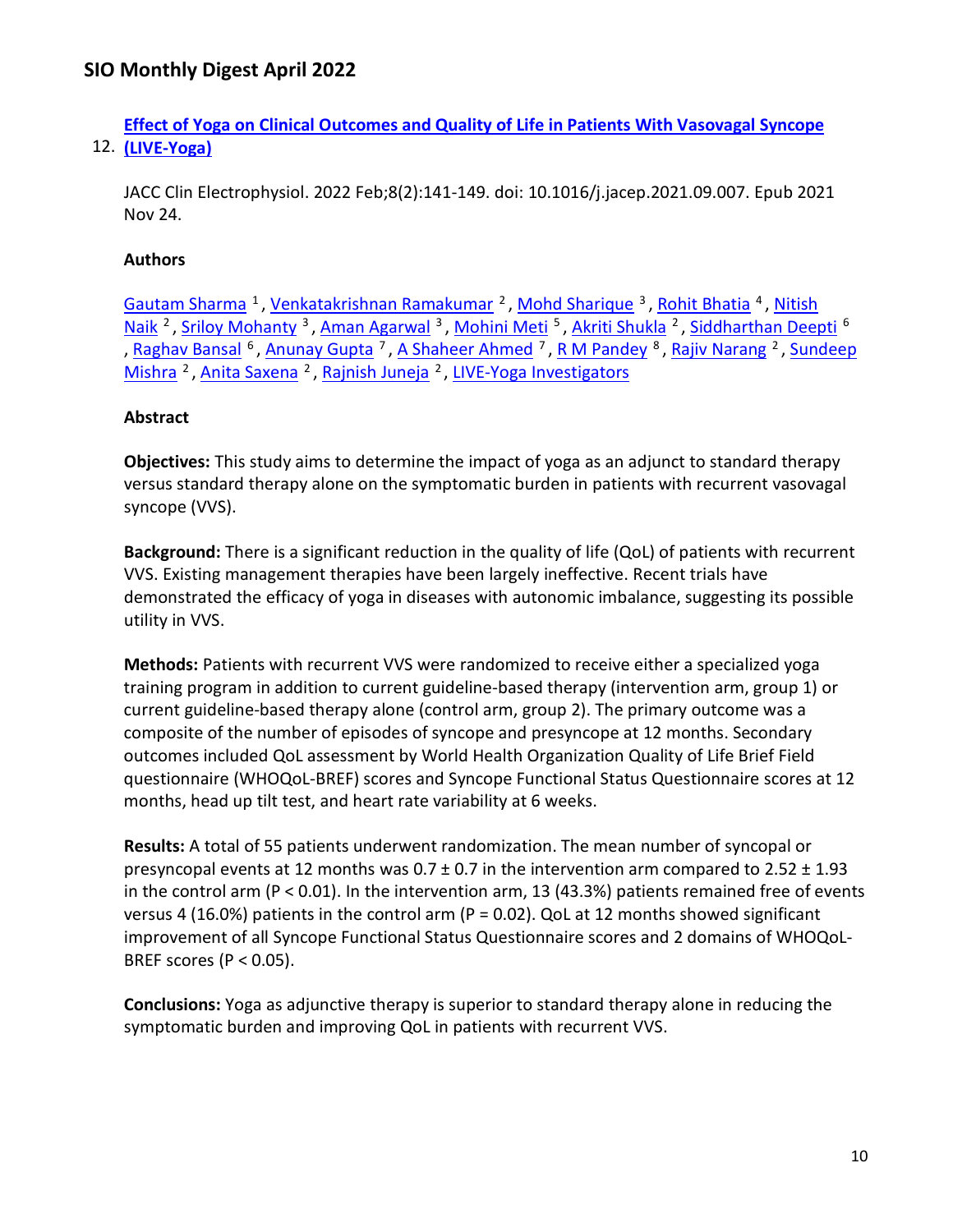13. **[mouse model of mammary carcinoma](https://nam11.safelinks.protection.outlook.com/?url=https%3A%2F%2Fpubmed.ncbi.nlm.nih.gov%2F35197512%2F&data=04%7C01%7Calmira.catic%40emory.edu%7C478ade74754b4c15a64f08da13eab169%7Ce004fb9cb0a4424fbcd0322606d5df38%7C0%7C0%7C637844196308178281%7CUnknown%7CTWFpbGZsb3d8eyJWIjoiMC4wLjAwMDAiLCJQIjoiV2luMzIiLCJBTiI6Ik1haWwiLCJXVCI6Mn0%3D%7C3000&sdata=rHkvYx8AduidRre5IZ0f403VYEp54%2FC6KzUnx4BCkFs%3D&reserved=0) [Neuroprotective effect of Mulmina Mango against chemotherapy-induced cognitive decline in](https://nam11.safelinks.protection.outlook.com/?url=https%3A%2F%2Fpubmed.ncbi.nlm.nih.gov%2F35197512%2F&data=04%7C01%7Calmira.catic%40emory.edu%7C478ade74754b4c15a64f08da13eab169%7Ce004fb9cb0a4424fbcd0322606d5df38%7C0%7C0%7C637844196308178281%7CUnknown%7CTWFpbGZsb3d8eyJWIjoiMC4wLjAwMDAiLCJQIjoiV2luMzIiLCJBTiI6Ik1haWwiLCJXVCI6Mn0%3D%7C3000&sdata=rHkvYx8AduidRre5IZ0f403VYEp54%2FC6KzUnx4BCkFs%3D&reserved=0)** 

Sci Rep. 2022 Feb 23;12(1):3072. doi: 10.1038/s41598-022-06862-9.

### **Authors**

[Jeena John](https://nam11.safelinks.protection.outlook.com/?url=https%3A%2F%2Fpubmed.ncbi.nlm.nih.gov%2F%3Fsize%3D100%26term%3DJohn%2BJ%26cauthor_id%3D35197512&data=04%7C01%7Calmira.catic%40emory.edu%7C478ade74754b4c15a64f08da13eab169%7Ce004fb9cb0a4424fbcd0322606d5df38%7C0%7C0%7C637844196308178281%7CUnknown%7CTWFpbGZsb3d8eyJWIjoiMC4wLjAwMDAiLCJQIjoiV2luMzIiLCJBTiI6Ik1haWwiLCJXVCI6Mn0%3D%7C3000&sdata=2V6HJ394wWuLV%2BCzAHsqANGdecUM0wvVHZIAPZZ40VI%3D&reserved=0) <sup>1</sup>, [Manas Kinra](https://nam11.safelinks.protection.outlook.com/?url=https%3A%2F%2Fpubmed.ncbi.nlm.nih.gov%2F%3Fsize%3D100%26term%3DKinra%2BM%26cauthor_id%3D35197512&data=04%7C01%7Calmira.catic%40emory.edu%7C478ade74754b4c15a64f08da13eab169%7Ce004fb9cb0a4424fbcd0322606d5df38%7C0%7C0%7C637844196308178281%7CUnknown%7CTWFpbGZsb3d8eyJWIjoiMC4wLjAwMDAiLCJQIjoiV2luMzIiLCJBTiI6Ik1haWwiLCJXVCI6Mn0%3D%7C3000&sdata=1DKlBKou5XtQllkAMvN%2BKm9jYWBGQ9QId84CM%2FiPHg8%3D&reserved=0) <sup>1</sup>, [Niraja Ranadive](https://nam11.safelinks.protection.outlook.com/?url=https%3A%2F%2Fpubmed.ncbi.nlm.nih.gov%2F%3Fsize%3D100%26term%3DRanadive%2BN%26cauthor_id%3D35197512&data=04%7C01%7Calmira.catic%40emory.edu%7C478ade74754b4c15a64f08da13eab169%7Ce004fb9cb0a4424fbcd0322606d5df38%7C0%7C0%7C637844196308178281%7CUnknown%7CTWFpbGZsb3d8eyJWIjoiMC4wLjAwMDAiLCJQIjoiV2luMzIiLCJBTiI6Ik1haWwiLCJXVCI6Mn0%3D%7C3000&sdata=hh9XE8f4qFVtW6np438NxNOyVasuk2WoRdNNKq8DqWM%3D&reserved=0) <sup>1</sup>, [Raghuvir Keni](https://nam11.safelinks.protection.outlook.com/?url=https%3A%2F%2Fpubmed.ncbi.nlm.nih.gov%2F%3Fsize%3D100%26term%3DKeni%2BR%26cauthor_id%3D35197512&data=04%7C01%7Calmira.catic%40emory.edu%7C478ade74754b4c15a64f08da13eab169%7Ce004fb9cb0a4424fbcd0322606d5df38%7C0%7C0%7C637844196308178281%7CUnknown%7CTWFpbGZsb3d8eyJWIjoiMC4wLjAwMDAiLCJQIjoiV2luMzIiLCJBTiI6Ik1haWwiLCJXVCI6Mn0%3D%7C3000&sdata=slWCj6eP6VC%2FJl4caR%2Beibr9GqHbk4k1jGdTlBjTvwI%3D&reserved=0) <sup>1</sup>, [Pawan Ganesh Nayak](https://nam11.safelinks.protection.outlook.com/?url=https%3A%2F%2Fpubmed.ncbi.nlm.nih.gov%2F%3Fsize%3D100%26term%3DNayak%2BPG%26cauthor_id%3D35197512&data=04%7C01%7Calmira.catic%40emory.edu%7C478ade74754b4c15a64f08da13eab169%7Ce004fb9cb0a4424fbcd0322606d5df38%7C0%7C0%7C637844196308490782%7CUnknown%7CTWFpbGZsb3d8eyJWIjoiMC4wLjAwMDAiLCJQIjoiV2luMzIiLCJBTiI6Ik1haWwiLCJXVCI6Mn0%3D%7C3000&sdata=DoHsyhe1y%2B%2BYv6y9euC0nh1w9MJsucQruGWyUuWrIEQ%3D&reserved=0) <sup>1</sup>, Rajesh [N Jagdale](https://nam11.safelinks.protection.outlook.com/?url=https%3A%2F%2Fpubmed.ncbi.nlm.nih.gov%2F%3Fsize%3D100%26term%3DJagdale%2BRN%26cauthor_id%3D35197512&data=04%7C01%7Calmira.catic%40emory.edu%7C478ade74754b4c15a64f08da13eab169%7Ce004fb9cb0a4424fbcd0322606d5df38%7C0%7C0%7C637844196308490782%7CUnknown%7CTWFpbGZsb3d8eyJWIjoiMC4wLjAwMDAiLCJQIjoiV2luMzIiLCJBTiI6Ik1haWwiLCJXVCI6Mn0%3D%7C3000&sdata=HjLIlv0xVO9Wo56sXF0OQ37c%2FAlhHO1hWPP6Fjz912Y%3D&reserved=0) <sup>2</sup>, [Syed M Ahmed](https://nam11.safelinks.protection.outlook.com/?url=https%3A%2F%2Fpubmed.ncbi.nlm.nih.gov%2F%3Fsize%3D100%26term%3DAhmed%2BSM%26cauthor_id%3D35197512&data=04%7C01%7Calmira.catic%40emory.edu%7C478ade74754b4c15a64f08da13eab169%7Ce004fb9cb0a4424fbcd0322606d5df38%7C0%7C0%7C637844196308490782%7CUnknown%7CTWFpbGZsb3d8eyJWIjoiMC4wLjAwMDAiLCJQIjoiV2luMzIiLCJBTiI6Ik1haWwiLCJXVCI6Mn0%3D%7C3000&sdata=fjDt9ucRGBWhZIeYrZia36YDirkj%2FDlRn09Cwqsfr2c%3D&reserved=0) <sup>2</sup>, [Kaggundi V Raghavendra](https://nam11.safelinks.protection.outlook.com/?url=https%3A%2F%2Fpubmed.ncbi.nlm.nih.gov%2F%3Fsize%3D100%26term%3DRaghavendra%2BKV%26cauthor_id%3D35197512&data=04%7C01%7Calmira.catic%40emory.edu%7C478ade74754b4c15a64f08da13eab169%7Ce004fb9cb0a4424fbcd0322606d5df38%7C0%7C0%7C637844196308646999%7CUnknown%7CTWFpbGZsb3d8eyJWIjoiMC4wLjAwMDAiLCJQIjoiV2luMzIiLCJBTiI6Ik1haWwiLCJXVCI6Mn0%3D%7C3000&sdata=Kxk1CrlQ1TxriAfyEiLdkVmSsXNpQ5lW5BtsDDJoJaI%3D&reserved=0) <sup>2</sup>, [Jayesh Mudgal](https://nam11.safelinks.protection.outlook.com/?url=https%3A%2F%2Fpubmed.ncbi.nlm.nih.gov%2F%3Fsize%3D100%26term%3DMudgal%2BJ%26cauthor_id%3D35197512&data=04%7C01%7Calmira.catic%40emory.edu%7C478ade74754b4c15a64f08da13eab169%7Ce004fb9cb0a4424fbcd0322606d5df38%7C0%7C0%7C637844196308646999%7CUnknown%7CTWFpbGZsb3d8eyJWIjoiMC4wLjAwMDAiLCJQIjoiV2luMzIiLCJBTiI6Ik1haWwiLCJXVCI6Mn0%3D%7C3000&sdata=R%2F3MaObvOFdUp1lRAg7%2BDZuN6vqxJlpz0ygotVRhLZ8%3D&reserved=0) <sup>1</sup>[, K Nandakumar](https://nam11.safelinks.protection.outlook.com/?url=https%3A%2F%2Fpubmed.ncbi.nlm.nih.gov%2F%3Fsize%3D100%26term%3DNandakumar%2BK%26cauthor_id%3D35197512&data=04%7C01%7Calmira.catic%40emory.edu%7C478ade74754b4c15a64f08da13eab169%7Ce004fb9cb0a4424fbcd0322606d5df38%7C0%7C0%7C637844196308646999%7CUnknown%7CTWFpbGZsb3d8eyJWIjoiMC4wLjAwMDAiLCJQIjoiV2luMzIiLCJBTiI6Ik1haWwiLCJXVCI6Mn0%3D%7C3000&sdata=wTC9gZeg79vTHo6TXZlsV4W7acNecM%2FcGgh2H6iineQ%3D&reserved=0) <sup>3</sup>

#### **Abstract**

The post-treatment status of breast cancer survivors has become a concern because of the toxicity induced by chemotherapeutic agents in the brain tissues resulting in cognitive deficits, which is generally referred as chemobrain. The aim of this study was to assess the effect of a proprietary ayurvedic formulation Mulmina Mango against chemotherapy-induced cognitive impairment (CICI). Mammary carcinoma was induced by subcutaneously inoculating 4T1 cells into the mammary fat pad of the animals. Intraperitoneal administration of Cyclophosphamide, Methotrexate, 5-Fluorouracil (CMF) regimen was carried out once a week for three weeks. Treatment of Mulmina began one week before chemotherapy and continued till the end of the chemotherapy cycle. After three cycles of chemotherapy, cognitive decline was assessed by Morris water maze task followed by assessment of locomotor activity by open-field test. Tumor progression was evaluated by measurement of tumor volume. Oxidative and neuroinflammatory markers were also evaluated from the isolated brain samples. CMF treatment resulted in a considerable reduction in tumour volume. We found chemotherapy negatively affected behavioral and biochemical parameters in animals and Mulmina treatment ameliorated these cognitive impairments by restoring antioxidant and maintaining cytokine levels. The combination of phytochemicals in Mulmina proved its possible ability to alleviate CICI without affecting chemotherapeutic efficiency and could pave the way for identifying treatment strategies to combat chemobrain.

14. **[Nude Mice Based on Deep Learning Combined with Spleen-Invigorating Chinese Medicine](https://nam11.safelinks.protection.outlook.com/?url=https%3A%2F%2Fpubmed.ncbi.nlm.nih.gov%2F35190750%2F&data=04%7C01%7Calmira.catic%40emory.edu%7C478ade74754b4c15a64f08da13eab169%7Ce004fb9cb0a4424fbcd0322606d5df38%7C0%7C0%7C637844196308646999%7CUnknown%7CTWFpbGZsb3d8eyJWIjoiMC4wLjAwMDAiLCJQIjoiV2luMzIiLCJBTiI6Ik1haWwiLCJXVCI6Mn0%3D%7C3000&sdata=%2FnxLEBnuzBoTFteIG6i2nddeP9cTMl7fqwyWLejqhOs%3D&reserved=0)  [Experimental Research on the Antitumor Effect of Human](https://nam11.safelinks.protection.outlook.com/?url=https%3A%2F%2Fpubmed.ncbi.nlm.nih.gov%2F35190750%2F&data=04%7C01%7Calmira.catic%40emory.edu%7C478ade74754b4c15a64f08da13eab169%7Ce004fb9cb0a4424fbcd0322606d5df38%7C0%7C0%7C637844196308646999%7CUnknown%7CTWFpbGZsb3d8eyJWIjoiMC4wLjAwMDAiLCJQIjoiV2luMzIiLCJBTiI6Ik1haWwiLCJXVCI6Mn0%3D%7C3000&sdata=%2FnxLEBnuzBoTFteIG6i2nddeP9cTMl7fqwyWLejqhOs%3D&reserved=0) Gastric Cancer Cells Transplanted in** 

Comput Math Methods Med. 2022 Feb 12;2022:3010901. doi: 10.1155/2022/3010901. eCollection 2022.

### **Authors**

Ke Ai<sup>1</sup>, Ding Yuan<sup>12</sup>, Jie Zheng<sup>1</sup>

### **Abstract**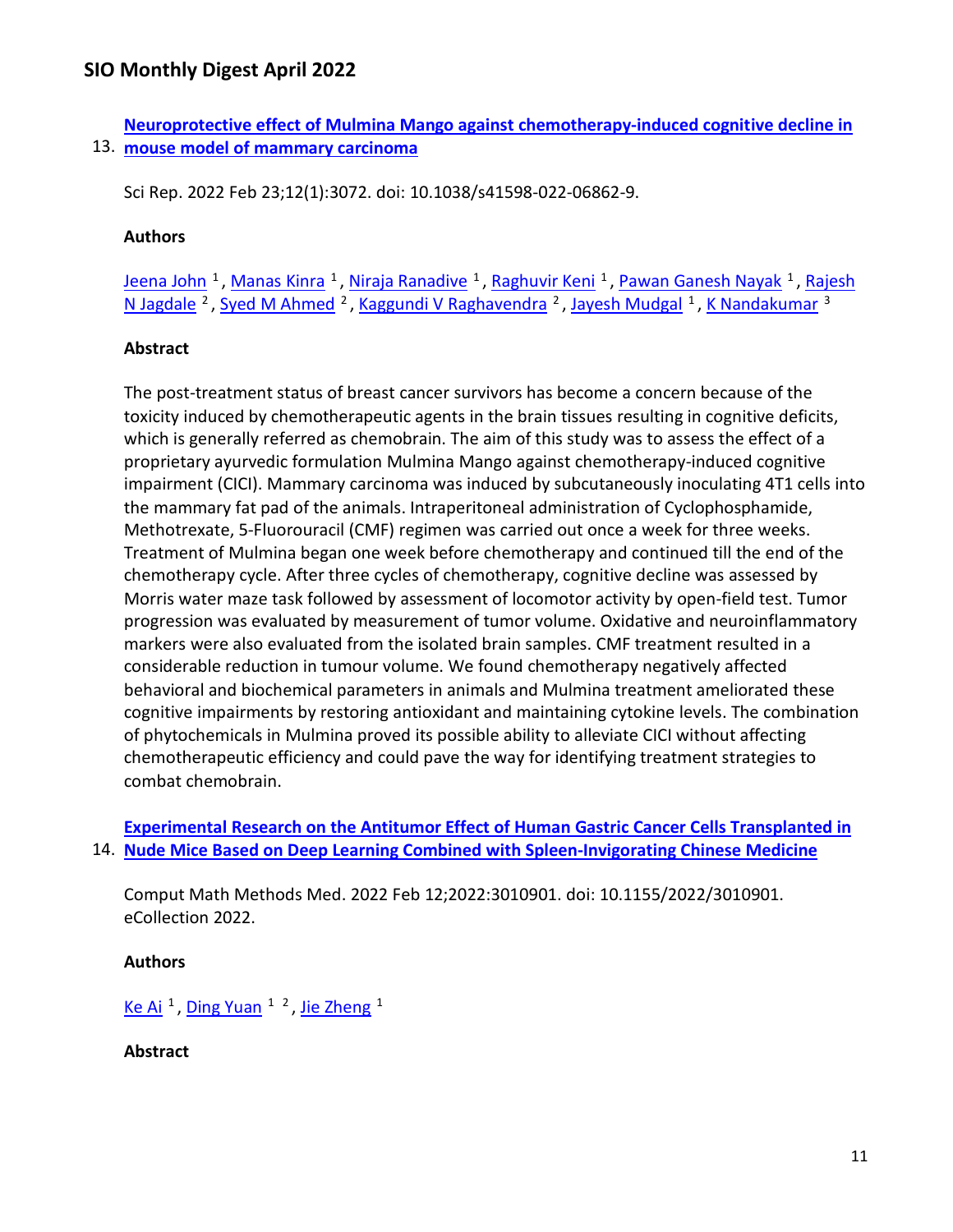Gastric cancer is still the fifth most common malignant tumor in the world and has the fourth highest mortality rate in the world. Gastric cancer is difficult to treat because of its unobvious onset, low resection rate, and rapid deterioration. Therefore, humans have been working hard to combat gastric cancer. At present, the most commonly used treatment method is radiotherapy. However, this method will damage the normal tissues of the irradiated area while treating malignant tumor cells. It not only has side effects of damage to the patient's skin and mucous membranes but also needs high-rate radiotherapy and has high cost for chemotherapy. In order to solve these problems, it is necessary to find new treatment methods. This article proposes the use of Chinese medicine to invigorate the spleen to inhibit human gastric cancer cells. This article combines modern machine learning technology with traditional Chinese medicine and combines traditional Chinese medicine physiotherapy with Western medicine nude mouse transplantation experiments. The treatment of tumors in Chinese medicine is based on the theory of Chinese medicine and has different characteristics. Western medicine has the advantage of permanently injuring patients. The process of the experiment is to transplant human-derived gastric cancer cells into nude mice. After grouping treatments and obtaining comparative data, deep learning techniques are used to analyze the properties of Chinese medicines for strengthening the spleen and to compare the properties of Chinese medicines for strengthening the spleen. The experimental results showed that the tumor inhibition rate of mice using fluorouracil was 18%, the tumor inhibition rate of mice using low-dose Chinese medicine was 16%, and the tumor inhibition rate of mice using high-dose Chinese medicine reached 52%. 80 days after the experiment, the survival rate of mice using high-dose Chinese medicine is 100% higher than that of mice without treatment.

Copyright © 2022 Ke Ai et al.

15. **[Complementary medicine as a risk factor for catastrophic expenditures in people with cancer](https://nam11.safelinks.protection.outlook.com/?url=https%3A%2F%2Fpubmed.ncbi.nlm.nih.gov%2F35180405%2F&data=04%7C01%7Calmira.catic%40emory.edu%7C478ade74754b4c15a64f08da13eab169%7Ce004fb9cb0a4424fbcd0322606d5df38%7C0%7C0%7C637844196308646999%7CUnknown%7CTWFpbGZsb3d8eyJWIjoiMC4wLjAwMDAiLCJQIjoiV2luMzIiLCJBTiI6Ik1haWwiLCJXVCI6Mn0%3D%7C3000&sdata=dDLpvnE517PkWavgNmjPv1cKsHF6v54epPgTuQNhsDU%3D&reserved=0)** 

Lancet Glob Health. 2022 Mar;10(3):e313-e314. doi: 10.1016/S2214-109X(22)00034-1.

#### **Author**

Adovich S Rivera<sup>1</sup> *No abstract available*

### **Conflict of interest statement**

I receive funding from the American Heart Association on topics outside the submitted work. The American Heart Association played no role in the development of this manuscript.

#### **Comment on**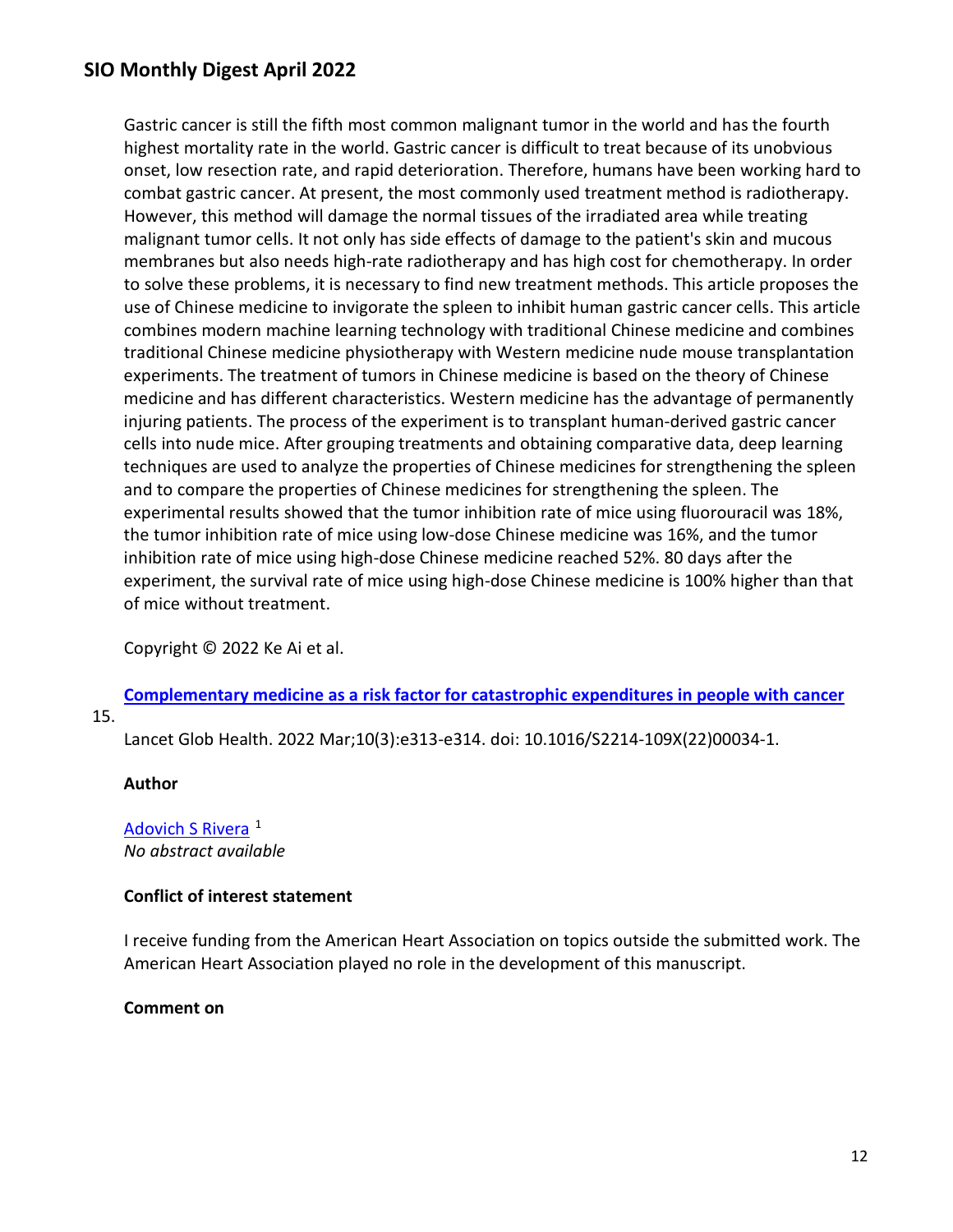• [Out-of-pocket payments for complementary medicine following cancer and the effect on](https://nam11.safelinks.protection.outlook.com/?url=https%3A%2F%2Fpubmed.ncbi.nlm.nih.gov%2F35180423%2F&data=04%7C01%7Calmira.catic%40emory.edu%7C478ade74754b4c15a64f08da13eab169%7Ce004fb9cb0a4424fbcd0322606d5df38%7C0%7C0%7C637844196308803251%7CUnknown%7CTWFpbGZsb3d8eyJWIjoiMC4wLjAwMDAiLCJQIjoiV2luMzIiLCJBTiI6Ik1haWwiLCJXVCI6Mn0%3D%7C3000&sdata=7E47rp9F%2F%2Bw3Xm5CynF%2Fc8cXE4HhzLCKNzhv5oVIfQk%3D&reserved=0)  [financial outcomes in middle-income countries in southeast Asia: a prospective cohort](https://nam11.safelinks.protection.outlook.com/?url=https%3A%2F%2Fpubmed.ncbi.nlm.nih.gov%2F35180423%2F&data=04%7C01%7Calmira.catic%40emory.edu%7C478ade74754b4c15a64f08da13eab169%7Ce004fb9cb0a4424fbcd0322606d5df38%7C0%7C0%7C637844196308803251%7CUnknown%7CTWFpbGZsb3d8eyJWIjoiMC4wLjAwMDAiLCJQIjoiV2luMzIiLCJBTiI6Ik1haWwiLCJXVCI6Mn0%3D%7C3000&sdata=7E47rp9F%2F%2Bw3Xm5CynF%2Fc8cXE4HhzLCKNzhv5oVIfQk%3D&reserved=0)  study.

Kong YC, Kimman M, Subramaniam S, Yip CH, Jan S, Aung S, Khoa MT, Ngelangel CA, Nyein HL, Sangrajrang S, Tanabodee J, Bhoo-Pathy N; ACTION Study Group.

Lancet Glob Health. 2022 Mar;10(3):e416-e428. doi: 10.1016/S2214-109X(21)00595-7.

PMID: 35180423

**[Neurobiological Promises of the Bitter Diterpene Lactone Andrographolide](https://nam11.safelinks.protection.outlook.com/?url=https%3A%2F%2Fpubmed.ncbi.nlm.nih.gov%2F35154564%2F&data=04%7C01%7Calmira.catic%40emory.edu%7C478ade74754b4c15a64f08da13eab169%7Ce004fb9cb0a4424fbcd0322606d5df38%7C0%7C0%7C637844196308803251%7CUnknown%7CTWFpbGZsb3d8eyJWIjoiMC4wLjAwMDAiLCJQIjoiV2luMzIiLCJBTiI6Ik1haWwiLCJXVCI6Mn0%3D%7C3000&sdata=cSVcwmZkwSaPRVJNw1UtTLUWG%2FJqRjuA9i0QeZBhzI8%3D&reserved=0)** 

### 16.

Oxid Med Cell Longev. 2022 Feb 1;2022:3079577. doi: 10.1155/2022/3079577. eCollection 2022.

## **Authors**

Rajib Hossain<sup>1</sup>, Cristina Quispe<sup>2</sup>, Jesús Herrera-Bravo<sup>34</sup>, Jorge F Beltrán<sup>5</sup>, Muhammad [Torequl Islam](https://nam11.safelinks.protection.outlook.com/?url=https%3A%2F%2Fpubmed.ncbi.nlm.nih.gov%2F%3Fsize%3D100%26term%3DIslam%2BMT%26cauthor_id%3D35154564&data=04%7C01%7Calmira.catic%40emory.edu%7C478ade74754b4c15a64f08da13eab169%7Ce004fb9cb0a4424fbcd0322606d5df38%7C0%7C0%7C637844196308803251%7CUnknown%7CTWFpbGZsb3d8eyJWIjoiMC4wLjAwMDAiLCJQIjoiV2luMzIiLCJBTiI6Ik1haWwiLCJXVCI6Mn0%3D%7C3000&sdata=T8KFCIXjqd82bxO1V1J9uOzxaGj5Ji6gvY6%2Ftb3HWLM%3D&reserved=0) <sup>1</sup>, [Shabnum Shaheen](https://nam11.safelinks.protection.outlook.com/?url=https%3A%2F%2Fpubmed.ncbi.nlm.nih.gov%2F%3Fsize%3D100%26term%3DShaheen%2BS%26cauthor_id%3D35154564&data=04%7C01%7Calmira.catic%40emory.edu%7C478ade74754b4c15a64f08da13eab169%7Ce004fb9cb0a4424fbcd0322606d5df38%7C0%7C0%7C637844196308803251%7CUnknown%7CTWFpbGZsb3d8eyJWIjoiMC4wLjAwMDAiLCJQIjoiV2luMzIiLCJBTiI6Ik1haWwiLCJXVCI6Mn0%3D%7C3000&sdata=oXCFce5u1ujAZCvSxjb4zXzhjBFnzVwijiksemmYxd0%3D&reserved=0) <sup>6</sup>, Natália Cruz-Martins<sup>78910</sup>, Miquel Martorell<sup>1112</sup> , [Manoj Kumar](https://nam11.safelinks.protection.outlook.com/?url=https%3A%2F%2Fpubmed.ncbi.nlm.nih.gov%2F%3Fsize%3D100%26term%3DKumar%2BM%26cauthor_id%3D35154564&data=04%7C01%7Calmira.catic%40emory.edu%7C478ade74754b4c15a64f08da13eab169%7Ce004fb9cb0a4424fbcd0322606d5df38%7C0%7C0%7C637844196308803251%7CUnknown%7CTWFpbGZsb3d8eyJWIjoiMC4wLjAwMDAiLCJQIjoiV2luMzIiLCJBTiI6Ik1haWwiLCJXVCI6Mn0%3D%7C3000&sdata=XznA4duIb1Qrx90KDsO6CTLOaX%2BomyZcOLVGGgGd4WI%3D&reserved=0) <sup>13</sup>, [Javad Sharifi-Rad](https://nam11.safelinks.protection.outlook.com/?url=https%3A%2F%2Fpubmed.ncbi.nlm.nih.gov%2F%3Fsize%3D100%26term%3DSharifi-Rad%2BJ%26cauthor_id%3D35154564&data=04%7C01%7Calmira.catic%40emory.edu%7C478ade74754b4c15a64f08da13eab169%7Ce004fb9cb0a4424fbcd0322606d5df38%7C0%7C0%7C637844196308803251%7CUnknown%7CTWFpbGZsb3d8eyJWIjoiMC4wLjAwMDAiLCJQIjoiV2luMzIiLCJBTiI6Ik1haWwiLCJXVCI6Mn0%3D%7C3000&sdata=i1bo9K9TVUdHJCwhTho%2F5WgUs0Y33EbENGG4W3kHqqE%3D&reserved=0) <sup>14</sup>, [Fethi Ahmet Ozdemir](https://nam11.safelinks.protection.outlook.com/?url=https%3A%2F%2Fpubmed.ncbi.nlm.nih.gov%2F%3Fsize%3D100%26term%3DOzdemir%2BFA%26cauthor_id%3D35154564&data=04%7C01%7Calmira.catic%40emory.edu%7C478ade74754b4c15a64f08da13eab169%7Ce004fb9cb0a4424fbcd0322606d5df38%7C0%7C0%7C637844196308803251%7CUnknown%7CTWFpbGZsb3d8eyJWIjoiMC4wLjAwMDAiLCJQIjoiV2luMzIiLCJBTiI6Ik1haWwiLCJXVCI6Mn0%3D%7C3000&sdata=CQLEpppkzZhU0la0CJtnOCu6H0hRyKERRYJjSMq3Tpc%3D&reserved=0) <sup>15</sup>, [William N Setzer](https://nam11.safelinks.protection.outlook.com/?url=https%3A%2F%2Fpubmed.ncbi.nlm.nih.gov%2F%3Fsize%3D100%26term%3DSetzer%2BWN%26cauthor_id%3D35154564&data=04%7C01%7Calmira.catic%40emory.edu%7C478ade74754b4c15a64f08da13eab169%7Ce004fb9cb0a4424fbcd0322606d5df38%7C0%7C0%7C637844196308803251%7CUnknown%7CTWFpbGZsb3d8eyJWIjoiMC4wLjAwMDAiLCJQIjoiV2luMzIiLCJBTiI6Ik1haWwiLCJXVCI6Mn0%3D%7C3000&sdata=xOibCKCB1jsQw3SeY9gqbNrITBdi9CGM3EKvCVolqqI%3D&reserved=0) <sup>16</sup> , [Mohammed M Alshehri](https://nam11.safelinks.protection.outlook.com/?url=https%3A%2F%2Fpubmed.ncbi.nlm.nih.gov%2F%3Fsize%3D100%26term%3DAlshehri%2BMM%26cauthor_id%3D35154564&data=04%7C01%7Calmira.catic%40emory.edu%7C478ade74754b4c15a64f08da13eab169%7Ce004fb9cb0a4424fbcd0322606d5df38%7C0%7C0%7C637844196308803251%7CUnknown%7CTWFpbGZsb3d8eyJWIjoiMC4wLjAwMDAiLCJQIjoiV2luMzIiLCJBTiI6Ik1haWwiLCJXVCI6Mn0%3D%7C3000&sdata=ot7to2dGFfoaFSTNVu21Wu2eGf46VJxRd6EGk1%2FmV2U%3D&reserved=0) 17 , [Daniela Calina](https://nam11.safelinks.protection.outlook.com/?url=https%3A%2F%2Fpubmed.ncbi.nlm.nih.gov%2F%3Fsize%3D100%26term%3DCalina%2BD%26cauthor_id%3D35154564&data=04%7C01%7Calmira.catic%40emory.edu%7C478ade74754b4c15a64f08da13eab169%7Ce004fb9cb0a4424fbcd0322606d5df38%7C0%7C0%7C637844196308803251%7CUnknown%7CTWFpbGZsb3d8eyJWIjoiMC4wLjAwMDAiLCJQIjoiV2luMzIiLCJBTiI6Ik1haWwiLCJXVCI6Mn0%3D%7C3000&sdata=uy6GBFOWXCkt7LAK70Hk0cNYv%2BH6uLtzHw4EO%2FCcDV4%3D&reserved=0) 18 , [William C Cho](https://nam11.safelinks.protection.outlook.com/?url=https%3A%2F%2Fpubmed.ncbi.nlm.nih.gov%2F%3Fsize%3D100%26term%3DCho%2BWC%26cauthor_id%3D35154564&data=04%7C01%7Calmira.catic%40emory.edu%7C478ade74754b4c15a64f08da13eab169%7Ce004fb9cb0a4424fbcd0322606d5df38%7C0%7C0%7C637844196308803251%7CUnknown%7CTWFpbGZsb3d8eyJWIjoiMC4wLjAwMDAiLCJQIjoiV2luMzIiLCJBTiI6Ik1haWwiLCJXVCI6Mn0%3D%7C3000&sdata=%2FcUn7F336tNw3uSMk4sfg%2F22pvIKRYcOMe7Z1174AVU%3D&reserved=0) 19

## **Abstract**

Andrographolide (ANDRO), a bitter diterpene lactone found in *Andrographis paniculata* (Burm.f.) Nees, possesses several biological effects such as antioxidant, anti-inflammatory, and organoprotective effects. Scientific reports suggest that it also has neuroprotective capacity in various test systems. The purpose of this review was to synthesize the neuropharmacological properties of ANDRO and highlight the molecular mechanisms of action that highlight these activities. A careful search was done in PubMed and Google Scholar databases using specific keywords. Findings suggest that ANDRO possess neuroprotective, analgesic, and antifatigue effects. Prominent effects were stated on neuro-inflammation, cerebral ischemia, Alzheimer's and Parkinson's diseases, multiple sclerosis, and brain cancer in mice and rats. Furthermore, ANDRO and its derivatives can enhance memory and learning capacity in experimental animals (rats) without causing any toxicity in the brain. Thus, ANDRO may be one of the most promising plantbased psychopharmacological lead compounds for new drug development.

Copyright © 2022 Rajib Hossain et al.

17. **[Brain-computer interface as complementary therapy for hemiparesis in an astrocytoma patient](https://nam11.safelinks.protection.outlook.com/?url=https%3A%2F%2Fpubmed.ncbi.nlm.nih.gov%2F35146564%2F&data=04%7C01%7Calmira.catic%40emory.edu%7C478ade74754b4c15a64f08da13eab169%7Ce004fb9cb0a4424fbcd0322606d5df38%7C0%7C0%7C637844196308803251%7CUnknown%7CTWFpbGZsb3d8eyJWIjoiMC4wLjAwMDAiLCJQIjoiV2luMzIiLCJBTiI6Ik1haWwiLCJXVCI6Mn0%3D%7C3000&sdata=ts0Z9%2Fk%2BsvCqrjYoLs8TVXwwjKbffmKi8Bs8g6pxOxw%3D&reserved=0)** 

Neurol Sci. 2022 Apr;43(4):2879-2881. doi: 10.1007/s10072-022-05924-0. Epub 2022 Feb 11.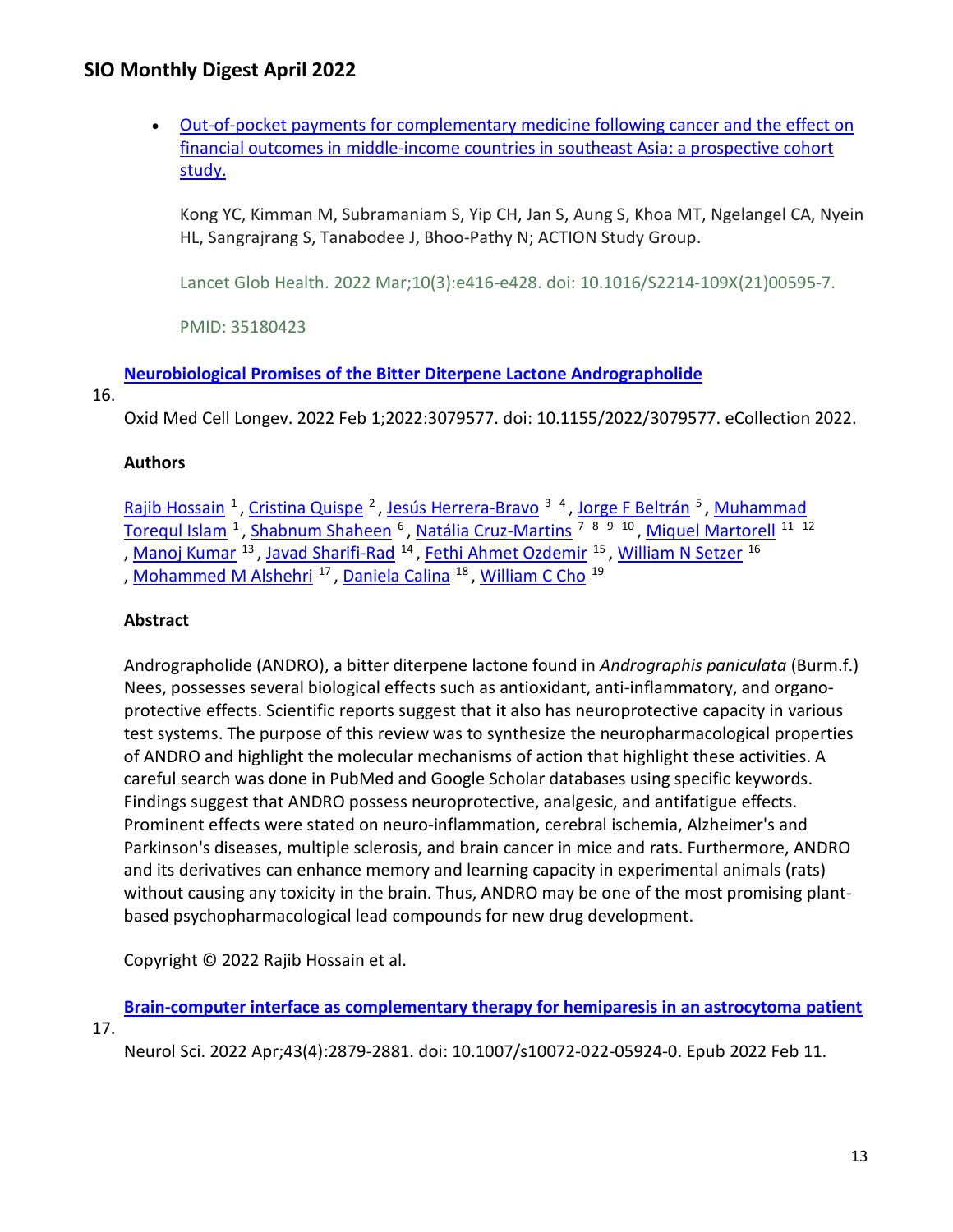## **Authors**

Ruben I Carino-Escobar<sup>1</sup>, Marlene A Rodriguez-Barragan<sup>2</sup>, Paul Carrillo-Mora<sup>3</sup>, [Jessica Cantillo-](https://nam11.safelinks.protection.outlook.com/?url=https%3A%2F%2Fpubmed.ncbi.nlm.nih.gov%2F%3Fsize%3D100%26term%3DCantillo-Negrete%2BJ%26cauthor_id%3D35146564&data=04%7C01%7Calmira.catic%40emory.edu%7C478ade74754b4c15a64f08da13eab169%7Ce004fb9cb0a4424fbcd0322606d5df38%7C0%7C0%7C637844196308959510%7CUnknown%7CTWFpbGZsb3d8eyJWIjoiMC4wLjAwMDAiLCJQIjoiV2luMzIiLCJBTiI6Ik1haWwiLCJXVCI6Mn0%3D%7C3000&sdata=4FOHpVPGAICgh30nznmhbm5t3c5o%2F3Aph4gjRxrfyGE%3D&reserved=0)Negrete<sup>4</sup>

*No abstract available*

18. **[chemotherapy](https://nam11.safelinks.protection.outlook.com/?url=https%3A%2F%2Fpubmed.ncbi.nlm.nih.gov%2F35107599%2F&data=04%7C01%7Calmira.catic%40emory.edu%7C478ade74754b4c15a64f08da13eab169%7Ce004fb9cb0a4424fbcd0322606d5df38%7C0%7C0%7C637844196308959510%7CUnknown%7CTWFpbGZsb3d8eyJWIjoiMC4wLjAwMDAiLCJQIjoiV2luMzIiLCJBTiI6Ik1haWwiLCJXVCI6Mn0%3D%7C3000&sdata=1RuiUrkNOM2lgzyfEOOrc6A%2BlQDFuV%2FTWwhUIPCBIxI%3D&reserved=0)  [Sleep moderates the effects of Tibetan yoga for women with breast cancer undergoing](https://nam11.safelinks.protection.outlook.com/?url=https%3A%2F%2Fpubmed.ncbi.nlm.nih.gov%2F35107599%2F&data=04%7C01%7Calmira.catic%40emory.edu%7C478ade74754b4c15a64f08da13eab169%7Ce004fb9cb0a4424fbcd0322606d5df38%7C0%7C0%7C637844196308959510%7CUnknown%7CTWFpbGZsb3d8eyJWIjoiMC4wLjAwMDAiLCJQIjoiV2luMzIiLCJBTiI6Ik1haWwiLCJXVCI6Mn0%3D%7C3000&sdata=1RuiUrkNOM2lgzyfEOOrc6A%2BlQDFuV%2FTWwhUIPCBIxI%3D&reserved=0)** 

Support Care Cancer. 2022 May;30(5):4477-4484. doi: 10.1007/s00520-022-06861-6. Epub 2022 Feb 2.

## **Authors**

Kelsey L Sinclair<sup>1</sup>, Emalee Kiser<sup>1</sup>, Chelsea G Ratcliff<sup>23</sup>, Alejandro Chaoul<sup>4</sup>, Martica H Hall<sup>5</sup> , [Tenzin Wangyal Rinpoche](https://nam11.safelinks.protection.outlook.com/?url=https%3A%2F%2Fpubmed.ncbi.nlm.nih.gov%2F%3Fsize%3D100%26term%3DRinpoche%2BTW%26cauthor_id%3D35107599&data=04%7C01%7Calmira.catic%40emory.edu%7C478ade74754b4c15a64f08da13eab169%7Ce004fb9cb0a4424fbcd0322606d5df38%7C0%7C0%7C637844196308959510%7CUnknown%7CTWFpbGZsb3d8eyJWIjoiMC4wLjAwMDAiLCJQIjoiV2luMzIiLCJBTiI6Ik1haWwiLCJXVCI6Mn0%3D%7C3000&sdata=h%2BJTQWkkJXmX7SH2GhfPxS3vSJKfsBiCuaMep6Y9iJw%3D&reserved=0) 6 , [Lorenzo Cohen](https://nam11.safelinks.protection.outlook.com/?url=https%3A%2F%2Fpubmed.ncbi.nlm.nih.gov%2F%3Fsize%3D100%26term%3DCohen%2BL%26cauthor_id%3D35107599&data=04%7C01%7Calmira.catic%40emory.edu%7C478ade74754b4c15a64f08da13eab169%7Ce004fb9cb0a4424fbcd0322606d5df38%7C0%7C0%7C637844196308959510%7CUnknown%7CTWFpbGZsb3d8eyJWIjoiMC4wLjAwMDAiLCJQIjoiV2luMzIiLCJBTiI6Ik1haWwiLCJXVCI6Mn0%3D%7C3000&sdata=XnDWwI0n6VkYy53XPbKn4URuX4beWz6KhET8OBdE8wE%3D&reserved=0) 7

## **Abstract**

This study examined self-reported and actigraphy-assessed sleep and depression as moderators of the effect of a Tibetan yoga intervention on sleep and depression among women undergoing chemotherapy for breast cancer. This is a secondary analysis of an RCT examining a 4-session Tibetan yoga program (TYP;  $n = 74$ ) versus stretching program (STP;  $n = 68$ ) or usual care (UC;  $n =$ 85) on self-reported sleep (Pittsburgh Sleep Quality Index (PSQI), actigraphy-assessed sleep efficiency (SE)) and depression (Centers for Epidemiological Studies Depression Scale; CES-D) for women undergoing chemotherapy for breast cancer. Data were collected at baseline and 1-week and 3-month post-intervention. Baseline PSQI, actigraphy-SE, and CES-D were examined as moderators of the effect of group on PSQI, actigraphy-SE, and CES-D 1 week and 3 months after treatment. There was a significant baseline actigraphy-SE × group effect on PSQI at 1 week (p < .001) and 3 months ( $p = .002$ ) and on CES-D at 3 months ( $p = .049$ ). Specifically, the negative association of baseline actigraphy-SE with subsequent PSQI and CES-D was buffered for women in the TYP and, to a lesser extent in STP, compared to those in the UC. Baseline PSQI and CES-D were not significant moderators of the effect of group on any outcome. Behaviorally assessed sleep may be a more robust indicator of which patients are most appropriate for a yoga intervention than self-reported sleep quality. Women with poor sleep efficiency may derive the greatest benefit in terms of sleep quality and mood from a yoga intervention.

19. **Can integrative oncology increase adherence [to chemotherapy in advanced gynecologic cancer?](https://nam11.safelinks.protection.outlook.com/?url=https%3A%2F%2Fpubmed.ncbi.nlm.nih.gov%2F35094141%2F&data=04%7C01%7Calmira.catic%40emory.edu%7C478ade74754b4c15a64f08da13eab169%7Ce004fb9cb0a4424fbcd0322606d5df38%7C0%7C0%7C637844196308959510%7CUnknown%7CTWFpbGZsb3d8eyJWIjoiMC4wLjAwMDAiLCJQIjoiV2luMzIiLCJBTiI6Ik1haWwiLCJXVCI6Mn0%3D%7C3000&sdata=Gx%2BPDEeQyvlBpd%2FTFoOfQEczqMKPJiqbNrpuPo6KmHs%3D&reserved=0)** 

Support Care Cancer. 2022 May;30(5):4345-4354. doi: 10.1007/s00520-022-06865-2. Epub 2022 Jan 29.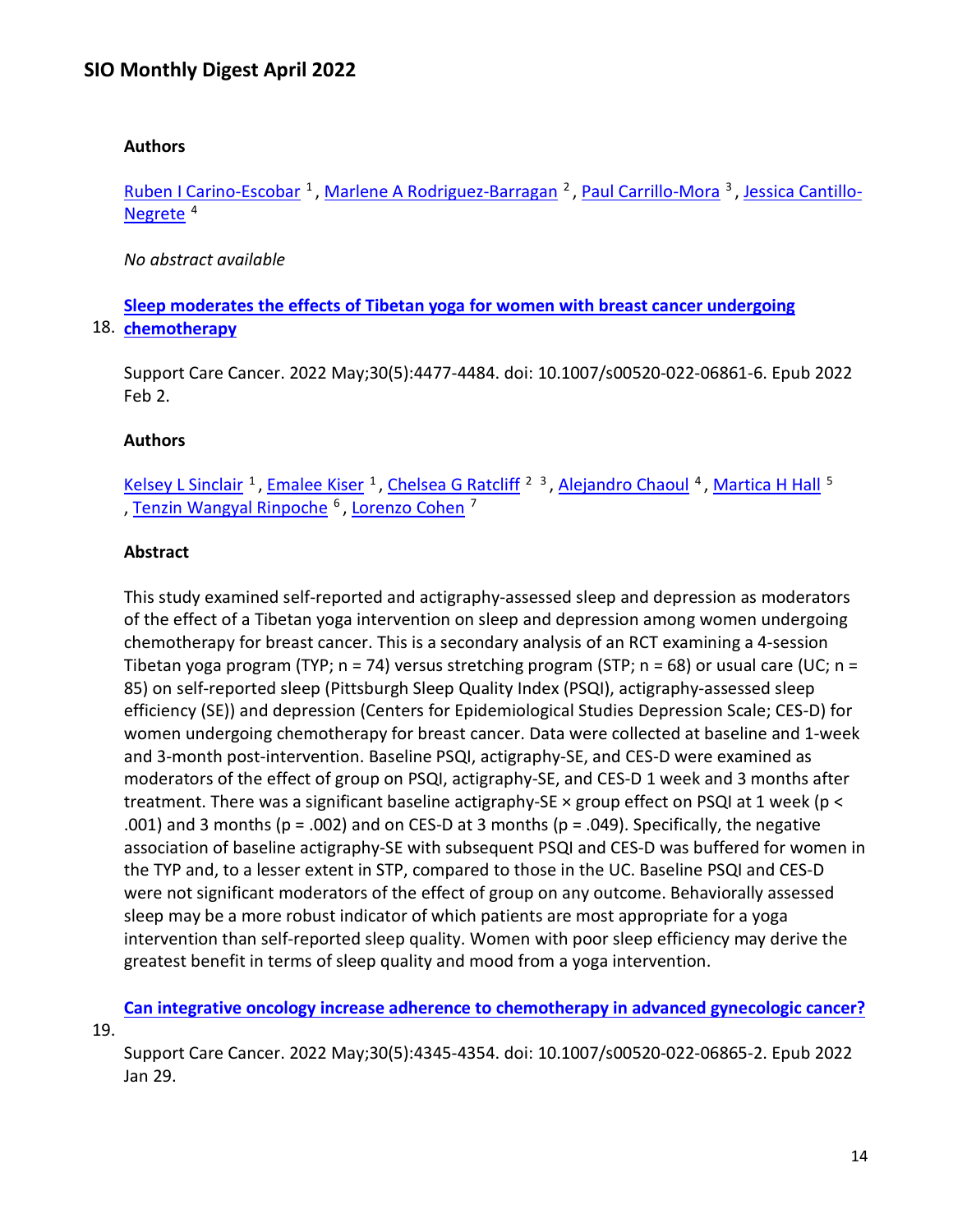#### **Authors**

Eran Ben-Arye<sup># 1 2</sup>, Naama Nijk<sup># 3</sup>, [Ofer Lavie](https://nam11.safelinks.protection.outlook.com/?url=https%3A%2F%2Fpubmed.ncbi.nlm.nih.gov%2F%3Fsize%3D100%26term%3DLavie%2BO%26cauthor_id%3D35094141&data=04%7C01%7Calmira.catic%40emory.edu%7C478ade74754b4c15a64f08da13eab169%7Ce004fb9cb0a4424fbcd0322606d5df38%7C0%7C0%7C637844196308959510%7CUnknown%7CTWFpbGZsb3d8eyJWIjoiMC4wLjAwMDAiLCJQIjoiV2luMzIiLCJBTiI6Ik1haWwiLCJXVCI6Mn0%3D%7C3000&sdata=8pzf8pVQ7bq8yCd43PZeUbnxERopT9NoKOF2dggetMo%3D&reserved=0) <sup>3 4</sup>, [Orit Gressel](https://nam11.safelinks.protection.outlook.com/?url=https%3A%2F%2Fpubmed.ncbi.nlm.nih.gov%2F%3Fsize%3D100%26term%3DGressel%2BO%26cauthor_id%3D35094141&data=04%7C01%7Calmira.catic%40emory.edu%7C478ade74754b4c15a64f08da13eab169%7Ce004fb9cb0a4424fbcd0322606d5df38%7C0%7C0%7C637844196308959510%7CUnknown%7CTWFpbGZsb3d8eyJWIjoiMC4wLjAwMDAiLCJQIjoiV2luMzIiLCJBTiI6Ik1haWwiLCJXVCI6Mn0%3D%7C3000&sdata=J7%2BCQ26nyFjK2S3sZ3dOsKQERAeXYJsH53yMB%2FH1EFg%3D&reserved=0) <sup>5 3</sup>, [Elad Schiff Md](https://nam11.safelinks.protection.outlook.com/?url=https%3A%2F%2Fpubmed.ncbi.nlm.nih.gov%2F%3Fsize%3D100%26term%3DMd%2BES%26cauthor_id%3D35094141&data=04%7C01%7Calmira.catic%40emory.edu%7C478ade74754b4c15a64f08da13eab169%7Ce004fb9cb0a4424fbcd0322606d5df38%7C0%7C0%7C637844196309115736%7CUnknown%7CTWFpbGZsb3d8eyJWIjoiMC4wLjAwMDAiLCJQIjoiV2luMzIiLCJBTiI6Ik1haWwiLCJXVCI6Mn0%3D%7C3000&sdata=ZsZBNNs%2B3zij7UeYhtGS5L5dxoC6RLYcPGabWuO5k30%3D&reserved=0) <sup>3 6</sup>, Noah Samuels<sup>7</sup>

#### **Abstract**

**Objective:** Integrative oncology (IO) has been shown to improve quality-of-life (QoL) and increase adherence to planned chemotherapy regimens. This study examined the impact of a patienttailored IO program on adherence to chemotherapy among patients with advanced gynecological cancer.

**Methods:** This prospective non-randomized, pragmatic, preference study examined patients with stage III/IV gynecological cancers undergoing 6 weeks of weekly IO treatments. Adherence to the planned chemotherapy regimen was assessed using the relative dose intensity (RDI) calculation. Patients consistently attending IO treatments (consistent-IO group) were compared to those who were not (non-consistent IO group).

**Results:** RDI was calculated for 73 patients in the consistent-IO group (99 chemotherapy cycles) and 61 in the non-consistent-IO group (96 cycles with IO care, 126 cycles without). Both groups had similar baseline demographic characteristics, with endometrial cancer more prevalent in the consistent-IO group. RDI was significantly less reduced in the consistent-IO chemotherapy group (p = 0.005). During taxane-based regimens, RDI was better maintained in the consistent-IO group (0.93 vs. 0.87, p = 0.012), though not with platinum-based cycles. Linear regression model found a correlation between preserved RDI and consistent attendance at weekly IO treatments, and lower rates of chemotherapy-induced peripheral neuropathy and pain.

**Conclusion:** Patient-tailored IO programs for patients with advanced gynecological cancer may help preserve adherence to chemotherapy at 6 weeks, especially with taxane-based regimens. Further research needs to explore whether this correlation is chemotherapy agent-specific.

**Keywords:** Adherence; Chemotherapy; Complementary medicine; Gynecological cancer; Integrative oncology; Pain; Relative dose intensity.

20. **[to experience chemotherapy for the first time: a prospective randomized clinical study](https://nam11.safelinks.protection.outlook.com/?url=https%3A%2F%2Fpubmed.ncbi.nlm.nih.gov%2F35094139%2F&data=04%7C01%7Calmira.catic%40emory.edu%7C478ade74754b4c15a64f08da13eab169%7Ce004fb9cb0a4424fbcd0322606d5df38%7C0%7C0%7C637844196309115736%7CUnknown%7CTWFpbGZsb3d8eyJWIjoiMC4wLjAwMDAiLCJQIjoiV2luMzIiLCJBTiI6Ik1haWwiLCJXVCI6Mn0%3D%7C3000&sdata=piTUR2JDUUPPTOVC8j101q9imaSc3AQsx3dVgjEE%2BxY%3D&reserved=0)  [The influence of visual objects and music on anxiety levels of breast cancer patients scheduled](https://nam11.safelinks.protection.outlook.com/?url=https%3A%2F%2Fpubmed.ncbi.nlm.nih.gov%2F35094139%2F&data=04%7C01%7Calmira.catic%40emory.edu%7C478ade74754b4c15a64f08da13eab169%7Ce004fb9cb0a4424fbcd0322606d5df38%7C0%7C0%7C637844196309115736%7CUnknown%7CTWFpbGZsb3d8eyJWIjoiMC4wLjAwMDAiLCJQIjoiV2luMzIiLCJBTiI6Ik1haWwiLCJXVCI6Mn0%3D%7C3000&sdata=piTUR2JDUUPPTOVC8j101q9imaSc3AQsx3dVgjEE%2BxY%3D&reserved=0)** 

Support Care Cancer. 2022 May;30(5):4355-4362. doi: 10.1007/s00520-021-06778-6. Epub 2022 Jan 30.

#### **Authors**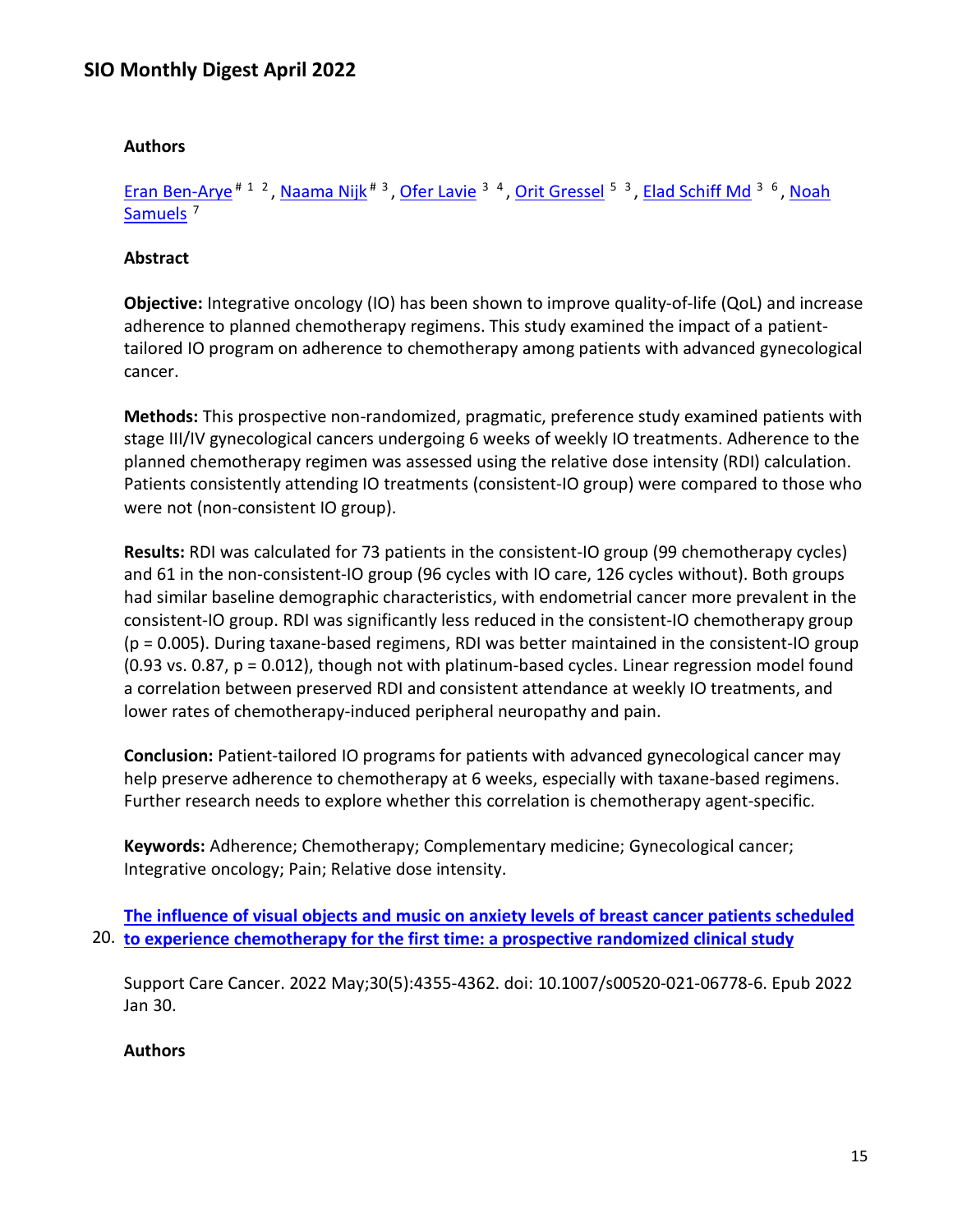[Yakup İriağaç](https://nam11.safelinks.protection.outlook.com/?url=https%3A%2F%2Fpubmed.ncbi.nlm.nih.gov%2F%3Fsize%3D100%26term%3D%25C4%25B0ria%25C4%259Fa%25C3%25A7%2BY%26cauthor_id%3D35094139&data=04%7C01%7Calmira.catic%40emory.edu%7C478ade74754b4c15a64f08da13eab169%7Ce004fb9cb0a4424fbcd0322606d5df38%7C0%7C0%7C637844196309115736%7CUnknown%7CTWFpbGZsb3d8eyJWIjoiMC4wLjAwMDAiLCJQIjoiV2luMzIiLCJBTiI6Ik1haWwiLCJXVCI6Mn0%3D%7C3000&sdata=rbgvdbbPXQ06WPzG95z%2FarPbFDDBGew23lyWoE0rCjg%3D&reserved=0)<sup>1</sup>, [Eyyüp Çavdar](https://nam11.safelinks.protection.outlook.com/?url=https%3A%2F%2Fpubmed.ncbi.nlm.nih.gov%2F%3Fsize%3D100%26term%3D%25C3%2587avdar%2BE%26cauthor_id%3D35094139&data=04%7C01%7Calmira.catic%40emory.edu%7C478ade74754b4c15a64f08da13eab169%7Ce004fb9cb0a4424fbcd0322606d5df38%7C0%7C0%7C637844196309115736%7CUnknown%7CTWFpbGZsb3d8eyJWIjoiMC4wLjAwMDAiLCJQIjoiV2luMzIiLCJBTiI6Ik1haWwiLCJXVCI6Mn0%3D%7C3000&sdata=mCANj4PfGuGix2%2BKxm2xwd9Nts0xsatFMKIPMtaasDs%3D&reserved=0)<sup>2</sup>, [Kubilay Karaboyun](https://nam11.safelinks.protection.outlook.com/?url=https%3A%2F%2Fpubmed.ncbi.nlm.nih.gov%2F%3Fsize%3D100%26term%3DKaraboyun%2BK%26cauthor_id%3D35094139&data=04%7C01%7Calmira.catic%40emory.edu%7C478ade74754b4c15a64f08da13eab169%7Ce004fb9cb0a4424fbcd0322606d5df38%7C0%7C0%7C637844196309115736%7CUnknown%7CTWFpbGZsb3d8eyJWIjoiMC4wLjAwMDAiLCJQIjoiV2luMzIiLCJBTiI6Ik1haWwiLCJXVCI6Mn0%3D%7C3000&sdata=Vr5eeHibWKsByN%2B0e6mSku1CaBzZ3UhybE92bnudGSY%3D&reserved=0)<sup>2</sup>, [Okan Avci](https://nam11.safelinks.protection.outlook.com/?url=https%3A%2F%2Fpubmed.ncbi.nlm.nih.gov%2F%3Fsize%3D100%26term%3DAvci%2BO%26cauthor_id%3D35094139&data=04%7C01%7Calmira.catic%40emory.edu%7C478ade74754b4c15a64f08da13eab169%7Ce004fb9cb0a4424fbcd0322606d5df38%7C0%7C0%7C637844196309115736%7CUnknown%7CTWFpbGZsb3d8eyJWIjoiMC4wLjAwMDAiLCJQIjoiV2luMzIiLCJBTiI6Ik1haWwiLCJXVCI6Mn0%3D%7C3000&sdata=cyXOpfnLlooulJL4xYFPVzHUlf4vygEFzxNNK8RycJ4%3D&reserved=0)<sup>2</sup>, [Nehir Tuna](https://nam11.safelinks.protection.outlook.com/?url=https%3A%2F%2Fpubmed.ncbi.nlm.nih.gov%2F%3Fsize%3D100%26term%3DTuna%2BN%26cauthor_id%3D35094139&data=04%7C01%7Calmira.catic%40emory.edu%7C478ade74754b4c15a64f08da13eab169%7Ce004fb9cb0a4424fbcd0322606d5df38%7C0%7C0%7C637844196309115736%7CUnknown%7CTWFpbGZsb3d8eyJWIjoiMC4wLjAwMDAiLCJQIjoiV2luMzIiLCJBTiI6Ik1haWwiLCJXVCI6Mn0%3D%7C3000&sdata=LmfbGD7yMmM%2F5SzQLiEyHu7ll4eawq45qhCyz9whD10%3D&reserved=0)<sup>3</sup>, Erdoğan Selçuk Seber<sup>2</sup>

## **Abstract**

**Objective:** To investigate the influence of music together with visual objects as an ambiance in the waiting room on anxiety levels of breast cancer patients scheduled to receive chemotherapy in outpatient setting for the first time.

**Material and method:** Breast cancer patients planned to receive adjuvant or neoadjuvant chemotherapy for the first time between November 1, 2020, and July 31, 2021, were included. Two designs, including a standard waiting room (StWR) and an intervention waiting room (IWR) that was created by adding music and visual objects to the standard room, were constructed. These 2 designs were repeated sequentially in monthly periods, and a total of 104 patients with 52 in each group were randomized. The State Trait Anxiety Inventory (STAI) and Hospital Anxiety and Depression Scale (HADs) were used for assessments. Results of the patients in StWR and IWR groups were compared.

**Results:** Both HADs anxiety and STAI-state anxiety scale scores were lower in patients who waited in IWR compared to those who waited in StWR ( $p = 0.041$ ,  $p = 0.012$ , respectively). In patients in the IWR group, mean heart rate was lower by 7.6 bpm ( $p = 0.009$ ). No difference was found between the groups with regard to HADs depression score and STAI-trait anxiety score ( $p = 0.305$ ,  $p = 0.535$ , respectively). For all patients, HADs anxiety scale ( $r = 0.400$ ,  $p = 0.001$ ) and STAI-state anxiety scale ( $r = 0.475$ ,  $p = 0.001$ ) scores increased as the waiting time increased.

**Discussion and conclusion:** The present study is the first to investigate the influence of adding music together with visual objects to the standard ambiance of the chemotherapy waiting room on anxiety levels of breast cancer patients. We propose that introduction of paintings, artificial plants, and music to the ambiance of the waiting room has a significantly positive effect on alleviating anxiety levels of cancer patients waiting for chemotherapy.

**Keywords:** Anxiety; Breast cancer; Chemotherapy; Music.

## 21. **[systematic review and Bayesian network meta-analysis](https://nam11.safelinks.protection.outlook.com/?url=https%3A%2F%2Fpubmed.ncbi.nlm.nih.gov%2F35089187%2F&data=04%7C01%7Calmira.catic%40emory.edu%7C478ade74754b4c15a64f08da13eab169%7Ce004fb9cb0a4424fbcd0322606d5df38%7C0%7C0%7C637844196309115736%7CUnknown%7CTWFpbGZsb3d8eyJWIjoiMC4wLjAwMDAiLCJQIjoiV2luMzIiLCJBTiI6Ik1haWwiLCJXVCI6Mn0%3D%7C3000&sdata=Bgdq9Zyp10qTkIyGyEFh9h%2B%2B7LynxRstjYIvey0M2Es%3D&reserved=0)  [Effectiveness of different acupuncture therapies for chronic cancer pain: A protocol for](https://nam11.safelinks.protection.outlook.com/?url=https%3A%2F%2Fpubmed.ncbi.nlm.nih.gov%2F35089187%2F&data=04%7C01%7Calmira.catic%40emory.edu%7C478ade74754b4c15a64f08da13eab169%7Ce004fb9cb0a4424fbcd0322606d5df38%7C0%7C0%7C637844196309115736%7CUnknown%7CTWFpbGZsb3d8eyJWIjoiMC4wLjAwMDAiLCJQIjoiV2luMzIiLCJBTiI6Ik1haWwiLCJXVCI6Mn0%3D%7C3000&sdata=Bgdq9Zyp10qTkIyGyEFh9h%2B%2B7LynxRstjYIvey0M2Es%3D&reserved=0)**

Medicine (Baltimore). 2022 Jan 28;101(4):e27965. doi: 10.1097/MD.0000000000027965.

### **Authors**

[Qingyun Wan](https://nam11.safelinks.protection.outlook.com/?url=https%3A%2F%2Fpubmed.ncbi.nlm.nih.gov%2F%3Fsize%3D100%26term%3DWan%2BQ%26cauthor_id%3D35089187&data=04%7C01%7Calmira.catic%40emory.edu%7C478ade74754b4c15a64f08da13eab169%7Ce004fb9cb0a4424fbcd0322606d5df38%7C0%7C0%7C637844196309115736%7CUnknown%7CTWFpbGZsb3d8eyJWIjoiMC4wLjAwMDAiLCJQIjoiV2luMzIiLCJBTiI6Ik1haWwiLCJXVCI6Mn0%3D%7C3000&sdata=HGrnOp84OGg4SgY%2Bt1X82hZafaUBDtj92Fvm6Kcdc%2BY%3D&reserved=0) <sup>1</sup>, [Hao Chen](https://nam11.safelinks.protection.outlook.com/?url=https%3A%2F%2Fpubmed.ncbi.nlm.nih.gov%2F%3Fsize%3D100%26term%3DChen%2BH%26cauthor_id%3D35089187&data=04%7C01%7Calmira.catic%40emory.edu%7C478ade74754b4c15a64f08da13eab169%7Ce004fb9cb0a4424fbcd0322606d5df38%7C0%7C0%7C637844196309115736%7CUnknown%7CTWFpbGZsb3d8eyJWIjoiMC4wLjAwMDAiLCJQIjoiV2luMzIiLCJBTiI6Ik1haWwiLCJXVCI6Mn0%3D%7C3000&sdata=Cs%2Be1Er3PlElu2uVS12k0OS1Q8vg6SnKe7VkBhTwubE%3D&reserved=0) <sup>2</sup>, [Xiaoqiu Wang](https://nam11.safelinks.protection.outlook.com/?url=https%3A%2F%2Fpubmed.ncbi.nlm.nih.gov%2F%3Fsize%3D100%26term%3DWang%2BX%26cauthor_id%3D35089187&data=04%7C01%7Calmira.catic%40emory.edu%7C478ade74754b4c15a64f08da13eab169%7Ce004fb9cb0a4424fbcd0322606d5df38%7C0%7C0%7C637844196309115736%7CUnknown%7CTWFpbGZsb3d8eyJWIjoiMC4wLjAwMDAiLCJQIjoiV2luMzIiLCJBTiI6Ik1haWwiLCJXVCI6Mn0%3D%7C3000&sdata=oM%2FC0Pj6ciYIqamejdQd9W097V7uWo%2F%2FoWdQaV5f8dk%3D&reserved=0) <sup>1</sup>, [Hanqing Xi](https://nam11.safelinks.protection.outlook.com/?url=https%3A%2F%2Fpubmed.ncbi.nlm.nih.gov%2F%3Fsize%3D100%26term%3DXi%2BH%26cauthor_id%3D35089187&data=04%7C01%7Calmira.catic%40emory.edu%7C478ade74754b4c15a64f08da13eab169%7Ce004fb9cb0a4424fbcd0322606d5df38%7C0%7C0%7C637844196309115736%7CUnknown%7CTWFpbGZsb3d8eyJWIjoiMC4wLjAwMDAiLCJQIjoiV2luMzIiLCJBTiI6Ik1haWwiLCJXVCI6Mn0%3D%7C3000&sdata=L6haqIoJJbxqAd8MZR54e82yih5RChX%2FFZwlfwrNn0A%3D&reserved=0) <sup>1</sup>, [Shiyu Zheng](https://nam11.safelinks.protection.outlook.com/?url=https%3A%2F%2Fpubmed.ncbi.nlm.nih.gov%2F%3Fsize%3D100%26term%3DZheng%2BS%26cauthor_id%3D35089187&data=04%7C01%7Calmira.catic%40emory.edu%7C478ade74754b4c15a64f08da13eab169%7Ce004fb9cb0a4424fbcd0322606d5df38%7C0%7C0%7C637844196309115736%7CUnknown%7CTWFpbGZsb3d8eyJWIjoiMC4wLjAwMDAiLCJQIjoiV2luMzIiLCJBTiI6Ik1haWwiLCJXVCI6Mn0%3D%7C3000&sdata=jueTZQSpx7ShTzSh1iKGc%2FkttrJ2M5lZUWuMnDNaC6U%3D&reserved=0) <sup>1</sup>, [Shuting Luo](https://nam11.safelinks.protection.outlook.com/?url=https%3A%2F%2Fpubmed.ncbi.nlm.nih.gov%2F%3Fsize%3D100%26term%3DLuo%2BS%26cauthor_id%3D35089187&data=04%7C01%7Calmira.catic%40emory.edu%7C478ade74754b4c15a64f08da13eab169%7Ce004fb9cb0a4424fbcd0322606d5df38%7C0%7C0%7C637844196309115736%7CUnknown%7CTWFpbGZsb3d8eyJWIjoiMC4wLjAwMDAiLCJQIjoiV2luMzIiLCJBTiI6Ik1haWwiLCJXVCI6Mn0%3D%7C3000&sdata=l%2Frs1%2Flqc%2B3TN81jtrhRu0HSNQxGil57WMn183o04%2FI%3D&reserved=0) <sup>1</sup> , Wenzhong Wu<sup>1</sup>, Rui Pan<sup>3</sup>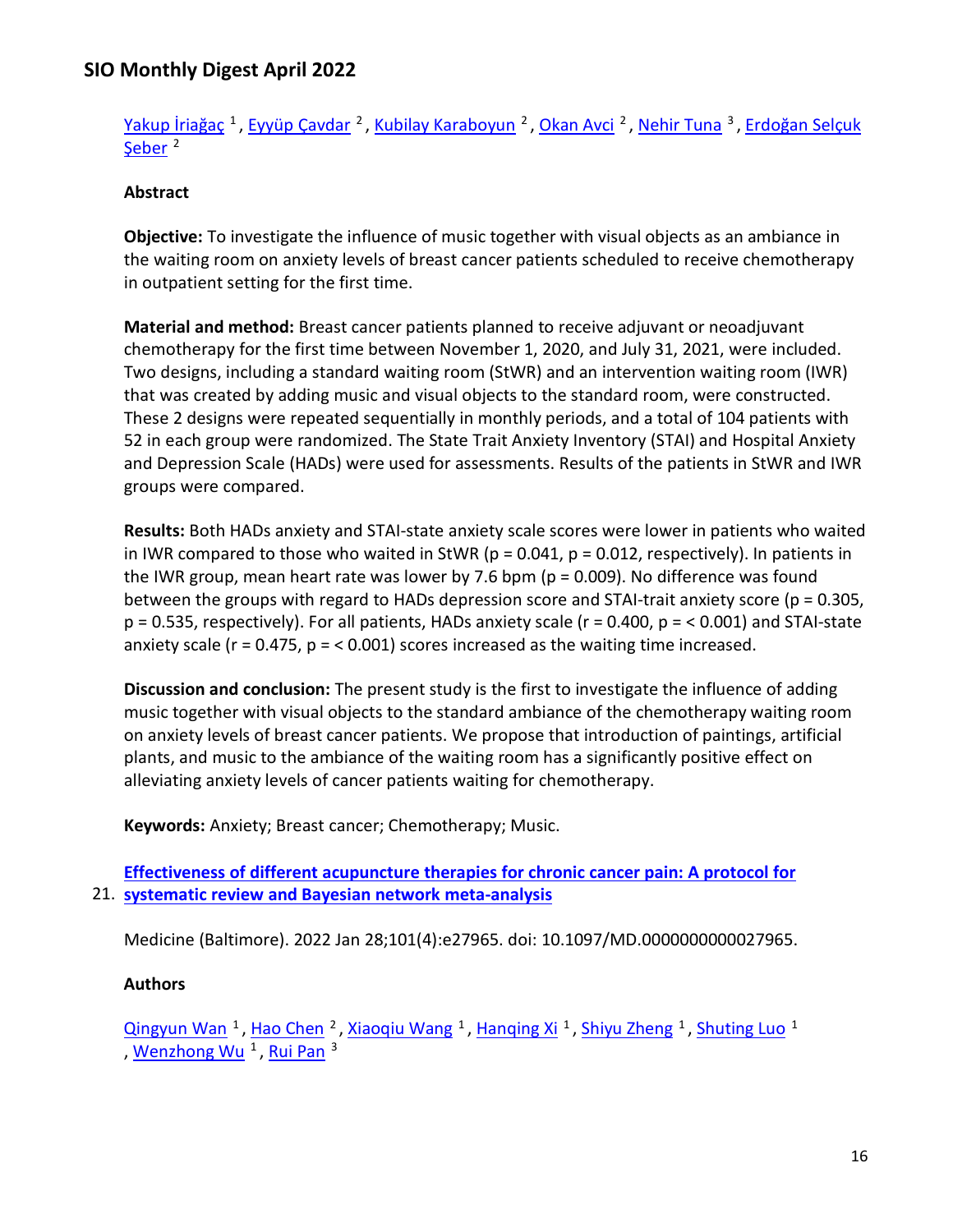#### **Abstract**

**Background:** Pain is a common and distressing symptom experienced by cancer patients. Previous research found acupuncture was associated with significant reductions in pain intensity and opioid use. Acupuncture therapies are various, and the difference in efficacy and safety has never been assessed. This paper aims to assess and rank the effectiveness of the different acupuncture methods and provide an acupuncture treatment guideline for relieving chronic pain in cancer survivors.

**Methods:** Four English databases (PubMed, Embase, Cochrane library, and Web of Science) and 4 Chinese databases (China National Knowledge Infrastructure, Wanfang Data, and Chinese Biomedical Literature Database) will be searched for randomized controlled trials (RCTs) published from the database inception to November 30, 2021. The primary outcomes will be patient-reported pain intensity measured by the Brief Pain Inventory, Visual Analog Scale, Verbal Rating Scale, Numerical Rating Scale, and other valid outcome measures. The Grading of Recommendations Assessment, and Development and Evaluation System will evaluate the quality of evidence. Bayesian network meta-analysis will be performed in WinBUGS V.1.4.3 to determine the comparative effectiveness of the acupuncture therapies.

**Results:** This study will quantify the effectiveness of each acupuncture intervention for chronic cancer pain with pain scores and the use of analgesics. The adverse events of acupuncture treatment for cancer pain will also be reported.

**Conclusion:** The conclusion of our study will help physicians and patients choose suitable acupuncture methods to manage cancer pain.

#### **[The assessment of spirituality between cancer and chronic inpatients: a cross-sectional](https://nam11.safelinks.protection.outlook.com/?url=https%3A%2F%2Fpubmed.ncbi.nlm.nih.gov%2F35080668%2F&data=04%7C01%7Calmira.catic%40emory.edu%7C478ade74754b4c15a64f08da13eab169%7Ce004fb9cb0a4424fbcd0322606d5df38%7C0%7C0%7C637844196309271974%7CUnknown%7CTWFpbGZsb3d8eyJWIjoiMC4wLjAwMDAiLCJQIjoiV2luMzIiLCJBTiI6Ik1haWwiLCJXVCI6Mn0%3D%7C3000&sdata=%2FuPTUXeNcY1SqdvuyjbgaUHnx3esc1nciXhuW%2B7%2Ff5c%3D&reserved=0) study**

### 22.

Support Care Cancer. 2022 May;30(5):4157-4167. doi: 10.1007/s00520-022-06847-4. Epub 2022 Jan 26.

#### **Authors**

[Yalan Liu](https://nam11.safelinks.protection.outlook.com/?url=https%3A%2F%2Fpubmed.ncbi.nlm.nih.gov%2F%3Fsize%3D100%26term%3DLiu%2BY%26cauthor_id%3D35080668&data=04%7C01%7Calmira.catic%40emory.edu%7C478ade74754b4c15a64f08da13eab169%7Ce004fb9cb0a4424fbcd0322606d5df38%7C0%7C0%7C637844196309271974%7CUnknown%7CTWFpbGZsb3d8eyJWIjoiMC4wLjAwMDAiLCJQIjoiV2luMzIiLCJBTiI6Ik1haWwiLCJXVCI6Mn0%3D%7C3000&sdata=BD1TpD5xiDEBvXS15fB68ROxC5%2F5Umx3v%2B50qLgJSHc%3D&reserved=0) <sup>1</sup>, [Hao Xue](https://nam11.safelinks.protection.outlook.com/?url=https%3A%2F%2Fpubmed.ncbi.nlm.nih.gov%2F%3Fsize%3D100%26term%3DXue%2BH%26cauthor_id%3D35080668&data=04%7C01%7Calmira.catic%40emory.edu%7C478ade74754b4c15a64f08da13eab169%7Ce004fb9cb0a4424fbcd0322606d5df38%7C0%7C0%7C637844196309271974%7CUnknown%7CTWFpbGZsb3d8eyJWIjoiMC4wLjAwMDAiLCJQIjoiV2luMzIiLCJBTiI6Ik1haWwiLCJXVCI6Mn0%3D%7C3000&sdata=FAN4m6MboAdprRlvPOTeUdrMGUDvksi0p%2BueuJ%2FDL3s%3D&reserved=0) <sup>2</sup>, [Li Yan](https://nam11.safelinks.protection.outlook.com/?url=https%3A%2F%2Fpubmed.ncbi.nlm.nih.gov%2F%3Fsize%3D100%26term%3DYan%2BL%26cauthor_id%3D35080668&data=04%7C01%7Calmira.catic%40emory.edu%7C478ade74754b4c15a64f08da13eab169%7Ce004fb9cb0a4424fbcd0322606d5df38%7C0%7C0%7C637844196309271974%7CUnknown%7CTWFpbGZsb3d8eyJWIjoiMC4wLjAwMDAiLCJQIjoiV2luMzIiLCJBTiI6Ik1haWwiLCJXVCI6Mn0%3D%7C3000&sdata=iec6yj6d5dI5tj7SDoeBz3mY3YL4CXQsEC%2FcF4tB9w0%3D&reserved=0) <sup>3</sup>, [Yulin Xia](https://nam11.safelinks.protection.outlook.com/?url=https%3A%2F%2Fpubmed.ncbi.nlm.nih.gov%2F%3Fsize%3D100%26term%3DXia%2BY%26cauthor_id%3D35080668&data=04%7C01%7Calmira.catic%40emory.edu%7C478ade74754b4c15a64f08da13eab169%7Ce004fb9cb0a4424fbcd0322606d5df38%7C0%7C0%7C637844196309271974%7CUnknown%7CTWFpbGZsb3d8eyJWIjoiMC4wLjAwMDAiLCJQIjoiV2luMzIiLCJBTiI6Ik1haWwiLCJXVCI6Mn0%3D%7C3000&sdata=4JM7buOqn9iTKlwNjIhxzb8NOexY3xSKF%2BF2GekQ6R8%3D&reserved=0) <sup>1</sup>, [Yilin Wang](https://nam11.safelinks.protection.outlook.com/?url=https%3A%2F%2Fpubmed.ncbi.nlm.nih.gov%2F%3Fsize%3D100%26term%3DWang%2BY%26cauthor_id%3D35080668&data=04%7C01%7Calmira.catic%40emory.edu%7C478ade74754b4c15a64f08da13eab169%7Ce004fb9cb0a4424fbcd0322606d5df38%7C0%7C0%7C637844196309271974%7CUnknown%7CTWFpbGZsb3d8eyJWIjoiMC4wLjAwMDAiLCJQIjoiV2luMzIiLCJBTiI6Ik1haWwiLCJXVCI6Mn0%3D%7C3000&sdata=5ElPp6j4sU3hkfIbOqM4taWSSKZwupWaxEi8oFapuG0%3D&reserved=0) <sup>1</sup>

### **Abstract**

**Purpose:** Spiritual well-being had a protective effect on quality of life in cancer, due to the cultural, regional, and custom differences; it was rarely been discussed between cancer and chronic diseases in Chongqing, China. We aimed at comparing the level of spirituality in two groups and discussing its factors of subjects with cancer at county regions.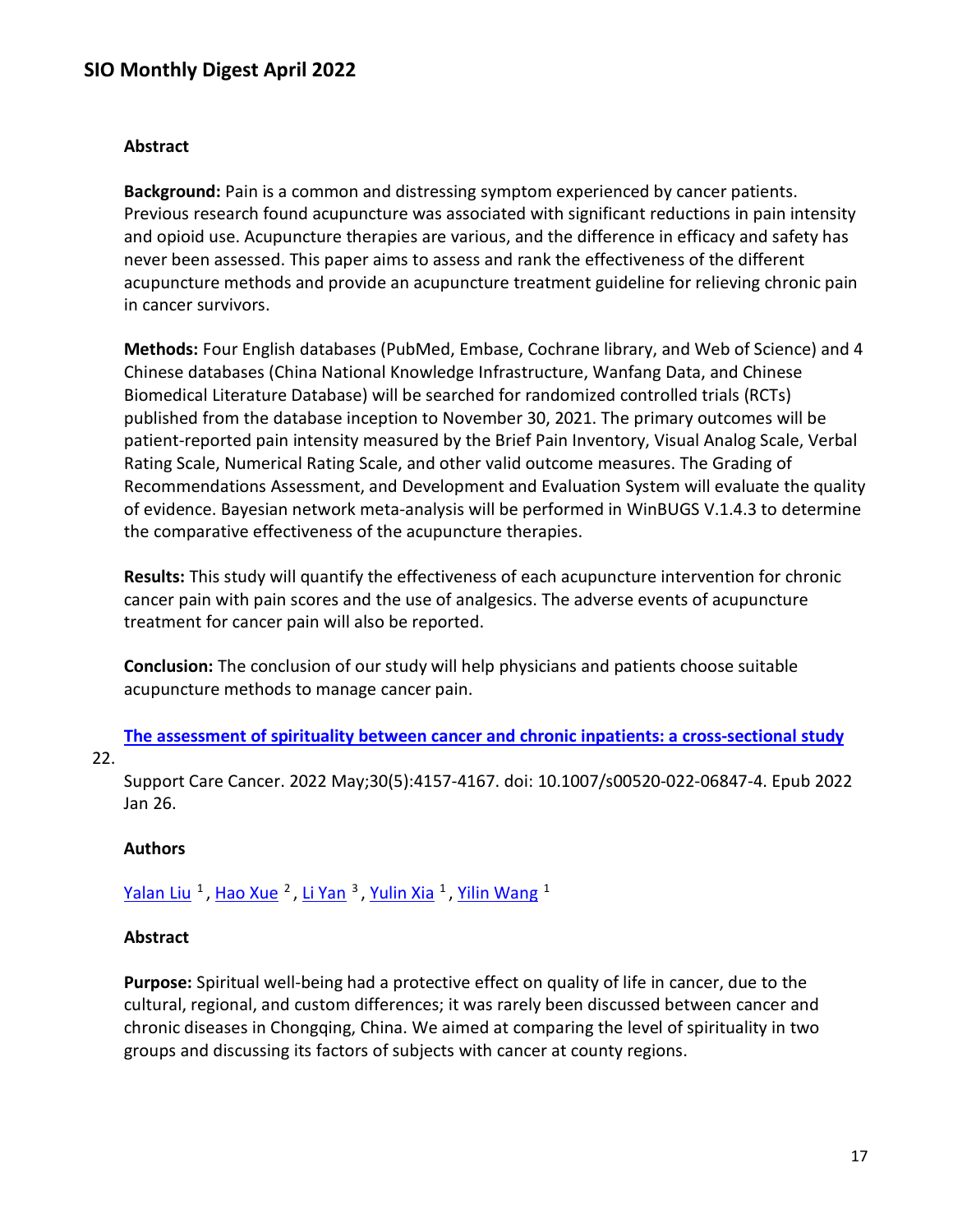**Methods:** A cross-sectional questionnaire survey was distributed to 630 inpatients who received treatment between January and December 2020 in Chongqing University Three Gorges Hospital. In addition to basic demographic data, spirituality was measured using the Chinese version of Functional Assessment of Chronic Illness Therapy-Spiritual Well-Being (FACIT-Sp-12). The mean, standard deviation, independent t-tests, ANOVA, and multiple regression were used for statistical description and analysis.

**Results:** Significant differences were found between cancer and chronic diseases in total scores of FACIT-Sp-12 and each domain (P < 0.05). The meaning, peace, faith, and total scores in cancer were 11.21 ± 3.38, 10.66 ± 4.46, 11.43 ± 3.54, and 33.3 ± 10.35, respectively, which were lower than chronic diseases (13.00  $\pm$  3.21, 12.95  $\pm$  4.76, 12.66  $\pm$  3.64, 38.61  $\pm$  10.88, respectively). The spiritual well-being had significant differences in gender, character, and emotional with spouse for cancer (P < 0.05). The male and extravert character were significantly associated with a greater spiritual well-being.

**Conclusion:** The study shows a medium level of spiritual well-being in cancer, which stands the population with lower economic and education in county regions. It suggests that under the current nursing mode, we should provide specifically spiritual care to the female, introvert, and those with poor relationship with spouses and create a harmonious doctor-patient environment to improve the spiritual well-being.

## 23. **[induce caspase-mediated, intrinsic apoptotic death through oxidative stress, mitochondrial](https://nam11.safelinks.protection.outlook.com/?url=https%3A%2F%2Fpubmed.ncbi.nlm.nih.gov%2F35078093%2F&data=04%7C01%7Calmira.catic%40emory.edu%7C478ade74754b4c15a64f08da13eab169%7Ce004fb9cb0a4424fbcd0322606d5df38%7C0%7C0%7C637844196309271974%7CUnknown%7CTWFpbGZsb3d8eyJWIjoiMC4wLjAwMDAiLCJQIjoiV2luMzIiLCJBTiI6Ik1haWwiLCJXVCI6Mn0%3D%7C3000&sdata=CgH1C%2FgxM9bXto8zWDo8sczFVEfo8hcYOiHNDaeYpsA%3D&reserved=0)  [Peristrophe bicalyculata \(Retz\) Nees contains principles that are cytotoxic to cancer cells](https://nam11.safelinks.protection.outlook.com/?url=https%3A%2F%2Fpubmed.ncbi.nlm.nih.gov%2F35078093%2F&data=04%7C01%7Calmira.catic%40emory.edu%7C478ade74754b4c15a64f08da13eab169%7Ce004fb9cb0a4424fbcd0322606d5df38%7C0%7C0%7C637844196309271974%7CUnknown%7CTWFpbGZsb3d8eyJWIjoiMC4wLjAwMDAiLCJQIjoiV2luMzIiLCJBTiI6Ik1haWwiLCJXVCI6Mn0%3D%7C3000&sdata=CgH1C%2FgxM9bXto8zWDo8sczFVEfo8hcYOiHNDaeYpsA%3D&reserved=0) and [depolarisation and DNA damage](https://nam11.safelinks.protection.outlook.com/?url=https%3A%2F%2Fpubmed.ncbi.nlm.nih.gov%2F35078093%2F&data=04%7C01%7Calmira.catic%40emory.edu%7C478ade74754b4c15a64f08da13eab169%7Ce004fb9cb0a4424fbcd0322606d5df38%7C0%7C0%7C637844196309271974%7CUnknown%7CTWFpbGZsb3d8eyJWIjoiMC4wLjAwMDAiLCJQIjoiV2luMzIiLCJBTiI6Ik1haWwiLCJXVCI6Mn0%3D%7C3000&sdata=CgH1C%2FgxM9bXto8zWDo8sczFVEfo8hcYOiHNDaeYpsA%3D&reserved=0)**

Biomed Pharmacother. 2022 Mar;147:112597. doi: 10.1016/j.biopha.2021.112597. Epub 2022 Jan 21.

### **Authors**

Mansurah A Abdulazeez<sup>1</sup>, Hiba A Jasim<sup>2</sup>, Musa Bashir<sup>3</sup>, Kehinde Ross<sup>4</sup>, Amos A Fatokun<sup>5</sup>

### **Abstract**

The plant Peristrophe bicalyculata (Retz) Nees is used for the treatment of cancer. While its leaf extracts have been shown to inhibit the growth of some cancer cells, there is little information supporting the constituents' anti-tumour potential. This study, therefore, investigated the effects of the plant's leaf extracts on cancer cells and the associated cellular/molecular mechanisms. Extracts were prepared using hexane (PBH), chloroform (PBC), ethyl acetate (PBE) and methanol (PBM) and constituents were identified by Liquid Chromatography-Mass Spectrometry (LC-MS). Their cytotoxic effects on human cervical (HeLa) and lung cancer (MRC5-SV2) cells were assessed using the MTT and LDH release assays. Reactive oxygen species (ROS) production was assessed using 2',7'-dichlorofluorescein diacetate (DCFDA) and mitochondrial membrane potential by staining with JC-1 (5,5',6,6'-tetrachloro-1,1',3,3'-tetraethylbenzimidazolyl-carbocyanine iodide).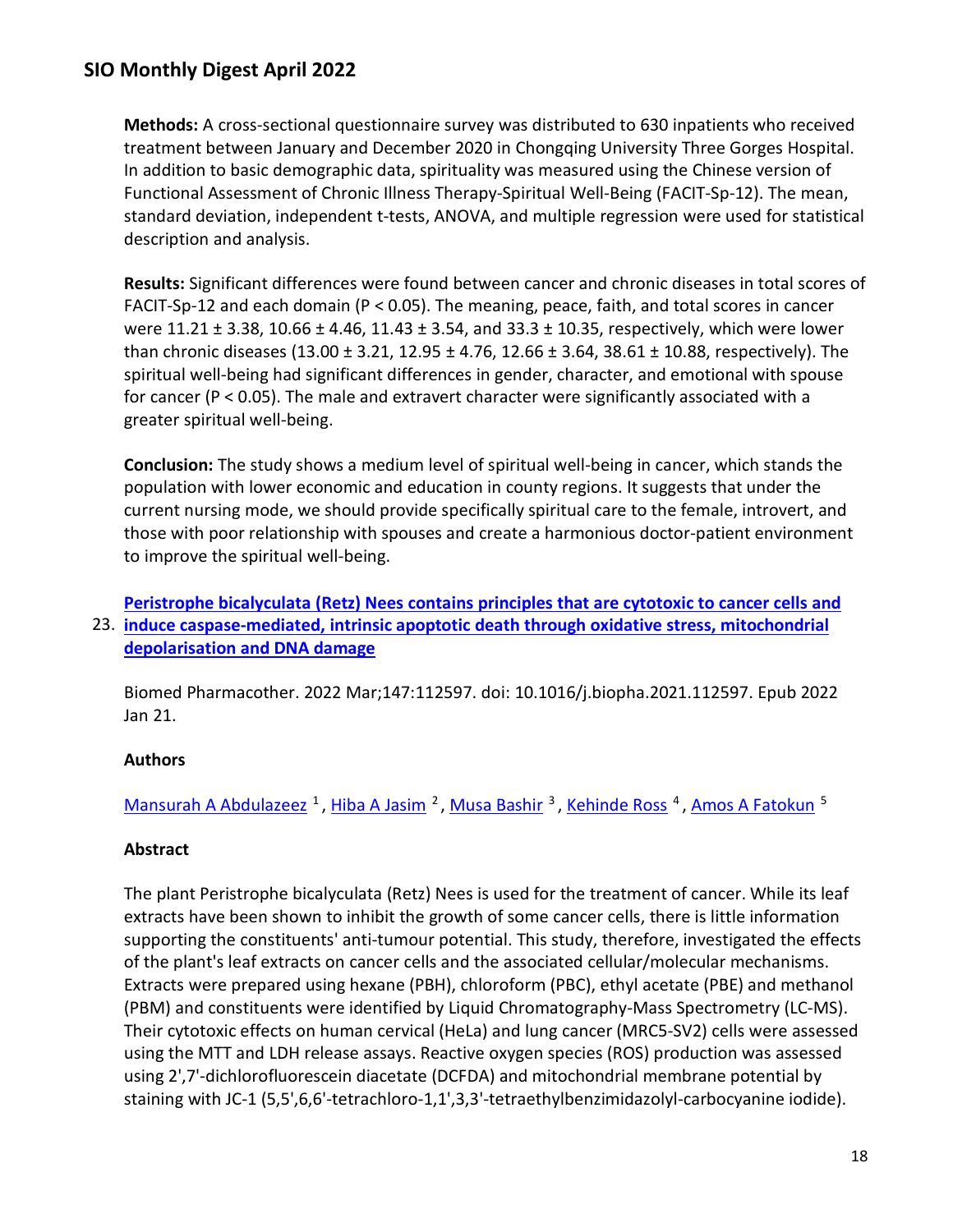Caspase activation was determined using a Caspase-Glo-3/7 assay, and DNA damage by the Comet assay. Changes to mRNA expression were assessed using Quantitative Real-Time PCR. PBC, PBE and PBM reduced cell viability and induced LDH release, with IC<sub>50</sub> values (48 h, MTT, in  $\mu$ g/ml), respectively, of 6.21 ± 0.70, 23.39 ± 3.92, and 22.43 ± 3.58 (HeLa); and 1.98 ± 0.33, 8.57 ± 1.91 and 28.24 ± 5.57 (MRC5-SV2). PBC induced ROS, while PBC, PBE and PBM impaired mitochondrial membrane potential and induced caspase 3/7 activation. PBC and PBE induced DNA damage, and PBE induced caspase-3 mRNA expression. Constituents of the extracts included derivatives of gallic acid, dipeptides, diterpenoids and flavones. We conclude that P. bicalyculata contains cytotoxic principles that could be potential leads for developing novel anti-cancer agents.

24. **[from Semialarium mexicanum \(Miers\) Mennega](https://nam11.safelinks.protection.outlook.com/?url=https%3A%2F%2Fpubmed.ncbi.nlm.nih.gov%2F35077827%2F&data=04%7C01%7Calmira.catic%40emory.edu%7C478ade74754b4c15a64f08da13eab169%7Ce004fb9cb0a4424fbcd0322606d5df38%7C0%7C0%7C637844196309428292%7CUnknown%7CTWFpbGZsb3d8eyJWIjoiMC4wLjAwMDAiLCJQIjoiV2luMzIiLCJBTiI6Ik1haWwiLCJXVCI6Mn0%3D%7C3000&sdata=9I80M3%2F%2B8alGSTPN6IADqw9CHThbSzL1LcuhULYdYYw%3D&reserved=0)  [Wound healing, anti-inflammatory and anti-melanogenic activities of ursane-type triterpenes](https://nam11.safelinks.protection.outlook.com/?url=https%3A%2F%2Fpubmed.ncbi.nlm.nih.gov%2F35077827%2F&data=04%7C01%7Calmira.catic%40emory.edu%7C478ade74754b4c15a64f08da13eab169%7Ce004fb9cb0a4424fbcd0322606d5df38%7C0%7C0%7C637844196309428292%7CUnknown%7CTWFpbGZsb3d8eyJWIjoiMC4wLjAwMDAiLCJQIjoiV2luMzIiLCJBTiI6Ik1haWwiLCJXVCI6Mn0%3D%7C3000&sdata=9I80M3%2F%2B8alGSTPN6IADqw9CHThbSzL1LcuhULYdYYw%3D&reserved=0)** 

J Ethnopharmacol. 2022 May 10;289:115009. doi: 10.1016/j.jep.2022.115009. Epub 2022 Jan 22.

### **Authors**

Luis Apaza Ticona<sup>1</sup>, Karla Slowing<sup>2</sup>, Andreea Madalina Serban<sup>3</sup>, Marcos Humanes Bastante<sup>4</sup> María J Hernáiz<sup>5</sup>

### **Abstract**

**Ethno-pharmacological relevance:** The bark of Semialarium mexicanum commonly known as 'Cancerina' is used as an infusion in Central America and Mexico to treat various wound infections, as well as skin and vaginal ulcers.

**Aim of the study:** This study aimed to determine the wound healing, anti-inflammatory and antimelanogenic activities of the aqueous extract of Semialarium mexicanum and to identify the compounds related to these activities.

**Materials and methods:** A bio-guided isolation of the active compounds of Semialarium mexicanum was carried out, selecting the sub-extracts and fractions depending on their wound healing, anti-inflammatory and anti-melanogenic activities in the RAW 264.7, NIH/3T3 and B16- F10 cells.

**Results:** Three compounds were obtained and characterised by nuclear magnetic resonance and mass spectrometry. These compounds are (3β)-3-Hydroxy-urs-12-en-28-oic acid (1), (3β)-Urs-12 ene-3,28-diol (2) and ( $2\alpha$ ,  $19\alpha$ )-2,19-Dihydroxy-3-oxo-urs-12-en-28-oic acid (3). Regarding the anti-inflammatory activity, the three compounds inhibited the production of NF-κB and NO, however, compound 3 was the most active with  $IC_{50}$  values of 8.15-8.19  $\mu$ M and 8.94-9.14  $\mu$ M, respectively, in all cell lines. The anti-melanogenic activity of these compounds was evaluated by the inhibition of tyrosinase and melanin in the B16-F10 cell line. The three compounds showed anti-melanogenic activity, however, compound 3 was the most active with an IC<sub>50</sub> of 8.03  $\mu$ M for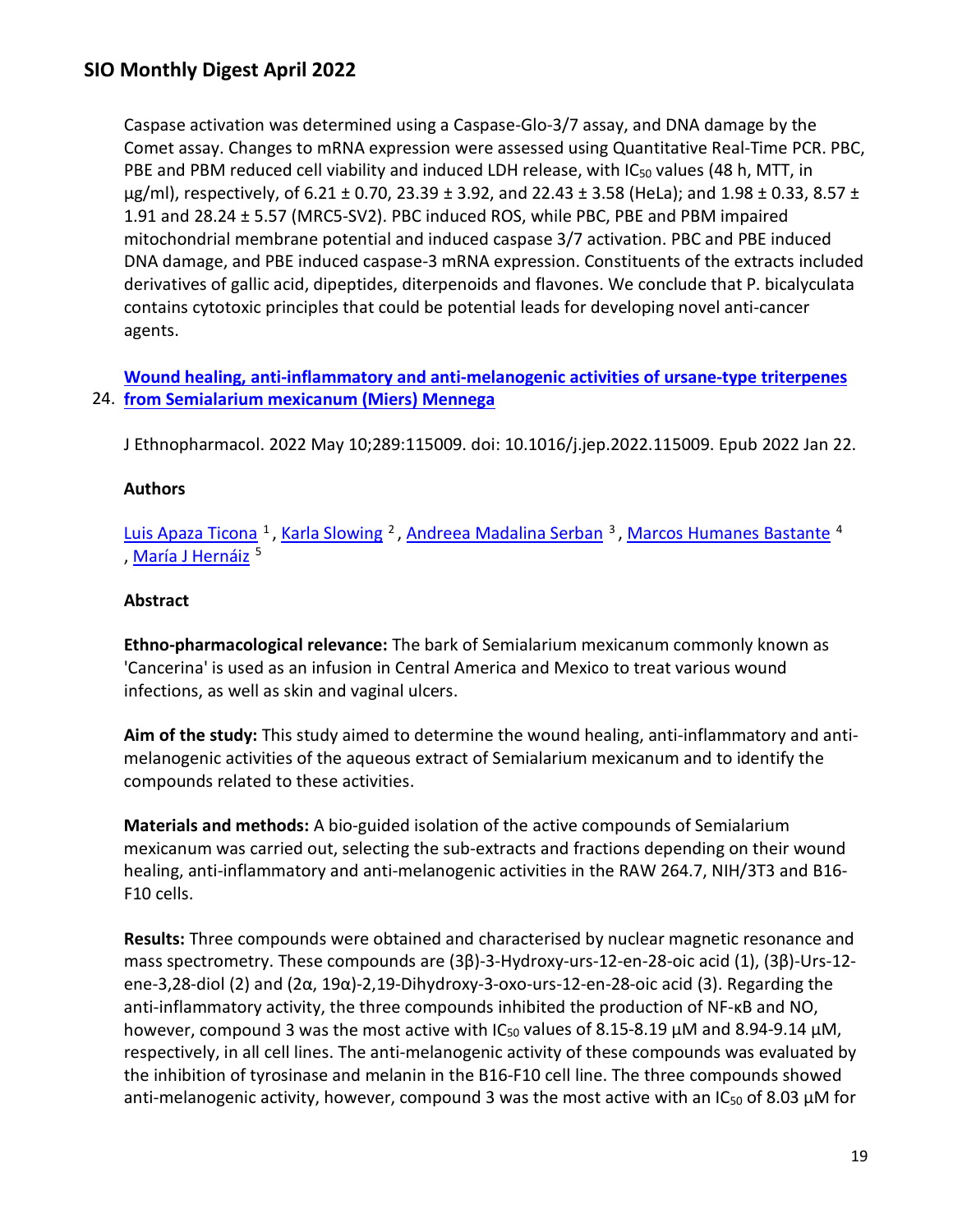the inhibition of tyrosinase production, and an  $IC_{50}$  of 8.53  $\mu$ M for the inhibition of melanin production. Finally, concerning the wound healing activity, the three compounds presented proliferative activity in all the tested cell lines, however, compound 3 showed higher cell proliferation percentages than compounds 1 and 2 (88.89-89.60% compared to 64.92-65.71% and 71.53-71.99%, respectively).

**Conclusion:** The wound healing, anti-inflammatory and anti-melanogenic activity of the aqueous extract of Semialarium mexicanum was tested and analysed in the present study, after having isolated three ursane-type triterpenes.

25. **[Osteosarcoma](https://nam11.safelinks.protection.outlook.com/?url=https%3A%2F%2Fpubmed.ncbi.nlm.nih.gov%2F35069780%2F&data=04%7C01%7Calmira.catic%40emory.edu%7C478ade74754b4c15a64f08da13eab169%7Ce004fb9cb0a4424fbcd0322606d5df38%7C0%7C0%7C637844196309428292%7CUnknown%7CTWFpbGZsb3d8eyJWIjoiMC4wLjAwMDAiLCJQIjoiV2luMzIiLCJBTiI6Ik1haWwiLCJXVCI6Mn0%3D%7C3000&sdata=n9%2Fw3CEPdqa4mkMLQp8OtDR%2Bis0B8g7wm%2BKCMgHGBQs%3D&reserved=0)  [Network Pharmacology Prediction: The Possible Mechanisms of Cinobufotalin against](https://nam11.safelinks.protection.outlook.com/?url=https%3A%2F%2Fpubmed.ncbi.nlm.nih.gov%2F35069780%2F&data=04%7C01%7Calmira.catic%40emory.edu%7C478ade74754b4c15a64f08da13eab169%7Ce004fb9cb0a4424fbcd0322606d5df38%7C0%7C0%7C637844196309428292%7CUnknown%7CTWFpbGZsb3d8eyJWIjoiMC4wLjAwMDAiLCJQIjoiV2luMzIiLCJBTiI6Ik1haWwiLCJXVCI6Mn0%3D%7C3000&sdata=n9%2Fw3CEPdqa4mkMLQp8OtDR%2Bis0B8g7wm%2BKCMgHGBQs%3D&reserved=0)** 

Comput Math Methods Med. 2022 Jan 13;2022:3197402. doi: 10.1155/2022/3197402. eCollection 2022.

### **Authors**

[Riyu Chen](https://nam11.safelinks.protection.outlook.com/?url=https%3A%2F%2Fpubmed.ncbi.nlm.nih.gov%2F%3Fsize%3D100%26term%3DChen%2BR%26cauthor_id%3D35069780&data=04%7C01%7Calmira.catic%40emory.edu%7C478ade74754b4c15a64f08da13eab169%7Ce004fb9cb0a4424fbcd0322606d5df38%7C0%7C0%7C637844196309428292%7CUnknown%7CTWFpbGZsb3d8eyJWIjoiMC4wLjAwMDAiLCJQIjoiV2luMzIiLCJBTiI6Ik1haWwiLCJXVCI6Mn0%3D%7C3000&sdata=U6R6mw2H551fgj3tgZd0UizIDVYbRukTAVijeaeVzNE%3D&reserved=0) <sup>1</sup>, [Zeyi Guan](https://nam11.safelinks.protection.outlook.com/?url=https%3A%2F%2Fpubmed.ncbi.nlm.nih.gov%2F%3Fsize%3D100%26term%3DGuan%2BZ%26cauthor_id%3D35069780&data=04%7C01%7Calmira.catic%40emory.edu%7C478ade74754b4c15a64f08da13eab169%7Ce004fb9cb0a4424fbcd0322606d5df38%7C0%7C0%7C637844196309428292%7CUnknown%7CTWFpbGZsb3d8eyJWIjoiMC4wLjAwMDAiLCJQIjoiV2luMzIiLCJBTiI6Ik1haWwiLCJXVCI6Mn0%3D%7C3000&sdata=9%2Be9jr%2FGim93L9CiQm%2BVeZMdUNk67uBNzKjd8moZCM8%3D&reserved=0) <sup>2</sup>, [Xianxing Zhong](https://nam11.safelinks.protection.outlook.com/?url=https%3A%2F%2Fpubmed.ncbi.nlm.nih.gov%2F%3Fsize%3D100%26term%3DZhong%2BX%26cauthor_id%3D35069780&data=04%7C01%7Calmira.catic%40emory.edu%7C478ade74754b4c15a64f08da13eab169%7Ce004fb9cb0a4424fbcd0322606d5df38%7C0%7C0%7C637844196309428292%7CUnknown%7CTWFpbGZsb3d8eyJWIjoiMC4wLjAwMDAiLCJQIjoiV2luMzIiLCJBTiI6Ik1haWwiLCJXVCI6Mn0%3D%7C3000&sdata=n5XTLlb%2FHwUG%2BxOf0%2BkTSbiiMyzrSDC5ZOTie%2BEIP2w%3D&reserved=0) <sup>1</sup>, [Wenzheng Zhang](https://nam11.safelinks.protection.outlook.com/?url=https%3A%2F%2Fpubmed.ncbi.nlm.nih.gov%2F%3Fsize%3D100%26term%3DZhang%2BW%26cauthor_id%3D35069780&data=04%7C01%7Calmira.catic%40emory.edu%7C478ade74754b4c15a64f08da13eab169%7Ce004fb9cb0a4424fbcd0322606d5df38%7C0%7C0%7C637844196309428292%7CUnknown%7CTWFpbGZsb3d8eyJWIjoiMC4wLjAwMDAiLCJQIjoiV2luMzIiLCJBTiI6Ik1haWwiLCJXVCI6Mn0%3D%7C3000&sdata=q5x54By8FZJSfPrcFNyANM1ceJNMi1ygocDAwi6SzVo%3D&reserved=0) <sup>3</sup>, [Ya Zhang](https://nam11.safelinks.protection.outlook.com/?url=https%3A%2F%2Fpubmed.ncbi.nlm.nih.gov%2F%3Fsize%3D100%26term%3DZhang%2BY%26cauthor_id%3D35069780&data=04%7C01%7Calmira.catic%40emory.edu%7C478ade74754b4c15a64f08da13eab169%7Ce004fb9cb0a4424fbcd0322606d5df38%7C0%7C0%7C637844196309428292%7CUnknown%7CTWFpbGZsb3d8eyJWIjoiMC4wLjAwMDAiLCJQIjoiV2luMzIiLCJBTiI6Ik1haWwiLCJXVCI6Mn0%3D%7C3000&sdata=bPwUbxQ7LHxrnZsvntnMwpGcL3k12pONQ8UmPBUfB2U%3D&reserved=0) <sup>4</sup>

### **Abstract**

**Objective:** To explore the active compounds and targets of cinobufotalin (huachansu) compared with the osteosarcoma genes to obtain the potential therapeutic targets and pharmacological mechanisms of action of cinobufotalin on osteosarcoma through network pharmacology.

**Methods:** The composition of cinobufotalin was searched by literature retrieval, and the target was selected from the CTD and TCMSP databases. The osteosarcoma genes, found from the GeneCards, OMIM, and other databases, were compared with the cinobufotalin targets to obtain potential therapeutic targets. The protein-protein interaction (PPI) network of potential therapeutic targets, constructed through the STRING database, was inputted into Cytoscape software to calculate the hub genes, using the NetworkAnalyzer. The hub genes were inputted into the Kaplan-Meier Plotter online database for exploring the survival curve. Functional enrichment analysis was identified using the DAVID database.

**Results:** 28 main active compounds of cinobufotalin were explored, including bufalin, adenosine, oleic acid, and cinobufagin. 128 potential therapeutic targets on osteosarcoma are confirmed among 184 therapeutic targets form cinobufotalin. The hub genes included TP53, ACTB, AKT1, MYC, CASP3, JUN, TNF, VEGFA, HSP90AA1, and STAT3. Among the hub genes, TP53, ACTB, MYC, TNF, VEGFA, and STAT3 affect the patient survival prognosis of sarcoma. Through function enrichment analysis, it is found that the main mechanisms of cinobufotalin on osteosarcoma include promoting sarcoma apoptosis, regulating the cell cycle, and inhibiting proliferation and differentiation.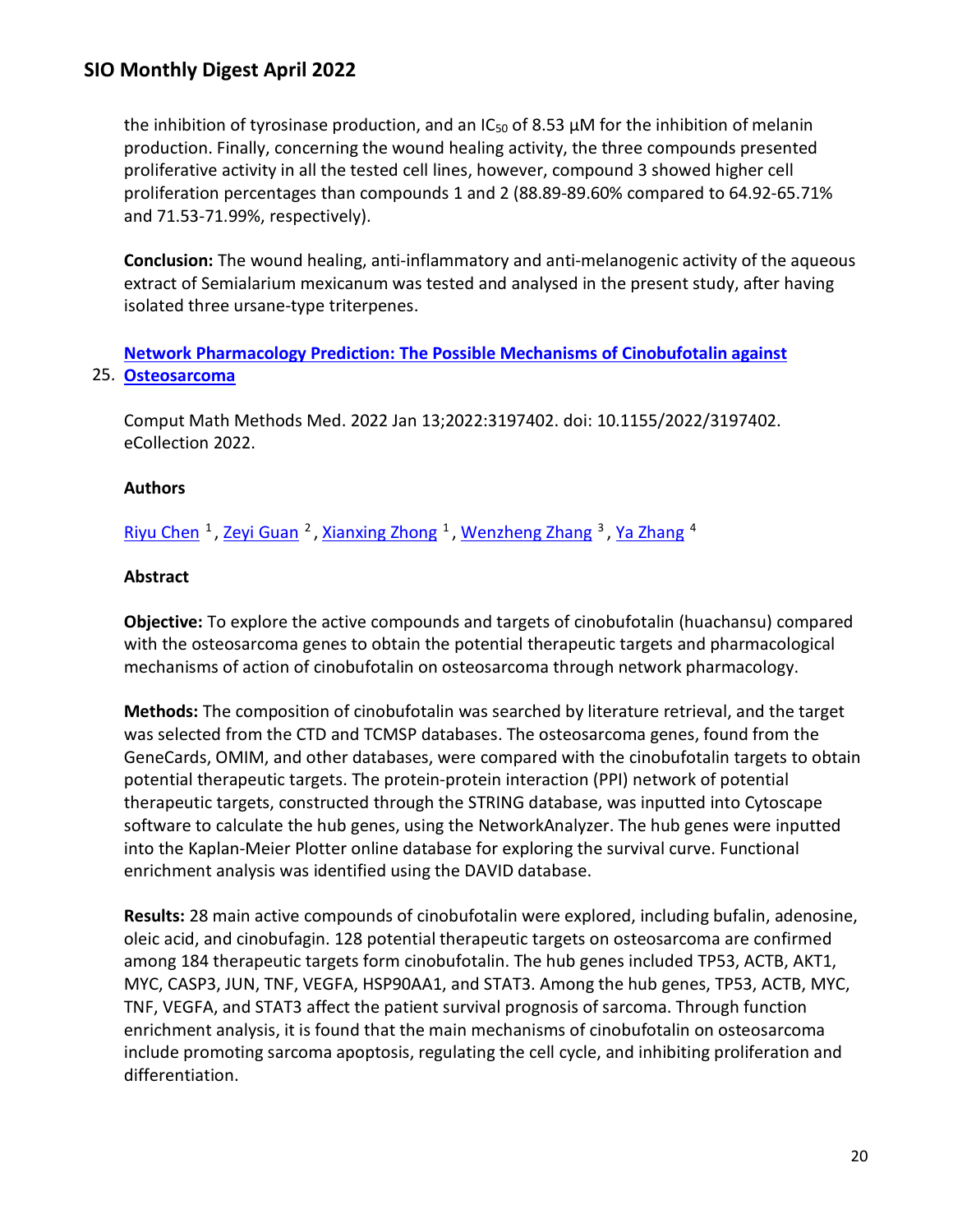**Conclusion:** The possible mechanisms of cinobufotalin against osteosarcoma are preliminarily predicted through network pharmacology, and further experiments are needed to prove these predictions.

Copyright © 2022 Riyu Chen et al.

26. **[with the symptom cluster of fatigue, sleep disturbance and depression: study protocol of a](https://nam11.safelinks.protection.outlook.com/?url=https%3A%2F%2Fpubmed.ncbi.nlm.nih.gov%2F35058263%2F&data=04%7C01%7Calmira.catic%40emory.edu%7C478ade74754b4c15a64f08da13eab169%7Ce004fb9cb0a4424fbcd0322606d5df38%7C0%7C0%7C637844196309428292%7CUnknown%7CTWFpbGZsb3d8eyJWIjoiMC4wLjAwMDAiLCJQIjoiV2luMzIiLCJBTiI6Ik1haWwiLCJXVCI6Mn0%3D%7C3000&sdata=c1et9%2BqiP9nZsL%2BX7q2RdTFY2eyxlm%2BaVk11nTOhNvE%3D&reserved=0)  [Implementing an evidence-based somatic acupressure intervention in breast cancer survivors](https://nam11.safelinks.protection.outlook.com/?url=https%3A%2F%2Fpubmed.ncbi.nlm.nih.gov%2F35058263%2F&data=04%7C01%7Calmira.catic%40emory.edu%7C478ade74754b4c15a64f08da13eab169%7Ce004fb9cb0a4424fbcd0322606d5df38%7C0%7C0%7C637844196309428292%7CUnknown%7CTWFpbGZsb3d8eyJWIjoiMC4wLjAwMDAiLCJQIjoiV2luMzIiLCJBTiI6Ik1haWwiLCJXVCI6Mn0%3D%7C3000&sdata=c1et9%2BqiP9nZsL%2BX7q2RdTFY2eyxlm%2BaVk11nTOhNvE%3D&reserved=0)  [phase II randomised controlled trial](https://nam11.safelinks.protection.outlook.com/?url=https%3A%2F%2Fpubmed.ncbi.nlm.nih.gov%2F35058263%2F&data=04%7C01%7Calmira.catic%40emory.edu%7C478ade74754b4c15a64f08da13eab169%7Ce004fb9cb0a4424fbcd0322606d5df38%7C0%7C0%7C637844196309428292%7CUnknown%7CTWFpbGZsb3d8eyJWIjoiMC4wLjAwMDAiLCJQIjoiV2luMzIiLCJBTiI6Ik1haWwiLCJXVCI6Mn0%3D%7C3000&sdata=c1et9%2BqiP9nZsL%2BX7q2RdTFY2eyxlm%2BaVk11nTOhNvE%3D&reserved=0)** 

BMJ Open. 2022 Jan 20;12(1):e054597. doi: 10.1136/bmjopen-2021-054597.

### **Authors**

[Tao Wang](https://nam11.safelinks.protection.outlook.com/?url=https%3A%2F%2Fpubmed.ncbi.nlm.nih.gov%2F%3Fsize%3D100%26term%3DWang%2BT%26cauthor_id%3D35058263&data=04%7C01%7Calmira.catic%40emory.edu%7C478ade74754b4c15a64f08da13eab169%7Ce004fb9cb0a4424fbcd0322606d5df38%7C0%7C0%7C637844196309584465%7CUnknown%7CTWFpbGZsb3d8eyJWIjoiMC4wLjAwMDAiLCJQIjoiV2luMzIiLCJBTiI6Ik1haWwiLCJXVCI6Mn0%3D%7C3000&sdata=YiHtE5YCSkAY135gr1o%2F6K8pFKdz7MbazPWbI4bQaz8%3D&reserved=0) <sup>1</sup>, [Jing-Yu Benjamin Tan](https://nam11.safelinks.protection.outlook.com/?url=https%3A%2F%2Fpubmed.ncbi.nlm.nih.gov%2F%3Fsize%3D100%26term%3DTan%2BJB%26cauthor_id%3D35058263&data=04%7C01%7Calmira.catic%40emory.edu%7C478ade74754b4c15a64f08da13eab169%7Ce004fb9cb0a4424fbcd0322606d5df38%7C0%7C0%7C637844196309584465%7CUnknown%7CTWFpbGZsb3d8eyJWIjoiMC4wLjAwMDAiLCJQIjoiV2luMzIiLCJBTiI6Ik1haWwiLCJXVCI6Mn0%3D%7C3000&sdata=qvQsh%2BfTE62BjEXbkOpYYW2p%2FEKJuwDiuXSourc655g%3D&reserved=0) <sup>2</sup>, [Xian-Liang Liu](https://nam11.safelinks.protection.outlook.com/?url=https%3A%2F%2Fpubmed.ncbi.nlm.nih.gov%2F%3Fsize%3D100%26term%3DLiu%2BXL%26cauthor_id%3D35058263&data=04%7C01%7Calmira.catic%40emory.edu%7C478ade74754b4c15a64f08da13eab169%7Ce004fb9cb0a4424fbcd0322606d5df38%7C0%7C0%7C637844196309584465%7CUnknown%7CTWFpbGZsb3d8eyJWIjoiMC4wLjAwMDAiLCJQIjoiV2luMzIiLCJBTiI6Ik1haWwiLCJXVCI6Mn0%3D%7C3000&sdata=M0QjBb6JeWnBCLDiaiRyGnoTPwuzcCsbMq5mqsH1dMw%3D&reserved=0) <sup>1</sup>, [Si-Lin Zheng](https://nam11.safelinks.protection.outlook.com/?url=https%3A%2F%2Fpubmed.ncbi.nlm.nih.gov%2F%3Fsize%3D100%26term%3DZheng%2BSL%26cauthor_id%3D35058263&data=04%7C01%7Calmira.catic%40emory.edu%7C478ade74754b4c15a64f08da13eab169%7Ce004fb9cb0a4424fbcd0322606d5df38%7C0%7C0%7C637844196309584465%7CUnknown%7CTWFpbGZsb3d8eyJWIjoiMC4wLjAwMDAiLCJQIjoiV2luMzIiLCJBTiI6Ik1haWwiLCJXVCI6Mn0%3D%7C3000&sdata=t%2FePT%2FJhhCQOkFybpYjC7Q5Zbq1lw9FxPAE3xMKEubI%3D&reserved=0) <sup>3</sup>, [Isabella Zhao](https://nam11.safelinks.protection.outlook.com/?url=https%3A%2F%2Fpubmed.ncbi.nlm.nih.gov%2F%3Fsize%3D100%26term%3DZhao%2BI%26cauthor_id%3D35058263&data=04%7C01%7Calmira.catic%40emory.edu%7C478ade74754b4c15a64f08da13eab169%7Ce004fb9cb0a4424fbcd0322606d5df38%7C0%7C0%7C637844196309584465%7CUnknown%7CTWFpbGZsb3d8eyJWIjoiMC4wLjAwMDAiLCJQIjoiV2luMzIiLCJBTiI6Ik1haWwiLCJXVCI6Mn0%3D%7C3000&sdata=kcM5Nxjg0TIW6GztjB%2B5u2rpBFL3paT8sINaU6ux45g%3D&reserved=0) <sup>14</sup>, Sabina [Eliseeva](https://nam11.safelinks.protection.outlook.com/?url=https%3A%2F%2Fpubmed.ncbi.nlm.nih.gov%2F%3Fsize%3D100%26term%3DEliseeva%2BS%26cauthor_id%3D35058263&data=04%7C01%7Calmira.catic%40emory.edu%7C478ade74754b4c15a64f08da13eab169%7Ce004fb9cb0a4424fbcd0322606d5df38%7C0%7C0%7C637844196309584465%7CUnknown%7CTWFpbGZsb3d8eyJWIjoiMC4wLjAwMDAiLCJQIjoiV2luMzIiLCJBTiI6Ik1haWwiLCJXVCI6Mn0%3D%7C3000&sdata=Dg%2FMdDkoyzk1GIMinzDRZioiRptCZFmDzJPkOlbNzc8%3D&reserved=0) <sup>1 5</sup>, Mary Janice Polotan<sup>1 5</sup>, [Hui-Lin Cheng](https://nam11.safelinks.protection.outlook.com/?url=https%3A%2F%2Fpubmed.ncbi.nlm.nih.gov%2F%3Fsize%3D100%26term%3DCheng%2BHL%26cauthor_id%3D35058263&data=04%7C01%7Calmira.catic%40emory.edu%7C478ade74754b4c15a64f08da13eab169%7Ce004fb9cb0a4424fbcd0322606d5df38%7C0%7C0%7C637844196309584465%7CUnknown%7CTWFpbGZsb3d8eyJWIjoiMC4wLjAwMDAiLCJQIjoiV2luMzIiLCJBTiI6Ik1haWwiLCJXVCI6Mn0%3D%7C3000&sdata=PqjUjHHKhLmwA%2B6zoH4DEEdrQe7jyTvDrwCcF8XQ4Nk%3D&reserved=0) <sup>1 6</sup>, [Hou-Qiang Huang](https://nam11.safelinks.protection.outlook.com/?url=https%3A%2F%2Fpubmed.ncbi.nlm.nih.gov%2F%3Fsize%3D100%26term%3DHuang%2BHQ%26cauthor_id%3D35058263&data=04%7C01%7Calmira.catic%40emory.edu%7C478ade74754b4c15a64f08da13eab169%7Ce004fb9cb0a4424fbcd0322606d5df38%7C0%7C0%7C637844196309584465%7CUnknown%7CTWFpbGZsb3d8eyJWIjoiMC4wLjAwMDAiLCJQIjoiV2luMzIiLCJBTiI6Ik1haWwiLCJXVCI6Mn0%3D%7C3000&sdata=y99SVe3HRR8mJQ2MZBi%2BXzPz8DUyQIv4976a5osK23g%3D&reserved=0) <sup>3</sup>

### **Abstract**

**Introduction:** The fatigue-sleep disturbance-depression (FSD) symptom cluster, as one of the most common symptom clusters in breast cancer (BC) survivors, can significantly decrease patients' quality of life. Since the management of the FSD symptom cluster has been unsatisfactory with the use of pharmacological treatments alone, non-pharmacological approaches have, therefore, been recommended. Somatic acupressure (SA) is a promising approach given its potential benefits of cancer-related symptom alleviation and the convenience of self-practice. However, research evidence on using acupressure to manage the FSD symptom cluster has been limited. The proposed trial aims to examine the feasibility and preliminary effects of an evidence-based SA intervention for FSD symptom cluster management in BC survivors.

**Methods and analysis:** This study will be a phase II randomised controlled trial with three study arms and 1:1:1 allocation. Fifty-one early-stage BC survivors who are experiencing the FSD symptom cluster will be randomly assigned to a true SA group, a sham SA group or a usual care group. All participants will receive an education booklet regarding FSD symptom cluster management advice as the usual care package. The participants in the true SA group will additionally receive a 7-week self-administered SA intervention. The participants in the sham SA group will additionally receive self-administered light acupressure at non-acupoints with the same frequency, session and duration as the true SA group. The primary outcomes will be feasibility outcomes related to subject recruitment and completion of study questionnaires and interventions. The secondary outcomes will be the effects of SA on fatigue, sleep disturbance, depression and quality of life. Descriptive statistics will be used to present all the outcomes. The secondary outcomes will be analysed using an intent-to-treat approach.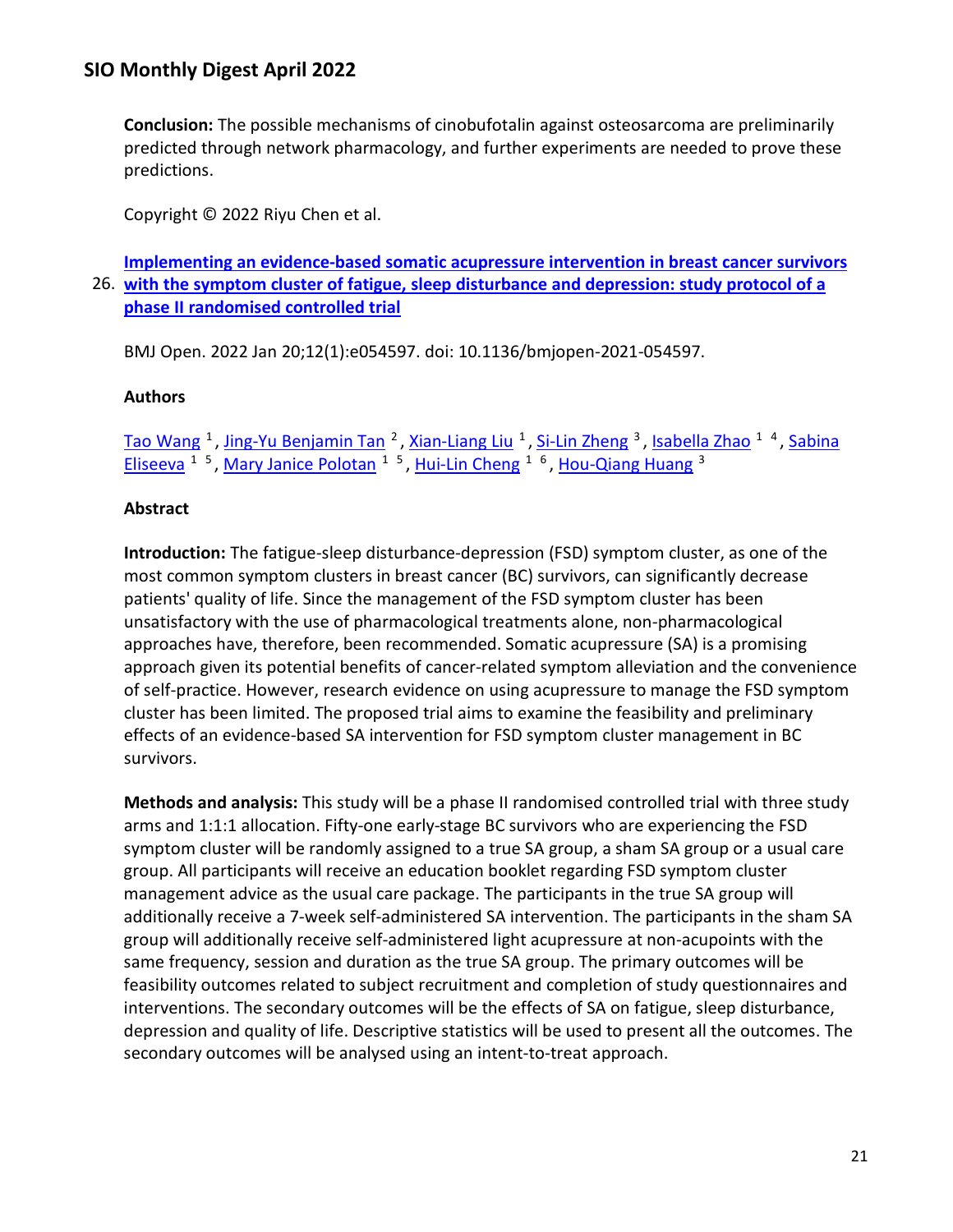**Ethics and dissemination:** Ethical approvals of this trial have been granted by the Human Research Ethics Committee at Charles Darwin University (H19017) and the Clinical Trial Ethics Committee at The Affiliated Hospital of Southwest Medical University (KY2019039). Findings from this trial will be published in peer-reviewed journals and presented at professional conferences.

**Trial registration number:** This trial was registered at ClinicalTrials.gov and the registration number is [NCT04118140,](https://nam11.safelinks.protection.outlook.com/?url=http%3A%2F%2Fclinicaltrials.gov%2Fshow%2FNCT04118140&data=04%7C01%7Calmira.catic%40emory.edu%7C478ade74754b4c15a64f08da13eab169%7Ce004fb9cb0a4424fbcd0322606d5df38%7C0%7C0%7C637844196309584465%7CUnknown%7CTWFpbGZsb3d8eyJWIjoiMC4wLjAwMDAiLCJQIjoiV2luMzIiLCJBTiI6Ik1haWwiLCJXVCI6Mn0%3D%7C3000&sdata=yXa6s%2BO7g%2F2nuN1Q8doW3KrqUlqFjtsMvKyZO1z6ntQ%3D&reserved=0) with the stage at Recruiting.

27. **[Treatment of Cancer](https://nam11.safelinks.protection.outlook.com/?url=https%3A%2F%2Fpubmed.ncbi.nlm.nih.gov%2F35028002%2F&data=04%7C01%7Calmira.catic%40emory.edu%7C478ade74754b4c15a64f08da13eab169%7Ce004fb9cb0a4424fbcd0322606d5df38%7C0%7C0%7C637844196309584465%7CUnknown%7CTWFpbGZsb3d8eyJWIjoiMC4wLjAwMDAiLCJQIjoiV2luMzIiLCJBTiI6Ik1haWwiLCJXVCI6Mn0%3D%7C3000&sdata=LzvVXkA04O35GpsNDmSzkFgUl5yg14wH6Ow9%2FLijoT0%3D&reserved=0)  [The Potential Mechanisms by which Artemisinin and Its Derivatives Induce Ferroptosis in the](https://nam11.safelinks.protection.outlook.com/?url=https%3A%2F%2Fpubmed.ncbi.nlm.nih.gov%2F35028002%2F&data=04%7C01%7Calmira.catic%40emory.edu%7C478ade74754b4c15a64f08da13eab169%7Ce004fb9cb0a4424fbcd0322606d5df38%7C0%7C0%7C637844196309584465%7CUnknown%7CTWFpbGZsb3d8eyJWIjoiMC4wLjAwMDAiLCJQIjoiV2luMzIiLCJBTiI6Ik1haWwiLCJXVCI6Mn0%3D%7C3000&sdata=LzvVXkA04O35GpsNDmSzkFgUl5yg14wH6Ow9%2FLijoT0%3D&reserved=0)**

Oxid Med Cell Longev. 2022 Jan 4;2022:1458143. doi: 10.1155/2022/1458143. eCollection 2022.

## **Authors**

Yingying Hu<sup># 1</sup>, Nan Guo<sup># 1</sup>, [Ting Yang](https://nam11.safelinks.protection.outlook.com/?url=https%3A%2F%2Fpubmed.ncbi.nlm.nih.gov%2F%3Fsize%3D100%26term%3DYang%2BT%26cauthor_id%3D35028002&data=04%7C01%7Calmira.catic%40emory.edu%7C478ade74754b4c15a64f08da13eab169%7Ce004fb9cb0a4424fbcd0322606d5df38%7C0%7C0%7C637844196309584465%7CUnknown%7CTWFpbGZsb3d8eyJWIjoiMC4wLjAwMDAiLCJQIjoiV2luMzIiLCJBTiI6Ik1haWwiLCJXVCI6Mn0%3D%7C3000&sdata=k4eWiGdBS9bsUdF5JqHGgd5UzSaHgEsfLMB5CQQq6Q0%3D&reserved=0) <sup>1</sup>, [Jianghong Yan](https://nam11.safelinks.protection.outlook.com/?url=https%3A%2F%2Fpubmed.ncbi.nlm.nih.gov%2F%3Fsize%3D100%26term%3DYan%2BJ%26cauthor_id%3D35028002&data=04%7C01%7Calmira.catic%40emory.edu%7C478ade74754b4c15a64f08da13eab169%7Ce004fb9cb0a4424fbcd0322606d5df38%7C0%7C0%7C637844196309584465%7CUnknown%7CTWFpbGZsb3d8eyJWIjoiMC4wLjAwMDAiLCJQIjoiV2luMzIiLCJBTiI6Ik1haWwiLCJXVCI6Mn0%3D%7C3000&sdata=4Ad6ecChtjVHQ8tFJjWOA5vQwZbNVt0uvzLJ7MuF3tw%3D&reserved=0) <sup>1</sup>, [Wenjun Wang](https://nam11.safelinks.protection.outlook.com/?url=https%3A%2F%2Fpubmed.ncbi.nlm.nih.gov%2F%3Fsize%3D100%26term%3DWang%2BW%26cauthor_id%3D35028002&data=04%7C01%7Calmira.catic%40emory.edu%7C478ade74754b4c15a64f08da13eab169%7Ce004fb9cb0a4424fbcd0322606d5df38%7C0%7C0%7C637844196309584465%7CUnknown%7CTWFpbGZsb3d8eyJWIjoiMC4wLjAwMDAiLCJQIjoiV2luMzIiLCJBTiI6Ik1haWwiLCJXVCI6Mn0%3D%7C3000&sdata=yPJrDuflKCC53ldx7nBLJKIv3OT66NVtyNIEdo2qG4A%3D&reserved=0) <sup>2</sup>, [Xiang Li](https://nam11.safelinks.protection.outlook.com/?url=https%3A%2F%2Fpubmed.ncbi.nlm.nih.gov%2F%3Fsize%3D100%26term%3DLi%2BX%26cauthor_id%3D35028002&data=04%7C01%7Calmira.catic%40emory.edu%7C478ade74754b4c15a64f08da13eab169%7Ce004fb9cb0a4424fbcd0322606d5df38%7C0%7C0%7C637844196309584465%7CUnknown%7CTWFpbGZsb3d8eyJWIjoiMC4wLjAwMDAiLCJQIjoiV2luMzIiLCJBTiI6Ik1haWwiLCJXVCI6Mn0%3D%7C3000&sdata=bF%2FLoBdO954jEFAvDKb5HWSImq2kOtJoAuJZtqjhe5k%3D&reserved=0) <sup>1</sup>

## **Abstract**

Artemisinin (ART) is a bioactive molecule derived from the Chinese medicinal plant Artemisia annua (Asteraceae). ART and artemisinin derivatives (ARTs) have been effectively used for antimalaria treatment. The structure of ART is composed of a sesquiterpene lactone, including a peroxide internal bridge that is essential for its activity. In addition to their well-known antimalarial effects, ARTs have been shown recently to resist a wide range of tumors. The antineoplastic mechanisms of ART mainly include cell cycle inhibition, inhibition of tumor angiogenesis, DNA damage, and ferroptosis. In particular, ferroptosis is a novel nonapoptotic type of programmed cell death. However, the antitumor mechanisms of ARTs by regulating ferroptosis remain unclear. Through this review, we focus on the potential antitumor function of ARTs by acting on ferroptosis, including the regulation of iron metabolism, generation of reactive oxygen species (ROS), and activation of endoplasmic reticulum stress (ERS). This article systematically reviews the recent progress in ferroptosis research and provides a basis for ARTs as an anticancer drug in clinical practice.

Copyright © 2022 Yingying Hu et al.

28. **[Non-Invasive and Invasive Bladder Urothelial Carcinoma Effects of Zhuling Jisheng Decoction](https://nam11.safelinks.protection.outlook.com/?url=https%3A%2F%2Fpubmed.ncbi.nlm.nih.gov%2F35003325%2F&data=04%7C01%7Calmira.catic%40emory.edu%7C478ade74754b4c15a64f08da13eab169%7Ce004fb9cb0a4424fbcd0322606d5df38%7C0%7C0%7C637844196309740704%7CUnknown%7CTWFpbGZsb3d8eyJWIjoiMC4wLjAwMDAiLCJQIjoiV2luMzIiLCJBTiI6Ik1haWwiLCJXVCI6Mn0%3D%7C3000&sdata=swQrpOOU0VQ7x1c%2F0ZnO%2BWklurxyjb8r7rYmrxDW2Ag%3D&reserved=0)  [Network Pharmacology-Based Study on the Active Component and Mechanism of the Anti-](https://nam11.safelinks.protection.outlook.com/?url=https%3A%2F%2Fpubmed.ncbi.nlm.nih.gov%2F35003325%2F&data=04%7C01%7Calmira.catic%40emory.edu%7C478ade74754b4c15a64f08da13eab169%7Ce004fb9cb0a4424fbcd0322606d5df38%7C0%7C0%7C637844196309740704%7CUnknown%7CTWFpbGZsb3d8eyJWIjoiMC4wLjAwMDAiLCJQIjoiV2luMzIiLCJBTiI6Ik1haWwiLCJXVCI6Mn0%3D%7C3000&sdata=swQrpOOU0VQ7x1c%2F0ZnO%2BWklurxyjb8r7rYmrxDW2Ag%3D&reserved=0)**

Comput Math Methods Med. 2021 Dec 31;2021:7667707. doi: 10.1155/2021/7667707. eCollection 2021.

## **Authors**

Chenyu Ma<sup>1</sup>, Jianlong Wang<sup>2</sup>, Na Zhao<sup>3</sup>, Zhenya Pan<sup>3</sup>, Yi Lu<sup>4</sup>, Miao Cheng<sup>5</sup>, Min Deng<sup>3</sup>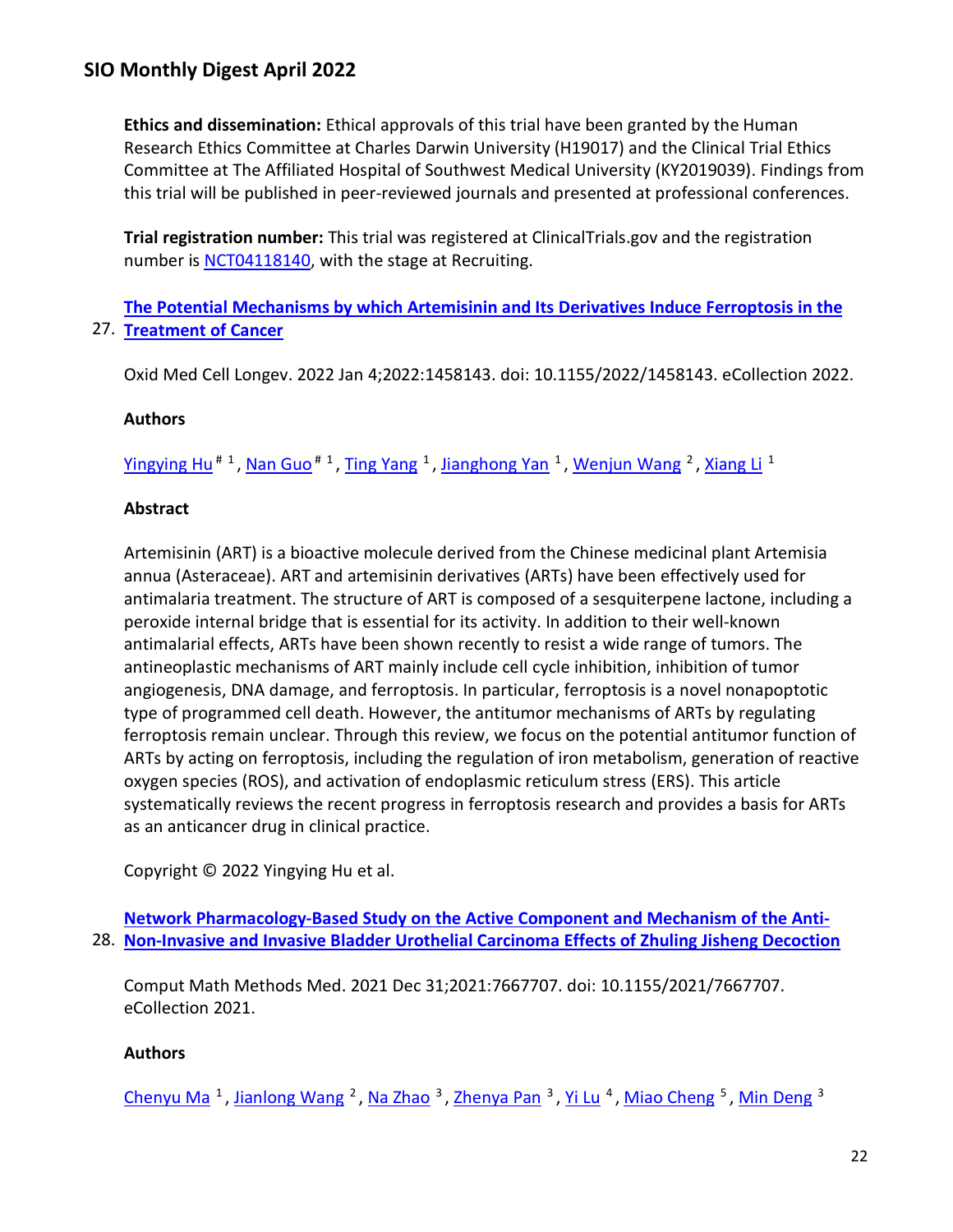#### **Abstract**

Zhuling Jisheng decoction is employed for the treatment of bladder urothelial cancer in clinical practice of traditional Chinese medicine. However, there are few studies on its precise mechanism. For the antibladder cancer action of Zhuling Jisheng decoction, a network pharmacological technique was used to design a component/target/pathway molecular regulatory network. The TCMSP dataset was used to identify the chemical makeup of Zhuling Jisheng decoction, which was then analyzed and assessed for oral bioavailability and pharmacological similarity. The chemical composition of Zhuling Jisheng decoction was identified through the TCMSP database, and it was evaluated and screened based on oral bioavailability and drug similarity. The GEO database was searched for genes associated with urothelial bladder carcinoma, and gene targets associated with bladder urothelial cancer resistance were chosen by comparison. The function and linked pathways of the target genes were examined and screened using annotation, visualization, and a comprehensive discovery database. The impact of Zhuling Jisheng decoction on urothelial bladder cancer was studied using Cytoscape software to create a component/target/pathway network. Finally, 69 and 55 target genes were discovered for noninvasive bladder urothelial cancer and invasive bladder urothelial cancer, respectively. In noninvasive urothelial cancer, 118 pathways were highly enriched, including the TNF signaling pathway and the IL-17 signaling route. 103 pathways were highly enriched in invasive urothelial cancer, including the p53 signaling route, bladder cancer route, and calcium signaling route. There were 18 and 15 drug targets associated with noninvasive and invasive bladder urothelial carcinoma prognoses. Many signaling pathways directly act on tumours, and indirect pathways inhibit the development of bladder urothelial carcinoma. This research establishes a scientific foundation for further research into the framework of action of Zhuling Jisheng decoction in the therapy of bladder urothelial cancer.

Copyright © 2021 Chenyu Ma et al.

29. **[review and network meta-analyses protocol](https://nam11.safelinks.protection.outlook.com/?url=https%3A%2F%2Fpubmed.ncbi.nlm.nih.gov%2F34996789%2F&data=04%7C01%7Calmira.catic%40emory.edu%7C478ade74754b4c15a64f08da13eab169%7Ce004fb9cb0a4424fbcd0322606d5df38%7C0%7C0%7C637844196309740704%7CUnknown%7CTWFpbGZsb3d8eyJWIjoiMC4wLjAwMDAiLCJQIjoiV2luMzIiLCJBTiI6Ik1haWwiLCJXVCI6Mn0%3D%7C3000&sdata=64Qd5EyFcxs1IfJKXXMAHnmtGfEBHcKZXnoM493BeBs%3D&reserved=0)  [Tai Chi and other mind-body interventions for cancer-related fatigue: an updated systematic](https://nam11.safelinks.protection.outlook.com/?url=https%3A%2F%2Fpubmed.ncbi.nlm.nih.gov%2F34996789%2F&data=04%7C01%7Calmira.catic%40emory.edu%7C478ade74754b4c15a64f08da13eab169%7Ce004fb9cb0a4424fbcd0322606d5df38%7C0%7C0%7C637844196309740704%7CUnknown%7CTWFpbGZsb3d8eyJWIjoiMC4wLjAwMDAiLCJQIjoiV2luMzIiLCJBTiI6Ik1haWwiLCJXVCI6Mn0%3D%7C3000&sdata=64Qd5EyFcxs1IfJKXXMAHnmtGfEBHcKZXnoM493BeBs%3D&reserved=0)** 

BMJ Open. 2022 Jan 7;12(1):e052137. doi: 10.1136/bmjopen-2021-052137.

#### **Authors**

[Hong-Juan Fu](https://nam11.safelinks.protection.outlook.com/?url=https%3A%2F%2Fpubmed.ncbi.nlm.nih.gov%2F%3Fsize%3D100%26term%3DFu%2BHJ%26cauthor_id%3D34996789&data=04%7C01%7Calmira.catic%40emory.edu%7C478ade74754b4c15a64f08da13eab169%7Ce004fb9cb0a4424fbcd0322606d5df38%7C0%7C0%7C637844196309740704%7CUnknown%7CTWFpbGZsb3d8eyJWIjoiMC4wLjAwMDAiLCJQIjoiV2luMzIiLCJBTiI6Ik1haWwiLCJXVCI6Mn0%3D%7C3000&sdata=bpeWyqP0v7ee0C2kt9N5%2BgTOVn6bfU%2F%2Bi5czcB%2FiWkA%3D&reserved=0) <sup>1 2</sup>, [Hao Zhou](https://nam11.safelinks.protection.outlook.com/?url=https%3A%2F%2Fpubmed.ncbi.nlm.nih.gov%2F%3Fsize%3D100%26term%3DZhou%2BH%26cauthor_id%3D34996789&data=04%7C01%7Calmira.catic%40emory.edu%7C478ade74754b4c15a64f08da13eab169%7Ce004fb9cb0a4424fbcd0322606d5df38%7C0%7C0%7C637844196309740704%7CUnknown%7CTWFpbGZsb3d8eyJWIjoiMC4wLjAwMDAiLCJQIjoiV2luMzIiLCJBTiI6Ik1haWwiLCJXVCI6Mn0%3D%7C3000&sdata=7%2F7WVqg5%2FIWsPEq64mWjWQu%2Bb76g%2FSxvSShikIgves0%3D&reserved=0) <sup>2</sup>, [Yong Tang](https://nam11.safelinks.protection.outlook.com/?url=https%3A%2F%2Fpubmed.ncbi.nlm.nih.gov%2F%3Fsize%3D100%26term%3DTang%2BY%26cauthor_id%3D34996789&data=04%7C01%7Calmira.catic%40emory.edu%7C478ade74754b4c15a64f08da13eab169%7Ce004fb9cb0a4424fbcd0322606d5df38%7C0%7C0%7C637844196309740704%7CUnknown%7CTWFpbGZsb3d8eyJWIjoiMC4wLjAwMDAiLCJQIjoiV2luMzIiLCJBTiI6Ik1haWwiLCJXVCI6Mn0%3D%7C3000&sdata=S0mYqYFjg05zogBpYL4LVgxGwRhe%2BPLMmp7GTO6R6sM%3D&reserved=0) <sup>3</sup>, [Jie Li](https://nam11.safelinks.protection.outlook.com/?url=https%3A%2F%2Fpubmed.ncbi.nlm.nih.gov%2F%3Fsize%3D100%26term%3DLi%2BJ%26cauthor_id%3D34996789&data=04%7C01%7Calmira.catic%40emory.edu%7C478ade74754b4c15a64f08da13eab169%7Ce004fb9cb0a4424fbcd0322606d5df38%7C0%7C0%7C637844196309740704%7CUnknown%7CTWFpbGZsb3d8eyJWIjoiMC4wLjAwMDAiLCJQIjoiV2luMzIiLCJBTiI6Ik1haWwiLCJXVCI6Mn0%3D%7C3000&sdata=ThifP%2Bvia47HwkukmGe8l2ZZZw3kUS76omI83tJtk58%3D&reserved=0) <sup>1</sup>, [Da Zhang](https://nam11.safelinks.protection.outlook.com/?url=https%3A%2F%2Fpubmed.ncbi.nlm.nih.gov%2F%3Fsize%3D100%26term%3DZhang%2BD%26cauthor_id%3D34996789&data=04%7C01%7Calmira.catic%40emory.edu%7C478ade74754b4c15a64f08da13eab169%7Ce004fb9cb0a4424fbcd0322606d5df38%7C0%7C0%7C637844196309740704%7CUnknown%7CTWFpbGZsb3d8eyJWIjoiMC4wLjAwMDAiLCJQIjoiV2luMzIiLCJBTiI6Ik1haWwiLCJXVCI6Mn0%3D%7C3000&sdata=ucpOMEvCXFO8HylkDy%2FcsStyhp8hmlyGuofAddArZAA%3D&reserved=0) <sup>2</sup>, [Song-Yi Ding](https://nam11.safelinks.protection.outlook.com/?url=https%3A%2F%2Fpubmed.ncbi.nlm.nih.gov%2F%3Fsize%3D100%26term%3DDing%2BSY%26cauthor_id%3D34996789&data=04%7C01%7Calmira.catic%40emory.edu%7C478ade74754b4c15a64f08da13eab169%7Ce004fb9cb0a4424fbcd0322606d5df38%7C0%7C0%7C637844196309740704%7CUnknown%7CTWFpbGZsb3d8eyJWIjoiMC4wLjAwMDAiLCJQIjoiV2luMzIiLCJBTiI6Ik1haWwiLCJXVCI6Mn0%3D%7C3000&sdata=dnSoKaLUKXboESjuC8Y4GbxQ6OATfesFqH7a7jAnxPA%3D&reserved=0) <sup>2</sup>, Qin-Wan [Huang](https://nam11.safelinks.protection.outlook.com/?url=https%3A%2F%2Fpubmed.ncbi.nlm.nih.gov%2F%3Fsize%3D100%26term%3DHuang%2BQW%26cauthor_id%3D34996789&data=04%7C01%7Calmira.catic%40emory.edu%7C478ade74754b4c15a64f08da13eab169%7Ce004fb9cb0a4424fbcd0322606d5df38%7C0%7C0%7C637844196309740704%7CUnknown%7CTWFpbGZsb3d8eyJWIjoiMC4wLjAwMDAiLCJQIjoiV2luMzIiLCJBTiI6Ik1haWwiLCJXVCI6Mn0%3D%7C3000&sdata=%2BYn5mNLVe0848nI42hvIvjB%2B1LN7ib21P6gdV0tg7Uk%3D&reserved=0) <sup>4</sup>, [Chao Wang](https://nam11.safelinks.protection.outlook.com/?url=https%3A%2F%2Fpubmed.ncbi.nlm.nih.gov%2F%3Fsize%3D100%26term%3DWang%2BC%26cauthor_id%3D34996789&data=04%7C01%7Calmira.catic%40emory.edu%7C478ade74754b4c15a64f08da13eab169%7Ce004fb9cb0a4424fbcd0322606d5df38%7C0%7C0%7C637844196309896940%7CUnknown%7CTWFpbGZsb3d8eyJWIjoiMC4wLjAwMDAiLCJQIjoiV2luMzIiLCJBTiI6Ik1haWwiLCJXVCI6Mn0%3D%7C3000&sdata=dcZYTYEPonEGjVhxjlia6CbMNV21cK8itmBgFUgCCW4%3D&reserved=0) <sup>5 2</sup>

#### **Abstract**

**Introduction:** Fatigue is one of the most common symptoms in patients with cancer and is responsible for a reduced quality of life. There is a strong evidence base for mind-body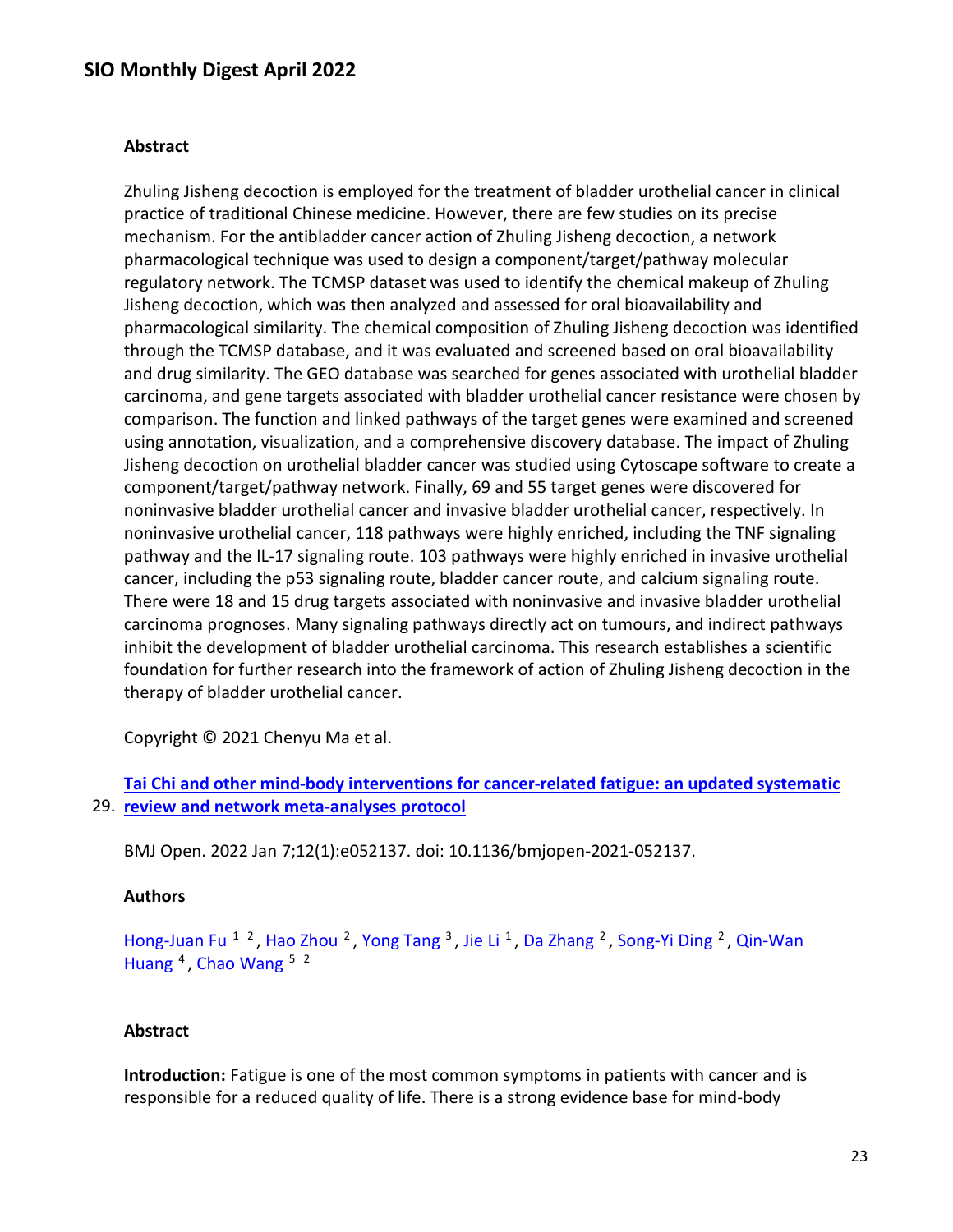interventions (MBIs) to manage cancer-related fatigue (CRF). However, the efficacy of Tai Chi and other MBIs in the treatment of CRF remains controversial.

**Methods and analysis:** We will perform a systematic review and network meta-analyses (NMAs) that aim to assess the effects of Tai Chi and other MBIs in patients with CRF. The following databases will be searched from their inception to 1 August 2021: PubMed, EMBASE, Scopus, OVID, Web of Science, Cochrane Central Register of Controlled Trials, the China National Knowledge Infrastructure, China Science and Technology Journal Database, Chinese Biomedical Database and Wan Fang Digital Journals. We will include randomised controlled trials that compare MBIs with no treatment, placebo and usual care in the treatment of CRF. The primary outcome will be changes in the fatigue state as evaluated by validated scales. We will perform a Bayesian NMA to analyse all the evidence for each outcome. The surface under the cumulative ranking curve and the mean ranks will be used to rank the various treatments. We will assess the quality of evidence contributing to network estimates of outcomes using the Grading of Recommendations Assessment, Development and Evaluation system framework.

**Ethics and dissemination:** This NMAs will be disseminated through publication in a peerreviewed journal. Since no individual patient data will be involved in the review, ethics approval and concerns about privacy are not needed.

**Prospero registration number:** CRD42021244999.

30. **[cancer: background and mechanisms of action](https://nam11.safelinks.protection.outlook.com/?url=https%3A%2F%2Fpubmed.ncbi.nlm.nih.gov%2F34982427%2F&data=04%7C01%7Calmira.catic%40emory.edu%7C478ade74754b4c15a64f08da13eab169%7Ce004fb9cb0a4424fbcd0322606d5df38%7C0%7C0%7C637844196309896940%7CUnknown%7CTWFpbGZsb3d8eyJWIjoiMC4wLjAwMDAiLCJQIjoiV2luMzIiLCJBTiI6Ik1haWwiLCJXVCI6Mn0%3D%7C3000&sdata=O6C%2FNCeQAnYT%2Fsl041Mcifd%2FV0HoAjmnqn08ixyEPqI%3D&reserved=0)  [Use of coumarins as complementary medicine with an integrative approach against cervical](https://nam11.safelinks.protection.outlook.com/?url=https%3A%2F%2Fpubmed.ncbi.nlm.nih.gov%2F34982427%2F&data=04%7C01%7Calmira.catic%40emory.edu%7C478ade74754b4c15a64f08da13eab169%7Ce004fb9cb0a4424fbcd0322606d5df38%7C0%7C0%7C637844196309896940%7CUnknown%7CTWFpbGZsb3d8eyJWIjoiMC4wLjAwMDAiLCJQIjoiV2luMzIiLCJBTiI6Ik1haWwiLCJXVCI6Mn0%3D%7C3000&sdata=O6C%2FNCeQAnYT%2Fsl041Mcifd%2FV0HoAjmnqn08ixyEPqI%3D&reserved=0)** 

Eur Rev Med Pharmacol Sci. 2021 Dec;25(24):7654-7667. doi: 10.26355/eurrev\_202112\_27612.

### **Authors**

B de la Cruz-Concepción<sup>1</sup>, [A Gutiérrez-Escobar,](https://nam11.safelinks.protection.outlook.com/?url=https%3A%2F%2Fpubmed.ncbi.nlm.nih.gov%2F%3Fsize%3D100%26term%3DGuti%25C3%25A9rrez-Escobar%2BA%26cauthor_id%3D34982427&data=04%7C01%7Calmira.catic%40emory.edu%7C478ade74754b4c15a64f08da13eab169%7Ce004fb9cb0a4424fbcd0322606d5df38%7C0%7C0%7C637844196309896940%7CUnknown%7CTWFpbGZsb3d8eyJWIjoiMC4wLjAwMDAiLCJQIjoiV2luMzIiLCJBTiI6Ik1haWwiLCJXVCI6Mn0%3D%7C3000&sdata=7vJBEsRStnzUKJzSg9URw1B3a89rvwFiiDb%2BrX%2FJCPs%3D&reserved=0) [H Y Lorenzo-Moran,](https://nam11.safelinks.protection.outlook.com/?url=https%3A%2F%2Fpubmed.ncbi.nlm.nih.gov%2F%3Fsize%3D100%26term%3DLorenzo-Moran%2BHY%26cauthor_id%3D34982427&data=04%7C01%7Calmira.catic%40emory.edu%7C478ade74754b4c15a64f08da13eab169%7Ce004fb9cb0a4424fbcd0322606d5df38%7C0%7C0%7C637844196309896940%7CUnknown%7CTWFpbGZsb3d8eyJWIjoiMC4wLjAwMDAiLCJQIjoiV2luMzIiLCJBTiI6Ik1haWwiLCJXVCI6Mn0%3D%7C3000&sdata=GmZR%2BMlWuwqPbRJs1UoBGzeWE7uD8tPp8eQKaCP2irw%3D&reserved=0) [N Navarro-Tito,](https://nam11.safelinks.protection.outlook.com/?url=https%3A%2F%2Fpubmed.ncbi.nlm.nih.gov%2F%3Fsize%3D100%26term%3DNavarro-Tito%2BN%26cauthor_id%3D34982427&data=04%7C01%7Calmira.catic%40emory.edu%7C478ade74754b4c15a64f08da13eab169%7Ce004fb9cb0a4424fbcd0322606d5df38%7C0%7C0%7C637844196309896940%7CUnknown%7CTWFpbGZsb3d8eyJWIjoiMC4wLjAwMDAiLCJQIjoiV2luMzIiLCJBTiI6Ik1haWwiLCJXVCI6Mn0%3D%7C3000&sdata=NJuJedASBdLj9BYQiXIbYcvLHI8%2Fr45k%2Bp8S0Tuv7NY%3D&reserved=0) D N [Martínez-Carrillo,](https://nam11.safelinks.protection.outlook.com/?url=https%3A%2F%2Fpubmed.ncbi.nlm.nih.gov%2F%3Fsize%3D100%26term%3DMart%25C3%25ADnez-Carrillo%2BDN%26cauthor_id%3D34982427&data=04%7C01%7Calmira.catic%40emory.edu%7C478ade74754b4c15a64f08da13eab169%7Ce004fb9cb0a4424fbcd0322606d5df38%7C0%7C0%7C637844196309896940%7CUnknown%7CTWFpbGZsb3d8eyJWIjoiMC4wLjAwMDAiLCJQIjoiV2luMzIiLCJBTiI6Ik1haWwiLCJXVCI6Mn0%3D%7C3000&sdata=hpY0eGI82pRmFXizhVW%2FiypJOvPMFfpFcAyi634%2Bc8w%3D&reserved=0) [C Ortuño-Pineda,](https://nam11.safelinks.protection.outlook.com/?url=https%3A%2F%2Fpubmed.ncbi.nlm.nih.gov%2F%3Fsize%3D100%26term%3DOrtu%25C3%25B1o-Pineda%2BC%26cauthor_id%3D34982427&data=04%7C01%7Calmira.catic%40emory.edu%7C478ade74754b4c15a64f08da13eab169%7Ce004fb9cb0a4424fbcd0322606d5df38%7C0%7C0%7C637844196309896940%7CUnknown%7CTWFpbGZsb3d8eyJWIjoiMC4wLjAwMDAiLCJQIjoiV2luMzIiLCJBTiI6Ik1haWwiLCJXVCI6Mn0%3D%7C3000&sdata=06w3sOs6fO%2BRWzocdavRyyK2sXE1cMzIj7lsZN5MZp4%3D&reserved=0) [A E Zacapala-Gómez,](https://nam11.safelinks.protection.outlook.com/?url=https%3A%2F%2Fpubmed.ncbi.nlm.nih.gov%2F%3Fsize%3D100%26term%3DZacapala-G%25C3%25B3mez%2BAE%26cauthor_id%3D34982427&data=04%7C01%7Calmira.catic%40emory.edu%7C478ade74754b4c15a64f08da13eab169%7Ce004fb9cb0a4424fbcd0322606d5df38%7C0%7C0%7C637844196309896940%7CUnknown%7CTWFpbGZsb3d8eyJWIjoiMC4wLjAwMDAiLCJQIjoiV2luMzIiLCJBTiI6Ik1haWwiLCJXVCI6Mn0%3D%7C3000&sdata=UF8GSjOYgB6C%2Fy3wU6144VWC%2BKQh6wki%2FpcswVjoy0o%3D&reserved=0) [F I Torres-Rojas,](https://nam11.safelinks.protection.outlook.com/?url=https%3A%2F%2Fpubmed.ncbi.nlm.nih.gov%2F%3Fsize%3D100%26term%3DTorres-Rojas%2BFI%26cauthor_id%3D34982427&data=04%7C01%7Calmira.catic%40emory.edu%7C478ade74754b4c15a64f08da13eab169%7Ce004fb9cb0a4424fbcd0322606d5df38%7C0%7C0%7C637844196309896940%7CUnknown%7CTWFpbGZsb3d8eyJWIjoiMC4wLjAwMDAiLCJQIjoiV2luMzIiLCJBTiI6Ik1haWwiLCJXVCI6Mn0%3D%7C3000&sdata=AOpwJhfe2dJ%2FiU36%2Fq8eV8ttDHPopnN%2Fw1loDV3AYmM%3D&reserved=0) [R Dircio-Maldonado,](https://nam11.safelinks.protection.outlook.com/?url=https%3A%2F%2Fpubmed.ncbi.nlm.nih.gov%2F%3Fsize%3D100%26term%3DDircio-Maldonado%2BR%26cauthor_id%3D34982427&data=04%7C01%7Calmira.catic%40emory.edu%7C478ade74754b4c15a64f08da13eab169%7Ce004fb9cb0a4424fbcd0322606d5df38%7C0%7C0%7C637844196309896940%7CUnknown%7CTWFpbGZsb3d8eyJWIjoiMC4wLjAwMDAiLCJQIjoiV2luMzIiLCJBTiI6Ik1haWwiLCJXVCI6Mn0%3D%7C3000&sdata=6ZR1C3BfUYPCXjVYN3pyhl0GghLPiW45b4TF6k4u94Y%3D&reserved=0) [H](https://nam11.safelinks.protection.outlook.com/?url=https%3A%2F%2Fpubmed.ncbi.nlm.nih.gov%2F%3Fsize%3D100%26term%3DJim%25C3%25A9nez-Wences%2BH%26cauthor_id%3D34982427&data=04%7C01%7Calmira.catic%40emory.edu%7C478ade74754b4c15a64f08da13eab169%7Ce004fb9cb0a4424fbcd0322606d5df38%7C0%7C0%7C637844196309896940%7CUnknown%7CTWFpbGZsb3d8eyJWIjoiMC4wLjAwMDAiLCJQIjoiV2luMzIiLCJBTiI6Ik1haWwiLCJXVCI6Mn0%3D%7C3000&sdata=Ih8N9I%2BPRa%2FHCG49PzjMPl4GINRgR3kViAqrDJOHxy0%3D&reserved=0)  [Jiménez-Wences,](https://nam11.safelinks.protection.outlook.com/?url=https%3A%2F%2Fpubmed.ncbi.nlm.nih.gov%2F%3Fsize%3D100%26term%3DJim%25C3%25A9nez-Wences%2BH%26cauthor_id%3D34982427&data=04%7C01%7Calmira.catic%40emory.edu%7C478ade74754b4c15a64f08da13eab169%7Ce004fb9cb0a4424fbcd0322606d5df38%7C0%7C0%7C637844196309896940%7CUnknown%7CTWFpbGZsb3d8eyJWIjoiMC4wLjAwMDAiLCJQIjoiV2luMzIiLCJBTiI6Ik1haWwiLCJXVCI6Mn0%3D%7C3000&sdata=Ih8N9I%2BPRa%2FHCG49PzjMPl4GINRgR3kViAqrDJOHxy0%3D&reserved=0) [C Sotelo Leyva,](https://nam11.safelinks.protection.outlook.com/?url=https%3A%2F%2Fpubmed.ncbi.nlm.nih.gov%2F%3Fsize%3D100%26term%3DSotelo%2BLeyva%2BC%26cauthor_id%3D34982427&data=04%7C01%7Calmira.catic%40emory.edu%7C478ade74754b4c15a64f08da13eab169%7Ce004fb9cb0a4424fbcd0322606d5df38%7C0%7C0%7C637844196309896940%7CUnknown%7CTWFpbGZsb3d8eyJWIjoiMC4wLjAwMDAiLCJQIjoiV2luMzIiLCJBTiI6Ik1haWwiLCJXVCI6Mn0%3D%7C3000&sdata=%2FFaFxB8IBU5lkuQeD7n9etWPoc7RLG6WXhv47t0zTXw%3D&reserved=0) [M A Mendoza-Catalán](https://nam11.safelinks.protection.outlook.com/?url=https%3A%2F%2Fpubmed.ncbi.nlm.nih.gov%2F%3Fsize%3D100%26term%3DMendoza-Catal%25C3%25A1n%2BMA%26cauthor_id%3D34982427&data=04%7C01%7Calmira.catic%40emory.edu%7C478ade74754b4c15a64f08da13eab169%7Ce004fb9cb0a4424fbcd0322606d5df38%7C0%7C0%7C637844196309896940%7CUnknown%7CTWFpbGZsb3d8eyJWIjoiMC4wLjAwMDAiLCJQIjoiV2luMzIiLCJBTiI6Ik1haWwiLCJXVCI6Mn0%3D%7C3000&sdata=Mk3IAGUBJbRfa01FG2fdgb5SQKm7HoPIccALksDUd4c%3D&reserved=0)

## **Abstract**

Cervical cancer is characterized by the cellular transformation caused by Human Papillomavirus (HPV), favoring cell proliferation, migration, invasion, and metastasis. Cervical cancer is conventionally treated with radiation therapy, and chemotherapy focused on the destruction of tumor cells. However, chemoresistance and low selectivity between tumor and non-tumor cells have been reported, causing side effects in patients. Metabolites of natural origin have shown selectivity against tumor cells, suggesting their use for reducing the side effects caused by drugs used in conventional therapy. Among these compounds, several natural coumarins stand out, such as auraptene, scopoletin, osthole, and praeruptorin, of which antiproliferative, antimigratory, and anti-invasive activity have been reported. Auraptene, scopoletin, osthole, and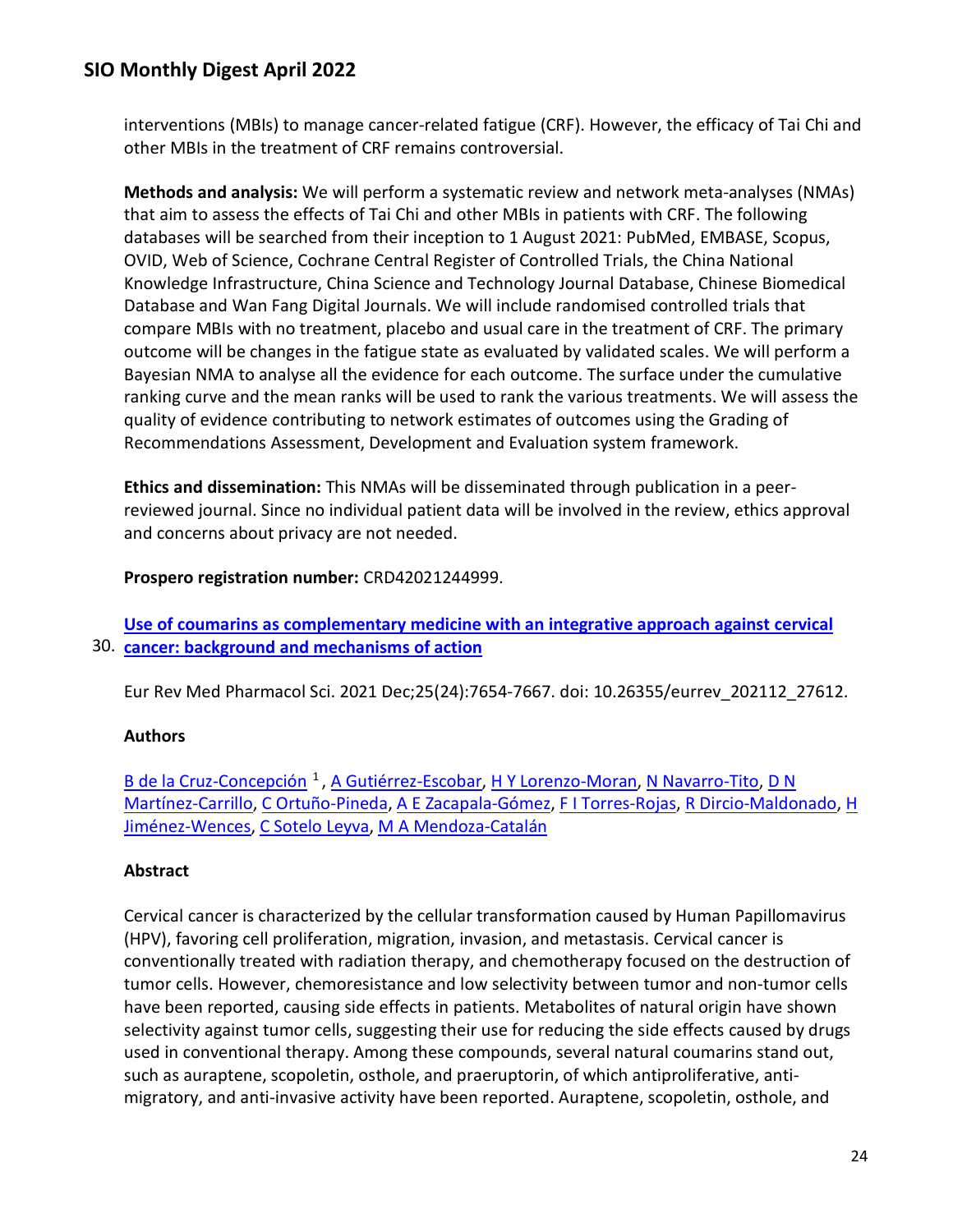praeruptorin show a cytotoxic or antiproliferative effect on cervical tumor cells, arresting the cell cycle by inducing the overexpression of negative regulators of the cell cycle, or inducing cell death by increasing the expression of pro-apoptotic proteins and decreasing that of antiapoptotic proteins. On the other hand, auraptene, scopoletin, and praeruptorin inhibit the capacity for migration, invasion, and metastasis of cervical tumor cells, mainly by inhibiting the expression and activity of matrix metalloproteinase-2 and -9. The PI3K/Akt signal pathway appears to be central to the anti-tumor activity of the coumarins analyzed in this review. In addition, auraptene, osthole, and praeruptorin are useful in sensitizing tumor cells to radiotherapy or chemotherapeutic molecules, such as FOLFOX, cisplatin, or DOX. Coumarins offer an excellent possibility for developing new drugs as complementary medicine with an integrative approach against cervical cancer.

### **[Role of Ayurvedic Plants as Anticancer Agents](https://nam11.safelinks.protection.outlook.com/?url=https%3A%2F%2Fpubmed.ncbi.nlm.nih.gov%2F34978696%2F&data=04%7C01%7Calmira.catic%40emory.edu%7C478ade74754b4c15a64f08da13eab169%7Ce004fb9cb0a4424fbcd0322606d5df38%7C0%7C0%7C637844196310053177%7CUnknown%7CTWFpbGZsb3d8eyJWIjoiMC4wLjAwMDAiLCJQIjoiV2luMzIiLCJBTiI6Ik1haWwiLCJXVCI6Mn0%3D%7C3000&sdata=EQcFlRstvVBW90fSaf8v0rZsOKy%2BGWp6wRnKTAU8sec%3D&reserved=0)**

#### 31.

Methods Mol Biol. 2022;2423:141-150. doi: 10.1007/978-1-0716-1952-0\_14.

#### **Authors**

## Nikhil Pandey<sup>1</sup>, Y B Tripathi<sup>2</sup>

#### **Abstract**

The use of natural products has been increasing at a rapid pace, worldwide, with the aim to maintain a healthy lifestyle and to modify one's dietary habits. Ayurveda is a domain that has numerous wealth of information concerning medicinal plants and its part in controlling numerous ailments, such as neoplastic, cardiovascular, neurological plus immunological ailments. The use of such medicinal plants is important for preventing such diseases, especially "cancer" which is the succeeding foremost cause of mortality collectively. Even though abundant developments have been made in the management and control of cancer progression, substantial deficits and scope for advancement still continue to be unchanged. Several lethal adjacent consequences occur throughout the course of chemotherapy. Natural treatments, such as the use of plant-derived products in the treatment of cancer, might reduce the hostile side effects. Presently, a few plantbased products and its phytoconstituents are being utilized for the management of cancer. Here we have focused on numerous plant-derived phytochemicals and promising compounds from these plants to act as anticancer agents, along with their mechanisms of action.

**[Suicide gene therapy in cancer and HIV-1 infection: An alternative to conventional treatments](https://nam11.safelinks.protection.outlook.com/?url=https%3A%2F%2Fpubmed.ncbi.nlm.nih.gov%2F34968484%2F&data=04%7C01%7Calmira.catic%40emory.edu%7C478ade74754b4c15a64f08da13eab169%7Ce004fb9cb0a4424fbcd0322606d5df38%7C0%7C0%7C637844196310053177%7CUnknown%7CTWFpbGZsb3d8eyJWIjoiMC4wLjAwMDAiLCJQIjoiV2luMzIiLCJBTiI6Ik1haWwiLCJXVCI6Mn0%3D%7C3000&sdata=DBpH%2BkrPSDk09edAfKwBZ1Wgh6WDq2U%2FHcBRGulIpnA%3D&reserved=0)** 

32.

Biochem Pharmacol. 2022 Mar;197:114893. doi: 10.1016/j.bcp.2021.114893. Epub 2021 Dec 28.

### **Authors**

Sepideh Saeb<sup>1</sup>, Jeanne Van Assche<sup>2</sup>, Thomas Loustau<sup>2</sup>, Olivier Rohr<sup>2</sup>, Clémentine Wallet<sup>2</sup> , [Christian Schwartz](https://nam11.safelinks.protection.outlook.com/?url=https%3A%2F%2Fpubmed.ncbi.nlm.nih.gov%2F%3Fsize%3D100%26term%3DSchwartz%2BC%26cauthor_id%3D34968484&data=04%7C01%7Calmira.catic%40emory.edu%7C478ade74754b4c15a64f08da13eab169%7Ce004fb9cb0a4424fbcd0322606d5df38%7C0%7C0%7C637844196310053177%7CUnknown%7CTWFpbGZsb3d8eyJWIjoiMC4wLjAwMDAiLCJQIjoiV2luMzIiLCJBTiI6Ik1haWwiLCJXVCI6Mn0%3D%7C3000&sdata=3IT3iMArDM5BN2uXOjn5555vDR4KvFN7UhwodtHoaS8%3D&reserved=0) 3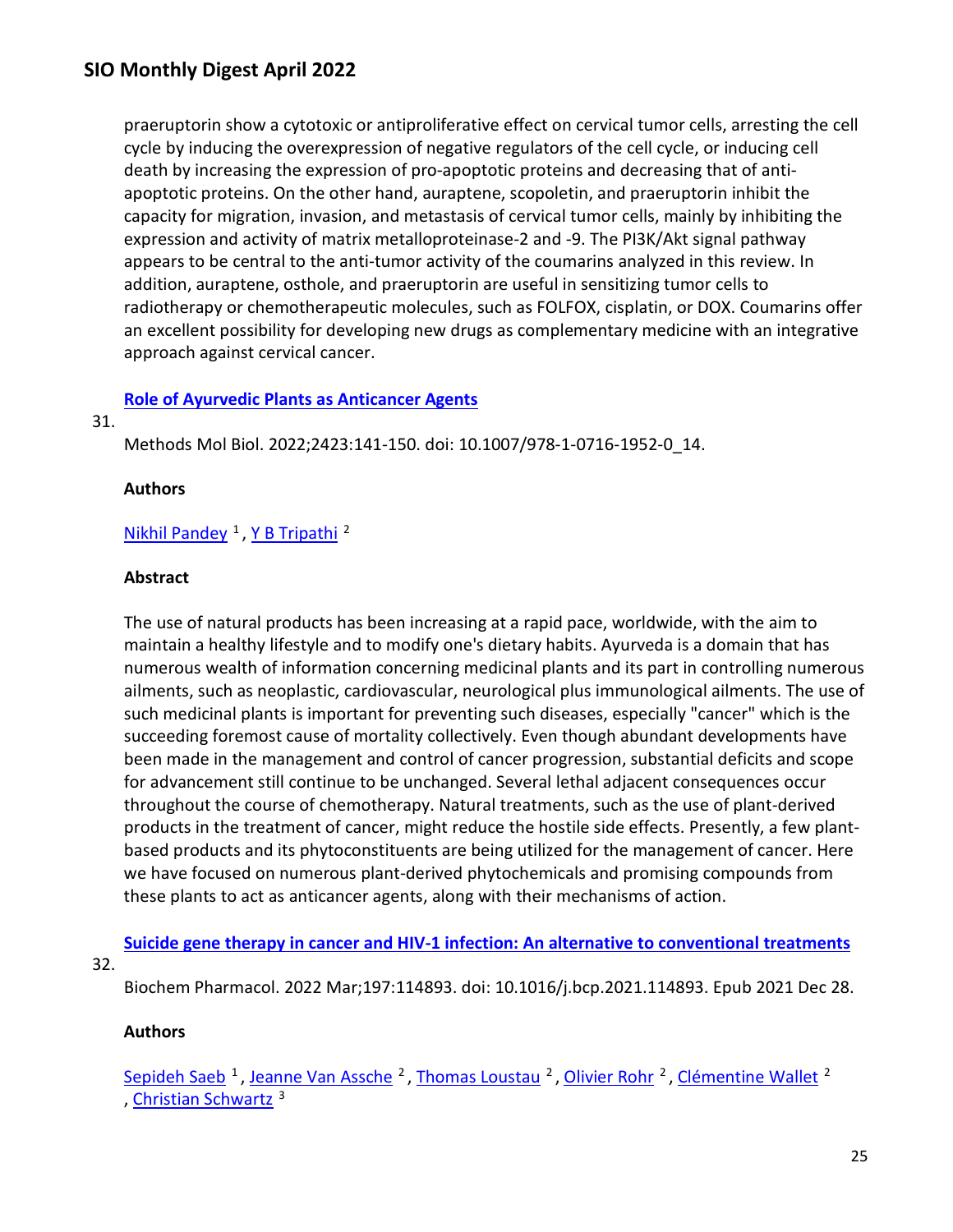#### **Abstract**

Suicide Gene Therapy (SGT) aims to introduce a gene encoding either a toxin or an enzyme making the targeted cell more sensitive to chemotherapy. SGT represents an alternative approach to combat pathologies where conventional treatments fail such as pancreatic cancer or the high-grade glioblastoma which are still desperately lethal. We review the possibility to use SGT to treat these cancers which have shown promising results in vitro and in preclinical trials. However, SGT has so far failed in phase III clinical trials thus further improvements are awaited. We can now take advantages of the many advances made in SGT for treating cancer to combat other pathologies such as HIV-1 infection. In the review we also discuss the feasibility to add SGT to the therapeutic arsenal used to cure HIV-1-infected patients. Indeed, preliminary results suggest that both productive and latently infected cells are targeted by the SGT. In the last section, we address the limitations of this approach and how we might improve it.

**Keywords:** Glioblastoma; HIV-1; Latent reservoirs; Pancreatic cancer; Suicide gene.

33. **[and immune system enhancement](https://nam11.safelinks.protection.outlook.com/?url=https%3A%2F%2Fpubmed.ncbi.nlm.nih.gov%2F34963087%2F&data=04%7C01%7Calmira.catic%40emory.edu%7C478ade74754b4c15a64f08da13eab169%7Ce004fb9cb0a4424fbcd0322606d5df38%7C0%7C0%7C637844196310053177%7CUnknown%7CTWFpbGZsb3d8eyJWIjoiMC4wLjAwMDAiLCJQIjoiV2luMzIiLCJBTiI6Ik1haWwiLCJXVCI6Mn0%3D%7C3000&sdata=mp%2B0tTKIV6H4OPEv8HYjFhfhyZbF1TFyUOTFvt8E9hU%3D&reserved=0)  [Essential oils as anticancer agents: Potential role in](https://nam11.safelinks.protection.outlook.com/?url=https%3A%2F%2Fpubmed.ncbi.nlm.nih.gov%2F34963087%2F&data=04%7C01%7Calmira.catic%40emory.edu%7C478ade74754b4c15a64f08da13eab169%7Ce004fb9cb0a4424fbcd0322606d5df38%7C0%7C0%7C637844196310053177%7CUnknown%7CTWFpbGZsb3d8eyJWIjoiMC4wLjAwMDAiLCJQIjoiV2luMzIiLCJBTiI6Ik1haWwiLCJXVCI6Mn0%3D%7C3000&sdata=mp%2B0tTKIV6H4OPEv8HYjFhfhyZbF1TFyUOTFvt8E9hU%3D&reserved=0) malignancies, drug delivery mechanisms,** 

Biomed Pharmacother. 2022 Feb;146:112514. doi: 10.1016/j.biopha.2021.112514. Epub 2021 Dec 25.

#### **Authors**

[Mansi Sharma](https://nam11.safelinks.protection.outlook.com/?url=https%3A%2F%2Fpubmed.ncbi.nlm.nih.gov%2F%3Fsize%3D100%26term%3DSharma%2BM%26cauthor_id%3D34963087&data=04%7C01%7Calmira.catic%40emory.edu%7C478ade74754b4c15a64f08da13eab169%7Ce004fb9cb0a4424fbcd0322606d5df38%7C0%7C0%7C637844196310053177%7CUnknown%7CTWFpbGZsb3d8eyJWIjoiMC4wLjAwMDAiLCJQIjoiV2luMzIiLCJBTiI6Ik1haWwiLCJXVCI6Mn0%3D%7C3000&sdata=I8o4j7Br1VeipJlFO%2FYpp5%2B00L05PPljTHX79G03zhQ%3D&reserved=0) <sup>1</sup>, [Kamaljit Grewal](https://nam11.safelinks.protection.outlook.com/?url=https%3A%2F%2Fpubmed.ncbi.nlm.nih.gov%2F%3Fsize%3D100%26term%3DGrewal%2BK%26cauthor_id%3D34963087&data=04%7C01%7Calmira.catic%40emory.edu%7C478ade74754b4c15a64f08da13eab169%7Ce004fb9cb0a4424fbcd0322606d5df38%7C0%7C0%7C637844196310053177%7CUnknown%7CTWFpbGZsb3d8eyJWIjoiMC4wLjAwMDAiLCJQIjoiV2luMzIiLCJBTiI6Ik1haWwiLCJXVCI6Mn0%3D%7C3000&sdata=qCtX%2BsiMjcvBTbSeaKRXzgYjMTVJyD%2BpFge95f3MvUA%3D&reserved=0) <sup>2</sup>, [Rupali Jandrotia](https://nam11.safelinks.protection.outlook.com/?url=https%3A%2F%2Fpubmed.ncbi.nlm.nih.gov%2F%3Fsize%3D100%26term%3DJandrotia%2BR%26cauthor_id%3D34963087&data=04%7C01%7Calmira.catic%40emory.edu%7C478ade74754b4c15a64f08da13eab169%7Ce004fb9cb0a4424fbcd0322606d5df38%7C0%7C0%7C637844196310053177%7CUnknown%7CTWFpbGZsb3d8eyJWIjoiMC4wLjAwMDAiLCJQIjoiV2luMzIiLCJBTiI6Ik1haWwiLCJXVCI6Mn0%3D%7C3000&sdata=oPv6LiqVxiOvSdCSS0q5eqqM3gKzZ0tnb%2BvXeGv6PsM%3D&reserved=0) <sup>2</sup>, [Daizy Rani Batish](https://nam11.safelinks.protection.outlook.com/?url=https%3A%2F%2Fpubmed.ncbi.nlm.nih.gov%2F%3Fsize%3D100%26term%3DBatish%2BDR%26cauthor_id%3D34963087&data=04%7C01%7Calmira.catic%40emory.edu%7C478ade74754b4c15a64f08da13eab169%7Ce004fb9cb0a4424fbcd0322606d5df38%7C0%7C0%7C637844196310053177%7CUnknown%7CTWFpbGZsb3d8eyJWIjoiMC4wLjAwMDAiLCJQIjoiV2luMzIiLCJBTiI6Ik1haWwiLCJXVCI6Mn0%3D%7C3000&sdata=NV4yCKoGjPT8ZNPlxcVq1KZtHzqJydWVktBiSXDbj%2FM%3D&reserved=0) <sup>3</sup>, [Harminder Pal Singh](https://nam11.safelinks.protection.outlook.com/?url=https%3A%2F%2Fpubmed.ncbi.nlm.nih.gov%2F%3Fsize%3D100%26term%3DSingh%2BHP%26cauthor_id%3D34963087&data=04%7C01%7Calmira.catic%40emory.edu%7C478ade74754b4c15a64f08da13eab169%7Ce004fb9cb0a4424fbcd0322606d5df38%7C0%7C0%7C637844196310053177%7CUnknown%7CTWFpbGZsb3d8eyJWIjoiMC4wLjAwMDAiLCJQIjoiV2luMzIiLCJBTiI6Ik1haWwiLCJXVCI6Mn0%3D%7C3000&sdata=DBhYsQixLCfYDbOC812Nyu4dOivUwlvZ3TLIGCYpzPU%3D&reserved=0) <sup>4</sup> , [Ravinder Kumar Kohli](https://nam11.safelinks.protection.outlook.com/?url=https%3A%2F%2Fpubmed.ncbi.nlm.nih.gov%2F%3Fsize%3D100%26term%3DKohli%2BRK%26cauthor_id%3D34963087&data=04%7C01%7Calmira.catic%40emory.edu%7C478ade74754b4c15a64f08da13eab169%7Ce004fb9cb0a4424fbcd0322606d5df38%7C0%7C0%7C637844196310053177%7CUnknown%7CTWFpbGZsb3d8eyJWIjoiMC4wLjAwMDAiLCJQIjoiV2luMzIiLCJBTiI6Ik1haWwiLCJXVCI6Mn0%3D%7C3000&sdata=CksOVAOQDic7Lf5%2BZac2x52NkD1UpDekfmcj23KjFG0%3D&reserved=0) 2

### **Abstract**

Cancer retains a central place in fatality rates among the wide variety of diseases known world over, and the conventional synthetic medicaments, albeit used until now, produce numerous side effects. As a result, newer, better, and safer alternatives such as natural plant products, are gravely required. Essential oils (EOs) offer a plethora of bioactivities including antibacterial, antiviral, antioxidant, and anticancer properties, therefore, the use of EOs in combination with synthetic drugs or aromatherapy continues to be popular in many settings. In view of the paramount importance of EOs and their potential bioactivities, this review summarizes the current knowledge on the interconnection between EOs and cancer treatment. In particular, the current review presents an updated summary of the chemical composition of EOs, their current applications in cancer treatments based on clinical studies, and the mechanism of action against the cancer cell lines. Similarly, an overview of using EOs in aromatherapy and enhancing immunity during cancer treatment is provided. Further, this review focuses on the recent technological advancements such as the loading of EOs using protein microspheres, ligands, or nanoemulsions/nanoencapsulation, which offer multiple benefits in cancer treatment via site-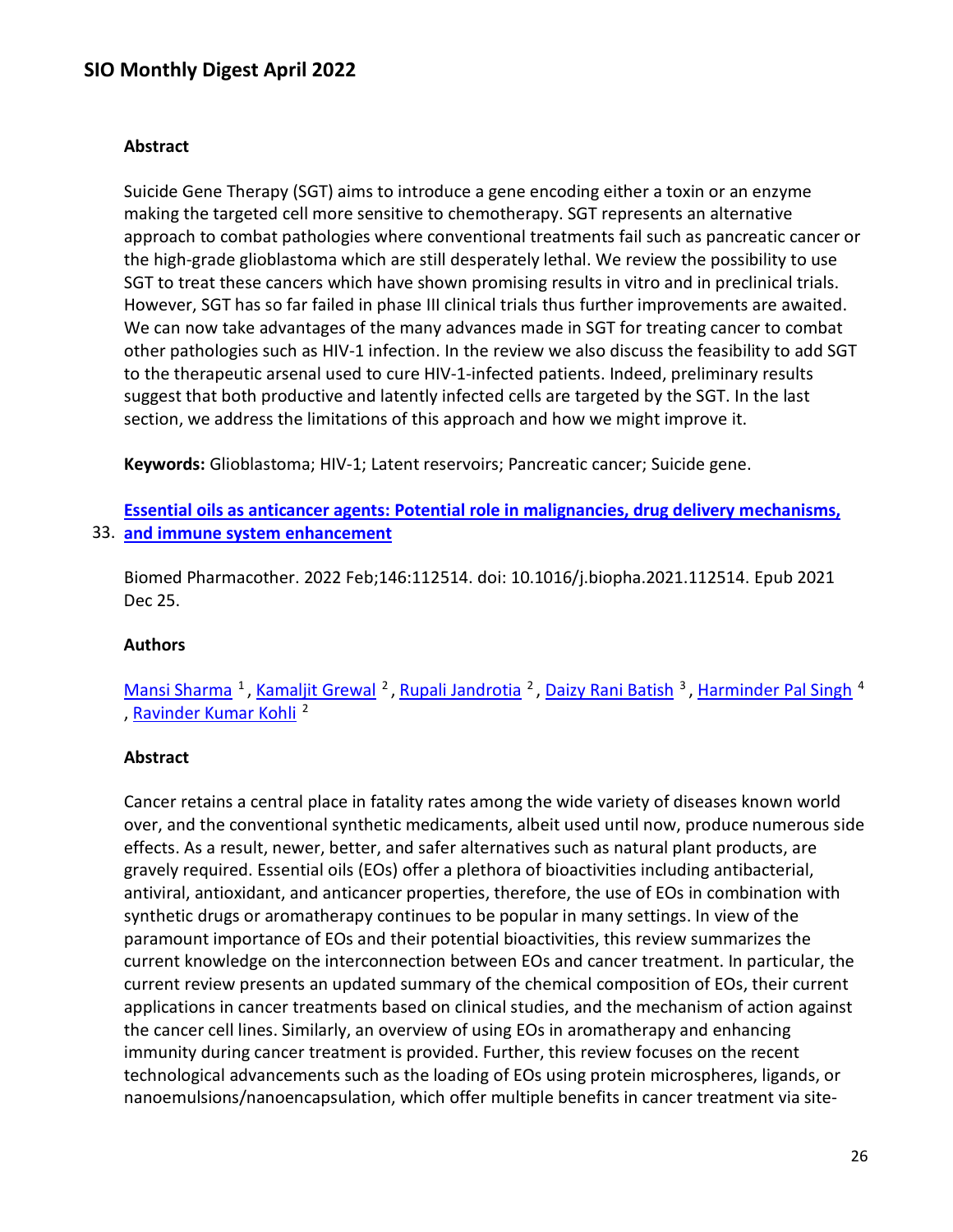specific and target-oriented delivery of drugs. The continuing clinical studies of EOs implicate that their pharmacological applications are a rewarding research area.

34. **[application](https://nam11.safelinks.protection.outlook.com/?url=https%3A%2F%2Fpubmed.ncbi.nlm.nih.gov%2F34921710%2F&data=04%7C01%7Calmira.catic%40emory.edu%7C478ade74754b4c15a64f08da13eab169%7Ce004fb9cb0a4424fbcd0322606d5df38%7C0%7C0%7C637844196310209425%7CUnknown%7CTWFpbGZsb3d8eyJWIjoiMC4wLjAwMDAiLCJQIjoiV2luMzIiLCJBTiI6Ik1haWwiLCJXVCI6Mn0%3D%7C3000&sdata=pNfK%2FFiBGC6x7urK%2BOLLGRifyJfIn%2BuiZK48XWab%2F%2FQ%3D&reserved=0)  [Myasthenia gravis: The pharmacological basis of traditional Chinese medicine for its clinical](https://nam11.safelinks.protection.outlook.com/?url=https%3A%2F%2Fpubmed.ncbi.nlm.nih.gov%2F34921710%2F&data=04%7C01%7Calmira.catic%40emory.edu%7C478ade74754b4c15a64f08da13eab169%7Ce004fb9cb0a4424fbcd0322606d5df38%7C0%7C0%7C637844196310209425%7CUnknown%7CTWFpbGZsb3d8eyJWIjoiMC4wLjAwMDAiLCJQIjoiV2luMzIiLCJBTiI6Ik1haWwiLCJXVCI6Mn0%3D%7C3000&sdata=pNfK%2FFiBGC6x7urK%2BOLLGRifyJfIn%2BuiZK48XWab%2F%2FQ%3D&reserved=0)** 

Biofactors. 2022 Jan;48(1):228-238. doi: 10.1002/biof.1812. Epub 2021 Dec 18.

## **Authors**

## Shen Xiaoyue<sup>1</sup>, Li Yanbin<sup>2</sup>

## **Abstract**

We aimed to investigate the target and signal pathway of Smilacis Glabrae Rhixoma (SGR) in the treatment of myasthenia gravis (MG) based on network pharmacology, and to explore its potential molecular mechanism. The main active components of SGR were searched in the pharmacology database of traditional Chinese medicine systems, and analysis platform. The related targets of SGR were obtained by Genecards, connective tissue disease, therapeutic target database, Drugbank, and Online Mendelian Inheritance in Man database. Moreover, the target information was corrected through UniProtKB and also, this data integrated to draw the "Ingredients-targets" network of SGR. Protein interaction analysis was performed in data platform, gene ontology (GO) and Kyoto Encyclopedia of Genes and Genomes (KEGG) pathways as well as enrichment analysis on disease-drug target was carried out through metascape online platform. A total of 15 active components were collected from SGR, which correspond to 159 targets; There were 1758 MG-related targets; there are 81 targets related to both drug components and diseases, including 12 key targets. In GO bioaccumulation analysis, 1933 GO items were gathered, which were mainly related to the metabolism of active oxygen species and the active factors of postsynaptic neurotransmitter receptor. According to KEGG analysis, SGR may play a role in the treatment of MG through phosphatidylinositol-3-kinase-protein kinase B signaling pathway, T-cell receptor, cAMP, tumor necrosis factor (TNF), and interleukin-17 (IL-17) signaling pathway, Th17 cell differentiation, endocrine resistance, hepatitis, and some cancer pathways. This study shows that SGR mainly treat myasthenia gravis through the regulation of TNF, MAPK1, JUN, TP53 and other targets, T-cell receptor, TNF, and IL-17 signaling pathway, Th17 cell differentiation and other pathways, which reflects the characteristics of multicomponent, multitarget, and multichannel of traditional Chinese medicine, and providing a certain pharmacological basis for the follow-up study.

35. **[Musculoskeletal Symptoms](https://nam11.safelinks.protection.outlook.com/?url=https%3A%2F%2Fpubmed.ncbi.nlm.nih.gov%2F34901744%2F&data=04%7C01%7Calmira.catic%40emory.edu%7C478ade74754b4c15a64f08da13eab169%7Ce004fb9cb0a4424fbcd0322606d5df38%7C0%7C0%7C637844196310209425%7CUnknown%7CTWFpbGZsb3d8eyJWIjoiMC4wLjAwMDAiLCJQIjoiV2luMzIiLCJBTiI6Ik1haWwiLCJXVCI6Mn0%3D%7C3000&sdata=jCSBoM%2Bmi8i%2FjrzpWrHS8zvYonGOFf6CsVKymHuhEtk%3D&reserved=0)  [Predictors of Pain Reduction in Trials of Interventions for Aromatase Inhibitor-Associated](https://nam11.safelinks.protection.outlook.com/?url=https%3A%2F%2Fpubmed.ncbi.nlm.nih.gov%2F34901744%2F&data=04%7C01%7Calmira.catic%40emory.edu%7C478ade74754b4c15a64f08da13eab169%7Ce004fb9cb0a4424fbcd0322606d5df38%7C0%7C0%7C637844196310209425%7CUnknown%7CTWFpbGZsb3d8eyJWIjoiMC4wLjAwMDAiLCJQIjoiV2luMzIiLCJBTiI6Ik1haWwiLCJXVCI6Mn0%3D%7C3000&sdata=jCSBoM%2Bmi8i%2FjrzpWrHS8zvYonGOFf6CsVKymHuhEtk%3D&reserved=0)** 

JNCI Cancer Spectr. 2021 Oct 30;5(6):pkab087. doi: 10.1093/jncics/pkab087. eCollection 2021 Dec.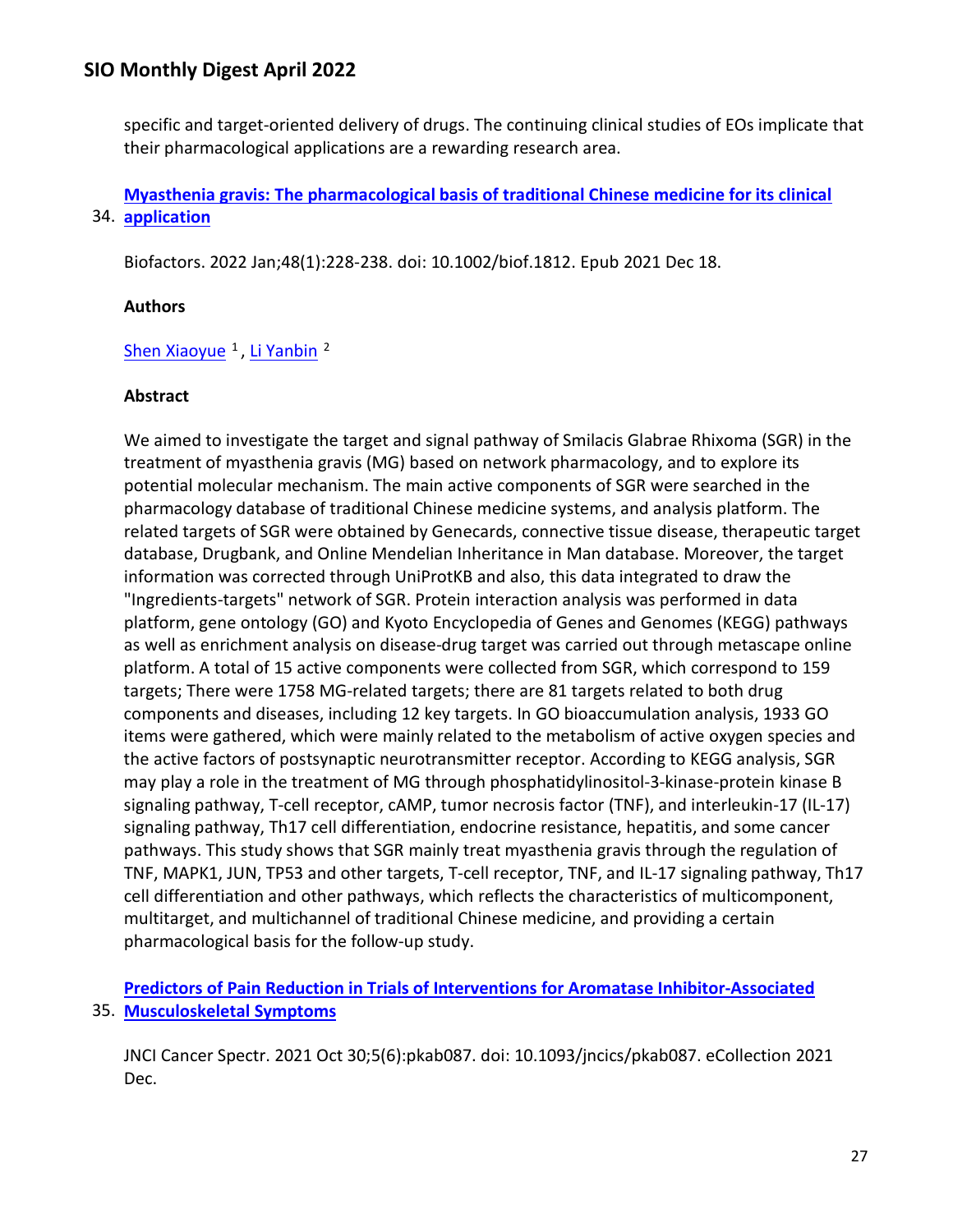#### **Authors**

[N Lynn Henry](https://nam11.safelinks.protection.outlook.com/?url=https%3A%2F%2Fpubmed.ncbi.nlm.nih.gov%2F%3Fsize%3D100%26term%3DHenry%2BNL%26cauthor_id%3D34901744&data=04%7C01%7Calmira.catic%40emory.edu%7C478ade74754b4c15a64f08da13eab169%7Ce004fb9cb0a4424fbcd0322606d5df38%7C0%7C0%7C637844196310209425%7CUnknown%7CTWFpbGZsb3d8eyJWIjoiMC4wLjAwMDAiLCJQIjoiV2luMzIiLCJBTiI6Ik1haWwiLCJXVCI6Mn0%3D%7C3000&sdata=bmtmt%2BN3yEa%2FjgQuTY1c1MhMKvWnBpz2mDE44VLVuWQ%3D&reserved=0) <sup>1</sup>, [Joseph M Unger](https://nam11.safelinks.protection.outlook.com/?url=https%3A%2F%2Fpubmed.ncbi.nlm.nih.gov%2F%3Fsize%3D100%26term%3DUnger%2BJM%26cauthor_id%3D34901744&data=04%7C01%7Calmira.catic%40emory.edu%7C478ade74754b4c15a64f08da13eab169%7Ce004fb9cb0a4424fbcd0322606d5df38%7C0%7C0%7C637844196310209425%7CUnknown%7CTWFpbGZsb3d8eyJWIjoiMC4wLjAwMDAiLCJQIjoiV2luMzIiLCJBTiI6Ik1haWwiLCJXVCI6Mn0%3D%7C3000&sdata=RFQpLQtY7Hl%2FlI7hQCaPxAaHcP9if236WAb4z9ya2Is%3D&reserved=0) <sup>2 3</sup>, [Cathee Till](https://nam11.safelinks.protection.outlook.com/?url=https%3A%2F%2Fpubmed.ncbi.nlm.nih.gov%2F%3Fsize%3D100%26term%3DTill%2BC%26cauthor_id%3D34901744&data=04%7C01%7Calmira.catic%40emory.edu%7C478ade74754b4c15a64f08da13eab169%7Ce004fb9cb0a4424fbcd0322606d5df38%7C0%7C0%7C637844196310209425%7CUnknown%7CTWFpbGZsb3d8eyJWIjoiMC4wLjAwMDAiLCJQIjoiV2luMzIiLCJBTiI6Ik1haWwiLCJXVCI6Mn0%3D%7C3000&sdata=isKNXj%2BXDpHFu5zcxxMlyfsaSC%2F4FGJl1UgNAiVzjkw%3D&reserved=0) <sup>2 3</sup>, [Katherine D Crew](https://nam11.safelinks.protection.outlook.com/?url=https%3A%2F%2Fpubmed.ncbi.nlm.nih.gov%2F%3Fsize%3D100%26term%3DCrew%2BKD%26cauthor_id%3D34901744&data=04%7C01%7Calmira.catic%40emory.edu%7C478ade74754b4c15a64f08da13eab169%7Ce004fb9cb0a4424fbcd0322606d5df38%7C0%7C0%7C637844196310209425%7CUnknown%7CTWFpbGZsb3d8eyJWIjoiMC4wLjAwMDAiLCJQIjoiV2luMzIiLCJBTiI6Ik1haWwiLCJXVCI6Mn0%3D%7C3000&sdata=BzX9Ij9Qfl8MVzl%2Bpre5WbGTeEpxQILQrvaFGfu2u%2FE%3D&reserved=0) <sup>4</sup>, [Michael J Fisch](https://nam11.safelinks.protection.outlook.com/?url=https%3A%2F%2Fpubmed.ncbi.nlm.nih.gov%2F%3Fsize%3D100%26term%3DFisch%2BMJ%26cauthor_id%3D34901744&data=04%7C01%7Calmira.catic%40emory.edu%7C478ade74754b4c15a64f08da13eab169%7Ce004fb9cb0a4424fbcd0322606d5df38%7C0%7C0%7C637844196310209425%7CUnknown%7CTWFpbGZsb3d8eyJWIjoiMC4wLjAwMDAiLCJQIjoiV2luMzIiLCJBTiI6Ik1haWwiLCJXVCI6Mn0%3D%7C3000&sdata=KWci%2FTgMssvLOAuweSImO0iV04Qb0%2BxpS8ddME3GgNY%3D&reserved=0) <sup>5</sup>, Dawn L Hershman<sup>4</sup>

#### **Abstract**

**Background:** Almost one-half of aromatase inhibitor (AI)-treated breast cancer patients experience AI-associated musculoskeletal symptoms (AIMSS); 20%-30% discontinue treatment because of severe symptoms. We hypothesized that we could identify predictors of pain reduction in AIMSS intervention trials by combining data from previously conducted trials.

**Methods:** We pooled patient-level data from 3 randomized trials testing interventions (omega-3 fatty acids, acupuncture, and duloxetine) for AIMSS that had similar eligibility criteria and the same patient-reported outcome measures. Only patients with a baseline Brief Pain Inventory average pain score of at least 4 of 10 were included. The primary outcome examined was 2-point reduction in average pain from baseline to week 12. Variable cut-point selection and logistic regression were used. Risk models were built by summing the number of factors statistically significantly associated with pain reduction. Analyses were stratified by study and adjusted for treatment arm.

**Results:** For the 583 analyzed patients, the 4 factors statistically significantly associated with pain reduction were Functional Assessment of Cancer Therapy Functional Well-Being greater than 24 and Physical Well-Being greater than 14 (higher scores reflect better function), and Western Ontario and McMaster Universities Osteoarthritis Index less than 50 and Modified Score for the Assessment and Quantification of Chronic Rheumatoid Affections of the Hands less than 33 (lower scores reflect less pain). Patients with all 4 factors were greater than 6 times more likely to experience at least a 2-point pain reduction (odds ratio = 6.37, 95% confidence interval = 2.31 to 17.53, 2-sided *P* < .001); similar results were found for secondary 30% and 50% pain reduction endpoints.

**Conclusions:** Patients with AIMSS who have lower symptom and functional distress at study entry on AIMSS intervention trials are more likely to experience meaningful pain reduction. Baseline symptom and functional status should be considered as stratification factors in future interventional trials.

### **[Skincare application of medicinal plant polysaccharides -](https://nam11.safelinks.protection.outlook.com/?url=https%3A%2F%2Fpubmed.ncbi.nlm.nih.gov%2F34893241%2F&data=04%7C01%7Calmira.catic%40emory.edu%7C478ade74754b4c15a64f08da13eab169%7Ce004fb9cb0a4424fbcd0322606d5df38%7C0%7C0%7C637844196310209425%7CUnknown%7CTWFpbGZsb3d8eyJWIjoiMC4wLjAwMDAiLCJQIjoiV2luMzIiLCJBTiI6Ik1haWwiLCJXVCI6Mn0%3D%7C3000&sdata=kG6gTxSx%2FQhR%2Ff20hdZQvR%2FoBOA68L%2BN2QW8xMGe4eI%3D&reserved=0) A review**

36.

Carbohydr Polym. 2022 Feb 1;277:118824. doi: 10.1016/j.carbpol.2021.118824. Epub 2021 Oct 28.

#### **Authors**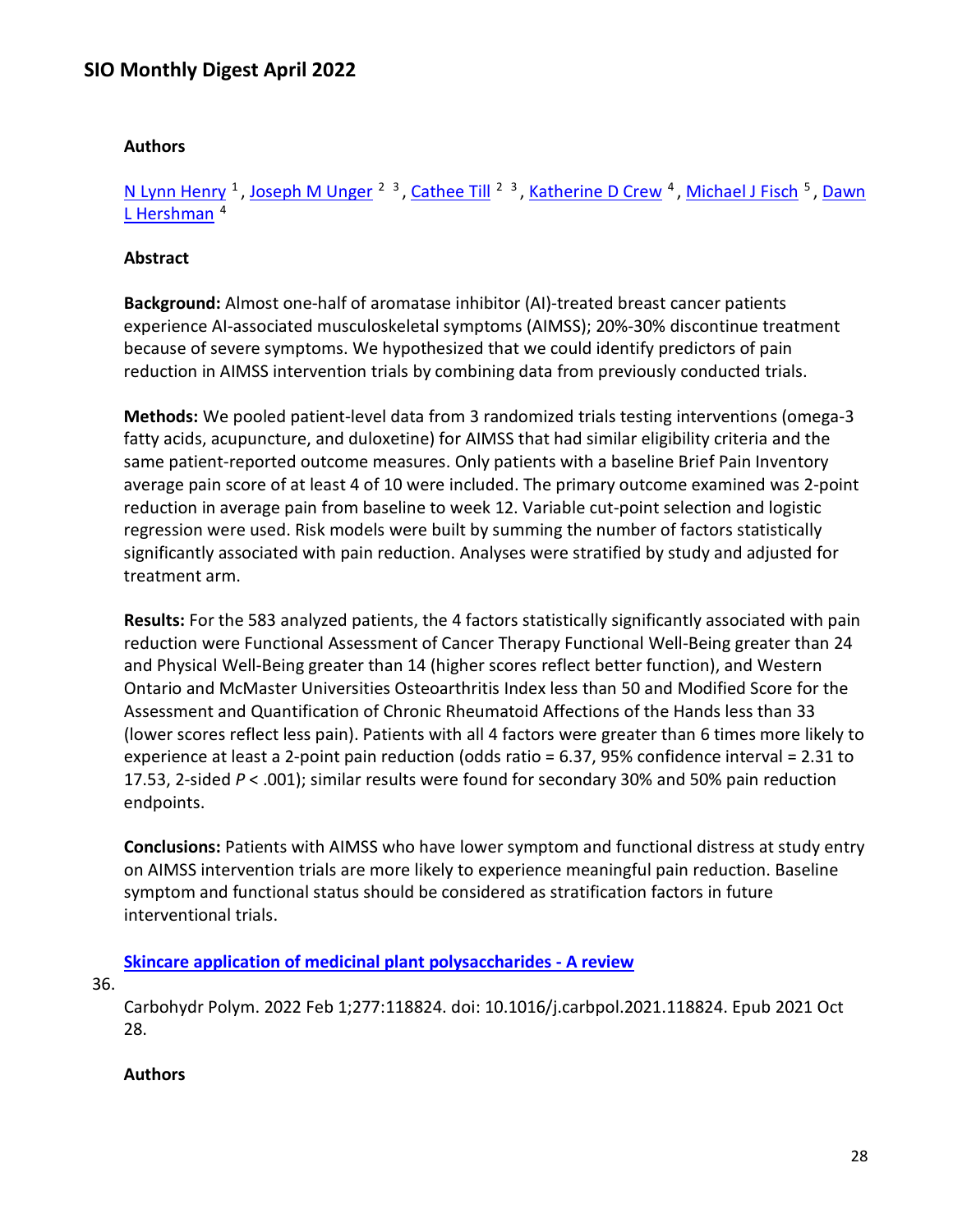[Priscilla Barbosa Sales Albuquerque](https://nam11.safelinks.protection.outlook.com/?url=https%3A%2F%2Fpubmed.ncbi.nlm.nih.gov%2F%3Fsize%3D100%26term%3DAlbuquerque%2BPBS%26cauthor_id%3D34893241&data=04%7C01%7Calmira.catic%40emory.edu%7C478ade74754b4c15a64f08da13eab169%7Ce004fb9cb0a4424fbcd0322606d5df38%7C0%7C0%7C637844196310209425%7CUnknown%7CTWFpbGZsb3d8eyJWIjoiMC4wLjAwMDAiLCJQIjoiV2luMzIiLCJBTiI6Ik1haWwiLCJXVCI6Mn0%3D%7C3000&sdata=KQhdxNBkrAfWMqFH9mYhXlYqQt6pReTlVeGBg9oxXw8%3D&reserved=0)<sup>1</sup>, [Weslley Felix de Oliveira](https://nam11.safelinks.protection.outlook.com/?url=https%3A%2F%2Fpubmed.ncbi.nlm.nih.gov%2F%3Fsize%3D100%26term%3Dde%2BOliveira%2BWF%26cauthor_id%3D34893241&data=04%7C01%7Calmira.catic%40emory.edu%7C478ade74754b4c15a64f08da13eab169%7Ce004fb9cb0a4424fbcd0322606d5df38%7C0%7C0%7C637844196310209425%7CUnknown%7CTWFpbGZsb3d8eyJWIjoiMC4wLjAwMDAiLCJQIjoiV2luMzIiLCJBTiI6Ik1haWwiLCJXVCI6Mn0%3D%7C3000&sdata=Jco%2BLD2nu6XkYCLmx0g%2F1zH0lBt%2F4IJtCeXz1vHJHc4%3D&reserved=0)<sup>2</sup>, Priscila Marcelino Dos Santos [Silva](https://nam11.safelinks.protection.outlook.com/?url=https%3A%2F%2Fpubmed.ncbi.nlm.nih.gov%2F%3Fsize%3D100%26term%3DDos%2BSantos%2BSilva%2BPM%26cauthor_id%3D34893241&data=04%7C01%7Calmira.catic%40emory.edu%7C478ade74754b4c15a64f08da13eab169%7Ce004fb9cb0a4424fbcd0322606d5df38%7C0%7C0%7C637844196310209425%7CUnknown%7CTWFpbGZsb3d8eyJWIjoiMC4wLjAwMDAiLCJQIjoiV2luMzIiLCJBTiI6Ik1haWwiLCJXVCI6Mn0%3D%7C3000&sdata=UQ9aU5LzjEhxm973h5XPXQGuPRRrKIye%2FO%2FrO7I7q9M%3D&reserved=0) <sup>2</sup>, [Maria Tereza Dos Santos Correia](https://nam11.safelinks.protection.outlook.com/?url=https%3A%2F%2Fpubmed.ncbi.nlm.nih.gov%2F%3Fsize%3D100%26term%3DDos%2BSantos%2BCorreia%2BMT%26cauthor_id%3D34893241&data=04%7C01%7Calmira.catic%40emory.edu%7C478ade74754b4c15a64f08da13eab169%7Ce004fb9cb0a4424fbcd0322606d5df38%7C0%7C0%7C637844196310365660%7CUnknown%7CTWFpbGZsb3d8eyJWIjoiMC4wLjAwMDAiLCJQIjoiV2luMzIiLCJBTiI6Ik1haWwiLCJXVCI6Mn0%3D%7C3000&sdata=bkKak86lQHwjl2QrIgIw8RuEKY1tAI1LKl4w5Tzdn2Y%3D&reserved=0) <sup>2</sup>, [John F Kennedy](https://nam11.safelinks.protection.outlook.com/?url=https%3A%2F%2Fpubmed.ncbi.nlm.nih.gov%2F%3Fsize%3D100%26term%3DKennedy%2BJF%26cauthor_id%3D34893241&data=04%7C01%7Calmira.catic%40emory.edu%7C478ade74754b4c15a64f08da13eab169%7Ce004fb9cb0a4424fbcd0322606d5df38%7C0%7C0%7C637844196310365660%7CUnknown%7CTWFpbGZsb3d8eyJWIjoiMC4wLjAwMDAiLCJQIjoiV2luMzIiLCJBTiI6Ik1haWwiLCJXVCI6Mn0%3D%7C3000&sdata=29SUgZfwo31D4hWQZdt7nOxm4Cjg0ccmPpnNRfm4JKI%3D&reserved=0) <sup>3</sup>, Luana Cassandra Breitenbach [Barroso Coelho](https://nam11.safelinks.protection.outlook.com/?url=https%3A%2F%2Fpubmed.ncbi.nlm.nih.gov%2F%3Fsize%3D100%26term%3DCoelho%2BLCBB%26cauthor_id%3D34893241&data=04%7C01%7Calmira.catic%40emory.edu%7C478ade74754b4c15a64f08da13eab169%7Ce004fb9cb0a4424fbcd0322606d5df38%7C0%7C0%7C637844196310365660%7CUnknown%7CTWFpbGZsb3d8eyJWIjoiMC4wLjAwMDAiLCJQIjoiV2luMzIiLCJBTiI6Ik1haWwiLCJXVCI6Mn0%3D%7C3000&sdata=NMxXuW0agpTbue0eA3m%2BpeMEwvuupqKh8m3U07JrOxM%3D&reserved=0) 4

### **Abstract**

Polysaccharides are macromolecules with important inherent properties and potential biotechnological applications. These complex carbohydrates exist throughout nature, especially in plants, from which they can be obtained with high yields. Different extraction and purification methods may affect the structure of polysaccharides and, due to the close relationship between structure and function, modify their biological activities. One of the possible applications of these polysaccharides is acting on the skin, which is the largest organ in the human body and can be aged by intrinsic and extrinsic processes. Skincare has been gaining worldwide attention not only to prevent diseases but also to promote rejuvenation in aesthetic treatments. In this review, we discussed the polysaccharides obtained from plants and their innovative potential for skin applications, for example as wound-healing, antimicrobial, antioxidant and anti-inflammatory, antitumoral, and anti-aging compounds.

## **[The effect of antioxidants in Ehrlich Ascites Cancer](https://nam11.safelinks.protection.outlook.com/?url=https%3A%2F%2Fpubmed.ncbi.nlm.nih.gov%2F34817342%2F&data=04%7C01%7Calmira.catic%40emory.edu%7C478ade74754b4c15a64f08da13eab169%7Ce004fb9cb0a4424fbcd0322606d5df38%7C0%7C0%7C637844196310365660%7CUnknown%7CTWFpbGZsb3d8eyJWIjoiMC4wLjAwMDAiLCJQIjoiV2luMzIiLCJBTiI6Ik1haWwiLCJXVCI6Mn0%3D%7C3000&sdata=x2ksH%2BK9aeTjTxTiR%2BnxfP7qvD8s0KdBDtW6JM4Ma0Q%3D&reserved=0)**

#### 37.

Cell Mol Biol (Noisy-le-grand). 2021 Sep 29;67(2):20-24. doi: 10.14715/cmb/2021.67.2.4.

#### **Authors**

[Seher Yılmaz](https://nam11.safelinks.protection.outlook.com/?url=https%3A%2F%2Fpubmed.ncbi.nlm.nih.gov%2F%3Fsize%3D100%26term%3DY%25C4%25B1lmaz%2BS%26cauthor_id%3D34817342&data=04%7C01%7Calmira.catic%40emory.edu%7C478ade74754b4c15a64f08da13eab169%7Ce004fb9cb0a4424fbcd0322606d5df38%7C0%7C0%7C637844196310365660%7CUnknown%7CTWFpbGZsb3d8eyJWIjoiMC4wLjAwMDAiLCJQIjoiV2luMzIiLCJBTiI6Ik1haWwiLCJXVCI6Mn0%3D%7C3000&sdata=4odA%2BDibgtpL%2FyeYhi4XhnugK%2B5XCv8P97lxZGRO9do%3D&reserved=0)<sup>1</sup>, [Adem Tokpınar](https://nam11.safelinks.protection.outlook.com/?url=https%3A%2F%2Fpubmed.ncbi.nlm.nih.gov%2F%3Fsize%3D100%26term%3DTokp%25C4%25B1nar%2BA%26cauthor_id%3D34817342&data=04%7C01%7Calmira.catic%40emory.edu%7C478ade74754b4c15a64f08da13eab169%7Ce004fb9cb0a4424fbcd0322606d5df38%7C0%7C0%7C637844196310365660%7CUnknown%7CTWFpbGZsb3d8eyJWIjoiMC4wLjAwMDAiLCJQIjoiV2luMzIiLCJBTiI6Ik1haWwiLCJXVCI6Mn0%3D%7C3000&sdata=YF6ig64AxM%2BJIBNuIldMqq9JUm8LgQTKUd7oadIHwEw%3D&reserved=0)<sup>1</sup>, [Ece Eroğlu](https://nam11.safelinks.protection.outlook.com/?url=https%3A%2F%2Fpubmed.ncbi.nlm.nih.gov%2F%3Fsize%3D100%26term%3DEro%25C4%259Flu%2BE%26cauthor_id%3D34817342&data=04%7C01%7Calmira.catic%40emory.edu%7C478ade74754b4c15a64f08da13eab169%7Ce004fb9cb0a4424fbcd0322606d5df38%7C0%7C0%7C637844196310365660%7CUnknown%7CTWFpbGZsb3d8eyJWIjoiMC4wLjAwMDAiLCJQIjoiV2luMzIiLCJBTiI6Ik1haWwiLCJXVCI6Mn0%3D%7C3000&sdata=LSNyFnPASoB5RL%2FAyx1MfBL2kx55dzHb99SYLG2Pv%2Bg%3D&reserved=0)<sup>2</sup>, [Şükrü Ateş](https://nam11.safelinks.protection.outlook.com/?url=https%3A%2F%2Fpubmed.ncbi.nlm.nih.gov%2F%3Fsize%3D100%26term%3DAte%25C5%259F%2B%25C5%259E%26cauthor_id%3D34817342&data=04%7C01%7Calmira.catic%40emory.edu%7C478ade74754b4c15a64f08da13eab169%7Ce004fb9cb0a4424fbcd0322606d5df38%7C0%7C0%7C637844196310365660%7CUnknown%7CTWFpbGZsb3d8eyJWIjoiMC4wLjAwMDAiLCJQIjoiV2luMzIiLCJBTiI6Ik1haWwiLCJXVCI6Mn0%3D%7C3000&sdata=Eyppa4LF9%2BfSejwBD0bjQn1br%2BYkCl9C9srMXomYRnY%3D&reserved=0)<sup>1</sup>, Rabbia Zahid<sup>3</sup>, [Seda Avnioğlu](https://nam11.safelinks.protection.outlook.com/?url=https%3A%2F%2Fpubmed.ncbi.nlm.nih.gov%2F%3Fsize%3D100%26term%3DAvnio%25C4%259Flu%2BS%26cauthor_id%3D34817342&data=04%7C01%7Calmira.catic%40emory.edu%7C478ade74754b4c15a64f08da13eab169%7Ce004fb9cb0a4424fbcd0322606d5df38%7C0%7C0%7C637844196310365660%7CUnknown%7CTWFpbGZsb3d8eyJWIjoiMC4wLjAwMDAiLCJQIjoiV2luMzIiLCJBTiI6Ik1haWwiLCJXVCI6Mn0%3D%7C3000&sdata=cQXSylqsY8gd2klvf93vMyMsbcLN4NsIuJmTi2LsUKo%3D&reserved=0)<sup>4</sup> Özlem Bozkurt<sup>5</sup>, Mehtap Nisari<sup>6</sup>

### **Abstract**

A fundamental goal in molecular oncology is to unravel the underlying mechanisms which cause the cell transformation. In line with this approach, genome-wide functional screening approaches have revealed exciting insights into heterogeneous nature of cancer. Rapidly expanding horizons of research have unraveled myriad of pathways which play instrumental role in carcinogenesis and metastasis. Oxidative stress has also been reported to be significantly involved in cancer onset and progression. In line with this approach, oxidative stress modulating chemicals have always been sharply divided into antioxidants and oxidative stress-inducing agents. Conceptual and experimental advancements have enabled us to critically analyze full potential of these two different groups of chemicals in cancer chemoprevention. Different antioxidants are currently being analyzed in different phases of clinical trials. Although it has been reported in the literature that antioxidant supplements reduce tumor cells in some tumors or cause volume reduction in solid tumor sizes, there is no definite consensus. Therefore, an antioxidant supplement guideline based on more detailed clinical research and as a result of these is needed to achieve the best care for cancer patients and to avoid risky treatments for cancer patients.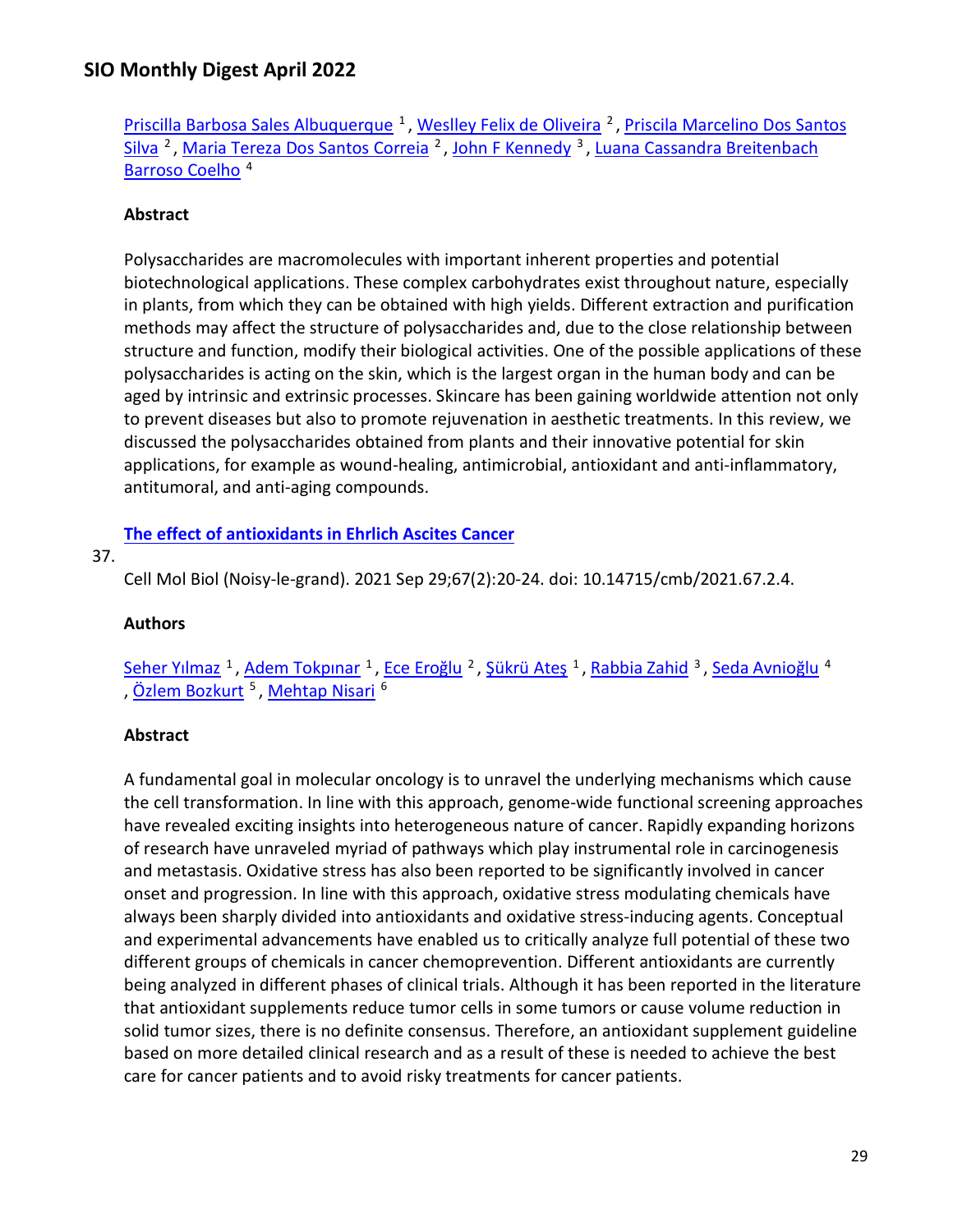## **[Medicinal plants used by patients to fight cancer in northwestern Algeria](https://nam11.safelinks.protection.outlook.com/?url=https%3A%2F%2Fpubmed.ncbi.nlm.nih.gov%2F34776117%2F&data=04%7C01%7Calmira.catic%40emory.edu%7C478ade74754b4c15a64f08da13eab169%7Ce004fb9cb0a4424fbcd0322606d5df38%7C0%7C0%7C637844196310365660%7CUnknown%7CTWFpbGZsb3d8eyJWIjoiMC4wLjAwMDAiLCJQIjoiV2luMzIiLCJBTiI6Ik1haWwiLCJXVCI6Mn0%3D%7C3000&sdata=O8vbOnrMlanwM21oUweGvVnw7l4kYkTIF3upE%2FqCmUA%3D&reserved=0)**

38.

Bull Cancer. 2022 Mar;109(3):296-306. doi: 10.1016/j.bulcan.2021.09.017. Epub 2021 Nov 12.

#### **Authors**

Latifa Bouhaous<sup>1</sup>, Mohamed Djamel Miara<sup>2</sup>, Hamdi Bendif<sup>3</sup>, Nabila Souilah<sup>4</sup>

#### **Abstract**

Cancer is among the deadliest diseases in the world, especially in developed countries where modern treatments are not available to everyone. In North Africa, and especially in Algeria, few herbal treatments against cancer have been documented despite the richness of flora in these countries. This research aim to documents the medicinal plants used by patient to fight cancer in the northwest of Algeria. Data were collected through ethnobotanical surveys engaging 211 cancer patients in hospitals (departments of medical oncology) in two of the largest provinces in northwest Algeria (Tiaret and Tlemcen). The data were organized into usage reports (UR), while the Informant Consensus Factor (ICF) was calculated to evaluate agreement among informants. The patients investigated were mainly women, of middle age (41-50 years) and illiterate. In total, 53 medicinal plants used against several types of cancer have been identified. These plants are dominated by Lamiaceae, Apiaceae and Rosaceae. The leaves and powder of plants are most often used in traditional preparations often mixed with honey. The plants most often cited in the survey were Aristolochia longa, Aquilaria malaccensis, Ephedra alata subsp. alenda, while the most often treated cancer were breast, cervical, colorectal and stomach. 23 plants are not known as a treatment against cancers in North Africa, while 25 plants already known as treatment for cancer were cited here to treat specific new types of this disease.

39. **[trial](https://nam11.safelinks.protection.outlook.com/?url=https%3A%2F%2Fpubmed.ncbi.nlm.nih.gov%2F34755569%2F&data=04%7C01%7Calmira.catic%40emory.edu%7C478ade74754b4c15a64f08da13eab169%7Ce004fb9cb0a4424fbcd0322606d5df38%7C0%7C0%7C637844196310521914%7CUnknown%7CTWFpbGZsb3d8eyJWIjoiMC4wLjAwMDAiLCJQIjoiV2luMzIiLCJBTiI6Ik1haWwiLCJXVCI6Mn0%3D%7C3000&sdata=Yk0Y2AnU3vrHve8atKdf73Ra4NpHwpa4%2B59BdGCdItQ%3D&reserved=0)  [Acupuncture combined with opioids for cancer pain: a pilot pragmatic randomized controlled](https://nam11.safelinks.protection.outlook.com/?url=https%3A%2F%2Fpubmed.ncbi.nlm.nih.gov%2F34755569%2F&data=04%7C01%7Calmira.catic%40emory.edu%7C478ade74754b4c15a64f08da13eab169%7Ce004fb9cb0a4424fbcd0322606d5df38%7C0%7C0%7C637844196310521914%7CUnknown%7CTWFpbGZsb3d8eyJWIjoiMC4wLjAwMDAiLCJQIjoiV2luMzIiLCJBTiI6Ik1haWwiLCJXVCI6Mn0%3D%7C3000&sdata=Yk0Y2AnU3vrHve8atKdf73Ra4NpHwpa4%2B59BdGCdItQ%3D&reserved=0)** 

Acupunct Med. 2022 Apr;40(2):133-141. doi: 10.1177/09645284211056016. Epub 2021 Nov 10.

### **Authors**

[Yihan He](https://nam11.safelinks.protection.outlook.com/?url=https%3A%2F%2Fpubmed.ncbi.nlm.nih.gov%2F%3Fsize%3D100%26term%3DHe%2BY%26cauthor_id%3D34755569&data=04%7C01%7Calmira.catic%40emory.edu%7C478ade74754b4c15a64f08da13eab169%7Ce004fb9cb0a4424fbcd0322606d5df38%7C0%7C0%7C637844196310521914%7CUnknown%7CTWFpbGZsb3d8eyJWIjoiMC4wLjAwMDAiLCJQIjoiV2luMzIiLCJBTiI6Ik1haWwiLCJXVCI6Mn0%3D%7C3000&sdata=%2B1nuBxWqTIAoqlmxj54sLpjUMvBF5g95wBTTDZvJb4U%3D&reserved=0) <sup>1</sup><sup>2</sup>, Haibo Zhang<sup>3</sup>, Yifang Li<sup>4</sup>, Shunqin Long<sup>3</sup>, Shujing Xiao<sup>3</sup>, Brian H May<sup>2</sup>, Anthony Lin Zhang<sup>2</sup>, Xinfeng Guo<sup>1</sup>, Charlie Changli Xue<sup>12</sup>, Chuanjian Lu<sup>125</sup>

### **Abstract**

**Objective:** Given the existing evidence for the analgesic effect of acupuncture, the current study aimed to assess whether acupuncture could be feasible and manageable as an adjunctive therapy for cancer pain in a real-world hospital setting.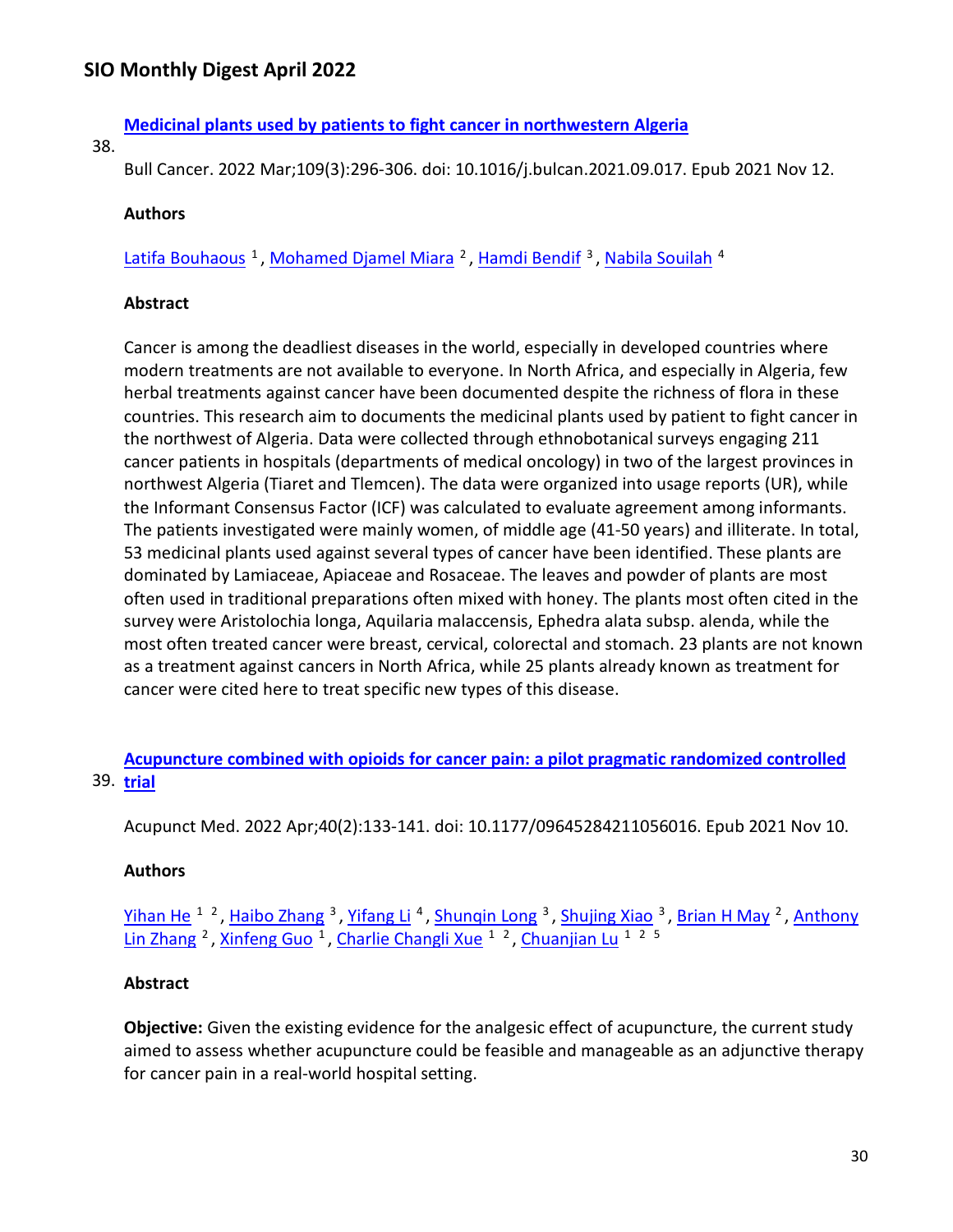**Methods:** Thirty patients in an Oncology department with moderate or severe pain were recruited and randomized to an adjunctive acupuncture group or control group, who received pharmacotherapy for pain management without acupuncture. The duration of the treatment course was 1 week with a 2-week follow-up. In total, four acupuncture sessions were administered, on days 1/2/4/6 of the trial. Pain intensity was measured using a numerical rating scale (NRS) and the daily opioid dose was recorded.

**Results:** The overall trends favored acupuncture for both pain intensity and daily opioid consumption. The proportion of participants experiencing at least a 2-point reduction in the NRS at the end of the treatment was 93% (n =  $14/15$ ) for the acupuncture group and 57% (n =  $8/14$ ) for the control group (risk difference (RD) 36.1%, 95% confidence interval (CI) [7.4%-65.0%]; relative risk (RR) 1.63, 95% CI [1.02-2.62];  $p = 0.04$ ). There were no serious adverse events and no dropouts during the treatment.

**Conclusion:** This pilot study showed that adding acupuncture to routine analgesia for patients with cancer pain was feasible and acceptable to patients. The clinical effects of adding acupuncture as an adjunctive therapy need to be further evaluated.

40. **[with glucose metabolism via LDHA and SLC2A1](https://nam11.safelinks.protection.outlook.com/?url=https%3A%2F%2Fpubmed.ncbi.nlm.nih.gov%2F34737010%2F&data=04%7C01%7Calmira.catic%40emory.edu%7C478ade74754b4c15a64f08da13eab169%7Ce004fb9cb0a4424fbcd0322606d5df38%7C0%7C0%7C637844196310521914%7CUnknown%7CTWFpbGZsb3d8eyJWIjoiMC4wLjAwMDAiLCJQIjoiV2luMzIiLCJBTiI6Ik1haWwiLCJXVCI6Mn0%3D%7C3000&sdata=fn0Ex5iAzo9yw5dYASVI9PLVFsx22sLr7OtNecJ6s%2BA%3D&reserved=0)  [Coptis chinensis and dried ginger herb combination inhibits gastric tumor growth by interfering](https://nam11.safelinks.protection.outlook.com/?url=https%3A%2F%2Fpubmed.ncbi.nlm.nih.gov%2F34737010%2F&data=04%7C01%7Calmira.catic%40emory.edu%7C478ade74754b4c15a64f08da13eab169%7Ce004fb9cb0a4424fbcd0322606d5df38%7C0%7C0%7C637844196310521914%7CUnknown%7CTWFpbGZsb3d8eyJWIjoiMC4wLjAwMDAiLCJQIjoiV2luMzIiLCJBTiI6Ik1haWwiLCJXVCI6Mn0%3D%7C3000&sdata=fn0Ex5iAzo9yw5dYASVI9PLVFsx22sLr7OtNecJ6s%2BA%3D&reserved=0)** 

J Ethnopharmacol. 2022 Feb 10;284:114771. doi: 10.1016/j.jep.2021.114771. Epub 2021 Nov 2.

### **Authors**

[Min Fu](https://nam11.safelinks.protection.outlook.com/?url=https%3A%2F%2Fpubmed.ncbi.nlm.nih.gov%2F%3Fsize%3D100%26term%3DFu%2BM%26cauthor_id%3D34737010&data=04%7C01%7Calmira.catic%40emory.edu%7C478ade74754b4c15a64f08da13eab169%7Ce004fb9cb0a4424fbcd0322606d5df38%7C0%7C0%7C637844196310521914%7CUnknown%7CTWFpbGZsb3d8eyJWIjoiMC4wLjAwMDAiLCJQIjoiV2luMzIiLCJBTiI6Ik1haWwiLCJXVCI6Mn0%3D%7C3000&sdata=DD%2FcCrcdPaLXa7vxIeAbI52ukoB%2B3RRMMd4N%2FAhfddk%3D&reserved=0) <sup>1</sup>, [Yanju Liu](https://nam11.safelinks.protection.outlook.com/?url=https%3A%2F%2Fpubmed.ncbi.nlm.nih.gov%2F%3Fsize%3D100%26term%3DLiu%2BY%26cauthor_id%3D34737010&data=04%7C01%7Calmira.catic%40emory.edu%7C478ade74754b4c15a64f08da13eab169%7Ce004fb9cb0a4424fbcd0322606d5df38%7C0%7C0%7C637844196310521914%7CUnknown%7CTWFpbGZsb3d8eyJWIjoiMC4wLjAwMDAiLCJQIjoiV2luMzIiLCJBTiI6Ik1haWwiLCJXVCI6Mn0%3D%7C3000&sdata=Sy%2Fh304oV67mlO6QI%2ByFYJkU8zt7PACiez4%2BaCjfS3Y%3D&reserved=0) <sup>1</sup>, [Huanbo Cheng](https://nam11.safelinks.protection.outlook.com/?url=https%3A%2F%2Fpubmed.ncbi.nlm.nih.gov%2F%3Fsize%3D100%26term%3DCheng%2BH%26cauthor_id%3D34737010&data=04%7C01%7Calmira.catic%40emory.edu%7C478ade74754b4c15a64f08da13eab169%7Ce004fb9cb0a4424fbcd0322606d5df38%7C0%7C0%7C637844196310521914%7CUnknown%7CTWFpbGZsb3d8eyJWIjoiMC4wLjAwMDAiLCJQIjoiV2luMzIiLCJBTiI6Ik1haWwiLCJXVCI6Mn0%3D%7C3000&sdata=JcybN%2F274K8o8%2BM0Z3Z0IavutcYSZZGZmJdn3AL9Tlo%3D&reserved=0) <sup>1</sup>, [Kang Xu](https://nam11.safelinks.protection.outlook.com/?url=https%3A%2F%2Fpubmed.ncbi.nlm.nih.gov%2F%3Fsize%3D100%26term%3DXu%2BK%26cauthor_id%3D34737010&data=04%7C01%7Calmira.catic%40emory.edu%7C478ade74754b4c15a64f08da13eab169%7Ce004fb9cb0a4424fbcd0322606d5df38%7C0%7C0%7C637844196310521914%7CUnknown%7CTWFpbGZsb3d8eyJWIjoiMC4wLjAwMDAiLCJQIjoiV2luMzIiLCJBTiI6Ik1haWwiLCJXVCI6Mn0%3D%7C3000&sdata=KsI%2FpK4ytm41dwdxbIDAnCel9oYEaDhOO6L27fv6wHA%3D&reserved=0) <sup>2</sup>, [Guangzhong Wang](https://nam11.safelinks.protection.outlook.com/?url=https%3A%2F%2Fpubmed.ncbi.nlm.nih.gov%2F%3Fsize%3D100%26term%3DWang%2BG%26cauthor_id%3D34737010&data=04%7C01%7Calmira.catic%40emory.edu%7C478ade74754b4c15a64f08da13eab169%7Ce004fb9cb0a4424fbcd0322606d5df38%7C0%7C0%7C637844196310521914%7CUnknown%7CTWFpbGZsb3d8eyJWIjoiMC4wLjAwMDAiLCJQIjoiV2luMzIiLCJBTiI6Ik1haWwiLCJXVCI6Mn0%3D%7C3000&sdata=xUdOAtToOYd9Elo3t2EqmIdzroLrUD8Ny0yt2rOc%2FCM%3D&reserved=0) <sup>3</sup>

### **Abstract**

**Ethnopharmacological relevance:** Coptis chinensis Franch (CC) and Zingiber officinale Roscoe (dried ginger; DG) are traditional Chinese medicines. CC can dry dampness, relieve fire and detoxify, and is used to treat gastritis, gastric ulcer, colitis. DG can warm spleen and stomach for dispelling cold, used for the treatment of spleen and stomach deficiency. Both CC and DG are widely used to treat gastrointestinal diseases. CC-DG herb medicine combination originates from Huanglian decoction and Pinellia xiexin decoction in "Shanghan Lun" to comfort the stomach and intestines. CC and DG are used for the treatment of nausea and choking diaphragm which highly associated with gastric cancer clinically in ancient time.

**Aim of the study:** This study aimed to investigate the effects and underlying molecular mechanisms of CC-DG combination on gastric cancer.

**Materials and methods:** The CC-DG extract was subjected to HPLC analysis. Viability (MTT) and cytotoxicity (CCK8) assays were performed using the SGC7901 and MFC cells. Cell cycle and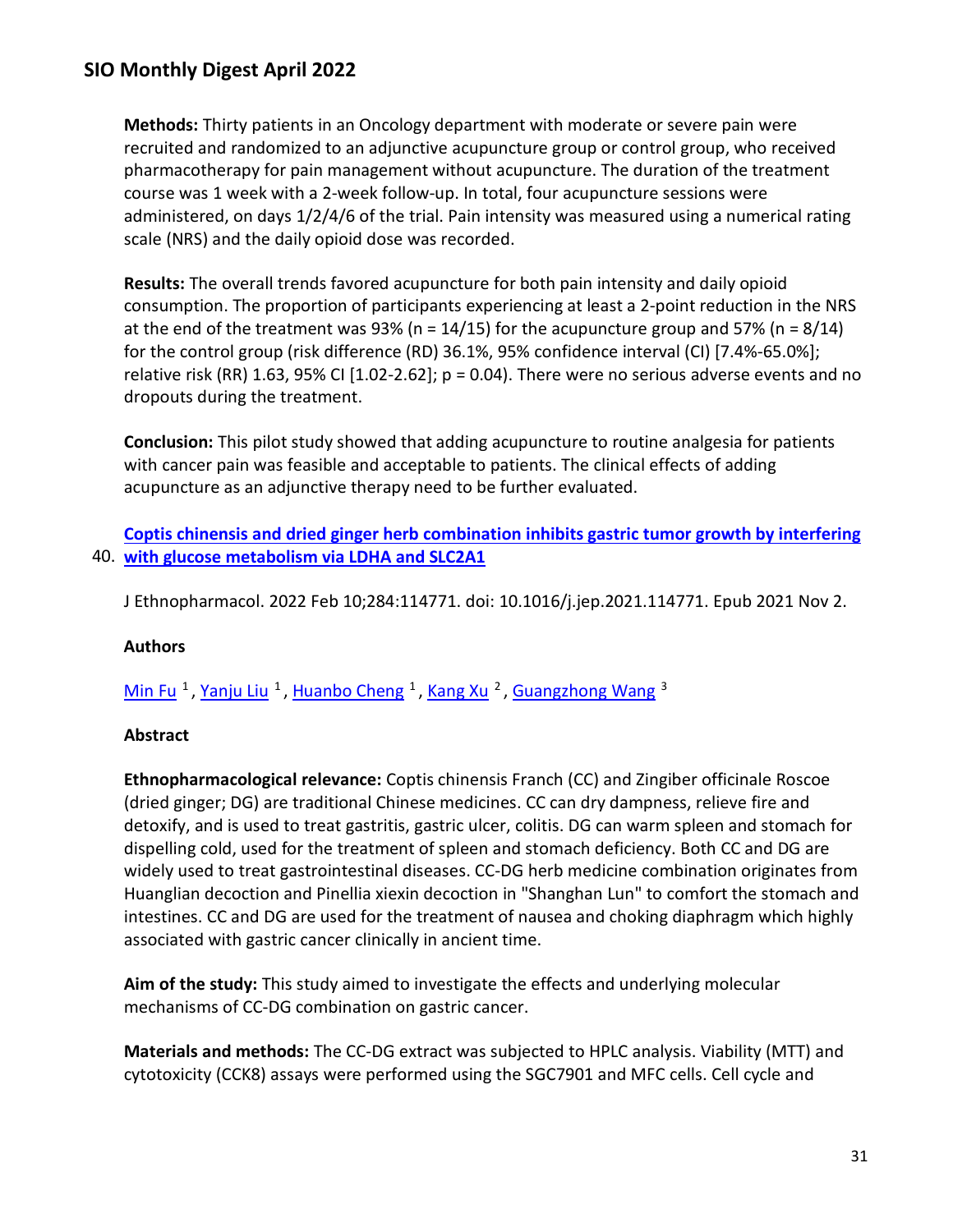apoptosis were measured by flow cytometry. The mRNA expression levels were measured by RT-PCR. In vivo anti-tumor activity of CC-DG was assessed in a tumor xenograft model.

**Results:** Twelve different proportions of CC-DG were tested for inhibitory effects on gastric cancer cells; CC-DG ratio 1:1 was found most effective. CC-DG administration significantly reduced the cell proliferation, migration, and colony formation, while increased cell apoptosis compared with the control group. CC-DG regulated differentially expressed genes in SGC7901 cells were subjected to pathway enrichment analysis. CC-DG significantly inhibited the cell glucose metabolism, downregulated the expression of LDHA and SLC2A1 genes, and changed the expression of other related genes including ME2, LDHD, LDHB, HIF1A, PKM, Pcx, and Got1. In addition, CC-DG suppressed tumorigenesis and inhibited MKI67 expression in the tumor xenograft model.

**Conclusions:** CC-DG inhibited the proliferation, migration, invasion of SGC7901/MFC gastric cells, and in turn, suppressed tumorigenesis by regulating glucose metabolism through regulation of LDHA and SLC2A1 genes.

41. **[extraction condition on human retinoblastoma cancer cells \(WERI-Rb-1\)](https://nam11.safelinks.protection.outlook.com/?url=https%3A%2F%2Fpubmed.ncbi.nlm.nih.gov%2F34688803%2F&data=04%7C01%7Calmira.catic%40emory.edu%7C478ade74754b4c15a64f08da13eab169%7Ce004fb9cb0a4424fbcd0322606d5df38%7C0%7C0%7C637844196310521914%7CUnknown%7CTWFpbGZsb3d8eyJWIjoiMC4wLjAwMDAiLCJQIjoiV2luMzIiLCJBTiI6Ik1haWwiLCJXVCI6Mn0%3D%7C3000&sdata=yjABq6Fam5JVJipRIEWrHi3E0mcLg2uiJNWsN7lzjxU%3D&reserved=0)  [Induction of apoptosis by Eleutherine bulbosa \(Mill.\) Urb. bulb extracted under optimised](https://nam11.safelinks.protection.outlook.com/?url=https%3A%2F%2Fpubmed.ncbi.nlm.nih.gov%2F34688803%2F&data=04%7C01%7Calmira.catic%40emory.edu%7C478ade74754b4c15a64f08da13eab169%7Ce004fb9cb0a4424fbcd0322606d5df38%7C0%7C0%7C637844196310521914%7CUnknown%7CTWFpbGZsb3d8eyJWIjoiMC4wLjAwMDAiLCJQIjoiV2luMzIiLCJBTiI6Ik1haWwiLCJXVCI6Mn0%3D%7C3000&sdata=yjABq6Fam5JVJipRIEWrHi3E0mcLg2uiJNWsN7lzjxU%3D&reserved=0)** 

J Ethnopharmacol. 2022 Feb 10;284:114770. doi: 10.1016/j.jep.2021.114770. Epub 2021 Oct 21.

### **Authors**

[Ammar Akram Kamarudin](https://nam11.safelinks.protection.outlook.com/?url=https%3A%2F%2Fpubmed.ncbi.nlm.nih.gov%2F%3Fsize%3D100%26term%3DKamarudin%2BAA%26cauthor_id%3D34688803&data=04%7C01%7Calmira.catic%40emory.edu%7C478ade74754b4c15a64f08da13eab169%7Ce004fb9cb0a4424fbcd0322606d5df38%7C0%7C0%7C637844196310678147%7CUnknown%7CTWFpbGZsb3d8eyJWIjoiMC4wLjAwMDAiLCJQIjoiV2luMzIiLCJBTiI6Ik1haWwiLCJXVCI6Mn0%3D%7C3000&sdata=nXIt3QDu1onhs5%2FNrhBQxc7F5mO0rC5VlNzme7%2Flp1M%3D&reserved=0) <sup>1</sup>, [Nor Hafiza Sayuti](https://nam11.safelinks.protection.outlook.com/?url=https%3A%2F%2Fpubmed.ncbi.nlm.nih.gov%2F%3Fsize%3D100%26term%3DSayuti%2BNH%26cauthor_id%3D34688803&data=04%7C01%7Calmira.catic%40emory.edu%7C478ade74754b4c15a64f08da13eab169%7Ce004fb9cb0a4424fbcd0322606d5df38%7C0%7C0%7C637844196310678147%7CUnknown%7CTWFpbGZsb3d8eyJWIjoiMC4wLjAwMDAiLCJQIjoiV2luMzIiLCJBTiI6Ik1haWwiLCJXVCI6Mn0%3D%7C3000&sdata=qrV2HPzFonloR7gSYjpnHpbaXBTzPE3FymBBiskbV0c%3D&reserved=0) <sup>2</sup>, [Norazalina Saad](https://nam11.safelinks.protection.outlook.com/?url=https%3A%2F%2Fpubmed.ncbi.nlm.nih.gov%2F%3Fsize%3D100%26term%3DSaad%2BN%26cauthor_id%3D34688803&data=04%7C01%7Calmira.catic%40emory.edu%7C478ade74754b4c15a64f08da13eab169%7Ce004fb9cb0a4424fbcd0322606d5df38%7C0%7C0%7C637844196310678147%7CUnknown%7CTWFpbGZsb3d8eyJWIjoiMC4wLjAwMDAiLCJQIjoiV2luMzIiLCJBTiI6Ik1haWwiLCJXVCI6Mn0%3D%7C3000&sdata=BSSETifuxqW2kWX%2F6qcWqbn0u5zMy2ErOBQrI%2FccjgM%3D&reserved=0) <sup>3</sup>, [Nor Asma Ab Razak](https://nam11.safelinks.protection.outlook.com/?url=https%3A%2F%2Fpubmed.ncbi.nlm.nih.gov%2F%3Fsize%3D100%26term%3DRazak%2BNAA%26cauthor_id%3D34688803&data=04%7C01%7Calmira.catic%40emory.edu%7C478ade74754b4c15a64f08da13eab169%7Ce004fb9cb0a4424fbcd0322606d5df38%7C0%7C0%7C637844196310678147%7CUnknown%7CTWFpbGZsb3d8eyJWIjoiMC4wLjAwMDAiLCJQIjoiV2luMzIiLCJBTiI6Ik1haWwiLCJXVCI6Mn0%3D%7C3000&sdata=aL2mG4mhkwtlI%2BBz9AxKWToCGbl4jDfL6Ujjd5QrmTc%3D&reserved=0) <sup>4</sup> , [Norhaizan Mohd Esa](https://nam11.safelinks.protection.outlook.com/?url=https%3A%2F%2Fpubmed.ncbi.nlm.nih.gov%2F%3Fsize%3D100%26term%3DEsa%2BNM%26cauthor_id%3D34688803&data=04%7C01%7Calmira.catic%40emory.edu%7C478ade74754b4c15a64f08da13eab169%7Ce004fb9cb0a4424fbcd0322606d5df38%7C0%7C0%7C637844196310678147%7CUnknown%7CTWFpbGZsb3d8eyJWIjoiMC4wLjAwMDAiLCJQIjoiV2luMzIiLCJBTiI6Ik1haWwiLCJXVCI6Mn0%3D%7C3000&sdata=S7q9BaphxKu9NRuKDnjySjMv0GRKt%2BMgGzr%2BmzILzf0%3D&reserved=0) 5

### **Abstract**

**Ethnopharmacological relevance:** The bulb of Eleutherine bulbosa (Mill.) Urb. is an indigenous medicinal plant traditionally used among Dayak people for the management of diabetes, breast cancer, hypertension, stroke, and fertility problems in women. The bulb has been reported with a potent cytotoxic potential but with limited underlying mechanisms.

**Aim of the study:** This study aimed to investigate the cytotoxic properties of E. bulbosa ethanolic bulb extracted under optimised extraction condition on retinoblastoma cancer cells (WERI-Rb-1) through in vitro cell culture bioassays. The optimised extraction condition has been determined in the previous reports.

**Materials and methods:** Cytotoxic assay was analysed through MTT assay. Comparison between non-optimised and optimised extraction condition from E. bulbosa ethanolic bulb extract was evaluated. Morphological assessment of apoptotic cells was conducted through acridine orange propidium iodide (AOPI) staining using fluorescence microscopy. Apoptosis assay was carried out through Annexin V-FITC and cell cycle analysis through PI staining. The effect of varying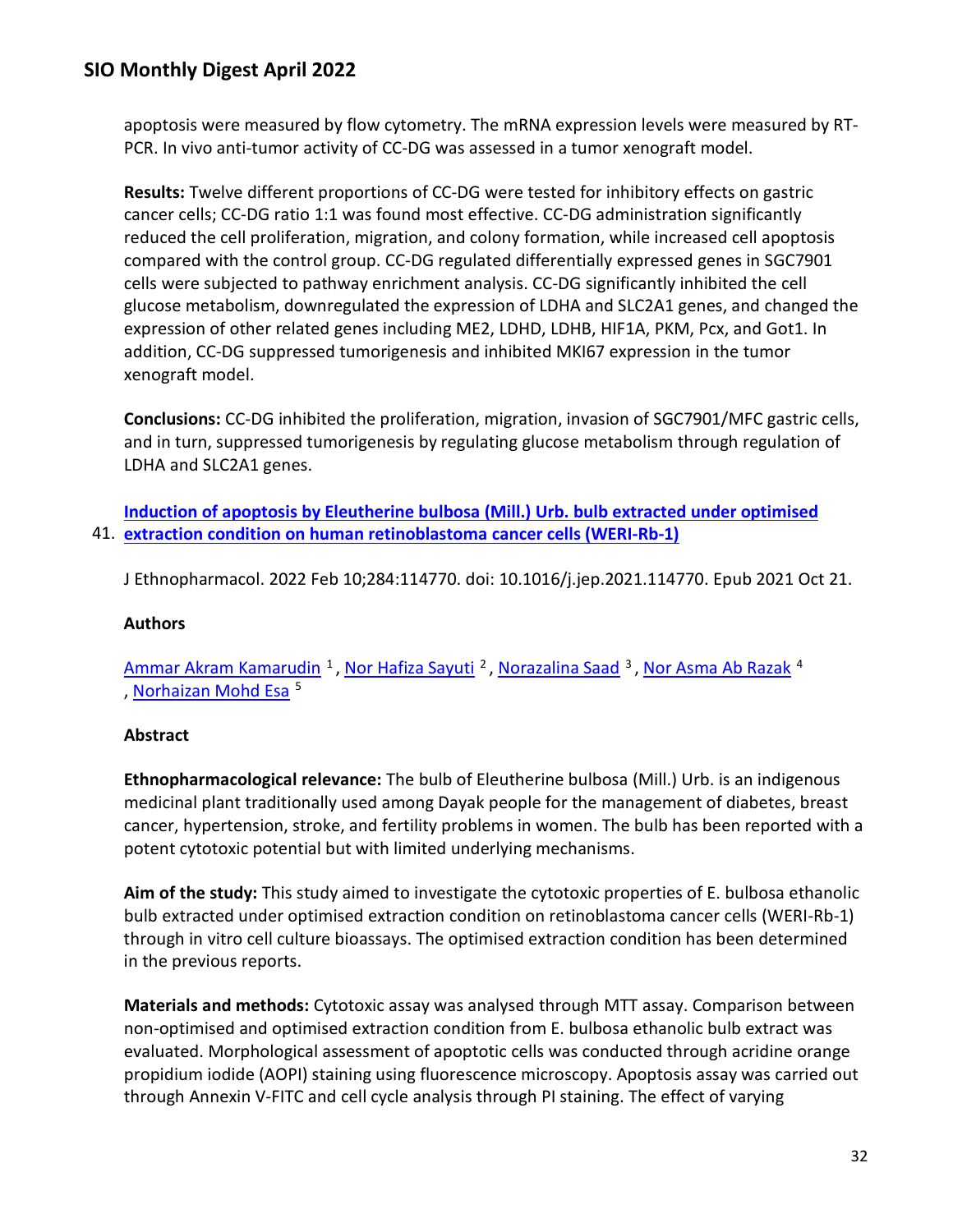concentrations (IC<sub>25</sub>, IC<sub>50</sub>, IC<sub>75</sub>) of the optimised E. bulbosa ethanolic bulb extract was observed. The mRNA expression was also conducted to confirm the underlying mechanism.

**Results:** The optimised E. bulbosa ethanolic bulb extract markedly suppressed the proliferation of retinoblastoma cancer cells significantly with an IC<sub>50</sub> value of 15.7  $\mu$ g/mL as compared to nonoptimised extract (p < 0.01). Fluorescence microscopy revealed that retinoblastoma cancer cells manifested early features of apoptosis-like membrane blebbing, chromatin condensation and formation of apoptotic bodies in a dose-dependent manner. The number of apoptotic cells were greatly observed in early and late apoptosis through Annexin V-FITC and the extract also induced cell arrestment as compared to the untreated group. The apoptosis was confirmed with the upregulation of Bax, Bad, p53, Caspase 3, Caspase 8, and Caspase 9 genes meanwhile, Bcl-2, BcLxL, Nrf-2, and HO-1 genes were downregulated.

**Conclusion:** The optimised E. bulbosa ethanolic bulb extract induced a significant cell death and cell cycle arrestment on retinoblastoma cancer cells. It could be suggested that the induction of apoptosis in retinoblastoma cancer cells may be due to the synergistic effect of the bioactive compounds extracted under optimised extraction condition. Our findings indicated that E. bulbosa bulb could be promising chemotherapeutic potential to treat retinoblastoma cancer cells.

**[Pseudevernia furfuracea inhibits migration and invasion of colorectal carcinoma cell lines](https://nam11.safelinks.protection.outlook.com/?url=https%3A%2F%2Fpubmed.ncbi.nlm.nih.gov%2F34688797%2F&data=04%7C01%7Calmira.catic%40emory.edu%7C478ade74754b4c15a64f08da13eab169%7Ce004fb9cb0a4424fbcd0322606d5df38%7C0%7C0%7C637844196310678147%7CUnknown%7CTWFpbGZsb3d8eyJWIjoiMC4wLjAwMDAiLCJQIjoiV2luMzIiLCJBTiI6Ik1haWwiLCJXVCI6Mn0%3D%7C3000&sdata=6Th7Fy6Z3S%2F5SuyJjw4C3ldqRmvlRCxrnG8uBx21%2B0Y%3D&reserved=0)** 

#### 42.

J Ethnopharmacol. 2022 Feb 10;284:114758. doi: 10.1016/j.jep.2021.114758. Epub 2021 Oct 21.

### **Authors**

[Dragana S Šeklić](https://nam11.safelinks.protection.outlook.com/?url=https%3A%2F%2Fpubmed.ncbi.nlm.nih.gov%2F%3Fsize%3D100%26term%3D%25C5%25A0ekli%25C4%2587%2BDS%26cauthor_id%3D34688797&data=04%7C01%7Calmira.catic%40emory.edu%7C478ade74754b4c15a64f08da13eab169%7Ce004fb9cb0a4424fbcd0322606d5df38%7C0%7C0%7C637844196310678147%7CUnknown%7CTWFpbGZsb3d8eyJWIjoiMC4wLjAwMDAiLCJQIjoiV2luMzIiLCJBTiI6Ik1haWwiLCJXVCI6Mn0%3D%7C3000&sdata=Zs1UlUYTZpDzjJNxLt9gm0Qqm6lGo6ntCKphCX7DSJY%3D&reserved=0)<sup>1</sup>, [Milena M Jovanović](https://nam11.safelinks.protection.outlook.com/?url=https%3A%2F%2Fpubmed.ncbi.nlm.nih.gov%2F%3Fsize%3D100%26term%3DJovanovi%25C4%2587%2BMM%26cauthor_id%3D34688797&data=04%7C01%7Calmira.catic%40emory.edu%7C478ade74754b4c15a64f08da13eab169%7Ce004fb9cb0a4424fbcd0322606d5df38%7C0%7C0%7C637844196310678147%7CUnknown%7CTWFpbGZsb3d8eyJWIjoiMC4wLjAwMDAiLCJQIjoiV2luMzIiLCJBTiI6Ik1haWwiLCJXVCI6Mn0%3D%7C3000&sdata=pwujT%2ByYexy9aRrOkXS5d4gIKemE9kjfSXXIsrKQy1g%3D&reserved=0)<sup>2</sup>, [Katarina D Virijević](https://nam11.safelinks.protection.outlook.com/?url=https%3A%2F%2Fpubmed.ncbi.nlm.nih.gov%2F%3Fsize%3D100%26term%3DVirijevi%25C4%2587%2BKD%26cauthor_id%3D34688797&data=04%7C01%7Calmira.catic%40emory.edu%7C478ade74754b4c15a64f08da13eab169%7Ce004fb9cb0a4424fbcd0322606d5df38%7C0%7C0%7C637844196310678147%7CUnknown%7CTWFpbGZsb3d8eyJWIjoiMC4wLjAwMDAiLCJQIjoiV2luMzIiLCJBTiI6Ik1haWwiLCJXVCI6Mn0%3D%7C3000&sdata=ENOBCWrOictL%2FFbR7hvypKBrbnuZomYq%2F6d5CiGBcBI%3D&reserved=0)<sup>3</sup>, [Jelena N Grujić](https://nam11.safelinks.protection.outlook.com/?url=https%3A%2F%2Fpubmed.ncbi.nlm.nih.gov%2F%3Fsize%3D100%26term%3DGruji%25C4%2587%2BJN%26cauthor_id%3D34688797&data=04%7C01%7Calmira.catic%40emory.edu%7C478ade74754b4c15a64f08da13eab169%7Ce004fb9cb0a4424fbcd0322606d5df38%7C0%7C0%7C637844196310678147%7CUnknown%7CTWFpbGZsb3d8eyJWIjoiMC4wLjAwMDAiLCJQIjoiV2luMzIiLCJBTiI6Ik1haWwiLCJXVCI6Mn0%3D%7C3000&sdata=EVwiHbjnfBnWV4AZyi%2FEQ6mt6K8ku063U%2F%2BfyyS%2B0X8%3D&reserved=0)<sup>4</sup>, Marko N [Živanović](https://nam11.safelinks.protection.outlook.com/?url=https%3A%2F%2Fpubmed.ncbi.nlm.nih.gov%2F%3Fsize%3D100%26term%3D%25C5%25BDivanovi%25C4%2587%2BMN%26cauthor_id%3D34688797&data=04%7C01%7Calmira.catic%40emory.edu%7C478ade74754b4c15a64f08da13eab169%7Ce004fb9cb0a4424fbcd0322606d5df38%7C0%7C0%7C637844196310678147%7CUnknown%7CTWFpbGZsb3d8eyJWIjoiMC4wLjAwMDAiLCJQIjoiV2luMzIiLCJBTiI6Ik1haWwiLCJXVCI6Mn0%3D%7C3000&sdata=yf9L6b1GUFskmA%2FUQjmUPmYAKjrNEy%2BG9aEu7AxikXc%3D&reserved=0)<sup>5</sup>, [Snežana D Marković](https://nam11.safelinks.protection.outlook.com/?url=https%3A%2F%2Fpubmed.ncbi.nlm.nih.gov%2F%3Fsize%3D100%26term%3DMarkovi%25C4%2587%2BSD%26cauthor_id%3D34688797&data=04%7C01%7Calmira.catic%40emory.edu%7C478ade74754b4c15a64f08da13eab169%7Ce004fb9cb0a4424fbcd0322606d5df38%7C0%7C0%7C637844196310678147%7CUnknown%7CTWFpbGZsb3d8eyJWIjoiMC4wLjAwMDAiLCJQIjoiV2luMzIiLCJBTiI6Ik1haWwiLCJXVCI6Mn0%3D%7C3000&sdata=rW1XnJuHnyE5G286rC9YZ7bVXEDRuCIMpsctiLRERUI%3D&reserved=0) <sup>6</sup>

### **Abstract**

**Ethnopharmacological relevance:** Pseudevernia furfuracea (L.) Zopf is common lichen species, traditionally used worldwide in treating various medical conditions, among which are intestinal issues and cancer. Most studies are focused mainly on cytotoxic potential of lichens, whilst their antimigratory and antiinvasive properties are often disregarded. Migration and invasion of cancer cells are pivotal processes in cancer metastasis, wherein cancer cells are able to migrate individually or in form of a coherent mass. One of successful strategies in anticancer treatments is targeting Wnt/β-catenin signal pathway, that is aberrantly activated in colorectal carcinoma, as well as lowering level of migratory/invasive markers.

**Aim of the study:** Present study aimed to show antimigratory/invasive potential of Pseudevernia furfuracea methanol extract on HCT-116 and SW-480 colorectal carcinoma cell lines and to elucidate possible mechanism of its action.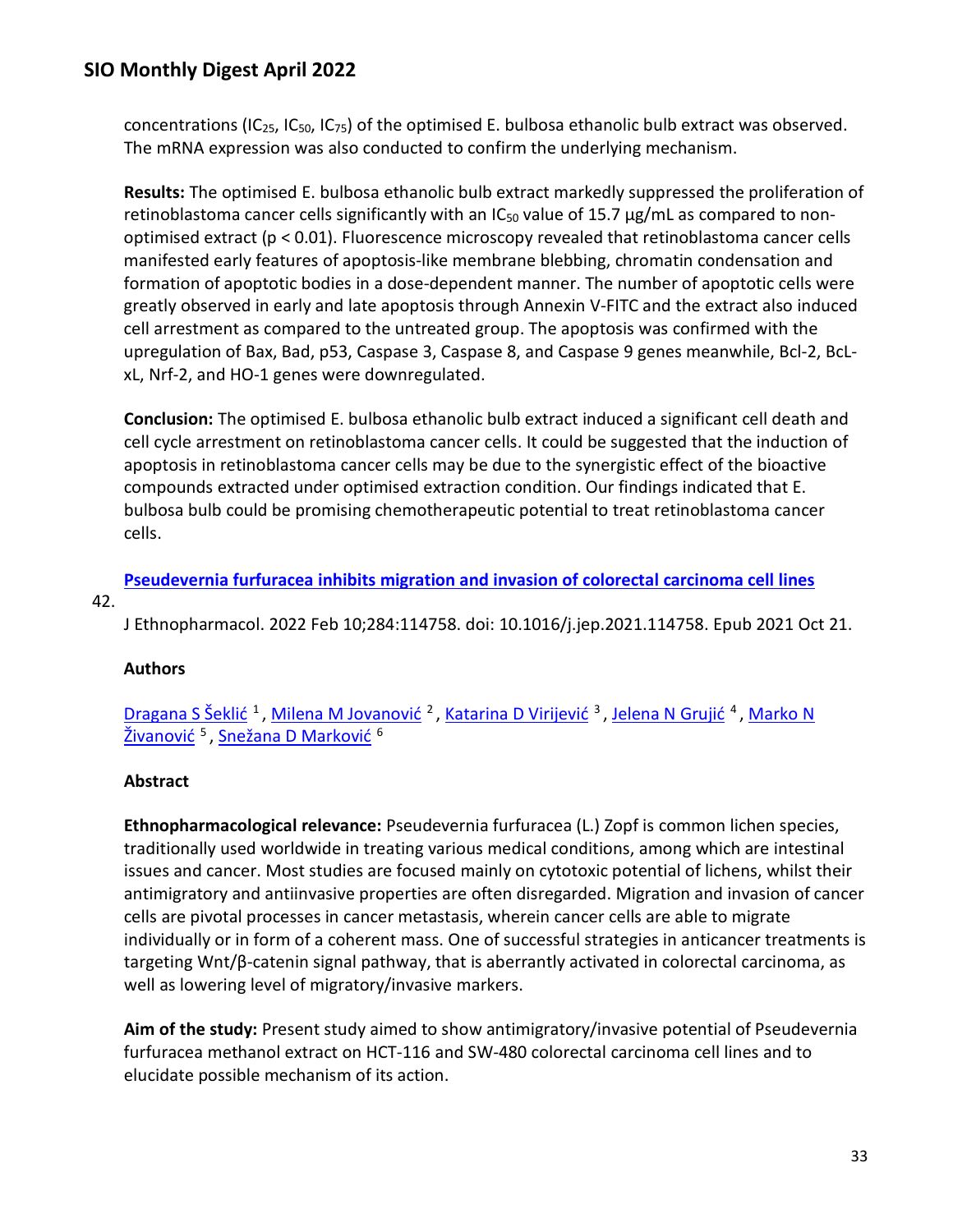**Materials and methods:** Collective cell migration was assessed by Wound healing assay and single cell migration in real time by RTCA method. Analysis of anti- and promigratory protein expression was performed using immunofluorescent staining. Additionally, gene expression of antimigratory/promigratory and invasive (E-cadherin, β-catenin, N-cadherin, Vimentin, Snail and MMP-9) markers were investigated by qRT-PCR method. Concentration of MMP-9 was determined colorimetrically by ELISA test.

**Results:** P. furfuracea extract was able to suppress both collective and single cancer cell migration, by inhibiting expression of promigratory/invasive markers and possibly re-establishing cell-cell adhesions. The present study indicates at P. furfuracea as effective antimigratory treatment, and HCT-116 cells were proved to be a more sensitive cell line to applied treatment.

**Conclusions:** This lichen species is a promising candidate for application in treatment of cancer in order to prevent metastasis.

**[Regulatory roles of phytochemicals on circular RNAs in cancer and other chronic diseases](https://nam11.safelinks.protection.outlook.com/?url=https%3A%2F%2Fpubmed.ncbi.nlm.nih.gov%2F34653635%2F&data=04%7C01%7Calmira.catic%40emory.edu%7C478ade74754b4c15a64f08da13eab169%7Ce004fb9cb0a4424fbcd0322606d5df38%7C0%7C0%7C637844196310678147%7CUnknown%7CTWFpbGZsb3d8eyJWIjoiMC4wLjAwMDAiLCJQIjoiV2luMzIiLCJBTiI6Ik1haWwiLCJXVCI6Mn0%3D%7C3000&sdata=rzaXlfxrnNKIU6IOkUzAUEaA33p8qOwF1w6NytGTuKY%3D&reserved=0)** 

43.

Pharmacol Res. 2021 Dec;174:105936. doi: 10.1016/j.phrs.2021.105936. Epub 2021 Oct 12.

### **Authors**

[Shasha Zhang](https://nam11.safelinks.protection.outlook.com/?url=https%3A%2F%2Fpubmed.ncbi.nlm.nih.gov%2F%3Fsize%3D100%26term%3DZhang%2BS%26cauthor_id%3D34653635&data=04%7C01%7Calmira.catic%40emory.edu%7C478ade74754b4c15a64f08da13eab169%7Ce004fb9cb0a4424fbcd0322606d5df38%7C0%7C0%7C637844196310678147%7CUnknown%7CTWFpbGZsb3d8eyJWIjoiMC4wLjAwMDAiLCJQIjoiV2luMzIiLCJBTiI6Ik1haWwiLCJXVCI6Mn0%3D%7C3000&sdata=v2Zu4Xj%2FHlX8zZaVBkXl04kHaEQVJdS6W8MF8h7kwYE%3D&reserved=0) <sup>1</sup>, [Fangyi Long](https://nam11.safelinks.protection.outlook.com/?url=https%3A%2F%2Fpubmed.ncbi.nlm.nih.gov%2F%3Fsize%3D100%26term%3DLong%2BF%26cauthor_id%3D34653635&data=04%7C01%7Calmira.catic%40emory.edu%7C478ade74754b4c15a64f08da13eab169%7Ce004fb9cb0a4424fbcd0322606d5df38%7C0%7C0%7C637844196310678147%7CUnknown%7CTWFpbGZsb3d8eyJWIjoiMC4wLjAwMDAiLCJQIjoiV2luMzIiLCJBTiI6Ik1haWwiLCJXVCI6Mn0%3D%7C3000&sdata=tixCqf7oKmvE2aOdOmJdxoX5t8Lbl7kYeFnD01ajsGI%3D&reserved=0) <sup>2</sup>, [Hong Lin](https://nam11.safelinks.protection.outlook.com/?url=https%3A%2F%2Fpubmed.ncbi.nlm.nih.gov%2F%3Fsize%3D100%26term%3DLin%2BH%26cauthor_id%3D34653635&data=04%7C01%7Calmira.catic%40emory.edu%7C478ade74754b4c15a64f08da13eab169%7Ce004fb9cb0a4424fbcd0322606d5df38%7C0%7C0%7C637844196310678147%7CUnknown%7CTWFpbGZsb3d8eyJWIjoiMC4wLjAwMDAiLCJQIjoiV2luMzIiLCJBTiI6Ik1haWwiLCJXVCI6Mn0%3D%7C3000&sdata=lYE%2BNZ09SHFWHEGgK0GReVT7e%2FeRrpssPIRwbScJqy0%3D&reserved=0) <sup>1</sup>, [Xi Wang](https://nam11.safelinks.protection.outlook.com/?url=https%3A%2F%2Fpubmed.ncbi.nlm.nih.gov%2F%3Fsize%3D100%26term%3DWang%2BX%26cauthor_id%3D34653635&data=04%7C01%7Calmira.catic%40emory.edu%7C478ade74754b4c15a64f08da13eab169%7Ce004fb9cb0a4424fbcd0322606d5df38%7C0%7C0%7C637844196310678147%7CUnknown%7CTWFpbGZsb3d8eyJWIjoiMC4wLjAwMDAiLCJQIjoiV2luMzIiLCJBTiI6Ik1haWwiLCJXVCI6Mn0%3D%7C3000&sdata=%2B6toM%2BbU87YyWNseJ9DHs9L%2BRpLQKqGQH70nWZG9WmU%3D&reserved=0) <sup>1</sup>, [Gang Jiang](https://nam11.safelinks.protection.outlook.com/?url=https%3A%2F%2Fpubmed.ncbi.nlm.nih.gov%2F%3Fsize%3D100%26term%3DJiang%2BG%26cauthor_id%3D34653635&data=04%7C01%7Calmira.catic%40emory.edu%7C478ade74754b4c15a64f08da13eab169%7Ce004fb9cb0a4424fbcd0322606d5df38%7C0%7C0%7C637844196310678147%7CUnknown%7CTWFpbGZsb3d8eyJWIjoiMC4wLjAwMDAiLCJQIjoiV2luMzIiLCJBTiI6Ik1haWwiLCJXVCI6Mn0%3D%7C3000&sdata=66BQjRpxwdmWXoa8u6voZ%2BiG%2FY7z9MUkMaBKWJqOuQk%3D&reserved=0) <sup>1</sup>, [Ting Wang](https://nam11.safelinks.protection.outlook.com/?url=https%3A%2F%2Fpubmed.ncbi.nlm.nih.gov%2F%3Fsize%3D100%26term%3DWang%2BT%26cauthor_id%3D34653635&data=04%7C01%7Calmira.catic%40emory.edu%7C478ade74754b4c15a64f08da13eab169%7Ce004fb9cb0a4424fbcd0322606d5df38%7C0%7C0%7C637844196310678147%7CUnknown%7CTWFpbGZsb3d8eyJWIjoiMC4wLjAwMDAiLCJQIjoiV2luMzIiLCJBTiI6Ik1haWwiLCJXVCI6Mn0%3D%7C3000&sdata=kTgLVVrVvmFtPAl7RVROr2%2FU8LVl8pnvh%2BukdMb1ogU%3D&reserved=0) <sup>3</sup>

#### **Abstract**

As novel non-coding RNAs (ncRNAs), circular RNAs (circRNAs) play an essential role in the pathogenesis of many chronic diseases, and the regulation of these functional molecules has become a research hotspot gradually. Within the past decade, phytochemicals were reported to regulate the expression of long non-coding RNAs (lncRNAs) and microRNAs (miRNAs) in various chronic diseases, and more recently, most studies focus on the regulatory roles of phytochemicals on circRNAs. Abnormal expression of circRNAs has been identified in chronic diseases like cancer, heart failure, depression and atherosclerosis, and numerous studies have revealed the modulation of circRNAs by phytochemicals including berberine, celastrol, cinnamaldehyde, curcumin, et al. The expression of circRNAs, such as circSATB2 and circFOXM1, were modulated by phytochemicals, and these regulations further affected cell proliferation, apoptosis, migration, invasion, autophagy, chemosensitivity, radiosensitivity and other biological processes. Mechanismly, the circRNAs mainly functioned as miRNA sponge, subsequently affecting miRNA-mediated regulation of target genes and related cell signaling pathways. In this review, we summarized the impact of phytochemicals on circRNAs expression and biological function, and discussed the mechanisms underlying phytochemicals regulating circRNAs in cancer and other chronic diseases.

**Keywords:** Berberine (PubChem CID: 2353); Bufalin (PubChem CID:9547215); Cancer; Celastrol (PubChem CID: 122724); Cinnamaldehyde (PubChem CID: 637511); Circular RNAs; Curcumin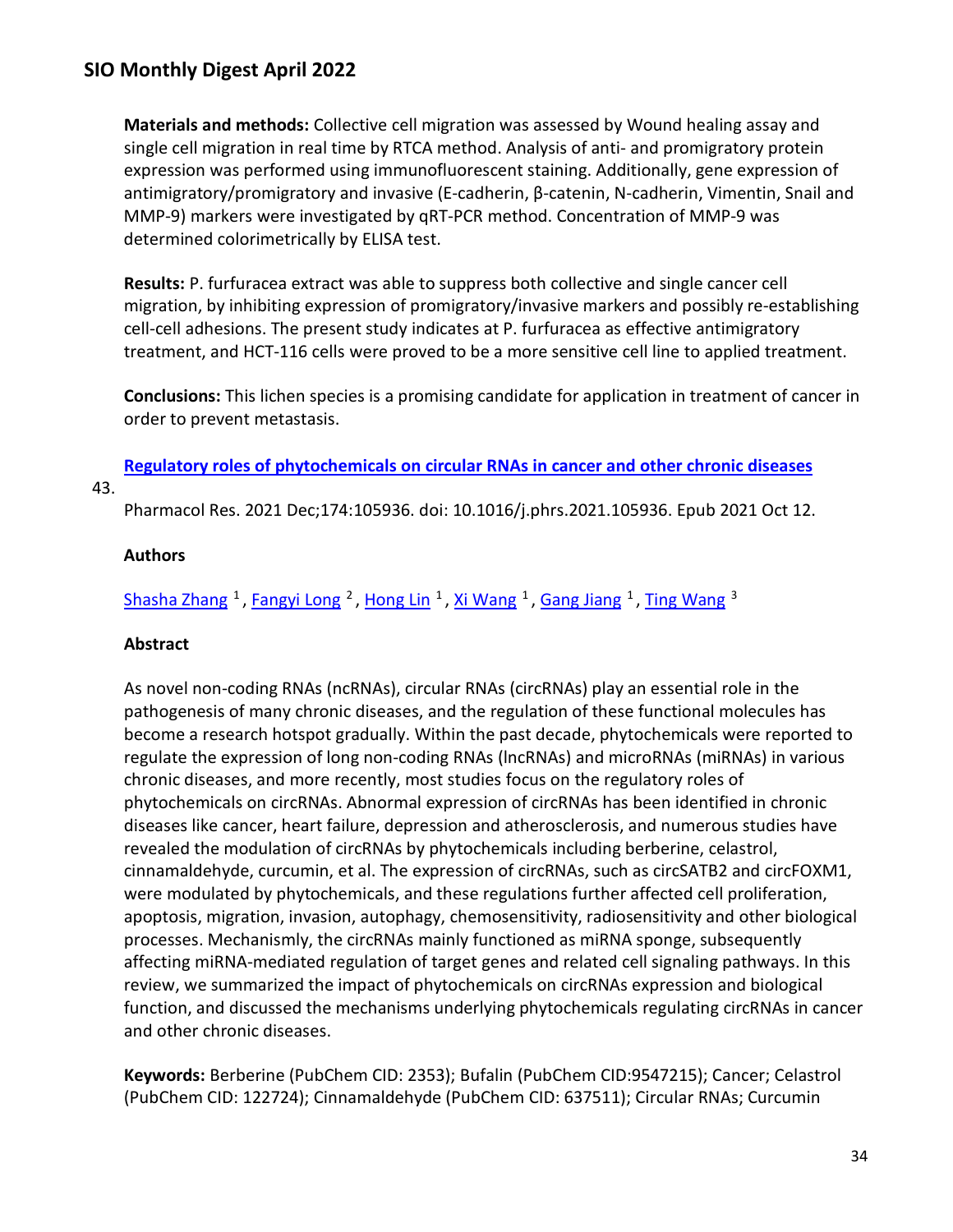(PubChem CID: 969516); Emodin (PubChem CID: 3220); Gambogic acid (PubChem CID: 9852185); Genistein (PubChem CID:5280961); Lycorine (PubChem CID:72378); Matrine (PubChem CID:91466); Naringenin (PubChem CID: 932); Non-coding RNAs; Paclitaxel (PubChem CID: 36314); Panax notoginseng saponins (PubChem CID: 297); Phytochemicals; Puerarin (PubChem CID: 5281807); Quercetin (PubChem CID: 5280343); Tanshinone IIA (PubChem CID: 164676).

**[Traditional Chinese medicine reverses cancer multidrug resistance and its mechanism](https://nam11.safelinks.protection.outlook.com/?url=https%3A%2F%2Fpubmed.ncbi.nlm.nih.gov%2F34643878%2F&data=04%7C01%7Calmira.catic%40emory.edu%7C478ade74754b4c15a64f08da13eab169%7Ce004fb9cb0a4424fbcd0322606d5df38%7C0%7C0%7C637844196310834399%7CUnknown%7CTWFpbGZsb3d8eyJWIjoiMC4wLjAwMDAiLCJQIjoiV2luMzIiLCJBTiI6Ik1haWwiLCJXVCI6Mn0%3D%7C3000&sdata=WP11Ei5csKtkrrKPqfB%2ByZU12TeQyqUuZlDJ3tiW6LA%3D&reserved=0)** 

44.

Clin Transl Oncol. 2022 Mar;24(3):471-482. doi: 10.1007/s12094-021-02716-4. Epub 2021 Oct 13.

### **Authors**

J Wei<sup># 1</sup>, Z Liu<sup># 2</sup>, [J He](https://nam11.safelinks.protection.outlook.com/?url=https%3A%2F%2Fpubmed.ncbi.nlm.nih.gov%2F%3Fsize%3D100%26term%3DHe%2BJ%26cauthor_id%3D34643878&data=04%7C01%7Calmira.catic%40emory.edu%7C478ade74754b4c15a64f08da13eab169%7Ce004fb9cb0a4424fbcd0322606d5df38%7C0%7C0%7C637844196310834399%7CUnknown%7CTWFpbGZsb3d8eyJWIjoiMC4wLjAwMDAiLCJQIjoiV2luMzIiLCJBTiI6Ik1haWwiLCJXVCI6Mn0%3D%7C3000&sdata=i%2FzzDJJ%2BHXNoexHOUPMkst4OaR0sdsexViDuqL%2FWXes%3D&reserved=0) <sup>1</sup>, Q Liu<sup>3</sup>, Y Lu<sup>1</sup>, [S He](https://nam11.safelinks.protection.outlook.com/?url=https%3A%2F%2Fpubmed.ncbi.nlm.nih.gov%2F%3Fsize%3D100%26term%3DHe%2BS%26cauthor_id%3D34643878&data=04%7C01%7Calmira.catic%40emory.edu%7C478ade74754b4c15a64f08da13eab169%7Ce004fb9cb0a4424fbcd0322606d5df38%7C0%7C0%7C637844196310834399%7CUnknown%7CTWFpbGZsb3d8eyJWIjoiMC4wLjAwMDAiLCJQIjoiV2luMzIiLCJBTiI6Ik1haWwiLCJXVCI6Mn0%3D%7C3000&sdata=Heepl4dx4GhunNyp036HeW9xoB4WOHkyswfpypzM5R0%3D&reserved=0) <sup>1</sup>, [B Yuan](https://nam11.safelinks.protection.outlook.com/?url=https%3A%2F%2Fpubmed.ncbi.nlm.nih.gov%2F%3Fsize%3D100%26term%3DYuan%2BB%26cauthor_id%3D34643878&data=04%7C01%7Calmira.catic%40emory.edu%7C478ade74754b4c15a64f08da13eab169%7Ce004fb9cb0a4424fbcd0322606d5df38%7C0%7C0%7C637844196310834399%7CUnknown%7CTWFpbGZsb3d8eyJWIjoiMC4wLjAwMDAiLCJQIjoiV2luMzIiLCJBTiI6Ik1haWwiLCJXVCI6Mn0%3D%7C3000&sdata=OQ8e49pFYZsrePhCQEZ1HyfE%2BjE45BKyU8Za5cPK%2FmQ%3D&reserved=0) <sup>1</sup>, [J Zhang](https://nam11.safelinks.protection.outlook.com/?url=https%3A%2F%2Fpubmed.ncbi.nlm.nih.gov%2F%3Fsize%3D100%26term%3DZhang%2BJ%26cauthor_id%3D34643878&data=04%7C01%7Calmira.catic%40emory.edu%7C478ade74754b4c15a64f08da13eab169%7Ce004fb9cb0a4424fbcd0322606d5df38%7C0%7C0%7C637844196310834399%7CUnknown%7CTWFpbGZsb3d8eyJWIjoiMC4wLjAwMDAiLCJQIjoiV2luMzIiLCJBTiI6Ik1haWwiLCJXVCI6Mn0%3D%7C3000&sdata=PWs7OtI6RWt%2FcCIGsk%2FPj9HeR3xRh7YSzpmahfNqiGE%3D&reserved=0) <sup>4</sup>, [Y Ding](https://nam11.safelinks.protection.outlook.com/?url=https%3A%2F%2Fpubmed.ncbi.nlm.nih.gov%2F%3Fsize%3D100%26term%3DDing%2BY%26cauthor_id%3D34643878&data=04%7C01%7Calmira.catic%40emory.edu%7C478ade74754b4c15a64f08da13eab169%7Ce004fb9cb0a4424fbcd0322606d5df38%7C0%7C0%7C637844196310834399%7CUnknown%7CTWFpbGZsb3d8eyJWIjoiMC4wLjAwMDAiLCJQIjoiV2luMzIiLCJBTiI6Ik1haWwiLCJXVCI6Mn0%3D%7C3000&sdata=XFUMh%2BBpINep1dlsq5gV3rqXdIfI3A7N%2B9ZIteN5d1Q%3D&reserved=0) <sup>5</sup>

### **Abstract**

Chemotherapy is one of the most commonly used clinical treatments among the currently available cancer therapies. However, the phenomenon of Multidrug resistance (MDR) has become a challenge in the treatment process, weakening the impact of chemotherapy. Extensive research on elucidating the development of cancer MDR has identified the following mechanisms that play a critical role in the development of several MDR reversal agents: abnormal expression of cell membrane transporters, adaptation of cancer cells to the microenvironment, regulation of hypoxia, repair of DNA damage and reduction of apoptosis, the enhancement of the EMT process, the existence of cancer stem cells (CSCs), and the abnormal activation of key signaling pathways. However, they failed to demonstrate significant efficacy due to severe side effects during their clinical trials. Traditional Chinese medicines (TCMs) are known to play an important anti-cancer role since they have low toxicity, high efficacy, and safety and can reverse MDR. TCMs reversal agents can be divided into Chinese medicine monomers, synthetic monomers, analogs, or derivatives. Several studies have shown that TCMs can effectively overcome cancer MDR and can be effectively used for treating cancer patients.

45. **[radiotherapy-induced salivary gland dysfunction in head and neck cancer](https://nam11.safelinks.protection.outlook.com/?url=https%3A%2F%2Fpubmed.ncbi.nlm.nih.gov%2F34626452%2F&data=04%7C01%7Calmira.catic%40emory.edu%7C478ade74754b4c15a64f08da13eab169%7Ce004fb9cb0a4424fbcd0322606d5df38%7C0%7C0%7C637844196310834399%7CUnknown%7CTWFpbGZsb3d8eyJWIjoiMC4wLjAwMDAiLCJQIjoiV2luMzIiLCJBTiI6Ik1haWwiLCJXVCI6Mn0%3D%7C3000&sdata=UOUi%2B3v%2B7g6A8ixogMvm%2FVKe7HFdzzB%2BnC9%2FowMHBPE%3D&reserved=0)  [Research status and prospects of acupuncture for prevention and treatment of chemo-](https://nam11.safelinks.protection.outlook.com/?url=https%3A%2F%2Fpubmed.ncbi.nlm.nih.gov%2F34626452%2F&data=04%7C01%7Calmira.catic%40emory.edu%7C478ade74754b4c15a64f08da13eab169%7Ce004fb9cb0a4424fbcd0322606d5df38%7C0%7C0%7C637844196310834399%7CUnknown%7CTWFpbGZsb3d8eyJWIjoiMC4wLjAwMDAiLCJQIjoiV2luMzIiLCJBTiI6Ik1haWwiLCJXVCI6Mn0%3D%7C3000&sdata=UOUi%2B3v%2B7g6A8ixogMvm%2FVKe7HFdzzB%2BnC9%2FowMHBPE%3D&reserved=0) and** 

Anat Rec (Hoboken). 2021 Nov;304(11):2381-2396. doi: 10.1002/ar.24784. Epub 2021 Oct 9.

### **Authors**

[Shan-Qiang Zhang](https://nam11.safelinks.protection.outlook.com/?url=https%3A%2F%2Fpubmed.ncbi.nlm.nih.gov%2F%3Fsize%3D100%26term%3DZhang%2BSQ%26cauthor_id%3D34626452&data=04%7C01%7Calmira.catic%40emory.edu%7C478ade74754b4c15a64f08da13eab169%7Ce004fb9cb0a4424fbcd0322606d5df38%7C0%7C0%7C637844196310834399%7CUnknown%7CTWFpbGZsb3d8eyJWIjoiMC4wLjAwMDAiLCJQIjoiV2luMzIiLCJBTiI6Ik1haWwiLCJXVCI6Mn0%3D%7C3000&sdata=905mH1cX7LAV7XwIV9NSbyx43RNS97RlpR9XVKKUk9o%3D&reserved=0) <sup>1</sup>, [Hai-Bin Chen](https://nam11.safelinks.protection.outlook.com/?url=https%3A%2F%2Fpubmed.ncbi.nlm.nih.gov%2F%3Fsize%3D100%26term%3DChen%2BHB%26cauthor_id%3D34626452&data=04%7C01%7Calmira.catic%40emory.edu%7C478ade74754b4c15a64f08da13eab169%7Ce004fb9cb0a4424fbcd0322606d5df38%7C0%7C0%7C637844196310834399%7CUnknown%7CTWFpbGZsb3d8eyJWIjoiMC4wLjAwMDAiLCJQIjoiV2luMzIiLCJBTiI6Ik1haWwiLCJXVCI6Mn0%3D%7C3000&sdata=cOK%2BIKuaLbIeoczQN3%2FKC78Sdq5fntfer7gOTkTlaBY%3D&reserved=0) <sup>2</sup>, [Jun Liu](https://nam11.safelinks.protection.outlook.com/?url=https%3A%2F%2Fpubmed.ncbi.nlm.nih.gov%2F%3Fsize%3D100%26term%3DLiu%2BJ%26cauthor_id%3D34626452&data=04%7C01%7Calmira.catic%40emory.edu%7C478ade74754b4c15a64f08da13eab169%7Ce004fb9cb0a4424fbcd0322606d5df38%7C0%7C0%7C637844196310834399%7CUnknown%7CTWFpbGZsb3d8eyJWIjoiMC4wLjAwMDAiLCJQIjoiV2luMzIiLCJBTiI6Ik1haWwiLCJXVCI6Mn0%3D%7C3000&sdata=HFGlwYmnNzaCx6gJyeWc8CxwY4hxVp3NeoxuFwKgcaM%3D&reserved=0) <sup>1</sup>, [Wen-Jie Dai](https://nam11.safelinks.protection.outlook.com/?url=https%3A%2F%2Fpubmed.ncbi.nlm.nih.gov%2F%3Fsize%3D100%26term%3DDai%2BWJ%26cauthor_id%3D34626452&data=04%7C01%7Calmira.catic%40emory.edu%7C478ade74754b4c15a64f08da13eab169%7Ce004fb9cb0a4424fbcd0322606d5df38%7C0%7C0%7C637844196310834399%7CUnknown%7CTWFpbGZsb3d8eyJWIjoiMC4wLjAwMDAiLCJQIjoiV2luMzIiLCJBTiI6Ik1haWwiLCJXVCI6Mn0%3D%7C3000&sdata=QLdme8zaunhJhbbiRC4w0FxQDk7YHc8LuSsbBr6QhtU%3D&reserved=0) <sup>1</sup>, [Qi-Qi Lu](https://nam11.safelinks.protection.outlook.com/?url=https%3A%2F%2Fpubmed.ncbi.nlm.nih.gov%2F%3Fsize%3D100%26term%3DLu%2BQQ%26cauthor_id%3D34626452&data=04%7C01%7Calmira.catic%40emory.edu%7C478ade74754b4c15a64f08da13eab169%7Ce004fb9cb0a4424fbcd0322606d5df38%7C0%7C0%7C637844196310834399%7CUnknown%7CTWFpbGZsb3d8eyJWIjoiMC4wLjAwMDAiLCJQIjoiV2luMzIiLCJBTiI6Ik1haWwiLCJXVCI6Mn0%3D%7C3000&sdata=btzKkXolbH08s%2FKQ5JtMz2f1S%2FWzFzjAWu5LOgUAr6Y%3D&reserved=0) <sup>1</sup>, [Ji-Cheng Li](https://nam11.safelinks.protection.outlook.com/?url=https%3A%2F%2Fpubmed.ncbi.nlm.nih.gov%2F%3Fsize%3D100%26term%3DLi%2BJC%26cauthor_id%3D34626452&data=04%7C01%7Calmira.catic%40emory.edu%7C478ade74754b4c15a64f08da13eab169%7Ce004fb9cb0a4424fbcd0322606d5df38%7C0%7C0%7C637844196310834399%7CUnknown%7CTWFpbGZsb3d8eyJWIjoiMC4wLjAwMDAiLCJQIjoiV2luMzIiLCJBTiI6Ik1haWwiLCJXVCI6Mn0%3D%7C3000&sdata=a%2Ba%2B8%2BUr6sAFzlK9SZxFOZJhjPbzZBtG1zbuQcxkjNs%3D&reserved=0) <sup>1</sup> <sup>3</sup>

### **Abstract**

**in [English,](https://nam11.safelinks.protection.outlook.com/?url=https%3A%2F%2Fpubmed.ncbi.nlm.nih.gov%2F34626452%23email-abstract-34626452-enc-abstract&data=04%7C01%7Calmira.catic%40emory.edu%7C478ade74754b4c15a64f08da13eab169%7Ce004fb9cb0a4424fbcd0322606d5df38%7C0%7C0%7C637844196310834399%7CUnknown%7CTWFpbGZsb3d8eyJWIjoiMC4wLjAwMDAiLCJQIjoiV2luMzIiLCJBTiI6Ik1haWwiLCJXVCI6Mn0%3D%7C3000&sdata=pqz3PbvHym1o90%2FYZbsoS1CSNUK6dG2EWHOzg57APBY%3D&reserved=0) [Chinese](https://nam11.safelinks.protection.outlook.com/?url=https%3A%2F%2Fpubmed.ncbi.nlm.nih.gov%2F34626452%23email-abstract-34626452-zho-abstract&data=04%7C01%7Calmira.catic%40emory.edu%7C478ade74754b4c15a64f08da13eab169%7Ce004fb9cb0a4424fbcd0322606d5df38%7C0%7C0%7C637844196310834399%7CUnknown%7CTWFpbGZsb3d8eyJWIjoiMC4wLjAwMDAiLCJQIjoiV2luMzIiLCJBTiI6Ik1haWwiLCJXVCI6Mn0%3D%7C3000&sdata=XJxwoleV24hFmX0Y4KNlwq%2FKziGBe3MsYbPBlhkxMEw%3D&reserved=0)**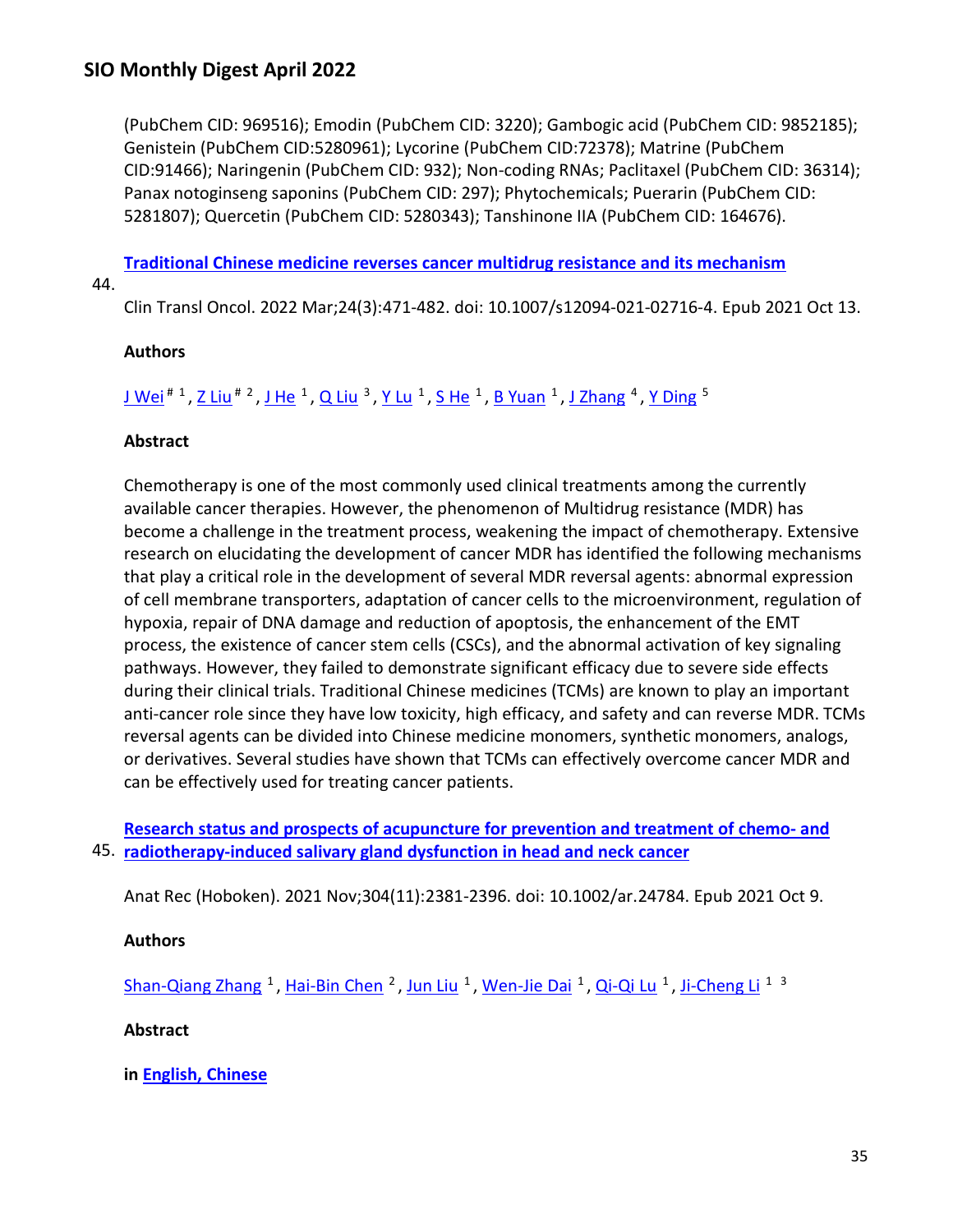Salivary gland dysfunction (SGD) induced by chemo- and radiotherapy for head and neck cancer (HNC) has always been a difficult problem in modern medicine. The quality of life of a large number of HNC patients is severely impaired by SGD such as xerostomia and dysphagia. In recent years, several studies have found that acupuncture can improve patients' salivary secretion, but it has not yet been approved as an alternative therapy for SGD. For this reason, we collected the clinical study reports on acupuncture in the treatment of SGD induced by chemo- and radiotherapy in HNC patients in the past 20 years, and analyzed and discussed the advantages and disadvantages of these studies with respect to tumor types, group setting, intervention modality, acupoints selection, outcome evaluation, and safety. We believed that acupuncture is beneficial for SGD, but the existing objective evidence is insufficient to support its effectiveness. Therefore, improving the Standards for Reporting Interventions in Clinical Trials of Acupuncture, selecting the optimal combination of acupoints through scientific and rigorous study design, and exploring the potential mechanism of acupuncture in the treatment of diseases combined with the meridian theory may be effective ways to promote the acceptance of acupuncture as an alternative therapy for SGD in future. The significance of this review is to provide a reference for researchers to carry out high-quality clinical trials of acupuncture in the treatment of SGD in future from the perspective of the combination of modern medicine and traditional Chinese medicine.

46. **[against colorectal cancer via triggering apoptosis](https://nam11.safelinks.protection.outlook.com/?url=https%3A%2F%2Fpubmed.ncbi.nlm.nih.gov%2F34559879%2F&data=04%7C01%7Calmira.catic%40emory.edu%7C478ade74754b4c15a64f08da13eab169%7Ce004fb9cb0a4424fbcd0322606d5df38%7C0%7C0%7C637844196310990635%7CUnknown%7CTWFpbGZsb3d8eyJWIjoiMC4wLjAwMDAiLCJQIjoiV2luMzIiLCJBTiI6Ik1haWwiLCJXVCI6Mn0%3D%7C3000&sdata=%2FrgpNZIDleZql%2B6g8gcwfX62Se3oCl1X8KI%2FerHnuo4%3D&reserved=0)  [Natural substances derived from herbs or plants are promising sources of anticancer agents](https://nam11.safelinks.protection.outlook.com/?url=https%3A%2F%2Fpubmed.ncbi.nlm.nih.gov%2F34559879%2F&data=04%7C01%7Calmira.catic%40emory.edu%7C478ade74754b4c15a64f08da13eab169%7Ce004fb9cb0a4424fbcd0322606d5df38%7C0%7C0%7C637844196310990635%7CUnknown%7CTWFpbGZsb3d8eyJWIjoiMC4wLjAwMDAiLCJQIjoiV2luMzIiLCJBTiI6Ik1haWwiLCJXVCI6Mn0%3D%7C3000&sdata=%2FrgpNZIDleZql%2B6g8gcwfX62Se3oCl1X8KI%2FerHnuo4%3D&reserved=0)** 

J Pharm Pharmacol. 2022 Feb 1;74(2):162-178. doi: 10.1093/jpp/rgab130.

#### **Authors**

Zi-Bo Liu<sup>1</sup>, Ting Zhang<sup>1</sup>, Xun Ye<sup>1</sup>, Zi-Qi Liu<sup>1</sup>, Xue Sun<sup>1</sup>, Li-Lin Zhang<sup>1</sup>, [Chun-Jie Wu](https://nam11.safelinks.protection.outlook.com/?url=https%3A%2F%2Fpubmed.ncbi.nlm.nih.gov%2F%3Fsize%3D100%26term%3DWu%2BCJ%26cauthor_id%3D34559879&data=04%7C01%7Calmira.catic%40emory.edu%7C478ade74754b4c15a64f08da13eab169%7Ce004fb9cb0a4424fbcd0322606d5df38%7C0%7C0%7C637844196310990635%7CUnknown%7CTWFpbGZsb3d8eyJWIjoiMC4wLjAwMDAiLCJQIjoiV2luMzIiLCJBTiI6Ik1haWwiLCJXVCI6Mn0%3D%7C3000&sdata=vMzkya92JOHQXLq6CL0pkpWAuP2eslCsrRrNH60qdAg%3D&reserved=0)

#### **Abstract**

**Objectives:** Nowadays, one of the most common gastrointestinal cancers is colorectal cancer (CRC). Chemotherapy is still one of the main methods to treat cancer. However, the currently available synthetic chemotherapy drugs often cause serious adverse reactions. Apoptosis is generally considered as an ideal way for induction the death of tumour cells without the body's inflammatory response, and it is reported that lots of natural agents could trigger various cancer cells to apoptosis. The overarching aim of this project was to elucidate the specific mechanisms by which natural substances induce apoptosis in CRC cells and to be used as an alternative therapeutic option in the future.

**Key findings:** The mechanisms for the pro-apoptotic effects of natural substances derived from herbs or plants include death receptor pathway, mitochondrial pathway, endoplasmic reticulum stress pathway, related signal transduction pathways (PI3K/Akt, MAPK, p53 signalling), and so on.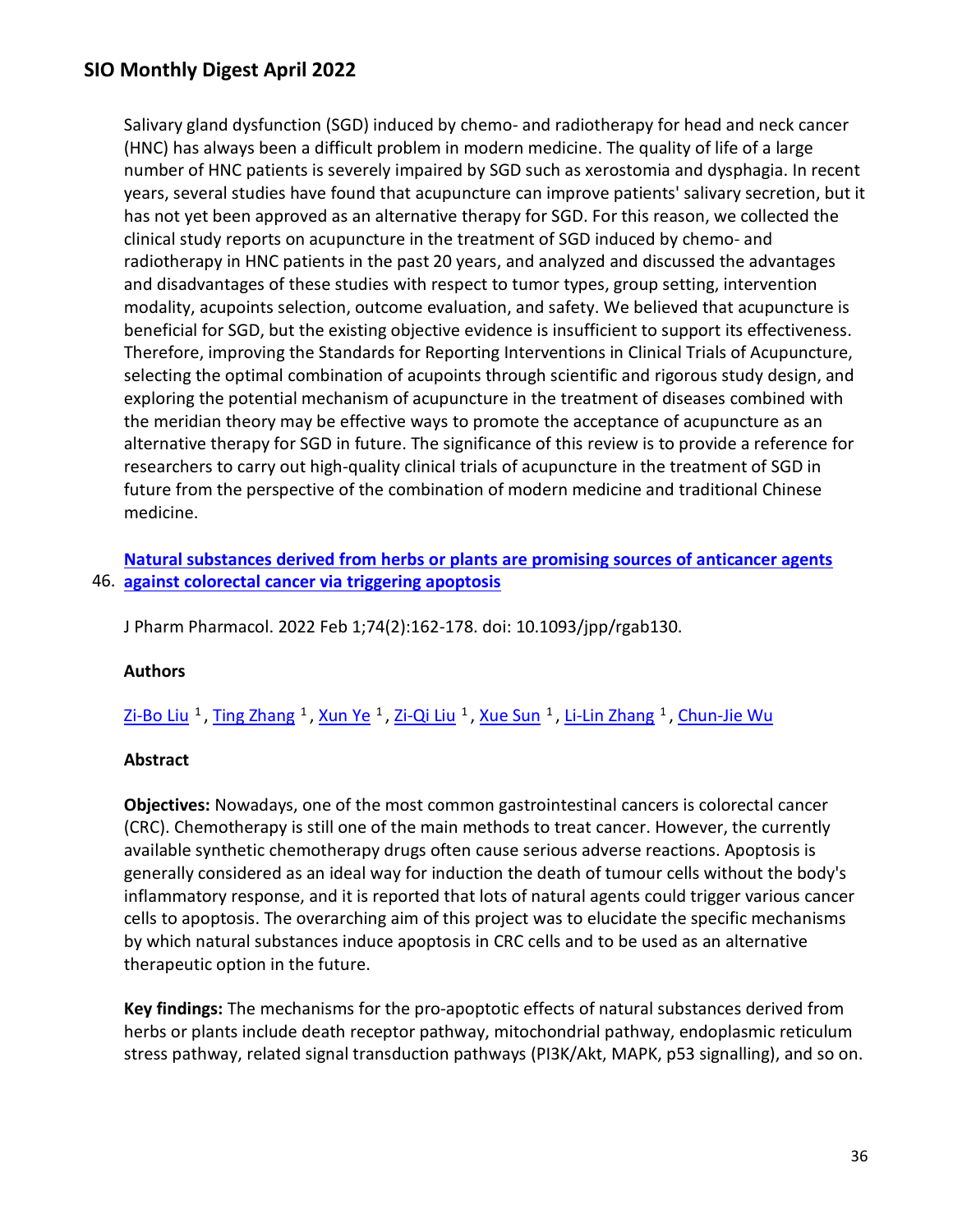**Summary:** This paper updated this information regarding the anti-tumour effects of natural agents via induction of apoptosis against CRC, which would be beneficial for future new drug research regarding natural products from herbs or plants.

## 47. **[Inhibiting PI3K/Akt/mTOR-Mediated Autophagy](https://nam11.safelinks.protection.outlook.com/?url=https%3A%2F%2Fpubmed.ncbi.nlm.nih.gov%2F34535390%2F&data=04%7C01%7Calmira.catic%40emory.edu%7C478ade74754b4c15a64f08da13eab169%7Ce004fb9cb0a4424fbcd0322606d5df38%7C0%7C0%7C637844196310990635%7CUnknown%7CTWFpbGZsb3d8eyJWIjoiMC4wLjAwMDAiLCJQIjoiV2luMzIiLCJBTiI6Ik1haWwiLCJXVCI6Mn0%3D%7C3000&sdata=%2Bk6xnO0znYwVdLmRJ%2BP7X4QAat9MjCEbm0SiQ33oSXI%3D&reserved=0)  [Radix Tetrastigma Extracts Enhance the Chemosensitivity in Triple-Negative Breast Cancer Via](https://nam11.safelinks.protection.outlook.com/?url=https%3A%2F%2Fpubmed.ncbi.nlm.nih.gov%2F34535390%2F&data=04%7C01%7Calmira.catic%40emory.edu%7C478ade74754b4c15a64f08da13eab169%7Ce004fb9cb0a4424fbcd0322606d5df38%7C0%7C0%7C637844196310990635%7CUnknown%7CTWFpbGZsb3d8eyJWIjoiMC4wLjAwMDAiLCJQIjoiV2luMzIiLCJBTiI6Ik1haWwiLCJXVCI6Mn0%3D%7C3000&sdata=%2Bk6xnO0znYwVdLmRJ%2BP7X4QAat9MjCEbm0SiQ33oSXI%3D&reserved=0)**

Clin Breast Cancer. 2022 Feb;22(2):89-97. doi: 10.1016/j.clbc.2021.07.015. Epub 2021 Aug 4.

## **Authors**

[Shuo Zhang](https://nam11.safelinks.protection.outlook.com/?url=https%3A%2F%2Fpubmed.ncbi.nlm.nih.gov%2F%3Fsize%3D100%26term%3DZhang%2BS%26cauthor_id%3D34535390&data=04%7C01%7Calmira.catic%40emory.edu%7C478ade74754b4c15a64f08da13eab169%7Ce004fb9cb0a4424fbcd0322606d5df38%7C0%7C0%7C637844196310990635%7CUnknown%7CTWFpbGZsb3d8eyJWIjoiMC4wLjAwMDAiLCJQIjoiV2luMzIiLCJBTiI6Ik1haWwiLCJXVCI6Mn0%3D%7C3000&sdata=Im%2BvBTcMxY1Vp%2Fg9PQraG1zlyvXSZsphx93oUPjzx1E%3D&reserved=0) <sup>1</sup>, [Tongxing Cui](https://nam11.safelinks.protection.outlook.com/?url=https%3A%2F%2Fpubmed.ncbi.nlm.nih.gov%2F%3Fsize%3D100%26term%3DCui%2BT%26cauthor_id%3D34535390&data=04%7C01%7Calmira.catic%40emory.edu%7C478ade74754b4c15a64f08da13eab169%7Ce004fb9cb0a4424fbcd0322606d5df38%7C0%7C0%7C637844196310990635%7CUnknown%7CTWFpbGZsb3d8eyJWIjoiMC4wLjAwMDAiLCJQIjoiV2luMzIiLCJBTiI6Ik1haWwiLCJXVCI6Mn0%3D%7C3000&sdata=x4FIOytm9zsA%2Bc6hKu4NjTkGGGwXC4SrYc%2BWzLoHrKs%3D&reserved=0) <sup>2</sup>, [Yin Duan](https://nam11.safelinks.protection.outlook.com/?url=https%3A%2F%2Fpubmed.ncbi.nlm.nih.gov%2F%3Fsize%3D100%26term%3DDuan%2BY%26cauthor_id%3D34535390&data=04%7C01%7Calmira.catic%40emory.edu%7C478ade74754b4c15a64f08da13eab169%7Ce004fb9cb0a4424fbcd0322606d5df38%7C0%7C0%7C637844196310990635%7CUnknown%7CTWFpbGZsb3d8eyJWIjoiMC4wLjAwMDAiLCJQIjoiV2luMzIiLCJBTiI6Ik1haWwiLCJXVCI6Mn0%3D%7C3000&sdata=XjFFj9vxvzDiVIMgdkyrgzbcY2LaGHx1Y%2F%2FiIvsrPsw%3D&reserved=0) <sup>1</sup>, [Hongchen Zhang](https://nam11.safelinks.protection.outlook.com/?url=https%3A%2F%2Fpubmed.ncbi.nlm.nih.gov%2F%3Fsize%3D100%26term%3DZhang%2BH%26cauthor_id%3D34535390&data=04%7C01%7Calmira.catic%40emory.edu%7C478ade74754b4c15a64f08da13eab169%7Ce004fb9cb0a4424fbcd0322606d5df38%7C0%7C0%7C637844196310990635%7CUnknown%7CTWFpbGZsb3d8eyJWIjoiMC4wLjAwMDAiLCJQIjoiV2luMzIiLCJBTiI6Ik1haWwiLCJXVCI6Mn0%3D%7C3000&sdata=roJLaZzEGXXL1JiliEN3nYEUbxfWarWfqR7eSX4QaQc%3D&reserved=0) <sup>1</sup>, [Bei Wang](https://nam11.safelinks.protection.outlook.com/?url=https%3A%2F%2Fpubmed.ncbi.nlm.nih.gov%2F%3Fsize%3D100%26term%3DWang%2BB%26cauthor_id%3D34535390&data=04%7C01%7Calmira.catic%40emory.edu%7C478ade74754b4c15a64f08da13eab169%7Ce004fb9cb0a4424fbcd0322606d5df38%7C0%7C0%7C637844196310990635%7CUnknown%7CTWFpbGZsb3d8eyJWIjoiMC4wLjAwMDAiLCJQIjoiV2luMzIiLCJBTiI6Ik1haWwiLCJXVCI6Mn0%3D%7C3000&sdata=jtK0oV4auZgSRDKogoNqU3rEKFUl07kLzbjtzQTZ9OE%3D&reserved=0) <sup>1</sup>, [Huiling Chen](https://nam11.safelinks.protection.outlook.com/?url=https%3A%2F%2Fpubmed.ncbi.nlm.nih.gov%2F%3Fsize%3D100%26term%3DChen%2BH%26cauthor_id%3D34535390&data=04%7C01%7Calmira.catic%40emory.edu%7C478ade74754b4c15a64f08da13eab169%7Ce004fb9cb0a4424fbcd0322606d5df38%7C0%7C0%7C637844196310990635%7CUnknown%7CTWFpbGZsb3d8eyJWIjoiMC4wLjAwMDAiLCJQIjoiV2luMzIiLCJBTiI6Ik1haWwiLCJXVCI6Mn0%3D%7C3000&sdata=eCPmz3Yp2WNNLDrnqVfRcq8XGmF66iCAeRE3S7knjNg%3D&reserved=0) <sup>3</sup>, Junjie Ni<sup>3</sup>. Yilin Shen<sup>3</sup>. Xiao-Ai Lv<sup>4</sup>

## **Abstract**

**Objective:** Drug resistance in tumors is one of the major factors that leads to chemotherapy failure. This study aims to investigate the effect of Radix Tetrastigma extracts (RTEs) on Taxolinduced autophagy and the chemosensitivity against drug resistance in triple-negative breast cancer (TNBC).

**Methods:** Taxol-resistant MDA-MB-468 (MDA-MB-468/Taxol) cells were induced and treated with RTEs and/or Taxol. Mice were subcutaneously inoculated with MDA-MB- 468/Taxol cells to establish xenograft models. The associated protein levels were measured by western blotting. Flow cytometry, CCK-8 and EdU assay were performed to detect cell apoptosis, viability, and proliferation, respectively.

**Results:** In MDA-MB-468/Taxol cells, RTEs & Taxol treatment increased cell apoptosis, reduced cell viability and proliferation, up-regulated anti-autophagy marker LC3I/LC3II ratio, and enhanced mTOR level. With RTEs & Taxol treatment, mTOR silencing downregulated LC3I/LC3II ratio, increased cell viability and proliferation, and reduced cell apoptosis, while mTOR overexpression showed the opposite results. PI3K inhibitor reduced AKT and mTOR levels, and the effects on cell activities were similar to the results of mTOR silencing. After RTEs & Taxol injection, xenograft tumor was smaller, and AKT, mTOR, LC3I/LC3II ratio and apoptotic marker cleaved caspase-3 were increased.

**Conclusion:** RTEs enhanced the chemosensitivity of resistant TNBC cells to Taxol through inhibiting PI3K/Akt/mTOR-mediated autophagy.

**Micro:** RTEs exerted anti-tumor effects in various cancers, and this study determined its role in TNBC. Taxol-resistant MDA-MB-468 cells were induced and xenograft models were established. We found that RTEs inhibited autophagy of MDA-MB-468/Taxol cells and reduced tumor growth.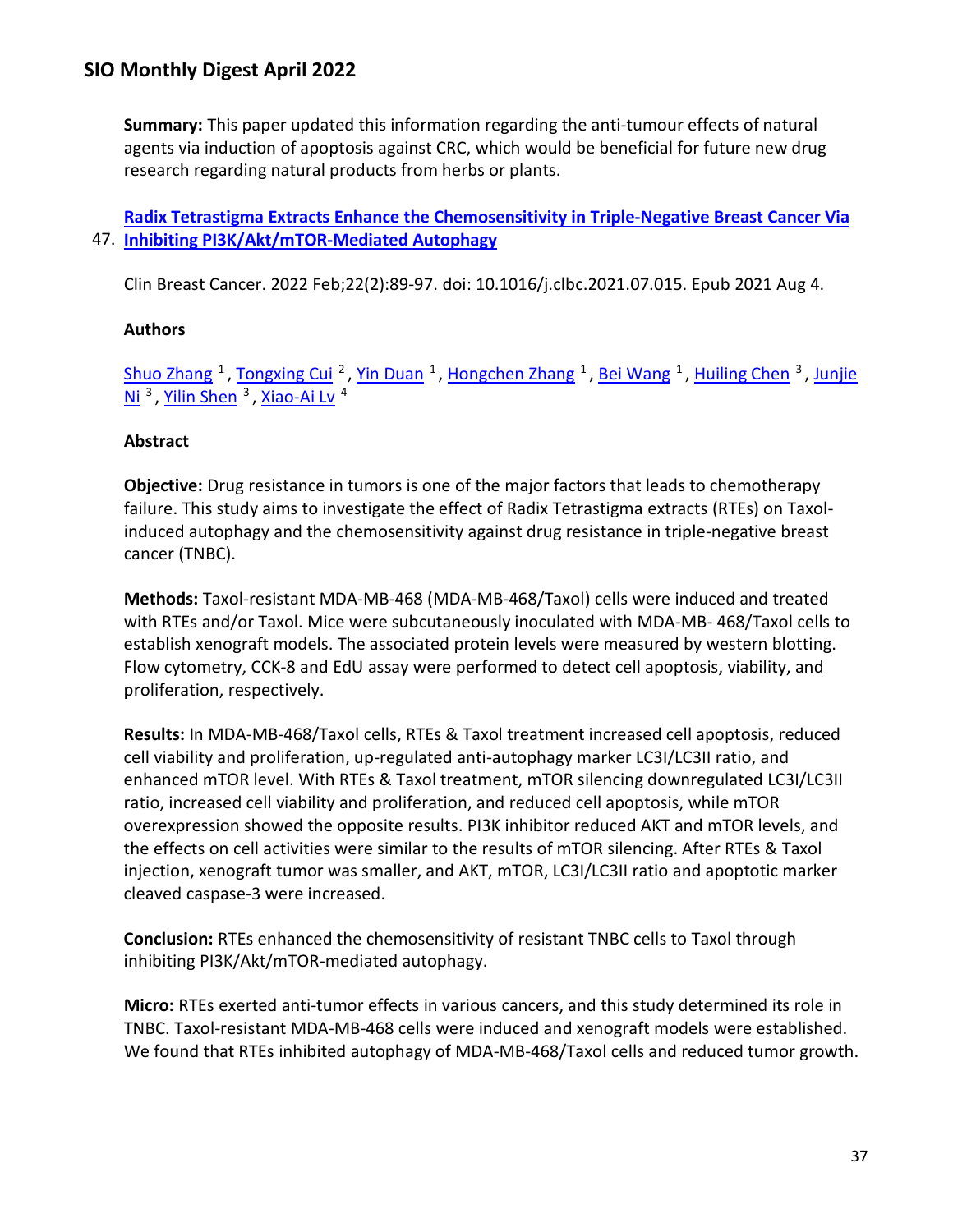Inhibition of PI3K/Akt/mTOR pathway promoted autophagy of MDA-MB-468/Taxol cells. We may provide a new potential strategy for TNBC treatment.

**Keywords:** Autophagy; Breast cancer; PI3K/Akt/mTOR; RTEs; TNBC.

48. **[Regulating Glioma Immune Inflammatory Factors: Implications for Precise Cancer Treatment](https://nam11.safelinks.protection.outlook.com/?url=https%3A%2F%2Fpubmed.ncbi.nlm.nih.gov%2F34515002%2F&data=04%7C01%7Calmira.catic%40emory.edu%7C478ade74754b4c15a64f08da13eab169%7Ce004fb9cb0a4424fbcd0322606d5df38%7C0%7C0%7C637844196311146901%7CUnknown%7CTWFpbGZsb3d8eyJWIjoiMC4wLjAwMDAiLCJQIjoiV2luMzIiLCJBTiI6Ik1haWwiLCJXVCI6Mn0%3D%7C3000&sdata=UU1CYMW3I48yOp33AH8AkQU1UynlEzLKz%2BOCu4w%2BlgY%3D&reserved=0)  [Network Pharmacology Analysis of Molecular Mechanism of Curcuma longa L. Extracts](https://nam11.safelinks.protection.outlook.com/?url=https%3A%2F%2Fpubmed.ncbi.nlm.nih.gov%2F34515002%2F&data=04%7C01%7Calmira.catic%40emory.edu%7C478ade74754b4c15a64f08da13eab169%7Ce004fb9cb0a4424fbcd0322606d5df38%7C0%7C0%7C637844196311146901%7CUnknown%7CTWFpbGZsb3d8eyJWIjoiMC4wLjAwMDAiLCJQIjoiV2luMzIiLCJBTiI6Ik1haWwiLCJXVCI6Mn0%3D%7C3000&sdata=UU1CYMW3I48yOp33AH8AkQU1UynlEzLKz%2BOCu4w%2BlgY%3D&reserved=0)** 

Curr Top Med Chem. 2022 Mar 4;22(4):259-267. doi: 10.2174/1568026621666210910123749.

## **Authors**

Hui Li<sup>1</sup>, Yongwei Li<sup>1</sup>

### **Abstract**

**Introduction:** Curcuma longa L. has been associated with different antioxidant, antiinflammatory, bactericidal and anticancer effects, but the mechanisms of the effects are not yet clearly understood. This study aimed to investigate the key targets and the effect of potential molecular mechanisms of Curcuma longa L. extracts on glioma using different network pharmacology analysis approaches.

**Methods:** The components of Curcuma longa were extracted by gas chromatography-mass spectrometry (GC-MS), and the active components related to the occurrence and development of glioma were determined by traditional Chinese medicine systems pharmacology database and analysis platform (TCMSP) database, and the same targets of the active components and glioma were screened by network pharmacology approach. Then, the protein's function and regulatory pathway of the common targets were analyzed by Gene Ontology (GO) and Kyoto Encyclopedia of Genes and Genomes (KEGG) pathway enrichment analyses. The protein's action and regulatory pathway of the common targets were analyzed with the Cytoscape package using the Search Tool for the Retrieval of Interacting Genes/Proteins (STRING) database to construct the target interaction network through which the key targets were identified.

**Results:** GC-MS combined with TCMSP database was used to identify the active components related to the occurrence and development of glioma in Curcuma longa. Finally, we identified the active components 1-(1,5-Dimethyl-4-hexenyl)-4-methyl benzene and Zingiberene. At the same time, 190 target genes of Curcuma longa extracts on glioma were obtained using the Venn diagram. The results of GO analysis showed that the biological processes involved included a response to stimulation, metabolic process, inflammatory process, cell differentiation, and regulation of biological processes. KEGG analysis showed that the PI3K-Akt signaling pathway, MAPK signaling pathway, Th17 cell differentiation, and proteoglycan pathway might be involved in cancer. Further analyses showed that the IL-17 signaling pathway and Interleukin-4 and interleukin-13 signaling were involved in the inflammatory pathway. The analysis of key nodes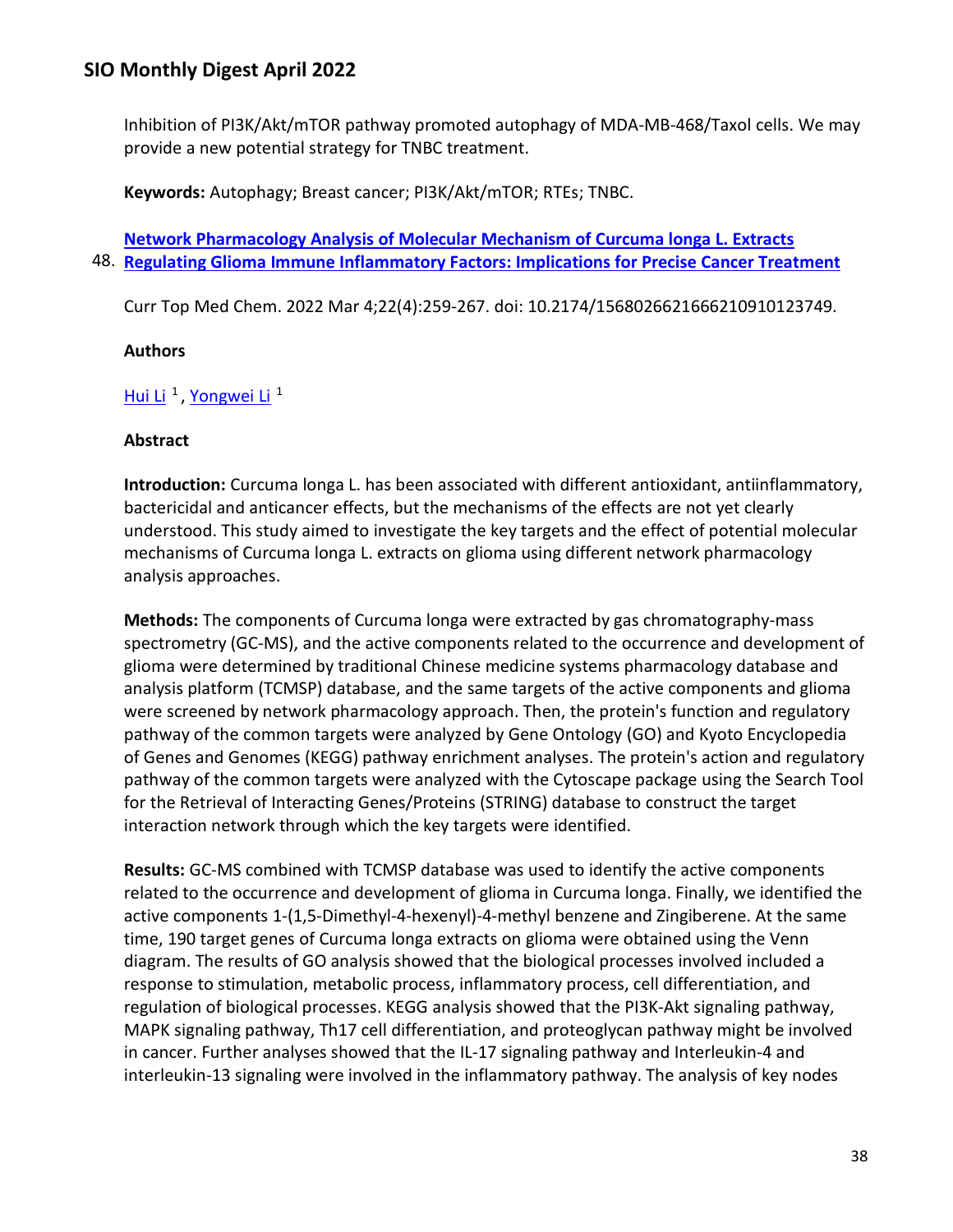showed that GSK3B, MAPK14, HSP90AA1, MAPK3 and MAPK8 were IL-17 signaling pathways, while HIF1A and JAK3 were Interleukin-4 and interleukin-13 signaling pathways.

**Conclusion:** Curcuma longa extracts can regulate the occurrence and development of glioma by regulating the immune-inflammatory responses.

49. **[formulations](https://nam11.safelinks.protection.outlook.com/?url=https%3A%2F%2Fpubmed.ncbi.nlm.nih.gov%2F34450316%2F&data=04%7C01%7Calmira.catic%40emory.edu%7C478ade74754b4c15a64f08da13eab169%7Ce004fb9cb0a4424fbcd0322606d5df38%7C0%7C0%7C637844196311146901%7CUnknown%7CTWFpbGZsb3d8eyJWIjoiMC4wLjAwMDAiLCJQIjoiV2luMzIiLCJBTiI6Ik1haWwiLCJXVCI6Mn0%3D%7C3000&sdata=6hwihpR6108Q3awB8N%2FOXa3Cf%2F%2BcmVelhZEzGdl%2FGdc%3D&reserved=0)  [Garlic constituents for cancer prevention and therapy: From phytochemistry to novel](https://nam11.safelinks.protection.outlook.com/?url=https%3A%2F%2Fpubmed.ncbi.nlm.nih.gov%2F34450316%2F&data=04%7C01%7Calmira.catic%40emory.edu%7C478ade74754b4c15a64f08da13eab169%7Ce004fb9cb0a4424fbcd0322606d5df38%7C0%7C0%7C637844196311146901%7CUnknown%7CTWFpbGZsb3d8eyJWIjoiMC4wLjAwMDAiLCJQIjoiV2luMzIiLCJBTiI6Ik1haWwiLCJXVCI6Mn0%3D%7C3000&sdata=6hwihpR6108Q3awB8N%2FOXa3Cf%2F%2BcmVelhZEzGdl%2FGdc%3D&reserved=0)** 

Pharmacol Res. 2022 Jan;175:105837. doi: 10.1016/j.phrs.2021.105837. Epub 2021 Aug 24.

### **Authors**

[Arijit Mondal](https://nam11.safelinks.protection.outlook.com/?url=https%3A%2F%2Fpubmed.ncbi.nlm.nih.gov%2F%3Fsize%3D100%26term%3DMondal%2BA%26cauthor_id%3D34450316&data=04%7C01%7Calmira.catic%40emory.edu%7C478ade74754b4c15a64f08da13eab169%7Ce004fb9cb0a4424fbcd0322606d5df38%7C0%7C0%7C637844196311146901%7CUnknown%7CTWFpbGZsb3d8eyJWIjoiMC4wLjAwMDAiLCJQIjoiV2luMzIiLCJBTiI6Ik1haWwiLCJXVCI6Mn0%3D%7C3000&sdata=eMQsTx4j1NgN%2BRWAVO%2BXlm81q1d3ck1D2euYn%2B1Uvw0%3D&reserved=0) <sup>1</sup>, [Sabyasachi Banerjee](https://nam11.safelinks.protection.outlook.com/?url=https%3A%2F%2Fpubmed.ncbi.nlm.nih.gov%2F%3Fsize%3D100%26term%3DBanerjee%2BS%26cauthor_id%3D34450316&data=04%7C01%7Calmira.catic%40emory.edu%7C478ade74754b4c15a64f08da13eab169%7Ce004fb9cb0a4424fbcd0322606d5df38%7C0%7C0%7C637844196311146901%7CUnknown%7CTWFpbGZsb3d8eyJWIjoiMC4wLjAwMDAiLCJQIjoiV2luMzIiLCJBTiI6Ik1haWwiLCJXVCI6Mn0%3D%7C3000&sdata=KXsIdh7JWQeD8ugjzran9Henfp%2F6G0jDh7Ph4NDVfyM%3D&reserved=0) <sup>2</sup>, [Sankhadip Bose](https://nam11.safelinks.protection.outlook.com/?url=https%3A%2F%2Fpubmed.ncbi.nlm.nih.gov%2F%3Fsize%3D100%26term%3DBose%2BS%26cauthor_id%3D34450316&data=04%7C01%7Calmira.catic%40emory.edu%7C478ade74754b4c15a64f08da13eab169%7Ce004fb9cb0a4424fbcd0322606d5df38%7C0%7C0%7C637844196311146901%7CUnknown%7CTWFpbGZsb3d8eyJWIjoiMC4wLjAwMDAiLCJQIjoiV2luMzIiLCJBTiI6Ik1haWwiLCJXVCI6Mn0%3D%7C3000&sdata=mo14bE3ipQFwSMatQQyl%2F7JHeXuymKGAhJxXdqxuAyU%3D&reserved=0) <sup>3</sup>, [Sujayita Mazumder](https://nam11.safelinks.protection.outlook.com/?url=https%3A%2F%2Fpubmed.ncbi.nlm.nih.gov%2F%3Fsize%3D100%26term%3DMazumder%2BS%26cauthor_id%3D34450316&data=04%7C01%7Calmira.catic%40emory.edu%7C478ade74754b4c15a64f08da13eab169%7Ce004fb9cb0a4424fbcd0322606d5df38%7C0%7C0%7C637844196311146901%7CUnknown%7CTWFpbGZsb3d8eyJWIjoiMC4wLjAwMDAiLCJQIjoiV2luMzIiLCJBTiI6Ik1haWwiLCJXVCI6Mn0%3D%7C3000&sdata=jqq8hIst3du8X%2FKg8v6hfhWF5UwS50xrYMgMli3MMvQ%3D&reserved=0) <sup>4</sup>, Rebecca A [Haber](https://nam11.safelinks.protection.outlook.com/?url=https%3A%2F%2Fpubmed.ncbi.nlm.nih.gov%2F%3Fsize%3D100%26term%3DHaber%2BRA%26cauthor_id%3D34450316&data=04%7C01%7Calmira.catic%40emory.edu%7C478ade74754b4c15a64f08da13eab169%7Ce004fb9cb0a4424fbcd0322606d5df38%7C0%7C0%7C637844196311146901%7CUnknown%7CTWFpbGZsb3d8eyJWIjoiMC4wLjAwMDAiLCJQIjoiV2luMzIiLCJBTiI6Ik1haWwiLCJXVCI6Mn0%3D%7C3000&sdata=efXcy0Pn2pvxYfTkJcriM1wN7xCbuSoLPfDwpDp26%2Bk%3D&reserved=0) <sup>5</sup>, [Mohammad Hosein Farzaei](https://nam11.safelinks.protection.outlook.com/?url=https%3A%2F%2Fpubmed.ncbi.nlm.nih.gov%2F%3Fsize%3D100%26term%3DFarzaei%2BMH%26cauthor_id%3D34450316&data=04%7C01%7Calmira.catic%40emory.edu%7C478ade74754b4c15a64f08da13eab169%7Ce004fb9cb0a4424fbcd0322606d5df38%7C0%7C0%7C637844196311146901%7CUnknown%7CTWFpbGZsb3d8eyJWIjoiMC4wLjAwMDAiLCJQIjoiV2luMzIiLCJBTiI6Ik1haWwiLCJXVCI6Mn0%3D%7C3000&sdata=qG6E8hO5C90MmbIaeAQbmqCk77VkM9yZrTQlUXm15k8%3D&reserved=0) <sup>6</sup>, [Anupam Bishayee](https://nam11.safelinks.protection.outlook.com/?url=https%3A%2F%2Fpubmed.ncbi.nlm.nih.gov%2F%3Fsize%3D100%26term%3DBishayee%2BA%26cauthor_id%3D34450316&data=04%7C01%7Calmira.catic%40emory.edu%7C478ade74754b4c15a64f08da13eab169%7Ce004fb9cb0a4424fbcd0322606d5df38%7C0%7C0%7C637844196311146901%7CUnknown%7CTWFpbGZsb3d8eyJWIjoiMC4wLjAwMDAiLCJQIjoiV2luMzIiLCJBTiI6Ik1haWwiLCJXVCI6Mn0%3D%7C3000&sdata=OgMmtqAh8ZSLVSgxcji2vdKvXRHqE9KGZxTn8P7yfoM%3D&reserved=0) <sup>7</sup>

## **Abstract**

Garlic (Allium sativum L.) is one of the oldest plants cultivated for its dietary and medicinal values. This incredible plant is endowed with various pharmacological attributes, such as antimicrobial, antiarthritic, antithrombotic, antitumor, hypoglycemic, and hypolipidemic activities. Among the various beneficial pharmacological effects of garlic, the anticancer activity is presumably the most studied. The consumption of garlic provides strong protection against cancer risk. Taking into account the multi-targeted actions and absence of considerable toxicity, a few active metabolites of garlic are probably to play crucial roles in the killing of cancerous cells. Garlic contains several bioactive molecules with anticancer actions and these include diallyl trisulfide, allicin, diallyl disulfide, diallyl sulfide, and allyl mercaptan. The effects of various garlic-derived products, their phytoconstituents and nanoformulations have been evaluated against skin, prostate, ovarian, breast, gastric, colorectal, oral, liver, and pancreatic cancers. Garlic extract, its phytocompounds and their nanoformulations have been shown to inhibit the different stages of cancer, including initiation, promotion, and progression. Besides, these bioactive metabolites alter the peroxidation of lipid, activity of nitric oxide synthetase, nuclear factor-κB, epidermal growth factor receptor, and protein kinase C, cell cycle, and survival signaling. The current comprehensive review portrays the functions of garlic, its bioactive constituents and nanoformulations against several types of cancers and explores the possibility of developing these agents as anticancer pharmaceuticals.

50. **[role of psychological capital](https://nam11.safelinks.protection.outlook.com/?url=https%3A%2F%2Fpubmed.ncbi.nlm.nih.gov%2F34423462%2F&data=04%7C01%7Calmira.catic%40emory.edu%7C478ade74754b4c15a64f08da13eab169%7Ce004fb9cb0a4424fbcd0322606d5df38%7C0%7C0%7C637844196311146901%7CUnknown%7CTWFpbGZsb3d8eyJWIjoiMC4wLjAwMDAiLCJQIjoiV2luMzIiLCJBTiI6Ik1haWwiLCJXVCI6Mn0%3D%7C3000&sdata=KJtQsq4XZ%2BPY8%2F6SUpTtxpqpG3L2GeWe10g989WMZI0%3D&reserved=0)  [Quality of life in cancer patients with different preferences for nurse spiritual therapeutics: The](https://nam11.safelinks.protection.outlook.com/?url=https%3A%2F%2Fpubmed.ncbi.nlm.nih.gov%2F34423462%2F&data=04%7C01%7Calmira.catic%40emory.edu%7C478ade74754b4c15a64f08da13eab169%7Ce004fb9cb0a4424fbcd0322606d5df38%7C0%7C0%7C637844196311146901%7CUnknown%7CTWFpbGZsb3d8eyJWIjoiMC4wLjAwMDAiLCJQIjoiV2luMzIiLCJBTiI6Ik1haWwiLCJXVCI6Mn0%3D%7C3000&sdata=KJtQsq4XZ%2BPY8%2F6SUpTtxpqpG3L2GeWe10g989WMZI0%3D&reserved=0)** 

J Adv Nurs. 2022 Apr;78(4):991-1000. doi: 10.1111/jan.15023. Epub 2021 Aug 23.

### **Authors**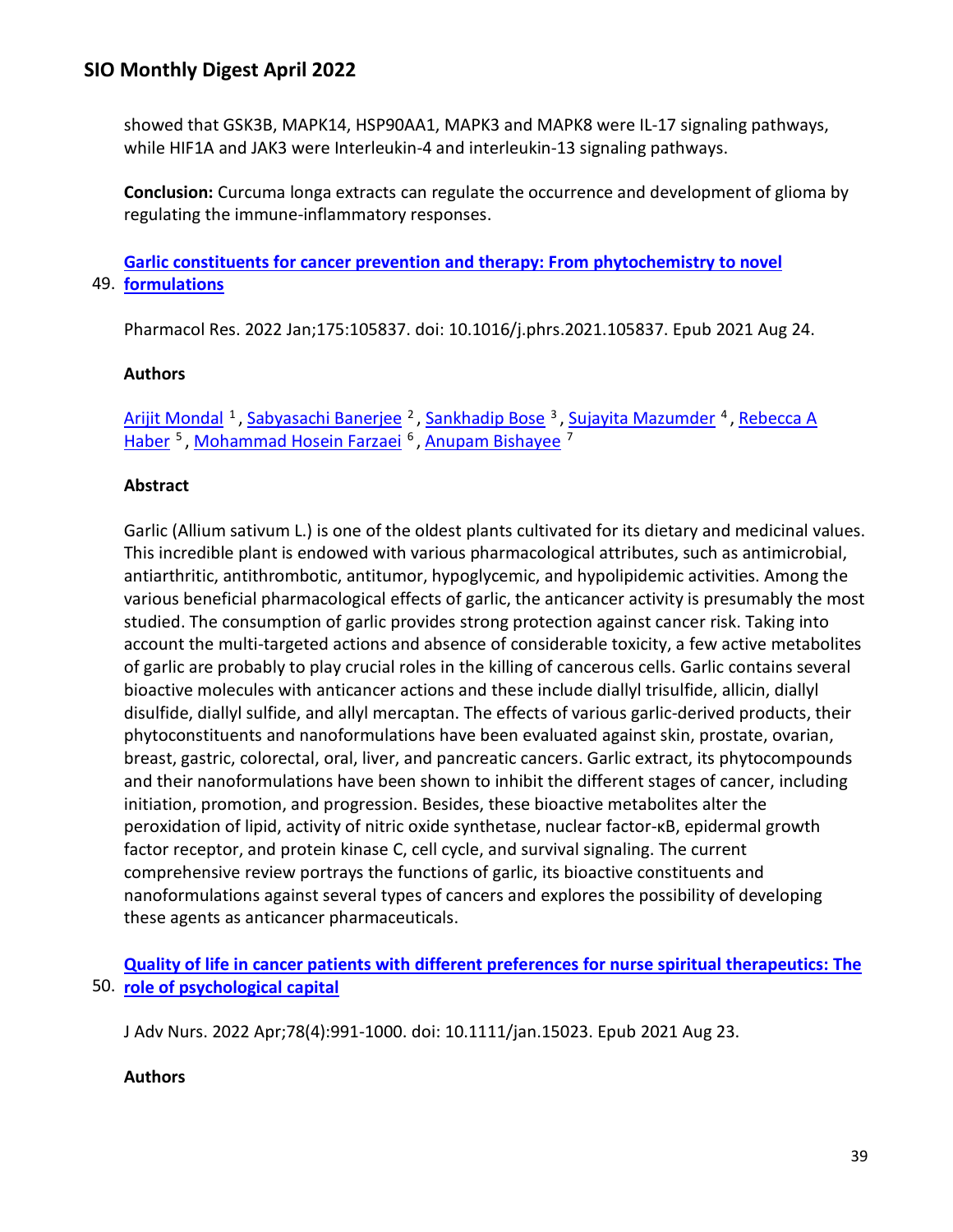[Yu-Fang Guo](https://nam11.safelinks.protection.outlook.com/?url=https%3A%2F%2Fpubmed.ncbi.nlm.nih.gov%2F%3Fsize%3D100%26term%3DGuo%2BYF%26cauthor_id%3D34423462&data=04%7C01%7Calmira.catic%40emory.edu%7C478ade74754b4c15a64f08da13eab169%7Ce004fb9cb0a4424fbcd0322606d5df38%7C0%7C0%7C637844196311146901%7CUnknown%7CTWFpbGZsb3d8eyJWIjoiMC4wLjAwMDAiLCJQIjoiV2luMzIiLCJBTiI6Ik1haWwiLCJXVCI6Mn0%3D%7C3000&sdata=E7qcP3xRSRPavH7PAWwJSkN56etKKAmBJ8PMgnvh74o%3D&reserved=0) <sup>1</sup>, [Ke-Fang Wang](https://nam11.safelinks.protection.outlook.com/?url=https%3A%2F%2Fpubmed.ncbi.nlm.nih.gov%2F%3Fsize%3D100%26term%3DWang%2BKF%26cauthor_id%3D34423462&data=04%7C01%7Calmira.catic%40emory.edu%7C478ade74754b4c15a64f08da13eab169%7Ce004fb9cb0a4424fbcd0322606d5df38%7C0%7C0%7C637844196311146901%7CUnknown%7CTWFpbGZsb3d8eyJWIjoiMC4wLjAwMDAiLCJQIjoiV2luMzIiLCJBTiI6Ik1haWwiLCJXVCI6Mn0%3D%7C3000&sdata=hnwjx4Qlkq4bELogOyyM61YlXCeYbF1SZSkhowskvHQ%3D&reserved=0) <sup>1</sup>, [Wendy Cross](https://nam11.safelinks.protection.outlook.com/?url=https%3A%2F%2Fpubmed.ncbi.nlm.nih.gov%2F%3Fsize%3D100%26term%3DCross%2BW%26cauthor_id%3D34423462&data=04%7C01%7Calmira.catic%40emory.edu%7C478ade74754b4c15a64f08da13eab169%7Ce004fb9cb0a4424fbcd0322606d5df38%7C0%7C0%7C637844196311146901%7CUnknown%7CTWFpbGZsb3d8eyJWIjoiMC4wLjAwMDAiLCJQIjoiV2luMzIiLCJBTiI6Ik1haWwiLCJXVCI6Mn0%3D%7C3000&sdata=QMQ8DsjdmjlcmBSYqnMfPVtL6X2Eysy0ubIs4qyGf2U%3D&reserved=0) <sup>2</sup>, [Louisa Lam](https://nam11.safelinks.protection.outlook.com/?url=https%3A%2F%2Fpubmed.ncbi.nlm.nih.gov%2F%3Fsize%3D100%26term%3DLam%2BL%26cauthor_id%3D34423462&data=04%7C01%7Calmira.catic%40emory.edu%7C478ade74754b4c15a64f08da13eab169%7Ce004fb9cb0a4424fbcd0322606d5df38%7C0%7C0%7C637844196311146901%7CUnknown%7CTWFpbGZsb3d8eyJWIjoiMC4wLjAwMDAiLCJQIjoiV2luMzIiLCJBTiI6Ik1haWwiLCJXVCI6Mn0%3D%7C3000&sdata=TIXGJPcmiVnWoptcJtVucH9WNoFt6ztNcYKbT6SS7Qs%3D&reserved=0) <sup>2</sup> <sup>3</sup>, [Virginia Plummer](https://nam11.safelinks.protection.outlook.com/?url=https%3A%2F%2Fpubmed.ncbi.nlm.nih.gov%2F%3Fsize%3D100%26term%3DPlummer%2BV%26cauthor_id%3D34423462&data=04%7C01%7Calmira.catic%40emory.edu%7C478ade74754b4c15a64f08da13eab169%7Ce004fb9cb0a4424fbcd0322606d5df38%7C0%7C0%7C637844196311303124%7CUnknown%7CTWFpbGZsb3d8eyJWIjoiMC4wLjAwMDAiLCJQIjoiV2luMzIiLCJBTiI6Ik1haWwiLCJXVCI6Mn0%3D%7C3000&sdata=JCr6QU6pVgye4kT6moVEs0C7D28T%2BqAMXoSLwGgGVmY%3D&reserved=0) <sup>2</sup> <sup>4</sup>, [Jing Li](https://nam11.safelinks.protection.outlook.com/?url=https%3A%2F%2Fpubmed.ncbi.nlm.nih.gov%2F%3Fsize%3D100%26term%3DLi%2BJ%26cauthor_id%3D34423462&data=04%7C01%7Calmira.catic%40emory.edu%7C478ade74754b4c15a64f08da13eab169%7Ce004fb9cb0a4424fbcd0322606d5df38%7C0%7C0%7C637844196311303124%7CUnknown%7CTWFpbGZsb3d8eyJWIjoiMC4wLjAwMDAiLCJQIjoiV2luMzIiLCJBTiI6Ik1haWwiLCJXVCI6Mn0%3D%7C3000&sdata=dm%2FqwMv%2FI5y3xOSnadLeXbymXZedeITJJ2xJb8VzWcs%3D&reserved=0) <sup>1</sup>

#### **Abstract**

**Aim:** To explore the status of quality of life and psychological capital and analyse the different effects of psychological capital on the quality of life of cancer patients with different preferences for nurse spiritual therapeutics.

**Design:** A cross-sectional survey was used.

**Methods:** Two hundred and eight cancer patients were recruited using convenience sampling from a tertiary Chinese hospital, between March and July 2019. Data on preferences for nurse spiritual therapeutics (PNST), psychological capital (PsyCap) and quality of life (QoL) were collected using paper questionnaires. Hierarchical multiple regression was employed to investigate the different influences of PsyCap on QoL of cancer patients with various levels of PNST.

**Results:** Compared with patients having high PNST, patients with mild-moderate PNST experienced lower self-efficacy, hope, optimism, PsyCap and social/family well-being. PsyCap significantly explained the variance on QoL of patients with various levels of PNST. Age, gender, presence of caregiver were significant factors influencing physical, social/family and emotional well-being of patients with high PNST.

**Conclusion:** The present study demonstrates disparities in PsyCap and QoL between cancer patients with mild-moderate and high PNST. It is essential to be aware of the positive influences of PsyCap on QoL and develop effective interventions for patients to improve their QoL, especially for those with mild-moderate PNST.

**Impact:** It is necessary to realize the benefits of PsyCap on QoL of cancer patients with various levels of PNST. Appropriate training for nurses needs to be developed to promote their spiritual care competencies. Moreover, supportive interventions should be developed for cancer patients to improve their PsyCap and QoL.

### **[Integrative surgical oncology: A model of acute integrative oncology](https://nam11.safelinks.protection.outlook.com/?url=https%3A%2F%2Fpubmed.ncbi.nlm.nih.gov%2F34407223%2F&data=04%7C01%7Calmira.catic%40emory.edu%7C478ade74754b4c15a64f08da13eab169%7Ce004fb9cb0a4424fbcd0322606d5df38%7C0%7C0%7C637844196311303124%7CUnknown%7CTWFpbGZsb3d8eyJWIjoiMC4wLjAwMDAiLCJQIjoiV2luMzIiLCJBTiI6Ik1haWwiLCJXVCI6Mn0%3D%7C3000&sdata=uZgvW1hsOy15gnAxrm%2BC97WukMUoQnpUGovs4OokNtg%3D&reserved=0)**

51.

Cancer. 2021 Nov 1;127(21):3929-3938. doi: 10.1002/cncr.33688. Epub 2021 Aug 18.

### **Authors**

Maggie L Diller<sup>12</sup>, Viraj A Master<sup>23</sup>

### **Abstract**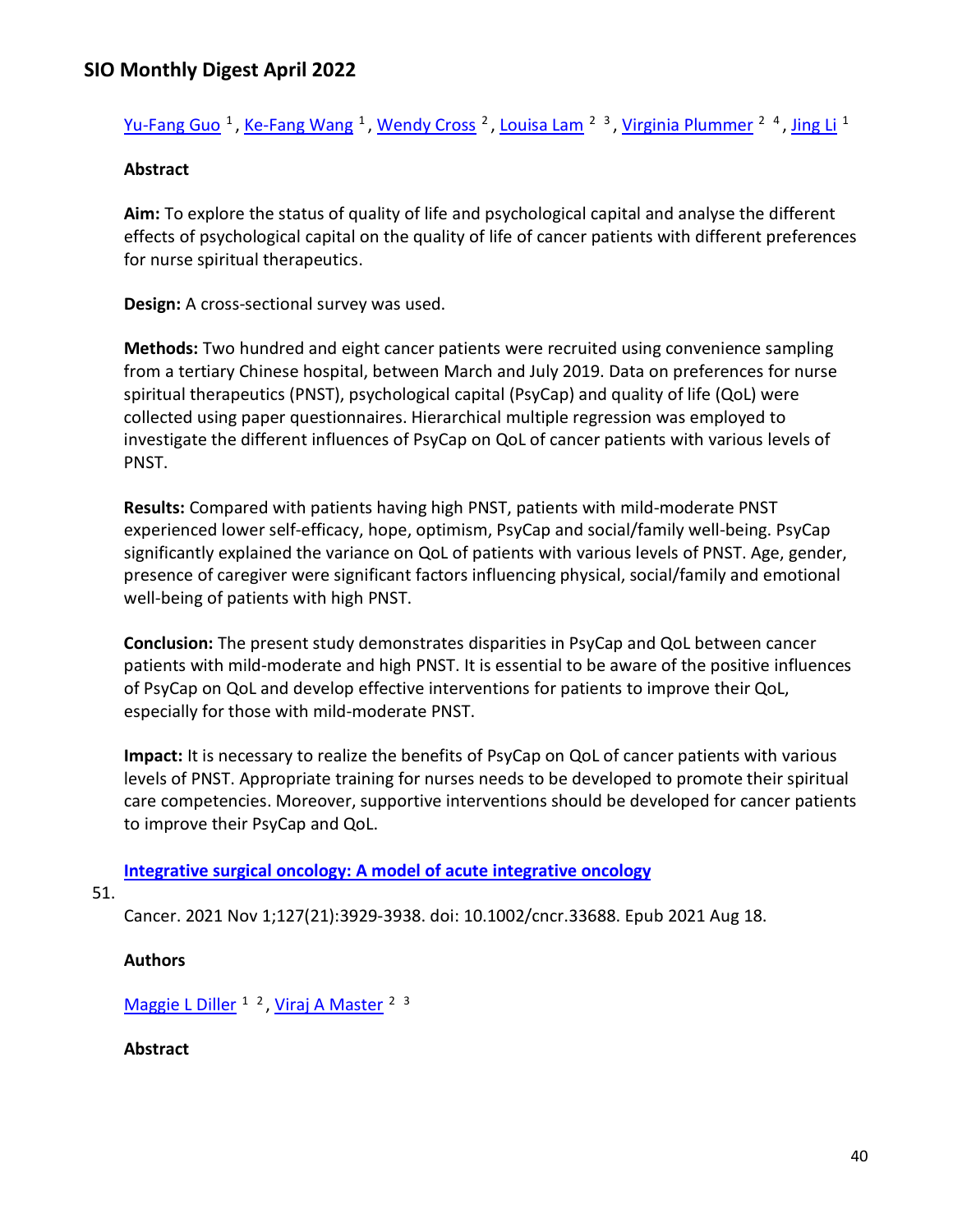Integrative oncology has emerged as a recognized medical subspecialty because of growing interest in the use of integrative medicine in modern cancer care on behalf of both patients and providers. Acutherapy and mind-body techniques, such as meditation and yoga, have been shown to aid in symptom control and improve quality of life in oncologic patient populations, and the Society of Integrative Oncology and American Society of Clinical Oncology have recently endorsed a set of guidelines for the implementation of these techniques specifically in patients with breast cancer. Although the current guidelines focus largely on the management of chronic symptoms, there exists evidence to support the use of these techniques in acute symptom management as well. With surgical resection representing the backbone of many cancer treatment regimens, symptoms that arise during the perioperative period are prime examples of the acute symptomatology common among patients with cancer. Here, the authors provide a detailed literature review of the current evidence supporting the use of integrative techniques during the perioperative period and demonstrate their applicability for acute symptom management within oncologic and surgical populations. In doing so, the authors introduce a new paradigm of surgical practice they call integrative surgical oncology and integrative surgery.

## 52. **[Pharmacology and in vitro Experiments](https://nam11.safelinks.protection.outlook.com/?url=https%3A%2F%2Fpubmed.ncbi.nlm.nih.gov%2F34397325%2F&data=04%7C01%7Calmira.catic%40emory.edu%7C478ade74754b4c15a64f08da13eab169%7Ce004fb9cb0a4424fbcd0322606d5df38%7C0%7C0%7C637844196311303124%7CUnknown%7CTWFpbGZsb3d8eyJWIjoiMC4wLjAwMDAiLCJQIjoiV2luMzIiLCJBTiI6Ik1haWwiLCJXVCI6Mn0%3D%7C3000&sdata=ZzkueCBTXX3cr8TLWX2patr6JaEBvIHH4A2MCnQ7sVI%3D&reserved=0)  [Exploring the Effect of Polyphyllin I on Hepatitis B Virus-related Liver Cancer through Network](https://nam11.safelinks.protection.outlook.com/?url=https%3A%2F%2Fpubmed.ncbi.nlm.nih.gov%2F34397325%2F&data=04%7C01%7Calmira.catic%40emory.edu%7C478ade74754b4c15a64f08da13eab169%7Ce004fb9cb0a4424fbcd0322606d5df38%7C0%7C0%7C637844196311303124%7CUnknown%7CTWFpbGZsb3d8eyJWIjoiMC4wLjAwMDAiLCJQIjoiV2luMzIiLCJBTiI6Ik1haWwiLCJXVCI6Mn0%3D%7C3000&sdata=ZzkueCBTXX3cr8TLWX2patr6JaEBvIHH4A2MCnQ7sVI%3D&reserved=0)**

Comb Chem High Throughput Screen. 2022;25(5):934-944. doi: 10.2174/1386207324666210816141436.

#### **Authors**

## Shuxian Yu<sup>12</sup>, Wenhui Gao<sup>1</sup>, Puhua Zeng<sup>2</sup>, Chenglong Chen<sup>3</sup>, Zhuo Liu<sup>2</sup>, Zhen Zhang<sup>1</sup> , [Jiyong Liu](https://nam11.safelinks.protection.outlook.com/?url=https%3A%2F%2Fpubmed.ncbi.nlm.nih.gov%2F%3Fsize%3D100%26term%3DLiu%2BJ%26cauthor_id%3D34397325&data=04%7C01%7Calmira.catic%40emory.edu%7C478ade74754b4c15a64f08da13eab169%7Ce004fb9cb0a4424fbcd0322606d5df38%7C0%7C0%7C637844196311303124%7CUnknown%7CTWFpbGZsb3d8eyJWIjoiMC4wLjAwMDAiLCJQIjoiV2luMzIiLCJBTiI6Ik1haWwiLCJXVCI6Mn0%3D%7C3000&sdata=qAGgUqLImSVrEdnna7tK15QG2pP3tdMy%2F1j2MavhOCU%3D&reserved=0)  $14$

#### **Abstract**

**Aim and objective:** To investigate the effect of Polyphyllin I (PPI) on HBV-related liver cancer through network pharmacology and in vitro experiments, and to explore its mechanism of action.

**Materials and methods:** Use bioinformatics software to predict the active ingredient target of PPI and the disease target of liver cancer, and perform active ingredient-disease target analysis. The results of network pharmacology through molecular docking and in vitro experiments can be further verified. The HepG2 receptor cells (HepG2. 2. 15) were transfected with HBV plasmid for observation, with the human liver cancer HepG2 being used as the control.

**Results:** Bioinformatics analysis found that PPI had a total of 161 protein targets, and the predicted target and liver cancer targets were combined to obtain 13 intersection targets. The results of molecular docking demonstrated that PPI had a good affinity with STAT3, PTP1B, IL2, and BCL2L1. The results of the in vitro experiments indicated that the PPI inhibited cell proliferation and metastasis in a concentration-dependent manner (P<0.01). Compared with the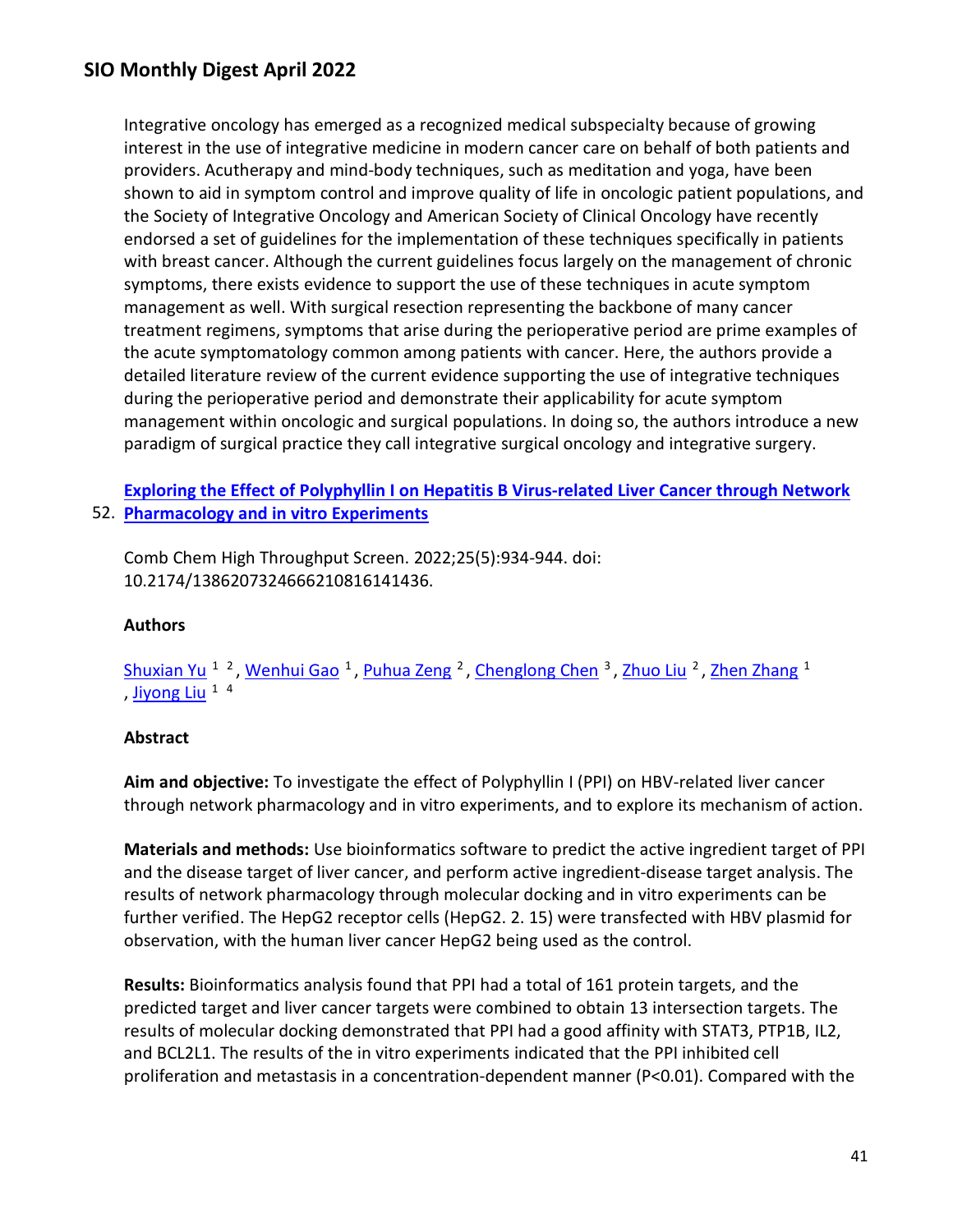vehicle group, the PPI group of 1.5, 3, and 6 μmol/L can promote the apoptosis of liver cancer to different degrees (P<0.01).

**Conclusion:** The present study revealed the mechanism of PPI against liver cancer through network pharmacology and in vitro experiments. Its mechanism of action is related to the inhibition of PPI on the proliferation of HBV-related liver cancer through promoting the apoptosis of liver cancer cells. Additionally, in vitro experiments have also verified that PPI can promote the apoptosis of HepG2 and HepG2.2.15 cells.

53. **[systematic review based on PICO criteria](https://nam11.safelinks.protection.outlook.com/?url=https%3A%2F%2Fpubmed.ncbi.nlm.nih.gov%2F34331571%2F&data=04%7C01%7Calmira.catic%40emory.edu%7C478ade74754b4c15a64f08da13eab169%7Ce004fb9cb0a4424fbcd0322606d5df38%7C0%7C0%7C637844196311303124%7CUnknown%7CTWFpbGZsb3d8eyJWIjoiMC4wLjAwMDAiLCJQIjoiV2luMzIiLCJBTiI6Ik1haWwiLCJXVCI6Mn0%3D%7C3000&sdata=%2BhFKBfyE118EPDy175%2BsLMTyfknH6hQVkTGcujudhVk%3D&reserved=0)  [Acupuncture for radiation-induced toxicity in head and neck squamous cell carcinoma: a](https://nam11.safelinks.protection.outlook.com/?url=https%3A%2F%2Fpubmed.ncbi.nlm.nih.gov%2F34331571%2F&data=04%7C01%7Calmira.catic%40emory.edu%7C478ade74754b4c15a64f08da13eab169%7Ce004fb9cb0a4424fbcd0322606d5df38%7C0%7C0%7C637844196311303124%7CUnknown%7CTWFpbGZsb3d8eyJWIjoiMC4wLjAwMDAiLCJQIjoiV2luMzIiLCJBTiI6Ik1haWwiLCJXVCI6Mn0%3D%7C3000&sdata=%2BhFKBfyE118EPDy175%2BsLMTyfknH6hQVkTGcujudhVk%3D&reserved=0)** 

Eur Arch Otorhinolaryngol. 2022 Apr;279(4):2083-2097. doi: 10.1007/s00405-021-07002-1. Epub 2021 Jul 31.

## **Authors**

Pierluigi Bonomo<sup>1</sup>, Giulia Stocchi<sup>2</sup>, Saverio Caini<sup>3</sup>, Isacco Desideri<sup>2</sup>, Veronica Santarlasci<sup>4</sup> , Carlotta Becherini<sup>2</sup>, Vittorio Limatola<sup>4</sup>, Luca Giovanni Locatello<sup>5</sup>, Giuditta Mannelli<sup>6</sup> , [Giuseppe Spinelli](https://nam11.safelinks.protection.outlook.com/?url=https%3A%2F%2Fpubmed.ncbi.nlm.nih.gov%2F%3Fsize%3D100%26term%3DSpinelli%2BG%26cauthor_id%3D34331571&data=04%7C01%7Calmira.catic%40emory.edu%7C478ade74754b4c15a64f08da13eab169%7Ce004fb9cb0a4424fbcd0322606d5df38%7C0%7C0%7C637844196311459355%7CUnknown%7CTWFpbGZsb3d8eyJWIjoiMC4wLjAwMDAiLCJQIjoiV2luMzIiLCJBTiI6Ik1haWwiLCJXVCI6Mn0%3D%7C3000&sdata=gde5v%2FtLHqi%2BvOJV7E59GepofTwZAAZ4UepIP9mn7jk%3D&reserved=0) 7 , [Carmelo Guido](https://nam11.safelinks.protection.outlook.com/?url=https%3A%2F%2Fpubmed.ncbi.nlm.nih.gov%2F%3Fsize%3D100%26term%3DGuido%2BC%26cauthor_id%3D34331571&data=04%7C01%7Calmira.catic%40emory.edu%7C478ade74754b4c15a64f08da13eab169%7Ce004fb9cb0a4424fbcd0322606d5df38%7C0%7C0%7C637844196311459355%7CUnknown%7CTWFpbGZsb3d8eyJWIjoiMC4wLjAwMDAiLCJQIjoiV2luMzIiLCJBTiI6Ik1haWwiLCJXVCI6Mn0%3D%7C3000&sdata=xpo2DTuV9SPABhqASwkviMcdVNG7SInkI%2BPArKueg2Q%3D&reserved=0) 8 , [Lorenzo Livi](https://nam11.safelinks.protection.outlook.com/?url=https%3A%2F%2Fpubmed.ncbi.nlm.nih.gov%2F%3Fsize%3D100%26term%3DLivi%2BL%26cauthor_id%3D34331571&data=04%7C01%7Calmira.catic%40emory.edu%7C478ade74754b4c15a64f08da13eab169%7Ce004fb9cb0a4424fbcd0322606d5df38%7C0%7C0%7C637844196311459355%7CUnknown%7CTWFpbGZsb3d8eyJWIjoiMC4wLjAwMDAiLCJQIjoiV2luMzIiLCJBTiI6Ik1haWwiLCJXVCI6Mn0%3D%7C3000&sdata=qwrKLbhhZmSp3KQTXzs1joNH5Fy9ddb5BtK3NDfB%2BoE%3D&reserved=0) 2

### **Abstract**

**Purpose:** In head and neck squamous cell carcinoma (HNSCC), the potential mitigating effect of complementary medicine interventions such as acupuncture for radiation-induced toxicity is unknown. This study aimed to assess the impact of acupuncture on the incidence and degree of severity of common radiation-induced side effects.

**Methods:** In accordance with pre-specified PICO criteria, a systematic review was performed. Two electronic databases (Medline and Embase) were searched over a 10-year time frame (01/01/10 to 30/09/20). Patients undergoing a curatively intended, radiation-based treatment for histologically confirmed squamous cell carcinoma of the nasopharynx, oropharynx, larynx, hypopharynx and oral cavity represented the target population of our study. Accurate information on the acupuncture methodology was reported. All included articles were evaluated to identify any potential source of bias RESULTS: Five papers were included in our qualitative analysis, for a total of 633 subjects. Compliance to per-protocol defined schedule of acupuncture sessions was high, ranging from 82 to 95.9%. Most patients (70.6%) were randomly allocated to receive acupuncture for its potential preventive effect on xerostomia. The large heterogeneity in study settings and clinical outcomes prevented from performing a cumulative quantitative analysis, thus no definitive recommendations can be provided.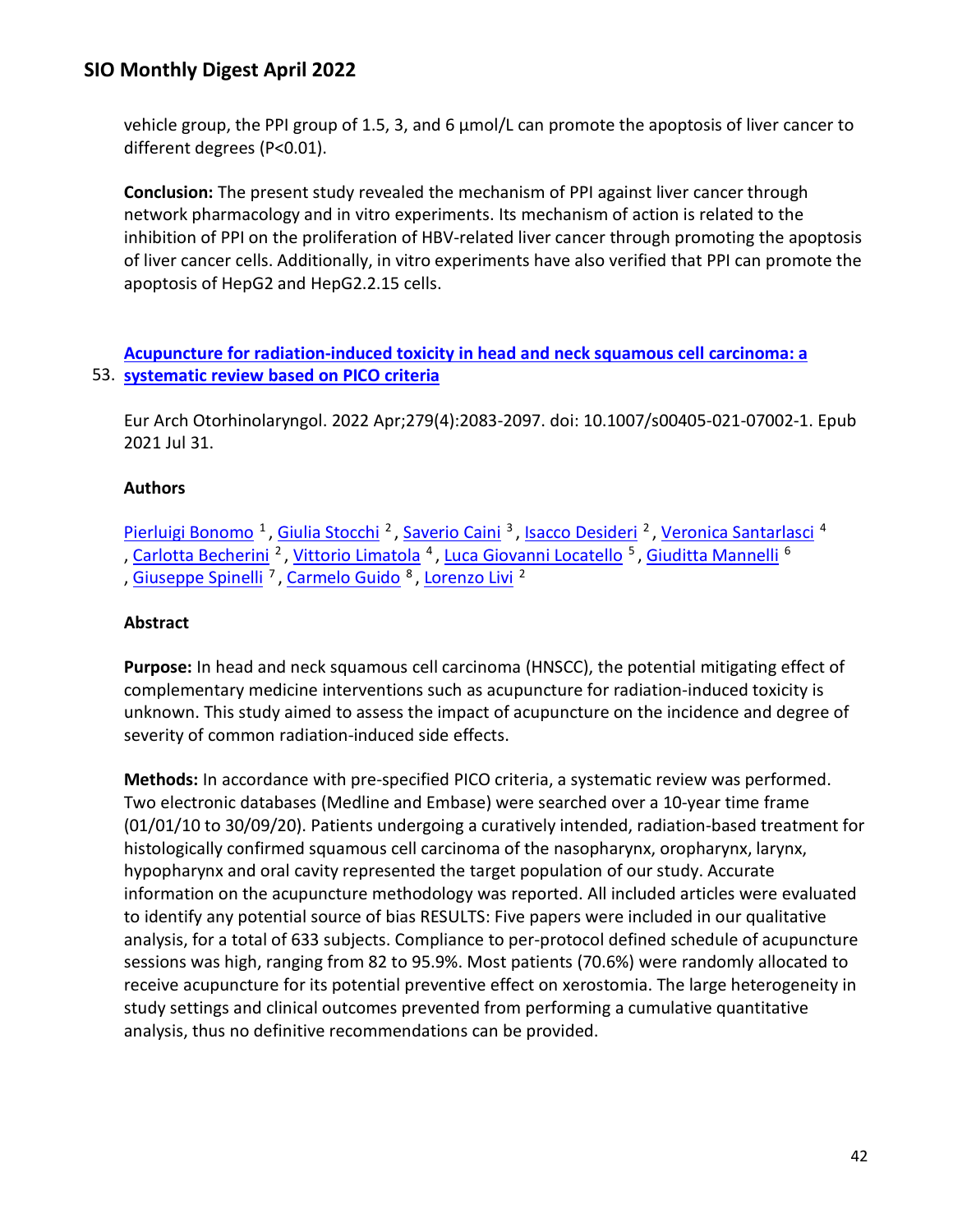**Conclusions:** Although shown to be feasible and safe, no firm evidence currently supports the use of acupuncture for the routine management of radiation-induced toxicity in HNSCC.

## **[Acupuncture for Cancer Survivors](https://nam11.safelinks.protection.outlook.com/?url=https%3A%2F%2Fpubmed.ncbi.nlm.nih.gov%2F34323969%2F&data=04%7C01%7Calmira.catic%40emory.edu%7C478ade74754b4c15a64f08da13eab169%7Ce004fb9cb0a4424fbcd0322606d5df38%7C0%7C0%7C637844196311459355%7CUnknown%7CTWFpbGZsb3d8eyJWIjoiMC4wLjAwMDAiLCJQIjoiV2luMzIiLCJBTiI6Ik1haWwiLCJXVCI6Mn0%3D%7C3000&sdata=BEDmFYmfQ1sJgGWXUGgILiFvLbfomJzAuSSokiEv9Zc%3D&reserved=0)**

54.

JAMA Oncol. 2021 Sep 1;7(9):1399. doi: 10.1001/jamaoncol.2021.2514.

#### **Authors**

Sajeenth Vishnu K<sup>1</sup>, Riccardo Williams<sup>1</sup>, Ambrutha Sivakumar<sup>1</sup>

*No abstract available*

#### **Comment in**

• [Acupuncture for Cancer Survivors-Reply.](https://nam11.safelinks.protection.outlook.com/?url=https%3A%2F%2Fpubmed.ncbi.nlm.nih.gov%2F34323960%2F&data=04%7C01%7Calmira.catic%40emory.edu%7C478ade74754b4c15a64f08da13eab169%7Ce004fb9cb0a4424fbcd0322606d5df38%7C0%7C0%7C637844196311459355%7CUnknown%7CTWFpbGZsb3d8eyJWIjoiMC4wLjAwMDAiLCJQIjoiV2luMzIiLCJBTiI6Ik1haWwiLCJXVCI6Mn0%3D%7C3000&sdata=ThYA2wQss0YdfdBTW4wxIH%2BK%2FOZs8vnMobjNDOHRyyY%3D&reserved=0) 

Mao JJ, Baser RE, Panageas KS.

JAMA Oncol. 2021 Sep 1;7(9):1400-1401. doi: 10.1001/jamaoncol.2021.2520.

PMID: 34323960No abstract available.

#### **Comment on**

• [Effectiveness of Electroacupuncture or Auricular Acupuncture vs Usual Care for Chronic](https://nam11.safelinks.protection.outlook.com/?url=https%3A%2F%2Fpubmed.ncbi.nlm.nih.gov%2F33734288%2F&data=04%7C01%7Calmira.catic%40emory.edu%7C478ade74754b4c15a64f08da13eab169%7Ce004fb9cb0a4424fbcd0322606d5df38%7C0%7C0%7C637844196311459355%7CUnknown%7CTWFpbGZsb3d8eyJWIjoiMC4wLjAwMDAiLCJQIjoiV2luMzIiLCJBTiI6Ik1haWwiLCJXVCI6Mn0%3D%7C3000&sdata=Wo0M9TJRHFZXmfUcoZ5F2bFfUCyXA%2FHniOMCzqK9tDc%3D&reserved=0)  [Musculoskeletal Pain Among Cancer Survivors: The PEACE Randomized Clinical Trial.](https://nam11.safelinks.protection.outlook.com/?url=https%3A%2F%2Fpubmed.ncbi.nlm.nih.gov%2F33734288%2F&data=04%7C01%7Calmira.catic%40emory.edu%7C478ade74754b4c15a64f08da13eab169%7Ce004fb9cb0a4424fbcd0322606d5df38%7C0%7C0%7C637844196311459355%7CUnknown%7CTWFpbGZsb3d8eyJWIjoiMC4wLjAwMDAiLCJQIjoiV2luMzIiLCJBTiI6Ik1haWwiLCJXVCI6Mn0%3D%7C3000&sdata=Wo0M9TJRHFZXmfUcoZ5F2bFfUCyXA%2FHniOMCzqK9tDc%3D&reserved=0) 

Mao JJ, Liou KT, Baser RE, Bao T, Panageas KS, Romero SAD, Li QS, Gallagher RM, Kantoff PW.

JAMA Oncol. 2021 May 1;7(5):720-727. doi: 10.1001/jamaoncol.2021.0310.

PMID: 33734288**Free PMC article.**Clinical Trial.

### **[Acupuncture for Cancer Survivors-Reply](https://nam11.safelinks.protection.outlook.com/?url=https%3A%2F%2Fpubmed.ncbi.nlm.nih.gov%2F34323960%2F&data=04%7C01%7Calmira.catic%40emory.edu%7C478ade74754b4c15a64f08da13eab169%7Ce004fb9cb0a4424fbcd0322606d5df38%7C0%7C0%7C637844196311615605%7CUnknown%7CTWFpbGZsb3d8eyJWIjoiMC4wLjAwMDAiLCJQIjoiV2luMzIiLCJBTiI6Ik1haWwiLCJXVCI6Mn0%3D%7C3000&sdata=45Momp8mnmNZeh7VRE4rQIZUkRKOSnBGTrXB%2BlfpIxE%3D&reserved=0)**

#### 55.

JAMA Oncol. 2021 Sep 1;7(9):1400-1401. doi: 10.1001/jamaoncol.2021.2520.

#### **Authors**

Jun J Mao<sup>1</sup>, Raymond E Baser<sup>2</sup>, Katherine S Panageas<sup>2</sup>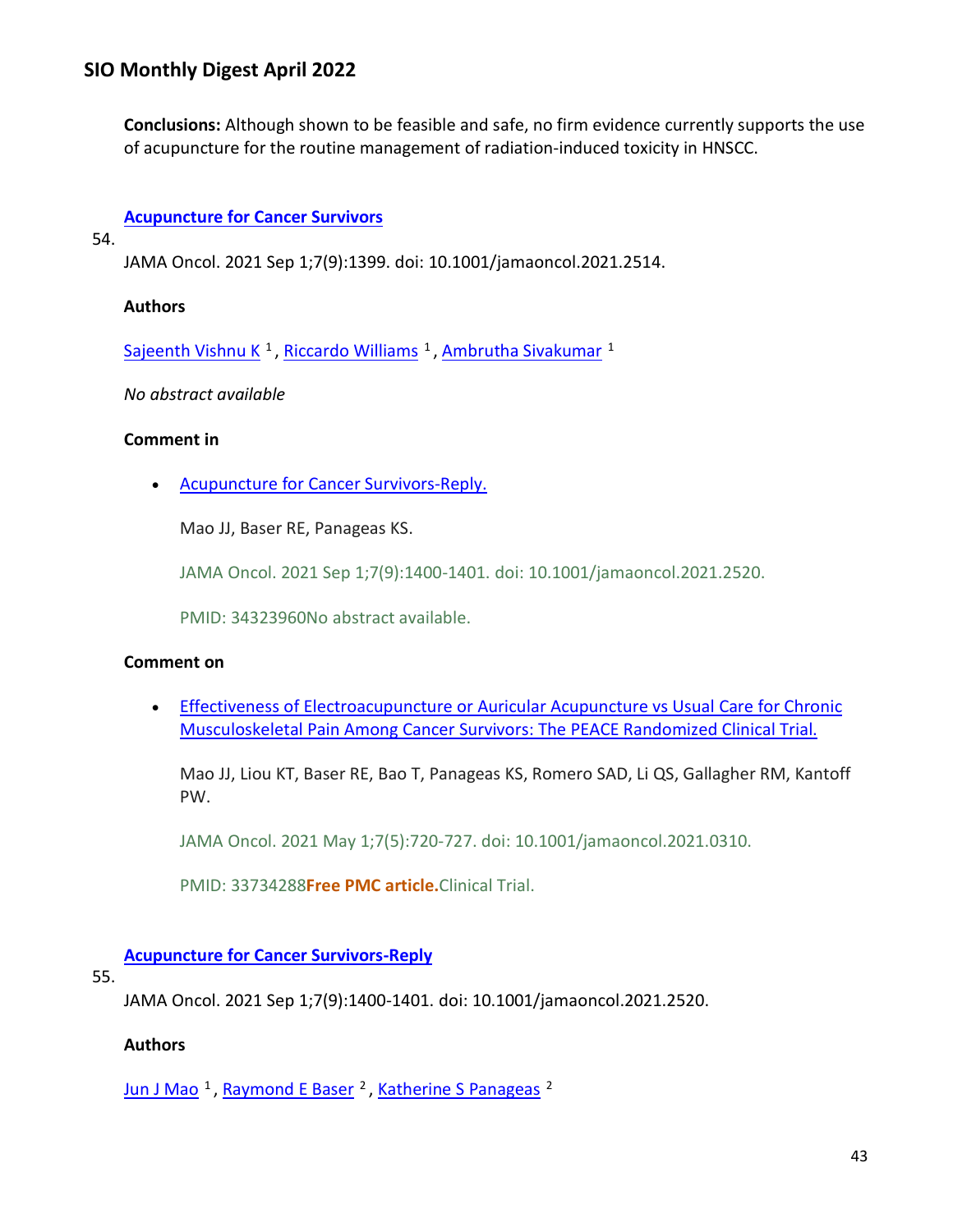#### *No abstract available*

#### **Comment on**

• [Effectiveness of Electroacupuncture or Auricular Acupuncture vs Usual Care for Chronic](https://nam11.safelinks.protection.outlook.com/?url=https%3A%2F%2Fpubmed.ncbi.nlm.nih.gov%2F33734288%2F&data=04%7C01%7Calmira.catic%40emory.edu%7C478ade74754b4c15a64f08da13eab169%7Ce004fb9cb0a4424fbcd0322606d5df38%7C0%7C0%7C637844196311615605%7CUnknown%7CTWFpbGZsb3d8eyJWIjoiMC4wLjAwMDAiLCJQIjoiV2luMzIiLCJBTiI6Ik1haWwiLCJXVCI6Mn0%3D%7C3000&sdata=1M9bzFCk6s3M97aqk4XQd6%2F1t1qbXaV00Ww4vURXP%2F0%3D&reserved=0)  [Musculoskeletal Pain Among Cancer Survivors: The PEACE Randomized Clinical Trial.](https://nam11.safelinks.protection.outlook.com/?url=https%3A%2F%2Fpubmed.ncbi.nlm.nih.gov%2F33734288%2F&data=04%7C01%7Calmira.catic%40emory.edu%7C478ade74754b4c15a64f08da13eab169%7Ce004fb9cb0a4424fbcd0322606d5df38%7C0%7C0%7C637844196311615605%7CUnknown%7CTWFpbGZsb3d8eyJWIjoiMC4wLjAwMDAiLCJQIjoiV2luMzIiLCJBTiI6Ik1haWwiLCJXVCI6Mn0%3D%7C3000&sdata=1M9bzFCk6s3M97aqk4XQd6%2F1t1qbXaV00Ww4vURXP%2F0%3D&reserved=0) 

Mao JJ, Liou KT, Baser RE, Bao T, Panageas KS, Romero SAD, Li QS, Gallagher RM, Kantoff PW.

JAMA Oncol. 2021 May 1;7(5):720-727. doi: 10.1001/jamaoncol.2021.0310.

PMID: 33734288**Free PMC article.**Clinical Trial.

• [Acupuncture for Cancer Survivors.](https://nam11.safelinks.protection.outlook.com/?url=https%3A%2F%2Fpubmed.ncbi.nlm.nih.gov%2F34323934%2F&data=04%7C01%7Calmira.catic%40emory.edu%7C478ade74754b4c15a64f08da13eab169%7Ce004fb9cb0a4424fbcd0322606d5df38%7C0%7C0%7C637844196311615605%7CUnknown%7CTWFpbGZsb3d8eyJWIjoiMC4wLjAwMDAiLCJQIjoiV2luMzIiLCJBTiI6Ik1haWwiLCJXVCI6Mn0%3D%7C3000&sdata=BT%2FjOiL8mIHkhEMwszMLLi5UIlW7dxYNjOsTf04oubA%3D&reserved=0) 

Oura M, Omata F, Nishikawa Y.

JAMA Oncol. 2021 Sep 1;7(9):1399-1400. doi: 10.1001/jamaoncol.2021.2517.

PMID: 34323934No abstract available.

• [Acupuncture for Cancer Survivors.](https://nam11.safelinks.protection.outlook.com/?url=https%3A%2F%2Fpubmed.ncbi.nlm.nih.gov%2F34323969%2F&data=04%7C01%7Calmira.catic%40emory.edu%7C478ade74754b4c15a64f08da13eab169%7Ce004fb9cb0a4424fbcd0322606d5df38%7C0%7C0%7C637844196311615605%7CUnknown%7CTWFpbGZsb3d8eyJWIjoiMC4wLjAwMDAiLCJQIjoiV2luMzIiLCJBTiI6Ik1haWwiLCJXVCI6Mn0%3D%7C3000&sdata=SgJC4P53uGUguHI9ppa2xv5KPV2k3%2F3dJ8r25LgYZkQ%3D&reserved=0) 

Vishnu K S, Williams R, Sivakumar A.

JAMA Oncol. 2021 Sep 1;7(9):1399. doi: 10.1001/jamaoncol.2021.2514.

PMID: 34323969No abstract available.

### **[Acupuncture for Cancer Survivors](https://nam11.safelinks.protection.outlook.com/?url=https%3A%2F%2Fpubmed.ncbi.nlm.nih.gov%2F34323934%2F&data=04%7C01%7Calmira.catic%40emory.edu%7C478ade74754b4c15a64f08da13eab169%7Ce004fb9cb0a4424fbcd0322606d5df38%7C0%7C0%7C637844196311615605%7CUnknown%7CTWFpbGZsb3d8eyJWIjoiMC4wLjAwMDAiLCJQIjoiV2luMzIiLCJBTiI6Ik1haWwiLCJXVCI6Mn0%3D%7C3000&sdata=BT%2FjOiL8mIHkhEMwszMLLi5UIlW7dxYNjOsTf04oubA%3D&reserved=0)**

#### 56.

JAMA Oncol. 2021 Sep 1;7(9):1399-1400. doi: 10.1001/jamaoncol.2021.2517.

#### **Authors**

[Mitsuaki Oura](https://nam11.safelinks.protection.outlook.com/?url=https%3A%2F%2Fpubmed.ncbi.nlm.nih.gov%2F%3Fsize%3D100%26term%3DOura%2BM%26cauthor_id%3D34323934&data=04%7C01%7Calmira.catic%40emory.edu%7C478ade74754b4c15a64f08da13eab169%7Ce004fb9cb0a4424fbcd0322606d5df38%7C0%7C0%7C637844196311615605%7CUnknown%7CTWFpbGZsb3d8eyJWIjoiMC4wLjAwMDAiLCJQIjoiV2luMzIiLCJBTiI6Ik1haWwiLCJXVCI6Mn0%3D%7C3000&sdata=FloKB42alur3WMFdyKG5o9gS6BjjF7EJqzV%2FvWViW9w%3D&reserved=0) <sup>1</sup>, [Fumiya Omata](https://nam11.safelinks.protection.outlook.com/?url=https%3A%2F%2Fpubmed.ncbi.nlm.nih.gov%2F%3Fsize%3D100%26term%3DOmata%2BF%26cauthor_id%3D34323934&data=04%7C01%7Calmira.catic%40emory.edu%7C478ade74754b4c15a64f08da13eab169%7Ce004fb9cb0a4424fbcd0322606d5df38%7C0%7C0%7C637844196311615605%7CUnknown%7CTWFpbGZsb3d8eyJWIjoiMC4wLjAwMDAiLCJQIjoiV2luMzIiLCJBTiI6Ik1haWwiLCJXVCI6Mn0%3D%7C3000&sdata=%2BOeR65OZicZejiFpUWn5TP18WrZlFkbkxbxlVQ%2FLmb4%3D&reserved=0) <sup>2</sup>, [Yoshitaka Nishikawa](https://nam11.safelinks.protection.outlook.com/?url=https%3A%2F%2Fpubmed.ncbi.nlm.nih.gov%2F%3Fsize%3D100%26term%3DNishikawa%2BY%26cauthor_id%3D34323934&data=04%7C01%7Calmira.catic%40emory.edu%7C478ade74754b4c15a64f08da13eab169%7Ce004fb9cb0a4424fbcd0322606d5df38%7C0%7C0%7C637844196311615605%7CUnknown%7CTWFpbGZsb3d8eyJWIjoiMC4wLjAwMDAiLCJQIjoiV2luMzIiLCJBTiI6Ik1haWwiLCJXVCI6Mn0%3D%7C3000&sdata=GfZTBOKhieoq7gIDpA0l6BTXZCqWi0zbRP1e7M6yWGY%3D&reserved=0) <sup>3</sup>

*No abstract available*

**[Repeated use of rich pictures to explore changes in subjective experiences over time of](https://nam11.safelinks.protection.outlook.com/?url=https%3A%2F%2Fpubmed.ncbi.nlm.nih.gov%2F34313027%2F&data=04%7C01%7Calmira.catic%40emory.edu%7C478ade74754b4c15a64f08da13eab169%7Ce004fb9cb0a4424fbcd0322606d5df38%7C0%7C0%7C637844196311615605%7CUnknown%7CTWFpbGZsb3d8eyJWIjoiMC4wLjAwMDAiLCJQIjoiV2luMzIiLCJBTiI6Ik1haWwiLCJXVCI6Mn0%3D%7C3000&sdata=LN08oZroH%2BHVSqjBbm5F%2Fizk%2BQpdKyn8b%2BhWf%2FRkGBs%3D&reserved=0)** 

57. **[patients with advanced cancer](https://nam11.safelinks.protection.outlook.com/?url=https%3A%2F%2Fpubmed.ncbi.nlm.nih.gov%2F34313027%2F&data=04%7C01%7Calmira.catic%40emory.edu%7C478ade74754b4c15a64f08da13eab169%7Ce004fb9cb0a4424fbcd0322606d5df38%7C0%7C0%7C637844196311615605%7CUnknown%7CTWFpbGZsb3d8eyJWIjoiMC4wLjAwMDAiLCJQIjoiV2luMzIiLCJBTiI6Ik1haWwiLCJXVCI6Mn0%3D%7C3000&sdata=LN08oZroH%2BHVSqjBbm5F%2Fizk%2BQpdKyn8b%2BhWf%2FRkGBs%3D&reserved=0)**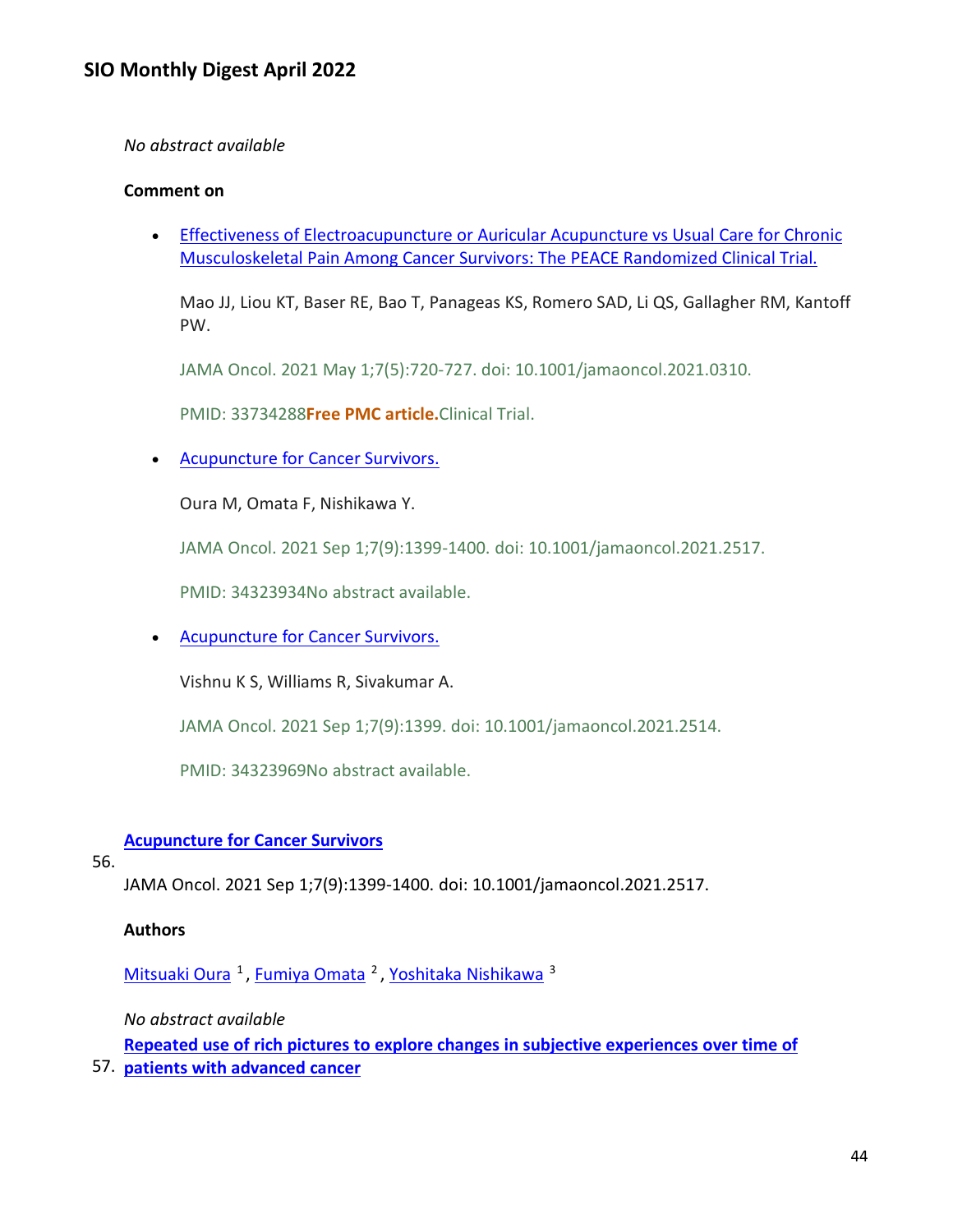Cancer Rep (Hoboken). 2022 Jan;5(1):e1428. doi: 10.1002/cnr2.1428. Epub 2021 Jul 26.

## **Authors**

Zarah M Bood<sup>1</sup>, Michael Scherer-Rath<sup>2</sup>, Mirjam A G Sprangers<sup>3</sup>, Liesbeth Timmermans<sup>4</sup>, Ellen van Wolde<sup>2</sup>, Sayra M Cristancho<sup>5</sup>, [Fenna Heyning](https://nam11.safelinks.protection.outlook.com/?url=https%3A%2F%2Fpubmed.ncbi.nlm.nih.gov%2F%3Fsize%3D100%26term%3DHeyning%2BF%26cauthor_id%3D34313027&data=04%7C01%7Calmira.catic%40emory.edu%7C478ade74754b4c15a64f08da13eab169%7Ce004fb9cb0a4424fbcd0322606d5df38%7C0%7C0%7C637844196311771840%7CUnknown%7CTWFpbGZsb3d8eyJWIjoiMC4wLjAwMDAiLCJQIjoiV2luMzIiLCJBTiI6Ik1haWwiLCJXVCI6Mn0%3D%7C3000&sdata=tFX74G9nBkPIKdamu1Qq%2BHSOdj0tQ25w7OHevAAFxBk%3D&reserved=0) <sup>6</sup>, Silvia Russel<sup>7</sup>, Hanneke W M van Laarhoven<sup>1</sup>, Esther Helmich<sup>8</sup>

## **Abstract**

**Background:** The combination of verbal and visual tools may help unravel the experiences of advanced cancer patients. However, most previous studies have focused on a specific symptom, at only one moment in time. We recently found that a specific visual tool, originating from systems thinking, that is, rich pictures (RPs), could provide a more comprehensive view of the experiences of patients with advanced cancer.

**Aims:** To examine whether the repeated use of RPs can make changes in subjective experiences of patients living with advanced cancer visible over time.

**Methods and results:** We performed a prospective study with a generic qualitative approach that was mostly informed by the process of grounded theory. We invited patients to make an RP twice, at the start of the study, and again after 2 months. Both RP drawing sessions were directly followed by a semi-structured interview. Patients with all types of solid tumors, above the age of 18, and with a diagnosis of advanced, incurable cancer, were eligible. Eighteen patients participated and 15 patients were able to draw an RP twice. In eight RP-sets, considerable differences between the first and second RP were noticeable. Two patterns were distinguished: (1) a change (decline or improvement) in physical health (five patients), and/or (2) a change in the way patients related to cancer (three patients).

**Conclusion:** RPs are a valuable qualitative research method that can be used to explore the experiences of patients with advanced cancer, not only at a single point in time but also over time.

58. **[colorectal cancer](https://nam11.safelinks.protection.outlook.com/?url=https%3A%2F%2Fpubmed.ncbi.nlm.nih.gov%2F34298110%2F&data=04%7C01%7Calmira.catic%40emory.edu%7C478ade74754b4c15a64f08da13eab169%7Ce004fb9cb0a4424fbcd0322606d5df38%7C0%7C0%7C637844196311771840%7CUnknown%7CTWFpbGZsb3d8eyJWIjoiMC4wLjAwMDAiLCJQIjoiV2luMzIiLCJBTiI6Ik1haWwiLCJXVCI6Mn0%3D%7C3000&sdata=TLye0US%2FH64aXB792IjSFtqpoo1cZyhDTbhzOgzyveY%3D&reserved=0)  [Biological effects and mechanisms of matrine and other constituents of Sophora flavescens in](https://nam11.safelinks.protection.outlook.com/?url=https%3A%2F%2Fpubmed.ncbi.nlm.nih.gov%2F34298110%2F&data=04%7C01%7Calmira.catic%40emory.edu%7C478ade74754b4c15a64f08da13eab169%7Ce004fb9cb0a4424fbcd0322606d5df38%7C0%7C0%7C637844196311771840%7CUnknown%7CTWFpbGZsb3d8eyJWIjoiMC4wLjAwMDAiLCJQIjoiV2luMzIiLCJBTiI6Ik1haWwiLCJXVCI6Mn0%3D%7C3000&sdata=TLye0US%2FH64aXB792IjSFtqpoo1cZyhDTbhzOgzyveY%3D&reserved=0)** 

Pharmacol Res. 2021 Sep;171:105778. doi: 10.1016/j.phrs.2021.105778. Epub 2021 Jul 20.

### **Authors**

[Meng-Hua Chen](https://nam11.safelinks.protection.outlook.com/?url=https%3A%2F%2Fpubmed.ncbi.nlm.nih.gov%2F%3Fsize%3D100%26term%3DChen%2BMH%26cauthor_id%3D34298110&data=04%7C01%7Calmira.catic%40emory.edu%7C478ade74754b4c15a64f08da13eab169%7Ce004fb9cb0a4424fbcd0322606d5df38%7C0%7C0%7C637844196311771840%7CUnknown%7CTWFpbGZsb3d8eyJWIjoiMC4wLjAwMDAiLCJQIjoiV2luMzIiLCJBTiI6Ik1haWwiLCJXVCI6Mn0%3D%7C3000&sdata=3iMhRAXs%2BKdXUM1UJN3GLO1g%2BvKvkHRoFphFGOq0O2M%3D&reserved=0) <sup>1</sup>, [Yue-Yu Gu](https://nam11.safelinks.protection.outlook.com/?url=https%3A%2F%2Fpubmed.ncbi.nlm.nih.gov%2F%3Fsize%3D100%26term%3DGu%2BYY%26cauthor_id%3D34298110&data=04%7C01%7Calmira.catic%40emory.edu%7C478ade74754b4c15a64f08da13eab169%7Ce004fb9cb0a4424fbcd0322606d5df38%7C0%7C0%7C637844196311771840%7CUnknown%7CTWFpbGZsb3d8eyJWIjoiMC4wLjAwMDAiLCJQIjoiV2luMzIiLCJBTiI6Ik1haWwiLCJXVCI6Mn0%3D%7C3000&sdata=3dRSqpUF8sIetde4xMyUanDrUPTc0VebUVJ9LRTGyNI%3D&reserved=0) <sup>2</sup>, [Anthony Lin Zhang](https://nam11.safelinks.protection.outlook.com/?url=https%3A%2F%2Fpubmed.ncbi.nlm.nih.gov%2F%3Fsize%3D100%26term%3DZhang%2BAL%26cauthor_id%3D34298110&data=04%7C01%7Calmira.catic%40emory.edu%7C478ade74754b4c15a64f08da13eab169%7Ce004fb9cb0a4424fbcd0322606d5df38%7C0%7C0%7C637844196311771840%7CUnknown%7CTWFpbGZsb3d8eyJWIjoiMC4wLjAwMDAiLCJQIjoiV2luMzIiLCJBTiI6Ik1haWwiLCJXVCI6Mn0%3D%7C3000&sdata=H6YU6GdvcjsLms%2BjxR%2FjkMSzxb0pDa3G7nXHOQiXHNo%3D&reserved=0) <sup>3</sup>, [Daniel Man-Yuen Sze](https://nam11.safelinks.protection.outlook.com/?url=https%3A%2F%2Fpubmed.ncbi.nlm.nih.gov%2F%3Fsize%3D100%26term%3DSze%2BDM%26cauthor_id%3D34298110&data=04%7C01%7Calmira.catic%40emory.edu%7C478ade74754b4c15a64f08da13eab169%7Ce004fb9cb0a4424fbcd0322606d5df38%7C0%7C0%7C637844196311771840%7CUnknown%7CTWFpbGZsb3d8eyJWIjoiMC4wLjAwMDAiLCJQIjoiV2luMzIiLCJBTiI6Ik1haWwiLCJXVCI6Mn0%3D%7C3000&sdata=bP2Flsew1tnlt9K7WeS3%2BMA7lven69QDljWdaeaAcc4%3D&reserved=0) <sup>4</sup>, [Sui-Lin Mo](https://nam11.safelinks.protection.outlook.com/?url=https%3A%2F%2Fpubmed.ncbi.nlm.nih.gov%2F%3Fsize%3D100%26term%3DMo%2BSL%26cauthor_id%3D34298110&data=04%7C01%7Calmira.catic%40emory.edu%7C478ade74754b4c15a64f08da13eab169%7Ce004fb9cb0a4424fbcd0322606d5df38%7C0%7C0%7C637844196311771840%7CUnknown%7CTWFpbGZsb3d8eyJWIjoiMC4wLjAwMDAiLCJQIjoiV2luMzIiLCJBTiI6Ik1haWwiLCJXVCI6Mn0%3D%7C3000&sdata=miWSqIeb7PKiXSs0QI%2B%2Fh46KtrYNfoZEe%2FE8w8SC7MU%3D&reserved=0) <sup>5</sup>, Brian [H May](https://nam11.safelinks.protection.outlook.com/?url=https%3A%2F%2Fpubmed.ncbi.nlm.nih.gov%2F%3Fsize%3D100%26term%3DMay%2BBH%26cauthor_id%3D34298110&data=04%7C01%7Calmira.catic%40emory.edu%7C478ade74754b4c15a64f08da13eab169%7Ce004fb9cb0a4424fbcd0322606d5df38%7C0%7C0%7C637844196311771840%7CUnknown%7CTWFpbGZsb3d8eyJWIjoiMC4wLjAwMDAiLCJQIjoiV2luMzIiLCJBTiI6Ik1haWwiLCJXVCI6Mn0%3D%7C3000&sdata=bhhVRXjGonEpI92GV1BJfuu8w%2Fu8kW3aIC8cpO8pDEQ%3D&reserved=0) <sup>6</sup>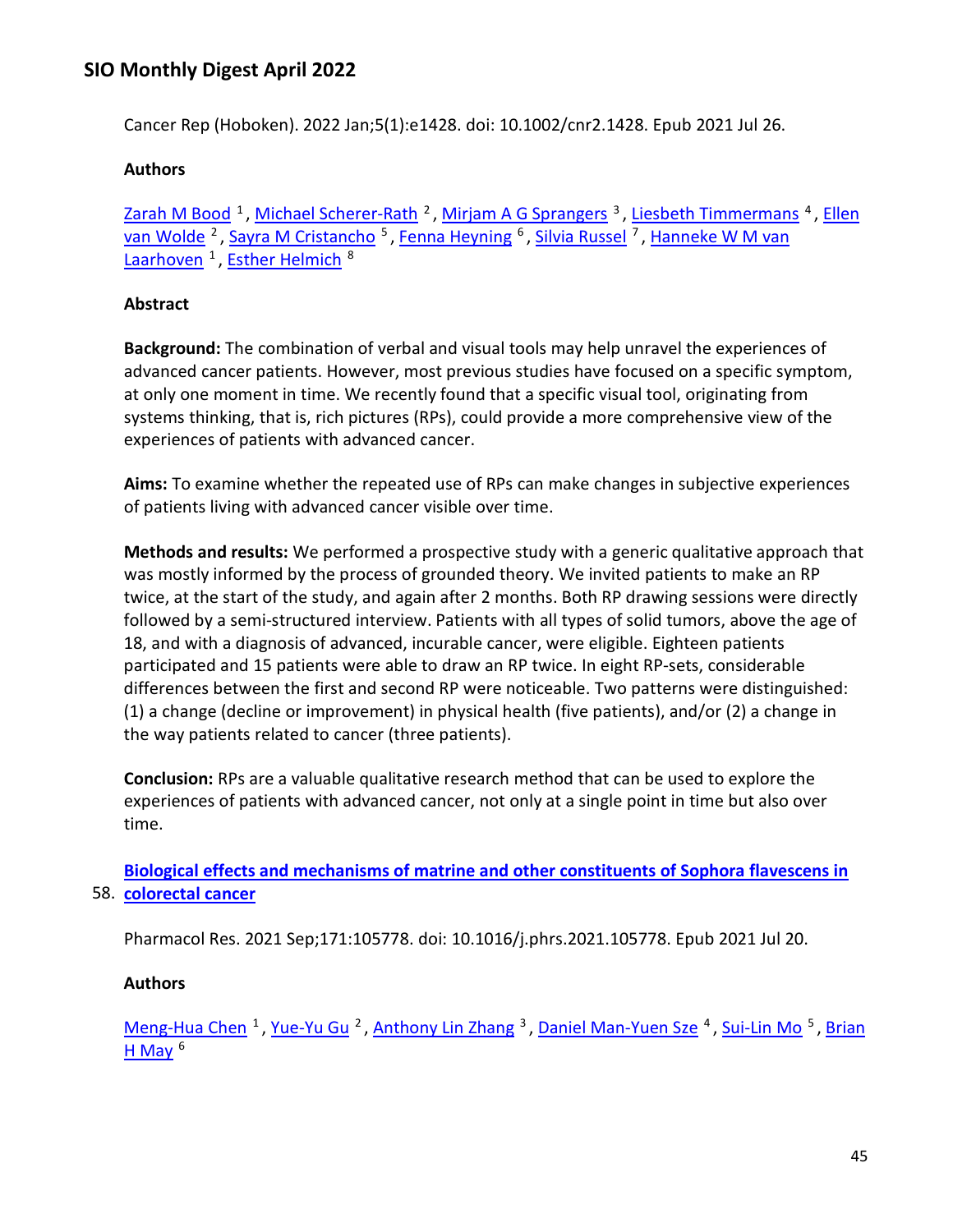#### **Abstract**

The plant Sophora flavescens Ait. has been used in the clinical management of colorectal cancer (CRC). Its constituent compounds, notably the alkaloids matrine, oxymatrine, and sophoridine, have received considerable research attention in experimental models of CRC in vivo and in vitro. This review found that extracts of S. flavescens and/or its constituent compounds have been reported to inhibit CRC cell proliferation by inducing cell-cycle arrest at the G1 phase, inducing apoptosis via the intrinsic pathway, interfering in cancer metabolism, inhibiting metastasis and angiogenesis, regulating senescence and telomeres, regulating the tumour microenvironment and down-regulating cancer-related inflammation. In addition, matrine and oxymatrine reversed multi-drug resistance and enhanced the effects of chemotherapies. These anti-cancer effects were associated with regulation of several cellular signalling pathways including: MAPK/ERK, PI3K/AKT/mTOR, p38MAPK, NF-κB, Hippo/LATS2, TGF-β/Smad, JAK/STAT3, RhoA/ROC, and Wnt/ β-catenin pathways. These multiple actions in CRC suggest the alkaloids of S. flavescens may be therapeutic candidates for CRC management. Nevertheless, there remains considerable scope for future research into its flavonoid constituents, the effects of combinations of compounds, and the interaction between these compounds and anti-cancer drugs. In addition, more research is needed to investigate likely drug ligand-receptor interactions for each of the bioactive compounds.

#### **[Mindfulness meditation helps younger breast cancer survivors](https://nam11.safelinks.protection.outlook.com/?url=https%3A%2F%2Fpubmed.ncbi.nlm.nih.gov%2F34254677%2F&data=04%7C01%7Calmira.catic%40emory.edu%7C478ade74754b4c15a64f08da13eab169%7Ce004fb9cb0a4424fbcd0322606d5df38%7C0%7C0%7C637844196311771840%7CUnknown%7CTWFpbGZsb3d8eyJWIjoiMC4wLjAwMDAiLCJQIjoiV2luMzIiLCJBTiI6Ik1haWwiLCJXVCI6Mn0%3D%7C3000&sdata=Wd%2BCpe7FdpnRCRP4DxGCgPJCu5ZYtbTHmZDekwxD1P0%3D&reserved=0)**

#### 59.

Cancer. 2021 Aug 1;127(15):2607. doi: 10.1002/cncr.33759.

#### **Author**

#### [Carrie Printz](https://nam11.safelinks.protection.outlook.com/?url=https%3A%2F%2Fpubmed.ncbi.nlm.nih.gov%2F%3Fsize%3D100%26term%3DPrintz%2BC%26cauthor_id%3D34254677&data=04%7C01%7Calmira.catic%40emory.edu%7C478ade74754b4c15a64f08da13eab169%7Ce004fb9cb0a4424fbcd0322606d5df38%7C0%7C0%7C637844196311928085%7CUnknown%7CTWFpbGZsb3d8eyJWIjoiMC4wLjAwMDAiLCJQIjoiV2luMzIiLCJBTiI6Ik1haWwiLCJXVCI6Mn0%3D%7C3000&sdata=gaU61wlVCWy97H0G%2FX8gs1p3TaWDAD4AaF%2B0LMXAP7E%3D&reserved=0)

*No abstract available*

#### **[Ultrasound-Based Drug Delivery System](https://nam11.safelinks.protection.outlook.com/?url=https%3A%2F%2Fpubmed.ncbi.nlm.nih.gov%2F34139971%2F&data=04%7C01%7Calmira.catic%40emory.edu%7C478ade74754b4c15a64f08da13eab169%7Ce004fb9cb0a4424fbcd0322606d5df38%7C0%7C0%7C637844196311928085%7CUnknown%7CTWFpbGZsb3d8eyJWIjoiMC4wLjAwMDAiLCJQIjoiV2luMzIiLCJBTiI6Ik1haWwiLCJXVCI6Mn0%3D%7C3000&sdata=DAB%2BxwaMajn7WI1kn8wGFy2L1LOHVienBzTEodX9LAs%3D&reserved=0)**

### 60.

Curr Med Chem. 2022 Mar 4;29(8):1342-1351. doi: 10.2174/0929867328666210617103905.

#### **Authors**

[Wei-Wei Ren](https://nam11.safelinks.protection.outlook.com/?url=https%3A%2F%2Fpubmed.ncbi.nlm.nih.gov%2F%3Fsize%3D100%26term%3DRen%2BWW%26cauthor_id%3D34139971&data=04%7C01%7Calmira.catic%40emory.edu%7C478ade74754b4c15a64f08da13eab169%7Ce004fb9cb0a4424fbcd0322606d5df38%7C0%7C0%7C637844196311928085%7CUnknown%7CTWFpbGZsb3d8eyJWIjoiMC4wLjAwMDAiLCJQIjoiV2luMzIiLCJBTiI6Ik1haWwiLCJXVCI6Mn0%3D%7C3000&sdata=Xiw4rpO88IUMT0KoukL9jktGUt5QyfGlpMheh8RQNvc%3D&reserved=0)  $<sup>1</sup>$ , [Shi-Hao Xu](https://nam11.safelinks.protection.outlook.com/?url=https%3A%2F%2Fpubmed.ncbi.nlm.nih.gov%2F%3Fsize%3D100%26term%3DXu%2BSH%26cauthor_id%3D34139971&data=04%7C01%7Calmira.catic%40emory.edu%7C478ade74754b4c15a64f08da13eab169%7Ce004fb9cb0a4424fbcd0322606d5df38%7C0%7C0%7C637844196311928085%7CUnknown%7CTWFpbGZsb3d8eyJWIjoiMC4wLjAwMDAiLCJQIjoiV2luMzIiLCJBTiI6Ik1haWwiLCJXVCI6Mn0%3D%7C3000&sdata=Hc9atjF2bYxN7kkg70u%2FDdX%2BNdaYvACM%2BrtAGMwySdY%3D&reserved=0)  $<sup>2</sup>$ , [Li-Ping Sun](https://nam11.safelinks.protection.outlook.com/?url=https%3A%2F%2Fpubmed.ncbi.nlm.nih.gov%2F%3Fsize%3D100%26term%3DSun%2BLP%26cauthor_id%3D34139971&data=04%7C01%7Calmira.catic%40emory.edu%7C478ade74754b4c15a64f08da13eab169%7Ce004fb9cb0a4424fbcd0322606d5df38%7C0%7C0%7C637844196311928085%7CUnknown%7CTWFpbGZsb3d8eyJWIjoiMC4wLjAwMDAiLCJQIjoiV2luMzIiLCJBTiI6Ik1haWwiLCJXVCI6Mn0%3D%7C3000&sdata=yO2oVVSWwR9YWPYtXwhh%2FW%2FkmKUg7VAvQjQnWeIkimA%3D&reserved=0)  $<sup>1</sup>$ , [Kun Zhang](https://nam11.safelinks.protection.outlook.com/?url=https%3A%2F%2Fpubmed.ncbi.nlm.nih.gov%2F%3Fsize%3D100%26term%3DZhang%2BK%26cauthor_id%3D34139971&data=04%7C01%7Calmira.catic%40emory.edu%7C478ade74754b4c15a64f08da13eab169%7Ce004fb9cb0a4424fbcd0322606d5df38%7C0%7C0%7C637844196311928085%7CUnknown%7CTWFpbGZsb3d8eyJWIjoiMC4wLjAwMDAiLCJQIjoiV2luMzIiLCJBTiI6Ik1haWwiLCJXVCI6Mn0%3D%7C3000&sdata=to8XekhQ%2BHqYpwbZUdMC0Sz13zzecRH9CW4ZXApxFuQ%3D&reserved=0)  $<sup>3</sup>$ </sup></sup></sup></sup>

#### **Abstract**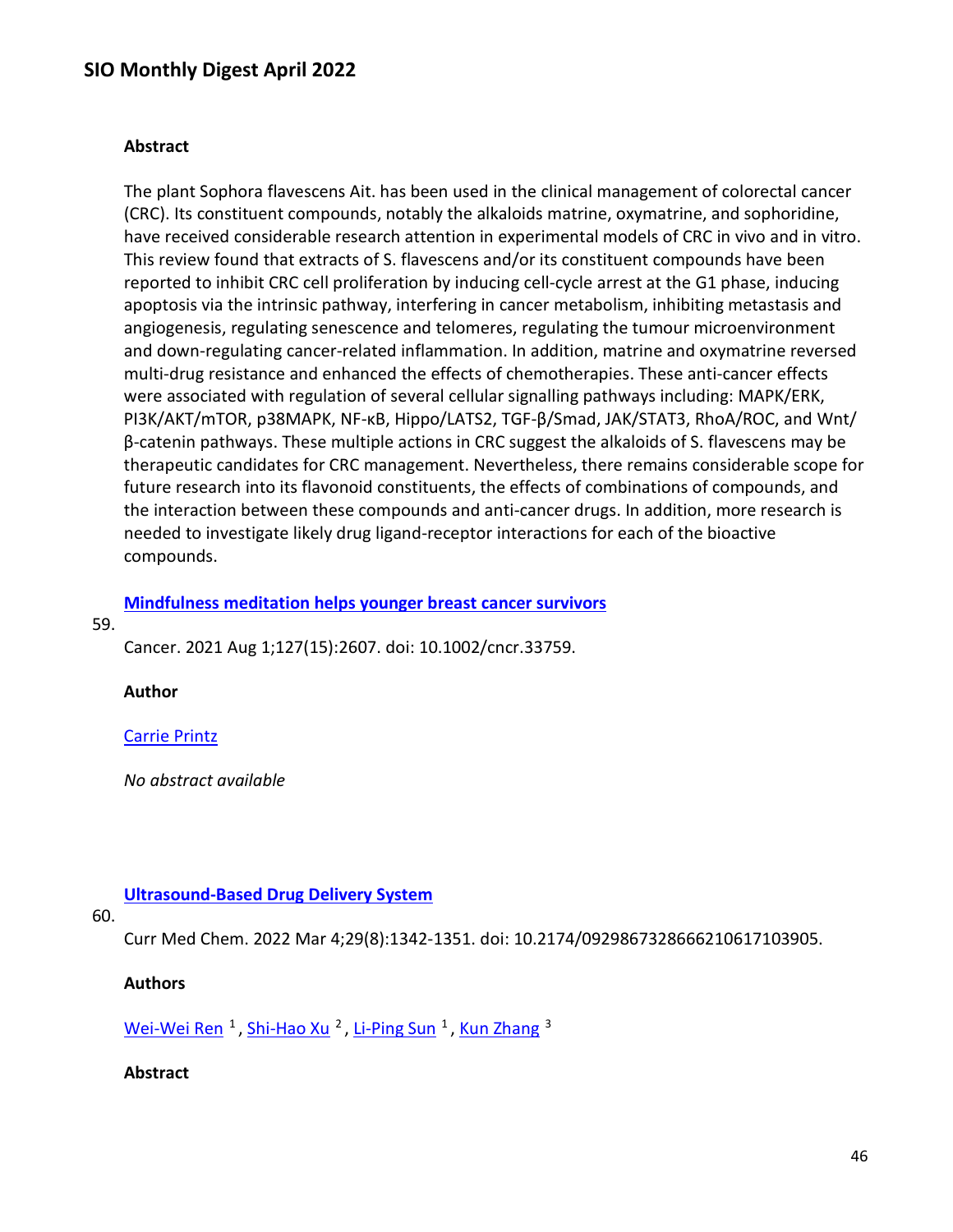Cancer still represents a leading threat to human health worldwide. The effective usage of anticancer drugs can reduce patients' clinical symptoms and extend life-span survival time. Current anti-cancer strategies include chemotherapy, traditional Chinese medicine, biopharmaceuticals, and the latest targeted-therapy. However, due to the complexity and heterogeneity of tumor, serious side effects may result from the direct use of anti-cancer drugs. Besides, the current therapeutic strategies failed to effectively alleviate metastasized tumors. Recently, ultrasoundmediated nano-drug delivery system has become an increasingly important treatment strategy. Due to its abilities to enhance the efficacy and reduce toxic and side effects, it has become a research hotspot in the field of biomedicine. In this review, we introduced the latest research progress of the ultrasound-responsive nano-drug delivery systems, and the possible mechanisms of ultrasound acting on the carrier to change the structure or conformation, as well as to realize the controlled release. In addition, the progress in ultrasound responsive nano-drug delivery systems will also be briefly summarized.

61. **[Breast Cancer During Perioperative Periods: A Randomized Controlled Trial](https://nam11.safelinks.protection.outlook.com/?url=https%3A%2F%2Fpubmed.ncbi.nlm.nih.gov%2F34134947%2F&data=04%7C01%7Calmira.catic%40emory.edu%7C478ade74754b4c15a64f08da13eab169%7Ce004fb9cb0a4424fbcd0322606d5df38%7C0%7C0%7C637844196311928085%7CUnknown%7CTWFpbGZsb3d8eyJWIjoiMC4wLjAwMDAiLCJQIjoiV2luMzIiLCJBTiI6Ik1haWwiLCJXVCI6Mn0%3D%7C3000&sdata=8x2AbiXhAQGCGJhM0zwHmfYxlKU2hC7PhILFoAgnxtU%3D&reserved=0)  [Aromatherapy Plus Music Therapy Improve Pain Intensity and Anxiety Scores in Patients With](https://nam11.safelinks.protection.outlook.com/?url=https%3A%2F%2Fpubmed.ncbi.nlm.nih.gov%2F34134947%2F&data=04%7C01%7Calmira.catic%40emory.edu%7C478ade74754b4c15a64f08da13eab169%7Ce004fb9cb0a4424fbcd0322606d5df38%7C0%7C0%7C637844196311928085%7CUnknown%7CTWFpbGZsb3d8eyJWIjoiMC4wLjAwMDAiLCJQIjoiV2luMzIiLCJBTiI6Ik1haWwiLCJXVCI6Mn0%3D%7C3000&sdata=8x2AbiXhAQGCGJhM0zwHmfYxlKU2hC7PhILFoAgnxtU%3D&reserved=0)** 

Clin Breast Cancer. 2022 Feb;22(2):115-120. doi: 10.1016/j.clbc.2021.05.006. Epub 2021 May 20.

### **Authors**

[Chao Deng](https://nam11.safelinks.protection.outlook.com/?url=https%3A%2F%2Fpubmed.ncbi.nlm.nih.gov%2F%3Fsize%3D100%26term%3DDeng%2BC%26cauthor_id%3D34134947&data=04%7C01%7Calmira.catic%40emory.edu%7C478ade74754b4c15a64f08da13eab169%7Ce004fb9cb0a4424fbcd0322606d5df38%7C0%7C0%7C637844196311928085%7CUnknown%7CTWFpbGZsb3d8eyJWIjoiMC4wLjAwMDAiLCJQIjoiV2luMzIiLCJBTiI6Ik1haWwiLCJXVCI6Mn0%3D%7C3000&sdata=5j45zsWUM%2BWCXNobHzqGKkvTxTz298SancmIsDu%2B8Hw%3D&reserved=0) <sup>1</sup>, [Yijia Xie](https://nam11.safelinks.protection.outlook.com/?url=https%3A%2F%2Fpubmed.ncbi.nlm.nih.gov%2F%3Fsize%3D100%26term%3DXie%2BY%26cauthor_id%3D34134947&data=04%7C01%7Calmira.catic%40emory.edu%7C478ade74754b4c15a64f08da13eab169%7Ce004fb9cb0a4424fbcd0322606d5df38%7C0%7C0%7C637844196311928085%7CUnknown%7CTWFpbGZsb3d8eyJWIjoiMC4wLjAwMDAiLCJQIjoiV2luMzIiLCJBTiI6Ik1haWwiLCJXVCI6Mn0%3D%7C3000&sdata=WupB571JHSgs%2FUQl6agrkG1yejeebVfPb7vNzTTREgw%3D&reserved=0) <sup>2</sup>, [Yan Liu](https://nam11.safelinks.protection.outlook.com/?url=https%3A%2F%2Fpubmed.ncbi.nlm.nih.gov%2F%3Fsize%3D100%26term%3DLiu%2BY%26cauthor_id%3D34134947&data=04%7C01%7Calmira.catic%40emory.edu%7C478ade74754b4c15a64f08da13eab169%7Ce004fb9cb0a4424fbcd0322606d5df38%7C0%7C0%7C637844196311928085%7CUnknown%7CTWFpbGZsb3d8eyJWIjoiMC4wLjAwMDAiLCJQIjoiV2luMzIiLCJBTiI6Ik1haWwiLCJXVCI6Mn0%3D%7C3000&sdata=fi8PpQmZdtugcIOL7Tu4awryloqVKA42HKp1p58IZiE%3D&reserved=0) <sup>3</sup>, [Yamin Li](https://nam11.safelinks.protection.outlook.com/?url=https%3A%2F%2Fpubmed.ncbi.nlm.nih.gov%2F%3Fsize%3D100%26term%3DLi%2BY%26cauthor_id%3D34134947&data=04%7C01%7Calmira.catic%40emory.edu%7C478ade74754b4c15a64f08da13eab169%7Ce004fb9cb0a4424fbcd0322606d5df38%7C0%7C0%7C637844196311928085%7CUnknown%7CTWFpbGZsb3d8eyJWIjoiMC4wLjAwMDAiLCJQIjoiV2luMzIiLCJBTiI6Ik1haWwiLCJXVCI6Mn0%3D%7C3000&sdata=lpVc%2FqdtoAmREvSVJ1QbDoYYNQP%2BDv6hX2R4rq5qT6Y%3D&reserved=0) <sup>2</sup>, [Yangfan Xiao](https://nam11.safelinks.protection.outlook.com/?url=https%3A%2F%2Fpubmed.ncbi.nlm.nih.gov%2F%3Fsize%3D100%26term%3DXiao%2BY%26cauthor_id%3D34134947&data=04%7C01%7Calmira.catic%40emory.edu%7C478ade74754b4c15a64f08da13eab169%7Ce004fb9cb0a4424fbcd0322606d5df38%7C0%7C0%7C637844196311928085%7CUnknown%7CTWFpbGZsb3d8eyJWIjoiMC4wLjAwMDAiLCJQIjoiV2luMzIiLCJBTiI6Ik1haWwiLCJXVCI6Mn0%3D%7C3000&sdata=zofLTwJXKHstpX1IKNmORkUCBNQ70oC0D1dUdgf2o%2FU%3D&reserved=0) <sup>4</sup>

### **Abstract**

**Introduction:** To investigate the effect of perioperative aromatherapy (AT) or/plus music therapy (MT) on pain and anxiety level, and the potential mechanism in women experiencing breast cancer surgery.

**Methods:** A total of 160 patients with breast cancer were randomly assigned in a 1:1:1:1 ratio to receive usual care (UC), AT, MT, or combination therapy (CT) during perioperative periods. Pain intensity and anxiety scores were measured by visual analog scale. Interleukin (IL)-6 and high mobility group box 1 (HMGB-1) were measured by enzyme-linked immunosorbent assay.

**Results:** There was a significant group effect on pain, anxiety, and IL-6 and HMGB-1 levels, with the greatest improvement occurring in the CT group (P < .001). Compared with the UC group, the AT and MT groups had lower mean changes of pain intensity and IL-6 and HMGB-1 levels, and greater anxiety reduction (P < .001). However, the differences between the AT and MT groups did not reach significance  $(P > .05)$ .

**Conclusion:** In patients with breast cancer, perioperative CT achieves greater pain improvement and anxiety reduction and less marked increase in IL-6 and HMGB-1 levels. These results suggest that CT is an acceptable complementary and alternative medicine for breast cancer patients.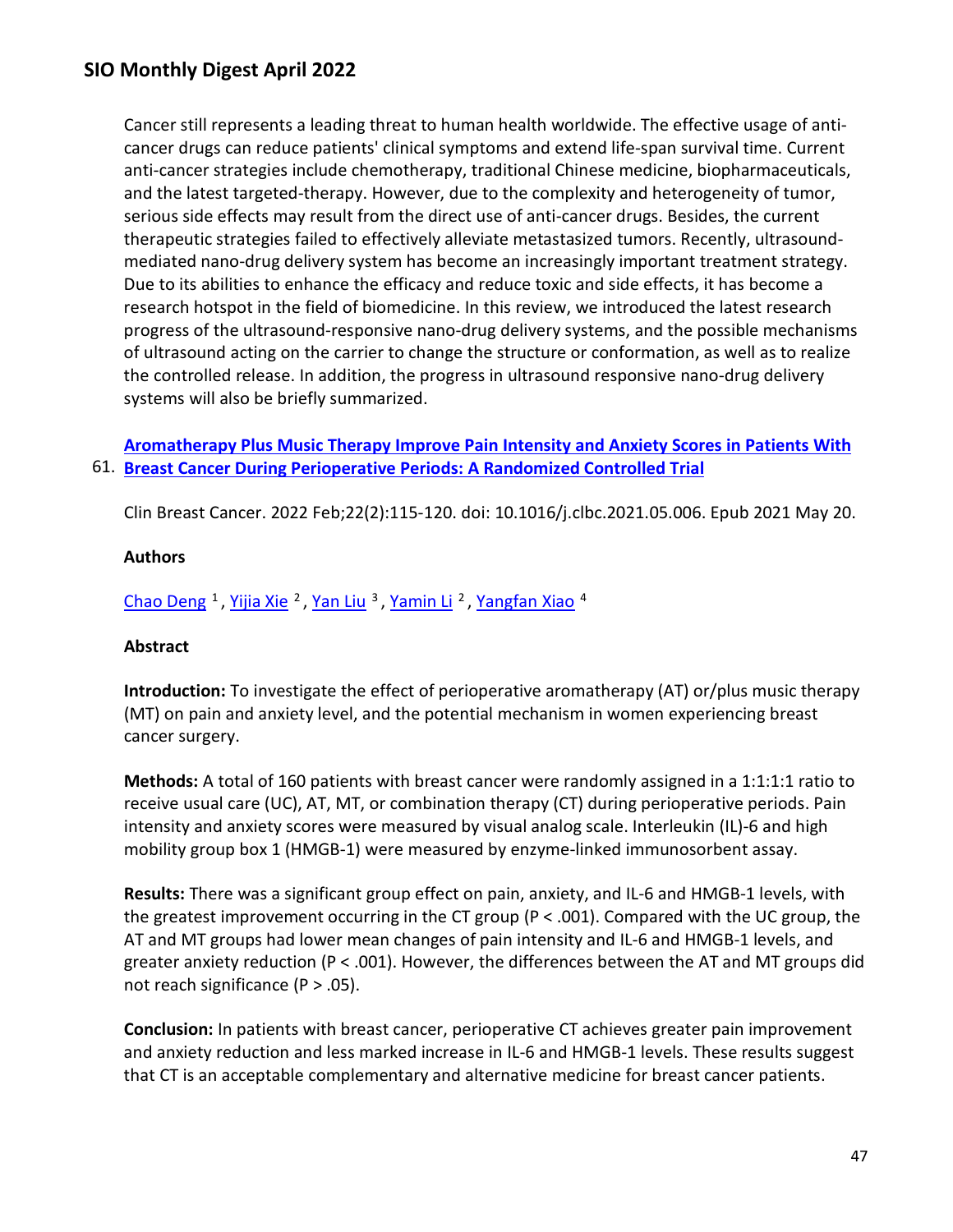**Keywords:** Combination therapy; High mobility group box 1; Interleukin-6; Post-operative stress response; Visual analog scale.

62. **[Leukemic Activities](https://nam11.safelinks.protection.outlook.com/?url=https%3A%2F%2Fpubmed.ncbi.nlm.nih.gov%2F34060380%2F&data=04%7C01%7Calmira.catic%40emory.edu%7C478ade74754b4c15a64f08da13eab169%7Ce004fb9cb0a4424fbcd0322606d5df38%7C0%7C0%7C637844196311928085%7CUnknown%7CTWFpbGZsb3d8eyJWIjoiMC4wLjAwMDAiLCJQIjoiV2luMzIiLCJBTiI6Ik1haWwiLCJXVCI6Mn0%3D%7C3000&sdata=IQeq9RiDpYUl9KhIrUYu6oPgQj%2BTgBNjq5nk8Hcf8N0%3D&reserved=0)  [Leukemia Chemoprevention and Therapeutic Potentials: Selected Medicinal Plants with Anti-](https://nam11.safelinks.protection.outlook.com/?url=https%3A%2F%2Fpubmed.ncbi.nlm.nih.gov%2F34060380%2F&data=04%7C01%7Calmira.catic%40emory.edu%7C478ade74754b4c15a64f08da13eab169%7Ce004fb9cb0a4424fbcd0322606d5df38%7C0%7C0%7C637844196311928085%7CUnknown%7CTWFpbGZsb3d8eyJWIjoiMC4wLjAwMDAiLCJQIjoiV2luMzIiLCJBTiI6Ik1haWwiLCJXVCI6Mn0%3D%7C3000&sdata=IQeq9RiDpYUl9KhIrUYu6oPgQj%2BTgBNjq5nk8Hcf8N0%3D&reserved=0)**

Nutr Cancer. 2022;74(2):437-449. doi: 10.1080/01635581.2021.1924209. Epub 2021 Jun 1.

### **Author**

## [Ogochukwu Izuegbuna](https://nam11.safelinks.protection.outlook.com/?url=https%3A%2F%2Fpubmed.ncbi.nlm.nih.gov%2F%3Fsize%3D100%26term%3DIzuegbuna%2BO%26cauthor_id%3D34060380&data=04%7C01%7Calmira.catic%40emory.edu%7C478ade74754b4c15a64f08da13eab169%7Ce004fb9cb0a4424fbcd0322606d5df38%7C0%7C0%7C637844196311928085%7CUnknown%7CTWFpbGZsb3d8eyJWIjoiMC4wLjAwMDAiLCJQIjoiV2luMzIiLCJBTiI6Ik1haWwiLCJXVCI6Mn0%3D%7C3000&sdata=AZKWVRoC8%2Bn5E3fJknFAq2ra3Ec1halpis0HINK%2BwFk%3D&reserved=0) 1

### **Abstract**

Haematological malignancies account for more than one million cases of all cancers yearly worldwide. While survival has improved due to newer drugs used in their management, relapsed/refractory disease remains a challenge, and treatment modalities come with side effects and morbidities. The management of leukaemias with medicinal plants and their natural products remain a viable option. Numerous studies have shown the potentials and viability of medicinal plants and their natural products as good options against leukaemias. However many of these natural products face peculiar challenges such as low systemic bioavailability, hydrophobic nature and displayed toxicities when given at different pharmacologic doses, while the medicinal plants face the threat of extinction. The development of semi-synthetic analogues and better regulations have helped overcome some of these challenges. This review briefly analyzes four medicinal plants and their different natural products that are used traditionally in the management of cancers, and have been scientifically proven to have some form of activity against leukemia. These plants include *Tanacetum parthenium, Garcinia hanburyi*, *Scutellaria baicalensis*, and *Combretum caffrum.* This review discusses these medicinal plants and their natural products under the following headings: ethnobotany, phytochemistry, mechanism of action, antileukaemic activity and toxicity.

**[Proteasome inhibitor MG132 induces apoptosis in human osteosarcoma U2OS cells](https://nam11.safelinks.protection.outlook.com/?url=https%3A%2F%2Fpubmed.ncbi.nlm.nih.gov%2F34002651%2F&data=04%7C01%7Calmira.catic%40emory.edu%7C478ade74754b4c15a64f08da13eab169%7Ce004fb9cb0a4424fbcd0322606d5df38%7C0%7C0%7C637844196312084337%7CUnknown%7CTWFpbGZsb3d8eyJWIjoiMC4wLjAwMDAiLCJQIjoiV2luMzIiLCJBTiI6Ik1haWwiLCJXVCI6Mn0%3D%7C3000&sdata=zr6zHBzmcu6ilNkLFAXfTcbMWMTEL2W0S5YGT05sBAs%3D&reserved=0)** 

63.

Hum Exp Toxicol. 2021 Nov;40(11):1985-1997. doi: 10.1177/09603271211017972. Epub 2021 May 18.

## **Authors**

[Han Ki Lee](https://nam11.safelinks.protection.outlook.com/?url=https%3A%2F%2Fpubmed.ncbi.nlm.nih.gov%2F%3Fsize%3D100%26term%3DLee%2BHK%26cauthor_id%3D34002651&data=04%7C01%7Calmira.catic%40emory.edu%7C478ade74754b4c15a64f08da13eab169%7Ce004fb9cb0a4424fbcd0322606d5df38%7C0%7C0%7C637844196312084337%7CUnknown%7CTWFpbGZsb3d8eyJWIjoiMC4wLjAwMDAiLCJQIjoiV2luMzIiLCJBTiI6Ik1haWwiLCJXVCI6Mn0%3D%7C3000&sdata=1dFHnQ%2BPJUvXNcwMOTJvkiu0vgx4qwp9D9dbPgCxz%2F8%3D&reserved=0)  $<sup>1</sup>$ , [See-Hyoung Park](https://nam11.safelinks.protection.outlook.com/?url=https%3A%2F%2Fpubmed.ncbi.nlm.nih.gov%2F%3Fsize%3D100%26term%3DPark%2BSH%26cauthor_id%3D34002651&data=04%7C01%7Calmira.catic%40emory.edu%7C478ade74754b4c15a64f08da13eab169%7Ce004fb9cb0a4424fbcd0322606d5df38%7C0%7C0%7C637844196312084337%7CUnknown%7CTWFpbGZsb3d8eyJWIjoiMC4wLjAwMDAiLCJQIjoiV2luMzIiLCJBTiI6Ik1haWwiLCJXVCI6Mn0%3D%7C3000&sdata=siZXsexCBI4GZx9IWko1pusxf06yxQHKWOtZHoUxy3o%3D&reserved=0)  $<sup>2</sup>$ , [Myeong Jin Nam](https://nam11.safelinks.protection.outlook.com/?url=https%3A%2F%2Fpubmed.ncbi.nlm.nih.gov%2F%3Fsize%3D100%26term%3DNam%2BMJ%26cauthor_id%3D34002651&data=04%7C01%7Calmira.catic%40emory.edu%7C478ade74754b4c15a64f08da13eab169%7Ce004fb9cb0a4424fbcd0322606d5df38%7C0%7C0%7C637844196312084337%7CUnknown%7CTWFpbGZsb3d8eyJWIjoiMC4wLjAwMDAiLCJQIjoiV2luMzIiLCJBTiI6Ik1haWwiLCJXVCI6Mn0%3D%7C3000&sdata=JSFUINWL9xGXF8lNVzdg9lD%2FQn0%2BSU2ewlLBSXh%2BBz8%3D&reserved=0)  $<sup>1</sup>$ </sup></sup></sup>

### **Abstract**

MG132 is a potent, reversible, and cell-permeable 20S proteasome inhibitor and it is derived from a Chinese medicinal plant. The purpose of this study is to investigate the anticancer effects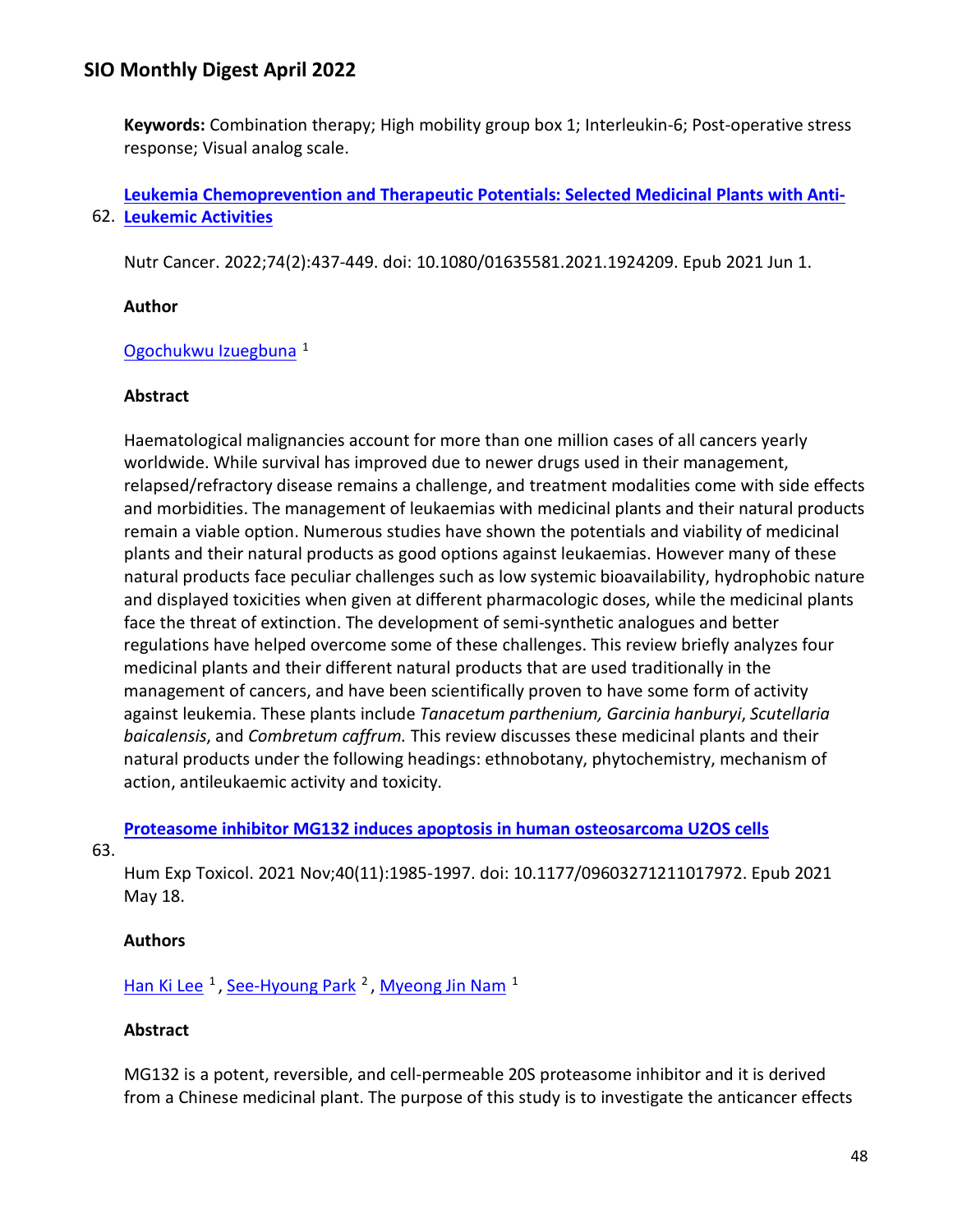of MG132 against human osteosarcoma U2OS cells. We first performed MTT and colony formation assays to investigate the anti-proliferative effects of MG132. The results demonstrated that MG132 suppressed the proliferation of U2OS cells. Furthermore, we found that treatment with MG132 increased apoptosis and induced DNA damage in U2OS cells. Additionally, zymography, wound healing, and invasion assays showed that MG132 suppressed the enzymatic activity of matrix metalloproteinases, cell migration, and invasion, respectively of U2OS cells. Furthermore, western blotting assay was performed to investigate the apoptotic signaling pathways in MG132-treated U2OS cells. Our results showed that MG132 downregulated the expression of antiapoptotic proteins, including CDK2, CDK4, Bcl-xL, and Bcl-2, whereas it upregulated the expression of proapoptotic proteins, including p21, p27, p53, p-p53 (ser15, ser20, and ser46), cleaved forms of caspase-3, caspase-7, caspase-9, and PARP, and FOXO3 in U2OS cells. These results demonstrated that MG132 activated apoptotic signaling pathways in U2OS cells. Interestingly, MG132 downregulated the phosphorylation of Akt and Erk. Taken together, our results suggest that MG132 has anticancer effects in U2OS cells. Therefore, MG132 may be a potential therapeutic agent for the treatment of osteosarcoma.

**Keywords:** FOXO3; MG132; apoptosis; osteosarcoma; proteasome inhibitor.

#### **[Oncohistones: a roadmap to stalled development](https://nam11.safelinks.protection.outlook.com/?url=https%3A%2F%2Fpubmed.ncbi.nlm.nih.gov%2F33969633%2F&data=04%7C01%7Calmira.catic%40emory.edu%7C478ade74754b4c15a64f08da13eab169%7Ce004fb9cb0a4424fbcd0322606d5df38%7C0%7C0%7C637844196312084337%7CUnknown%7CTWFpbGZsb3d8eyJWIjoiMC4wLjAwMDAiLCJQIjoiV2luMzIiLCJBTiI6Ik1haWwiLCJXVCI6Mn0%3D%7C3000&sdata=uVSb9Rgs%2BZ7ZyVvHRwCyBhX5G4g6skqJQxTj52Yhswg%3D&reserved=0)**

#### 64.

FEBS J. 2022 Mar;289(5):1315-1328. doi: 10.1111/febs.15963. Epub 2021 May 24.

#### **Authors**

Shriya Deshmukh<sup>1</sup>, Adam Ptack<sup>2</sup>, Brian Krug<sup>3</sup>, Nada Jabado<sup>123</sup>

#### **Abstract**

Since the discovery of recurrent mutations in histone H3 variants in paediatric brain tumours, socalled 'oncohistones' have been identified in various cancers. While their mechanism of action remains under active investigation, several studies have shed light on how they promote genome-wide epigenetic perturbations. These findings converge on altered post-translational modifications on two key lysine (K) residues of the H3 tail, K27 and K36, which regulate several cellular processes, including those linked to cell differentiation during development. We will review how these oncohistones affect the methylation of cognate residues, but also disrupt the distribution of opposing chromatin marks, creating genome-wide epigenetic changes which participate in the oncogenic process. Ultimately, tumorigenesis is promoted through the maintenance of a progenitor state at the expense of differentiation in defined cellular and developmental contexts. As these epigenetic disruptions are reversible, improved understanding of oncohistone pathogenicity can result in needed alternative therapies.

**Keywords:** H3; development; differentiation; epigenome; oncohistones.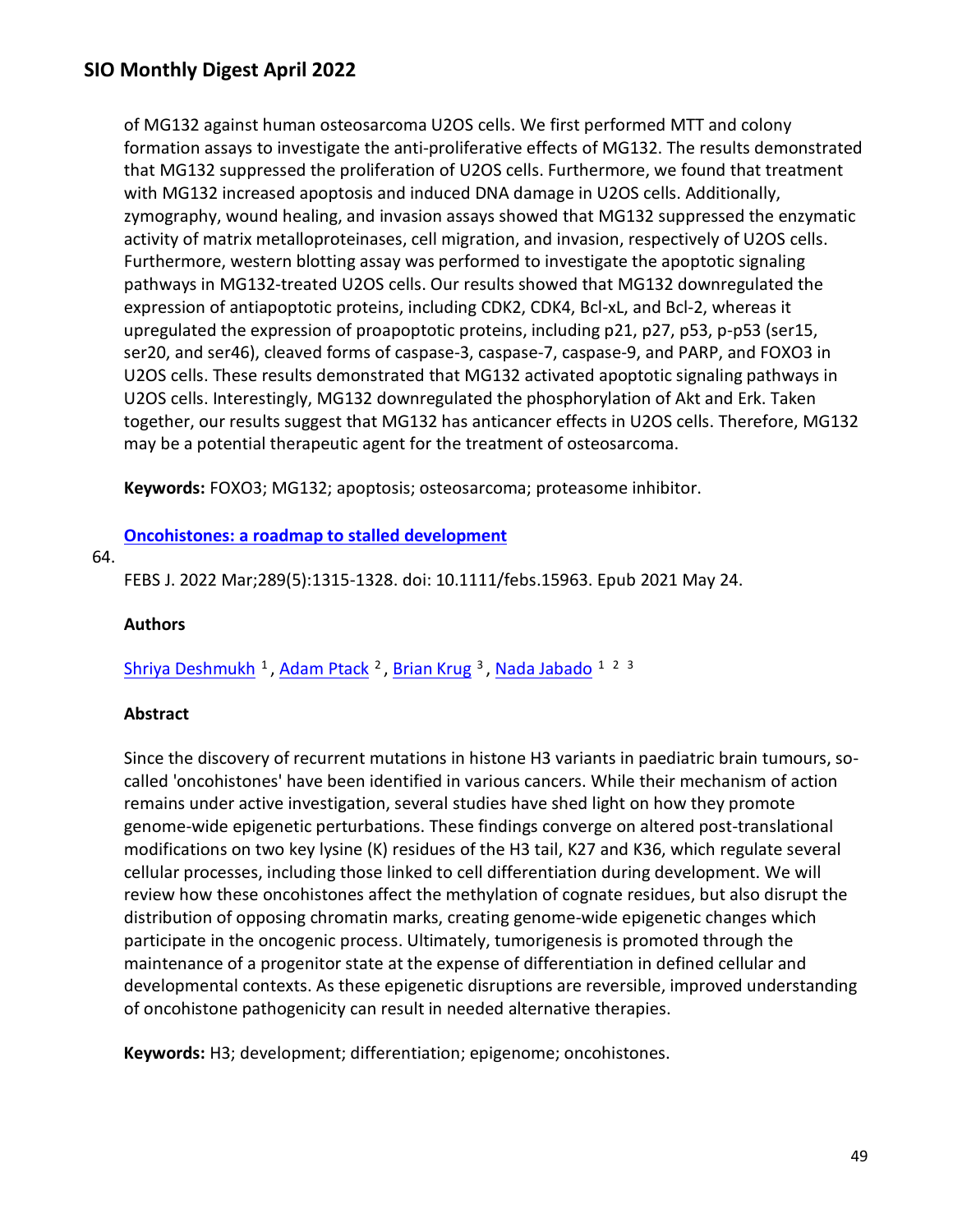65. **[SIOPE DIPG Network and Registry study](https://nam11.safelinks.protection.outlook.com/?url=https%3A%2F%2Fpubmed.ncbi.nlm.nih.gov%2F33942498%2F&data=04%7C01%7Calmira.catic%40emory.edu%7C478ade74754b4c15a64f08da13eab169%7Ce004fb9cb0a4424fbcd0322606d5df38%7C0%7C0%7C637844196312084337%7CUnknown%7CTWFpbGZsb3d8eyJWIjoiMC4wLjAwMDAiLCJQIjoiV2luMzIiLCJBTiI6Ik1haWwiLCJXVCI6Mn0%3D%7C3000&sdata=yJeqvlLMIyw%2FYKgcnBbxCNxayYurdCNTzp6Tup65t1U%3D&reserved=0)  [Complementary and alternative medicine in children with diffuse intrinsic pontine glioma-A](https://nam11.safelinks.protection.outlook.com/?url=https%3A%2F%2Fpubmed.ncbi.nlm.nih.gov%2F33942498%2F&data=04%7C01%7Calmira.catic%40emory.edu%7C478ade74754b4c15a64f08da13eab169%7Ce004fb9cb0a4424fbcd0322606d5df38%7C0%7C0%7C637844196312084337%7CUnknown%7CTWFpbGZsb3d8eyJWIjoiMC4wLjAwMDAiLCJQIjoiV2luMzIiLCJBTiI6Ik1haWwiLCJXVCI6Mn0%3D%7C3000&sdata=yJeqvlLMIyw%2FYKgcnBbxCNxayYurdCNTzp6Tup65t1U%3D&reserved=0)** 

Pediatr Blood Cancer. 2021 Sep;68(9):e29061. doi: 10.1002/pbc.29061. Epub 2021 May 4.

## **Authors**

[Fatma E El-Khouly](https://nam11.safelinks.protection.outlook.com/?url=https%3A%2F%2Fpubmed.ncbi.nlm.nih.gov%2F%3Fsize%3D100%26term%3DEl-Khouly%2BFE%26cauthor_id%3D33942498&data=04%7C01%7Calmira.catic%40emory.edu%7C478ade74754b4c15a64f08da13eab169%7Ce004fb9cb0a4424fbcd0322606d5df38%7C0%7C0%7C637844196312084337%7CUnknown%7CTWFpbGZsb3d8eyJWIjoiMC4wLjAwMDAiLCJQIjoiV2luMzIiLCJBTiI6Ik1haWwiLCJXVCI6Mn0%3D%7C3000&sdata=m5Gu2g21CAXMJGyf2gZQW02pvCtLMASL3i2ca1qEp%2Fo%3D&reserved=0) <sup>1</sup> <sup>2</sup>, [Syed M Adil](https://nam11.safelinks.protection.outlook.com/?url=https%3A%2F%2Fpubmed.ncbi.nlm.nih.gov%2F%3Fsize%3D100%26term%3DAdil%2BSM%26cauthor_id%3D33942498&data=04%7C01%7Calmira.catic%40emory.edu%7C478ade74754b4c15a64f08da13eab169%7Ce004fb9cb0a4424fbcd0322606d5df38%7C0%7C0%7C637844196312084337%7CUnknown%7CTWFpbGZsb3d8eyJWIjoiMC4wLjAwMDAiLCJQIjoiV2luMzIiLCJBTiI6Ik1haWwiLCJXVCI6Mn0%3D%7C3000&sdata=6rM%2BFyu6CsuaUYkejyifzqIeG%2Ffvecubw48V76WoDls%3D&reserved=0) <sup>1</sup>, [Maria Wiese](https://nam11.safelinks.protection.outlook.com/?url=https%3A%2F%2Fpubmed.ncbi.nlm.nih.gov%2F%3Fsize%3D100%26term%3DWiese%2BM%26cauthor_id%3D33942498&data=04%7C01%7Calmira.catic%40emory.edu%7C478ade74754b4c15a64f08da13eab169%7Ce004fb9cb0a4424fbcd0322606d5df38%7C0%7C0%7C637844196312084337%7CUnknown%7CTWFpbGZsb3d8eyJWIjoiMC4wLjAwMDAiLCJQIjoiV2luMzIiLCJBTiI6Ik1haWwiLCJXVCI6Mn0%3D%7C3000&sdata=r74KXwVZ47TnQBHeFD%2BFN6eb%2BnuUj50y9QlSX%2FCiVso%3D&reserved=0) <sup>3</sup>, [Esther Hulleman](https://nam11.safelinks.protection.outlook.com/?url=https%3A%2F%2Fpubmed.ncbi.nlm.nih.gov%2F%3Fsize%3D100%26term%3DHulleman%2BE%26cauthor_id%3D33942498&data=04%7C01%7Calmira.catic%40emory.edu%7C478ade74754b4c15a64f08da13eab169%7Ce004fb9cb0a4424fbcd0322606d5df38%7C0%7C0%7C637844196312084337%7CUnknown%7CTWFpbGZsb3d8eyJWIjoiMC4wLjAwMDAiLCJQIjoiV2luMzIiLCJBTiI6Ik1haWwiLCJXVCI6Mn0%3D%7C3000&sdata=ah%2FtOvNni3S7vj4fr5bpAnHiw%2BkYYGBazn5uPZ2z8%2BA%3D&reserved=0) <sup>1</sup> <sup>2</sup>, [N Harry Hendrikse](https://nam11.safelinks.protection.outlook.com/?url=https%3A%2F%2Fpubmed.ncbi.nlm.nih.gov%2F%3Fsize%3D100%26term%3DHendrikse%2BNH%26cauthor_id%3D33942498&data=04%7C01%7Calmira.catic%40emory.edu%7C478ade74754b4c15a64f08da13eab169%7Ce004fb9cb0a4424fbcd0322606d5df38%7C0%7C0%7C637844196312084337%7CUnknown%7CTWFpbGZsb3d8eyJWIjoiMC4wLjAwMDAiLCJQIjoiV2luMzIiLCJBTiI6Ik1haWwiLCJXVCI6Mn0%3D%7C3000&sdata=xBBlXg76XqvA2lCc21d49lCP6puaA5qmVjXuRxFpjqs%3D&reserved=0) <sup>4 5</sup> , [Gertjan J L Kaspers](https://nam11.safelinks.protection.outlook.com/?url=https%3A%2F%2Fpubmed.ncbi.nlm.nih.gov%2F%3Fsize%3D100%26term%3DKaspers%2BGJL%26cauthor_id%3D33942498&data=04%7C01%7Calmira.catic%40emory.edu%7C478ade74754b4c15a64f08da13eab169%7Ce004fb9cb0a4424fbcd0322606d5df38%7C0%7C0%7C637844196312084337%7CUnknown%7CTWFpbGZsb3d8eyJWIjoiMC4wLjAwMDAiLCJQIjoiV2luMzIiLCJBTiI6Ik1haWwiLCJXVCI6Mn0%3D%7C3000&sdata=%2BmBj0hKsQoqyO0yTBo3M8EtWC88ziU6ycNtl8VXN9ZM%3D&reserved=0) <sup>1 2</sup>, Christof M Kramm<sup>3</sup>, [Sophie E M Veldhuijzen van Zanten](https://nam11.safelinks.protection.outlook.com/?url=https%3A%2F%2Fpubmed.ncbi.nlm.nih.gov%2F%3Fsize%3D100%26term%3DVeldhuijzen%2Bvan%2BZanten%2BSEM%26cauthor_id%3D33942498&data=04%7C01%7Calmira.catic%40emory.edu%7C478ade74754b4c15a64f08da13eab169%7Ce004fb9cb0a4424fbcd0322606d5df38%7C0%7C0%7C637844196312240560%7CUnknown%7CTWFpbGZsb3d8eyJWIjoiMC4wLjAwMDAiLCJQIjoiV2luMzIiLCJBTiI6Ik1haWwiLCJXVCI6Mn0%3D%7C3000&sdata=jR4oVwyt%2BbKN%2FaCGy1WUHHqAaG7ZczBbSH5VGUoUKCg%3D&reserved=0) <sup>1 2 6</sup>, Dannis G [van Vuurden](https://nam11.safelinks.protection.outlook.com/?url=https%3A%2F%2Fpubmed.ncbi.nlm.nih.gov%2F%3Fsize%3D100%26term%3Dvan%2BVuurden%2BDG%26cauthor_id%3D33942498&data=04%7C01%7Calmira.catic%40emory.edu%7C478ade74754b4c15a64f08da13eab169%7Ce004fb9cb0a4424fbcd0322606d5df38%7C0%7C0%7C637844196312240560%7CUnknown%7CTWFpbGZsb3d8eyJWIjoiMC4wLjAwMDAiLCJQIjoiV2luMzIiLCJBTiI6Ik1haWwiLCJXVCI6Mn0%3D%7C3000&sdata=JuUzFJ4KSsuW%2Bed0i9S1hN%2Bo9ZVvKVG%2F%2Fi%2FeMtfdrho%3D&reserved=0) <sup>1 2</sup>, [SIOPE DIPG Network](https://nam11.safelinks.protection.outlook.com/?url=https%3A%2F%2Fpubmed.ncbi.nlm.nih.gov%2F%3Fsize%3D100%26term%3DSIOPE%2BDIPG%2BNetwork%255BCorporate%2BAuthor%255D&data=04%7C01%7Calmira.catic%40emory.edu%7C478ade74754b4c15a64f08da13eab169%7Ce004fb9cb0a4424fbcd0322606d5df38%7C0%7C0%7C637844196312240560%7CUnknown%7CTWFpbGZsb3d8eyJWIjoiMC4wLjAwMDAiLCJQIjoiV2luMzIiLCJBTiI6Ik1haWwiLCJXVCI6Mn0%3D%7C3000&sdata=0uqI1AdEEIeEBJ%2BjEaYZJM%2FMbKbFNwAU89meGsrgCpg%3D&reserved=0)

## **Abstract**

**Introduction:** Diffuse intrinsic pontine glioma (DIPG) is a rare and aggressive childhood brainstem malignancy with a 2-year survival rate of <10%. This international survey study aims to evaluate the use of complementary and alternative medicine (CAM) in this patient population.

**Methods:** Parents and physicians of patients with DIPG were asked to participate in a retrospective online survey regarding CAM use during time of illness.

**Results:** Between January and May 2020, 120 parents and 75 physicians contributed to the online survey. Most physicians estimated that <50% of their patients used CAM, whereas 69% of the parents reported using CAM to treat their child during time of illness. Cannabis was the most frequently used form of CAM, followed by vitamins and minerals, melatonin, curcumin, and boswellic acid. CAM was mainly used with the intention of direct antitumor effect. Other motivations were to treat side effects of chemotherapy or to increase comfort of the child. Children diagnosed from 2016 onwards were more likely to use CAM ( $\chi^2$  = 6.08, p = .014). No significant difference was found between CAM users and nonusers based on ethnicity ( $\chi^2$  = 4.18, p = .382) or country of residence ( $\chi^2$  = 9.37, p = .154). Almost 50% of the physicians do not frequently ask their patients about possible CAM use.

**Conclusion:** This survey demonstrates that worldwide, a considerable number of patients with DIPG use CAM. Physicians should be more aware of potential CAM use and actively discuss the topic. In addition, more research is needed to gain knowledge about possible anticancer effects of CAM and (positive/negative) interactions with conventional therapies.

66. **[comparison with databases](https://nam11.safelinks.protection.outlook.com/?url=https%3A%2F%2Fpubmed.ncbi.nlm.nih.gov%2F33914124%2F&data=04%7C01%7Calmira.catic%40emory.edu%7C478ade74754b4c15a64f08da13eab169%7Ce004fb9cb0a4424fbcd0322606d5df38%7C0%7C0%7C637844196312240560%7CUnknown%7CTWFpbGZsb3d8eyJWIjoiMC4wLjAwMDAiLCJQIjoiV2luMzIiLCJBTiI6Ik1haWwiLCJXVCI6Mn0%3D%7C3000&sdata=nsJVvrjRi1XQdrc1f2TsopZQ8ZslweYPmbvefVrcH3k%3D&reserved=0)  [Real-life drug-drug and herb-drug interactions in outpatients taking oral anticancer drugs:](https://nam11.safelinks.protection.outlook.com/?url=https%3A%2F%2Fpubmed.ncbi.nlm.nih.gov%2F33914124%2F&data=04%7C01%7Calmira.catic%40emory.edu%7C478ade74754b4c15a64f08da13eab169%7Ce004fb9cb0a4424fbcd0322606d5df38%7C0%7C0%7C637844196312240560%7CUnknown%7CTWFpbGZsb3d8eyJWIjoiMC4wLjAwMDAiLCJQIjoiV2luMzIiLCJBTiI6Ik1haWwiLCJXVCI6Mn0%3D%7C3000&sdata=nsJVvrjRi1XQdrc1f2TsopZQ8ZslweYPmbvefVrcH3k%3D&reserved=0)** 

J Cancer Res Clin Oncol. 2022 Mar;148(3):707-718. doi: 10.1007/s00432-021-03645-z. Epub 2021 Apr 29.

## **Authors**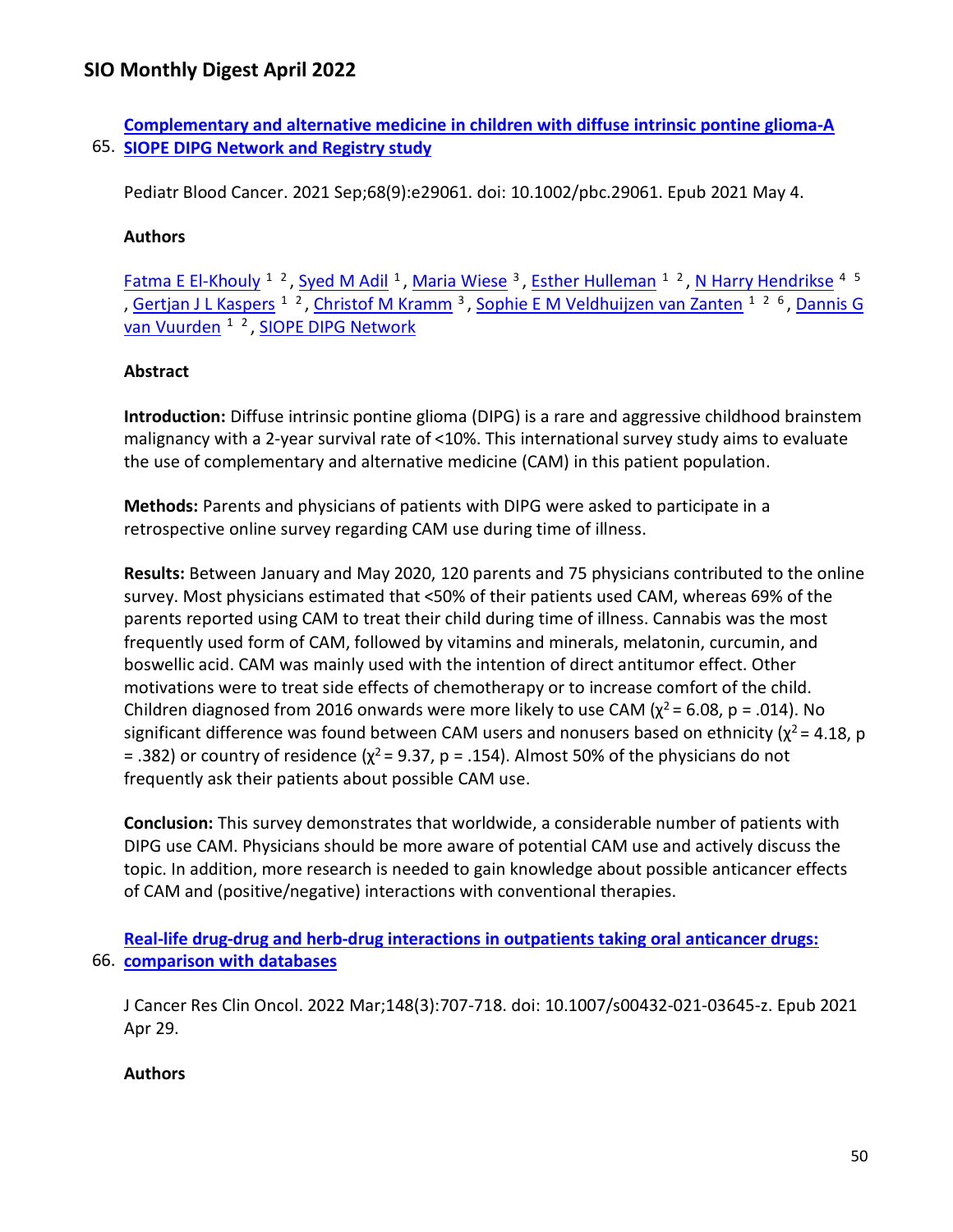```
H PrelyC HerledanA G CaffinA BaudouinV LarbreM MaireV Schwiertz <sup>1</sup>, N
Vantard <sup>1</sup>, F Ranchon<sup># 1</sup> <sup>2</sup>, C Rioufol<sup># 3</sup> <sup>4</sup>
```
### **Abstract**

**Purpose:** Due to polypharmacy and the rising popularity of complementary and alternative medicines (CAM), oncology patients are particularly at risk of drug-drug interactions (DDI) or herb-drug interactions (HDI). The aims of this study were to assess DDI and HDI in outpatients taking oral anticancer drug.

**Method:** All prescribed and non-prescribed medications, including CAM, were prospectively collected by hospital pharmacists during a structured interview with the patient. DDI and HDI were analyzed using four interaction software programs: Thériaque<sup>®</sup>, Drugs.com®, Hédrine, and Memorial Sloan Kettering Cancer Center (MSKCC) database. All detected interactions were characterized by severity, risk and action mechanism. The need for pharmaceutical intervention to modify drug use was determined on a case-by-case basis.

**Results:** 294 patients were included, with a mean age of 67 years [55-79]. The median number of chronic drugs per patient was 8 [1-29] and 55% of patients used at least one CAM. At least 1 interaction was found for 267 patients (90.8%): 263 (89.4%) with DDI, 68 (23.1%) with HDI, and 64 (21.7%) with both DDI and HDI. Only 13% of the DDI were found in Thériaque® and Drugs.com® databases, and 125 (2.5%) were reported with similar level of risk on both databases. 104 HDI were identified with only 9.5% of the interactions found in both databases. 103 pharmaceutical interventions were performed, involving 61 patients (20.7%).

**Conclusion:** Potentially clinically relevant drug interaction were frequently identified in this study, showing that several databases and structured screening are required to detect more interactions and optimize medication safety.

67. **by [inhibiting NF-kB and caspase 3 mediated signalling in rat model](https://nam11.safelinks.protection.outlook.com/?url=https%3A%2F%2Fpubmed.ncbi.nlm.nih.gov%2F33887972%2F&data=04%7C01%7Calmira.catic%40emory.edu%7C478ade74754b4c15a64f08da13eab169%7Ce004fb9cb0a4424fbcd0322606d5df38%7C0%7C0%7C637844196312240560%7CUnknown%7CTWFpbGZsb3d8eyJWIjoiMC4wLjAwMDAiLCJQIjoiV2luMzIiLCJBTiI6Ik1haWwiLCJXVCI6Mn0%3D%7C3000&sdata=KwyYTbJo3ksslXaYcuSOGdeSW1ve2ktsq34bCpqlEY0%3D&reserved=0)  Efficacy of** *Coccinia grandis* **[against monosodium glutamate induced hepato-cardiac anomalies](https://nam11.safelinks.protection.outlook.com/?url=https%3A%2F%2Fpubmed.ncbi.nlm.nih.gov%2F33887972%2F&data=04%7C01%7Calmira.catic%40emory.edu%7C478ade74754b4c15a64f08da13eab169%7Ce004fb9cb0a4424fbcd0322606d5df38%7C0%7C0%7C637844196312240560%7CUnknown%7CTWFpbGZsb3d8eyJWIjoiMC4wLjAwMDAiLCJQIjoiV2luMzIiLCJBTiI6Ik1haWwiLCJXVCI6Mn0%3D%7C3000&sdata=KwyYTbJo3ksslXaYcuSOGdeSW1ve2ktsq34bCpqlEY0%3D&reserved=0)** 

Hum Exp Toxicol. 2021 Nov;40(11):1825-1851. doi: 10.1177/09603271211010895. Epub 2021 Apr 22.

#### **Authors**

[Arnab Banerjee](https://nam11.safelinks.protection.outlook.com/?url=https%3A%2F%2Fpubmed.ncbi.nlm.nih.gov%2F%3Fsize%3D100%26term%3DBanerjee%2BA%26cauthor_id%3D33887972&data=04%7C01%7Calmira.catic%40emory.edu%7C478ade74754b4c15a64f08da13eab169%7Ce004fb9cb0a4424fbcd0322606d5df38%7C0%7C0%7C637844196312240560%7CUnknown%7CTWFpbGZsb3d8eyJWIjoiMC4wLjAwMDAiLCJQIjoiV2luMzIiLCJBTiI6Ik1haWwiLCJXVCI6Mn0%3D%7C3000&sdata=q%2FCxzn7Hv7JF19KkfuhLqhNkZRXVHiwT0faodOx%2FSkE%3D&reserved=0) <sup>1</sup>, [Sandip Mukherjee](https://nam11.safelinks.protection.outlook.com/?url=https%3A%2F%2Fpubmed.ncbi.nlm.nih.gov%2F%3Fsize%3D100%26term%3DMukherjee%2BS%26cauthor_id%3D33887972&data=04%7C01%7Calmira.catic%40emory.edu%7C478ade74754b4c15a64f08da13eab169%7Ce004fb9cb0a4424fbcd0322606d5df38%7C0%7C0%7C637844196312396810%7CUnknown%7CTWFpbGZsb3d8eyJWIjoiMC4wLjAwMDAiLCJQIjoiV2luMzIiLCJBTiI6Ik1haWwiLCJXVCI6Mn0%3D%7C3000&sdata=dgPmtIvEUqH60NUSo3fvZuLBqO8XiP9t0iH%2Fm%2FIZ5nY%3D&reserved=0) <sup>1</sup>, [Bithin Kumar Maji](https://nam11.safelinks.protection.outlook.com/?url=https%3A%2F%2Fpubmed.ncbi.nlm.nih.gov%2F%3Fsize%3D100%26term%3DMaji%2BBK%26cauthor_id%3D33887972&data=04%7C01%7Calmira.catic%40emory.edu%7C478ade74754b4c15a64f08da13eab169%7Ce004fb9cb0a4424fbcd0322606d5df38%7C0%7C0%7C637844196312396810%7CUnknown%7CTWFpbGZsb3d8eyJWIjoiMC4wLjAwMDAiLCJQIjoiV2luMzIiLCJBTiI6Ik1haWwiLCJXVCI6Mn0%3D%7C3000&sdata=pceqRrXlFpnh%2FMNxX5fPkFj78LNz3As4WNf0eFpCh3A%3D&reserved=0) <sup>1</sup>

#### **Abstract**

Since prehistoric times *Coccinia grandis* has been used as traditional medicine for various diseases including diabetes, dyslipidemia, metabolic and digestive disorders. Although the rationality of efficacy as natural antioxidants with different bioactive compounds in *Coccinia*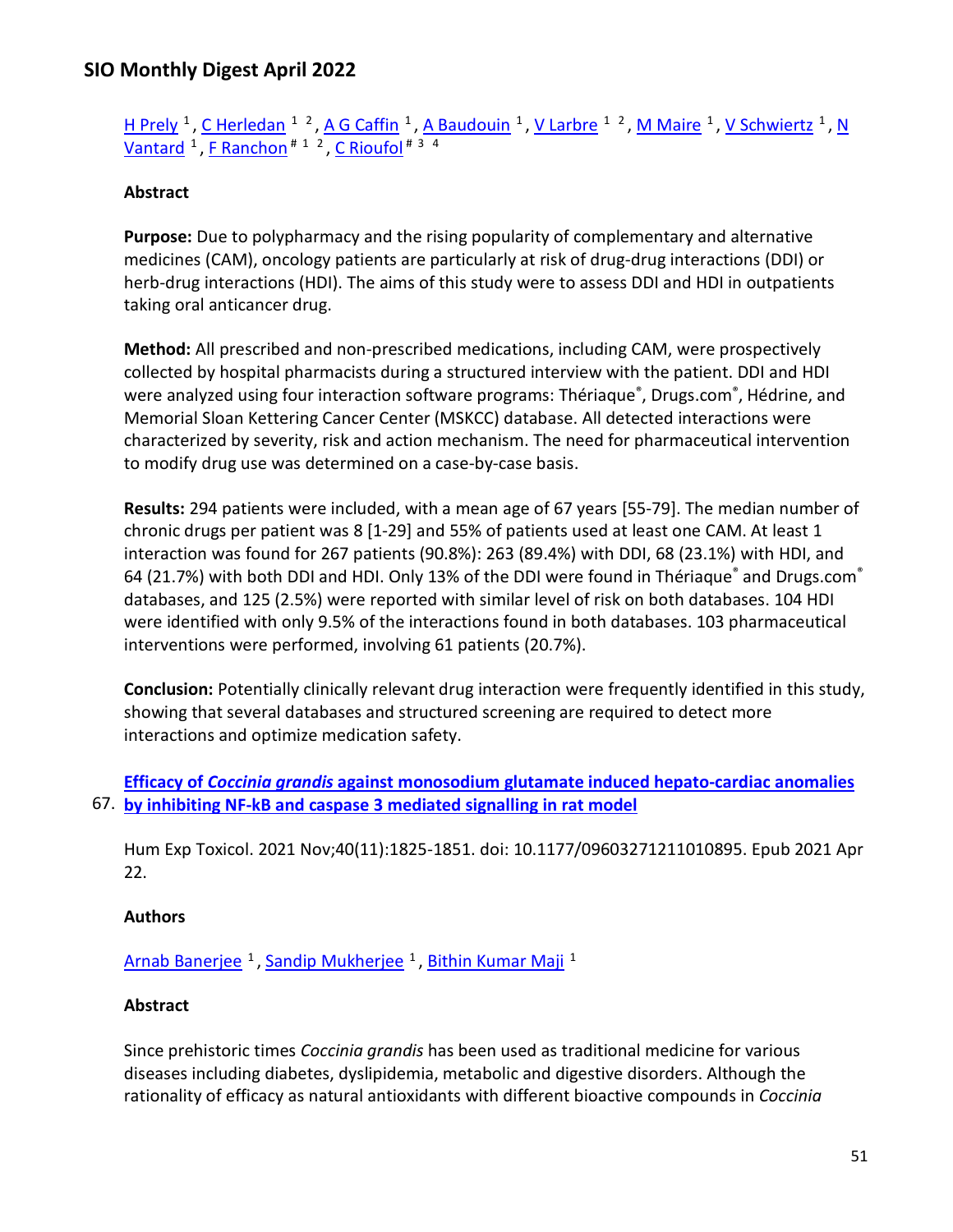*grandis* against monosodium glutamate (MSG) induced hepato-cardiac damage remains to be disclosed. Six different solvent extracts of the leaves of *Coccinia grandis* were chosen to evaluate *in vitro* antioxidant and free radical (FR)-scavenging activity. Due to high antioxidant content and FR-scavenging property of ethanol extract of *Coccinia grandis* leaves (EECGL) and presence of different bioactive compounds in EECGL was further tested to evaluate *in vivo* hepato-protective and cardio-protective efficacy against MSG-induced anomalies. MSG-induced dyslipidemia, increased cell toxicity markers altered functional status and histopathological peculiarities of target organs were blunted by EECGL. Additionally, MSG incited increase level of interleukin (IL)- 6, tumour necrosis factor (TNF)-α, IL-1β which activates nuclear factor kappa-B (NF-kB) guided inflammation via down regulation of IL-10; impaired redox-homeostasis subsequently promoted inflammation associated oxidative stress (OS) and increased vascular endothelial growth factor (VEGF) which provoked microvascular proliferation related cellular damage. On the contrary, increased lipid peroxidation and nitric oxide promotes reduced cell viability, deoxyribonucleic acid damage and apoptosis via activation of caspase 3. EECGL significantly reduced MSG-induced inflammation mediated OS and apoptosis via inhibition of pro-inflammatory factors and proapoptotic mediators to protect liver and heart. Therefore, it can be suggested that EECGL contributed competent scientific information to validate the demands for its use to treat MSGinduced hepato-cardiac OS mediated inflammation and apoptosis from natural origin.

68. **[insomnia, depression, and anxiety in cancer](https://nam11.safelinks.protection.outlook.com/?url=https%3A%2F%2Fpubmed.ncbi.nlm.nih.gov%2F33855642%2F&data=04%7C01%7Calmira.catic%40emory.edu%7C478ade74754b4c15a64f08da13eab169%7Ce004fb9cb0a4424fbcd0322606d5df38%7C0%7C0%7C637844196312396810%7CUnknown%7CTWFpbGZsb3d8eyJWIjoiMC4wLjAwMDAiLCJQIjoiV2luMzIiLCJBTiI6Ik1haWwiLCJXVCI6Mn0%3D%7C3000&sdata=lpv3azHwLcjalzjqnGwre4iGQ%2B%2FtPMpVVyGMXuAXDUI%3D&reserved=0) patients undergoing chemotherapy [Pilot randomized sham-controlled trial of self-acupressure to manage the symptom cluster of](https://nam11.safelinks.protection.outlook.com/?url=https%3A%2F%2Fpubmed.ncbi.nlm.nih.gov%2F33855642%2F&data=04%7C01%7Calmira.catic%40emory.edu%7C478ade74754b4c15a64f08da13eab169%7Ce004fb9cb0a4424fbcd0322606d5df38%7C0%7C0%7C637844196312396810%7CUnknown%7CTWFpbGZsb3d8eyJWIjoiMC4wLjAwMDAiLCJQIjoiV2luMzIiLCJBTiI6Ik1haWwiLCJXVCI6Mn0%3D%7C3000&sdata=lpv3azHwLcjalzjqnGwre4iGQ%2B%2FtPMpVVyGMXuAXDUI%3D&reserved=0)** 

Sleep Breath. 2022 Mar;26(1):445-456. doi: 10.1007/s11325-021-02370-8. Epub 2021 Apr 14.

#### **Authors**

[Huong Thi Xuan Hoang](https://nam11.safelinks.protection.outlook.com/?url=https%3A%2F%2Fpubmed.ncbi.nlm.nih.gov%2F%3Fsize%3D100%26term%3DHoang%2BHTX%26cauthor_id%3D33855642&data=04%7C01%7Calmira.catic%40emory.edu%7C478ade74754b4c15a64f08da13eab169%7Ce004fb9cb0a4424fbcd0322606d5df38%7C0%7C0%7C637844196312396810%7CUnknown%7CTWFpbGZsb3d8eyJWIjoiMC4wLjAwMDAiLCJQIjoiV2luMzIiLCJBTiI6Ik1haWwiLCJXVCI6Mn0%3D%7C3000&sdata=U6Sxeeq3crMIYgJ5unvrtvUXm1tUlMS4BDe1sKRgxc4%3D&reserved=0) <sup>1</sup><sup>2</sup>, Alex Molassiotis<sup>3</sup>, Choi Wan Chan<sup>3</sup>, Anh Hoang Vu<sup>4</sup>, Phuc Thanh Bui<sup>5</sup>

### **Erratum in**

• [Correction to: Pilot randomized sham-controlled trial of self-acupressure to manage the](https://nam11.safelinks.protection.outlook.com/?url=https%3A%2F%2Fpubmed.ncbi.nlm.nih.gov%2F34047904%2F&data=04%7C01%7Calmira.catic%40emory.edu%7C478ade74754b4c15a64f08da13eab169%7Ce004fb9cb0a4424fbcd0322606d5df38%7C0%7C0%7C637844196312396810%7CUnknown%7CTWFpbGZsb3d8eyJWIjoiMC4wLjAwMDAiLCJQIjoiV2luMzIiLCJBTiI6Ik1haWwiLCJXVCI6Mn0%3D%7C3000&sdata=j3LaZ%2F9iBmVTiXXPLKUS3bBhzFOEfq4vEJ75Ie2fKuU%3D&reserved=0)  [symptom cluster of insomnia, depression, and anxiety in cancer patients undergoing](https://nam11.safelinks.protection.outlook.com/?url=https%3A%2F%2Fpubmed.ncbi.nlm.nih.gov%2F34047904%2F&data=04%7C01%7Calmira.catic%40emory.edu%7C478ade74754b4c15a64f08da13eab169%7Ce004fb9cb0a4424fbcd0322606d5df38%7C0%7C0%7C637844196312396810%7CUnknown%7CTWFpbGZsb3d8eyJWIjoiMC4wLjAwMDAiLCJQIjoiV2luMzIiLCJBTiI6Ik1haWwiLCJXVCI6Mn0%3D%7C3000&sdata=j3LaZ%2F9iBmVTiXXPLKUS3bBhzFOEfq4vEJ75Ie2fKuU%3D&reserved=0)  [chemotherapy.](https://nam11.safelinks.protection.outlook.com/?url=https%3A%2F%2Fpubmed.ncbi.nlm.nih.gov%2F34047904%2F&data=04%7C01%7Calmira.catic%40emory.edu%7C478ade74754b4c15a64f08da13eab169%7Ce004fb9cb0a4424fbcd0322606d5df38%7C0%7C0%7C637844196312396810%7CUnknown%7CTWFpbGZsb3d8eyJWIjoiMC4wLjAwMDAiLCJQIjoiV2luMzIiLCJBTiI6Ik1haWwiLCJXVCI6Mn0%3D%7C3000&sdata=j3LaZ%2F9iBmVTiXXPLKUS3bBhzFOEfq4vEJ75Ie2fKuU%3D&reserved=0) 

Hoang HTX, Molassiotis A, Chan CW, Vu AH, Bui PT.

Sleep Breath. 2022 Mar;26(1):457. doi: 10.1007/s11325-021-02411-2.

PMID: 34047904No abstract available.

#### **Abstract**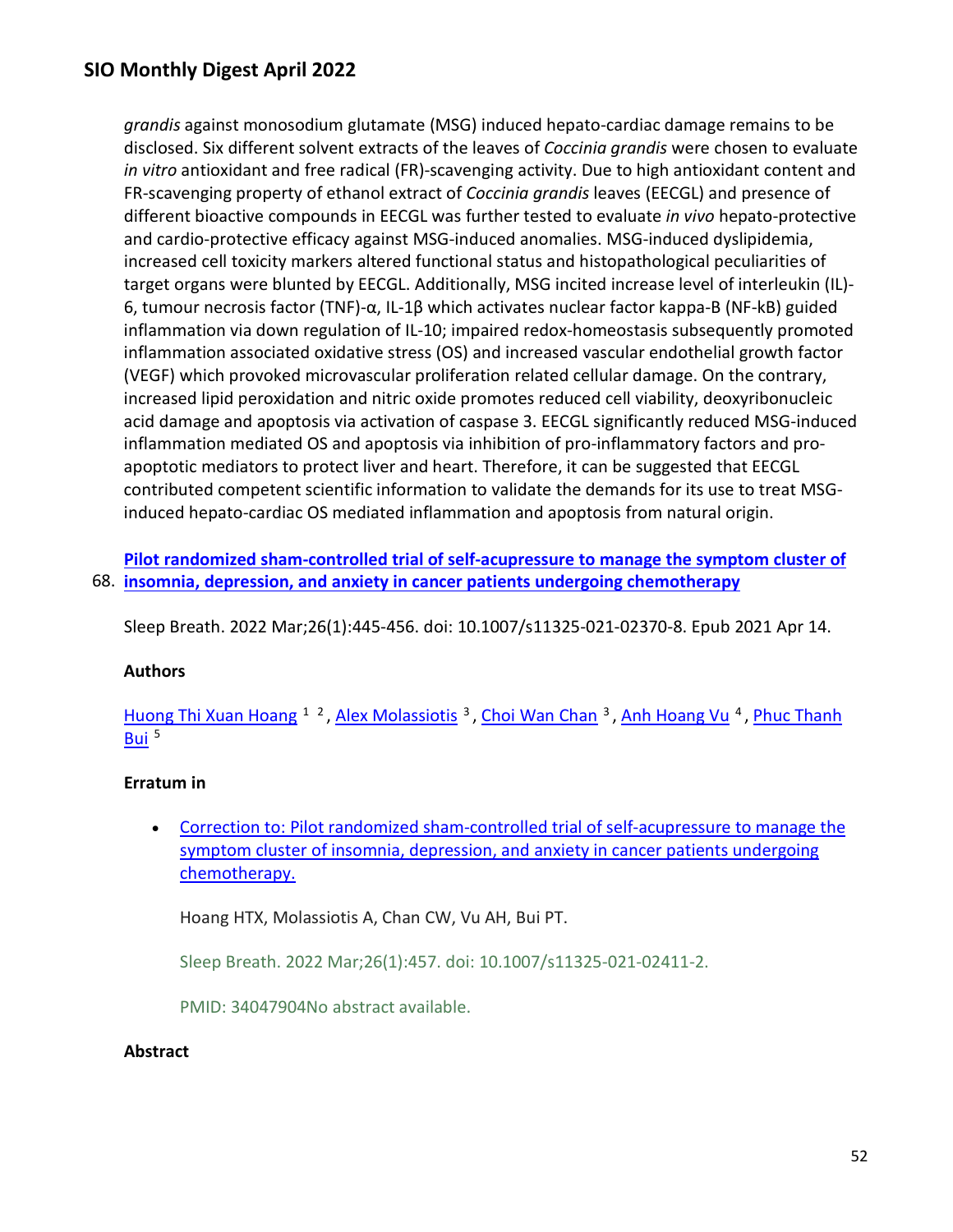**Purpose:** Current evidence for using self-acupressure to manage the cancer-related symptom cluster of insomnia, depression, and anxiety, while promising, is unknown. This study evaluated the feasibility of self-acupressure to manage this symptom cluster and to explore its potential effectiveness.

**Methods:** Participants were assigned randomly to three study groups, namely the true acupressure (TAP), the sham acupressure (SAP), and the enhanced standard care group (ESC). Participants in the TAP and SAP groups received a training session on acupressure and were required to practice self-acupressure at home once per day for 28 days. The duration of participant involvement was 8 weeks. Patients completed a Numerical Rating Scale (NRS) for each symptom, the Insomnia Severity Index, the Hospital Anxiety and Depression Scale, and the Functional Assessment of Cancer Therapy-General at baseline (T1), post-intervention (T2, week 4), and post follow-up (T3, week 8).

**Results:** The results indicated that the intervention had clinical significance in improving the targeted symptoms and quality of life. In the TAP group, the symptom cluster severity was significantly lower than in the other groups at T2 (p < 0.05). The insomnia severity and anxiety scores in the TAP and SAP groups were significantly lower than those in ESC at T2 and T3 (p < 0.05).

**Conclusion:** The trial was feasible. The promising results of the study suggest that further testing of self-acupressure is warranted to inform its effectiveness on the targeted symptom cluster in patients with cancer. A placebo effect was evident alongside therapeutic effects.

69. **[Musculoskeletal Pain Among Cancer Survivors: The PEACE Randomized Clinical Trial](https://nam11.safelinks.protection.outlook.com/?url=https%3A%2F%2Fpubmed.ncbi.nlm.nih.gov%2F33734288%2F&data=04%7C01%7Calmira.catic%40emory.edu%7C478ade74754b4c15a64f08da13eab169%7Ce004fb9cb0a4424fbcd0322606d5df38%7C0%7C0%7C637844196312396810%7CUnknown%7CTWFpbGZsb3d8eyJWIjoiMC4wLjAwMDAiLCJQIjoiV2luMzIiLCJBTiI6Ik1haWwiLCJXVCI6Mn0%3D%7C3000&sdata=kIzmtIczBZqBBPIxtvSz3IGepIQpFVopgnpsoIeWXtI%3D&reserved=0)  [Effectiveness of Electroacupuncture or Auricular Acupuncture vs Usual Care for Chronic](https://nam11.safelinks.protection.outlook.com/?url=https%3A%2F%2Fpubmed.ncbi.nlm.nih.gov%2F33734288%2F&data=04%7C01%7Calmira.catic%40emory.edu%7C478ade74754b4c15a64f08da13eab169%7Ce004fb9cb0a4424fbcd0322606d5df38%7C0%7C0%7C637844196312396810%7CUnknown%7CTWFpbGZsb3d8eyJWIjoiMC4wLjAwMDAiLCJQIjoiV2luMzIiLCJBTiI6Ik1haWwiLCJXVCI6Mn0%3D%7C3000&sdata=kIzmtIczBZqBBPIxtvSz3IGepIQpFVopgnpsoIeWXtI%3D&reserved=0)** 

JAMA Oncol. 2021 May 1;7(5):720-727. doi: 10.1001/jamaoncol.2021.0310.

### **Authors**

[Jun J Mao](https://nam11.safelinks.protection.outlook.com/?url=https%3A%2F%2Fpubmed.ncbi.nlm.nih.gov%2F%3Fsize%3D100%26term%3DMao%2BJJ%26cauthor_id%3D33734288&data=04%7C01%7Calmira.catic%40emory.edu%7C478ade74754b4c15a64f08da13eab169%7Ce004fb9cb0a4424fbcd0322606d5df38%7C0%7C0%7C637844196312396810%7CUnknown%7CTWFpbGZsb3d8eyJWIjoiMC4wLjAwMDAiLCJQIjoiV2luMzIiLCJBTiI6Ik1haWwiLCJXVCI6Mn0%3D%7C3000&sdata=mrIu5Wj8iFsMr17AgoeVD3yVeFVjlqzPoQhqy0ST38k%3D&reserved=0) <sup>1</sup>, [Kevin T Liou](https://nam11.safelinks.protection.outlook.com/?url=https%3A%2F%2Fpubmed.ncbi.nlm.nih.gov%2F%3Fsize%3D100%26term%3DLiou%2BKT%26cauthor_id%3D33734288&data=04%7C01%7Calmira.catic%40emory.edu%7C478ade74754b4c15a64f08da13eab169%7Ce004fb9cb0a4424fbcd0322606d5df38%7C0%7C0%7C637844196312396810%7CUnknown%7CTWFpbGZsb3d8eyJWIjoiMC4wLjAwMDAiLCJQIjoiV2luMzIiLCJBTiI6Ik1haWwiLCJXVCI6Mn0%3D%7C3000&sdata=cxN6iWZNurJtGvmRPXF9W62oMal0m4Mec7S9o%2FRK8O4%3D&reserved=0) <sup>1</sup>, [Raymond E Baser](https://nam11.safelinks.protection.outlook.com/?url=https%3A%2F%2Fpubmed.ncbi.nlm.nih.gov%2F%3Fsize%3D100%26term%3DBaser%2BRE%26cauthor_id%3D33734288&data=04%7C01%7Calmira.catic%40emory.edu%7C478ade74754b4c15a64f08da13eab169%7Ce004fb9cb0a4424fbcd0322606d5df38%7C0%7C0%7C637844196312396810%7CUnknown%7CTWFpbGZsb3d8eyJWIjoiMC4wLjAwMDAiLCJQIjoiV2luMzIiLCJBTiI6Ik1haWwiLCJXVCI6Mn0%3D%7C3000&sdata=FMpFT7mUvpjdv5wt4asTW2oV2ly3Hiw1HUlGbN7L3mc%3D&reserved=0) <sup>2</sup>, [Ting Bao](https://nam11.safelinks.protection.outlook.com/?url=https%3A%2F%2Fpubmed.ncbi.nlm.nih.gov%2F%3Fsize%3D100%26term%3DBao%2BT%26cauthor_id%3D33734288&data=04%7C01%7Calmira.catic%40emory.edu%7C478ade74754b4c15a64f08da13eab169%7Ce004fb9cb0a4424fbcd0322606d5df38%7C0%7C0%7C637844196312396810%7CUnknown%7CTWFpbGZsb3d8eyJWIjoiMC4wLjAwMDAiLCJQIjoiV2luMzIiLCJBTiI6Ik1haWwiLCJXVCI6Mn0%3D%7C3000&sdata=ivHsLKbmvCbq%2F2CJLFlqUQlKTK5xdGv25VlGW4QM3bw%3D&reserved=0) <sup>1</sup>, [Katherine S Panageas](https://nam11.safelinks.protection.outlook.com/?url=https%3A%2F%2Fpubmed.ncbi.nlm.nih.gov%2F%3Fsize%3D100%26term%3DPanageas%2BKS%26cauthor_id%3D33734288&data=04%7C01%7Calmira.catic%40emory.edu%7C478ade74754b4c15a64f08da13eab169%7Ce004fb9cb0a4424fbcd0322606d5df38%7C0%7C0%7C637844196312396810%7CUnknown%7CTWFpbGZsb3d8eyJWIjoiMC4wLjAwMDAiLCJQIjoiV2luMzIiLCJBTiI6Ik1haWwiLCJXVCI6Mn0%3D%7C3000&sdata=LNaVMQ1ibnUsSdLyTvoAsqz6b4rdy9K92gjYI5r8FDQ%3D&reserved=0) <sup>2</sup>, Sally A D Romero<sup>3</sup>, Q Susan Li<sup>1</sup>, Rollin M Gallagher<sup>4</sup>, Philip W Kantoff<sup>5</sup>

#### **Abstract**

**Importance:** The opioid crisis creates challenges for cancer pain management. Acupuncture confers clinical benefits for chronic nonmalignant pain, but its effectiveness in cancer survivors remains uncertain.

**Objective:** To determine the effectiveness of electroacupuncture or auricular acupuncture for chronic musculoskeletal pain in cancer survivors.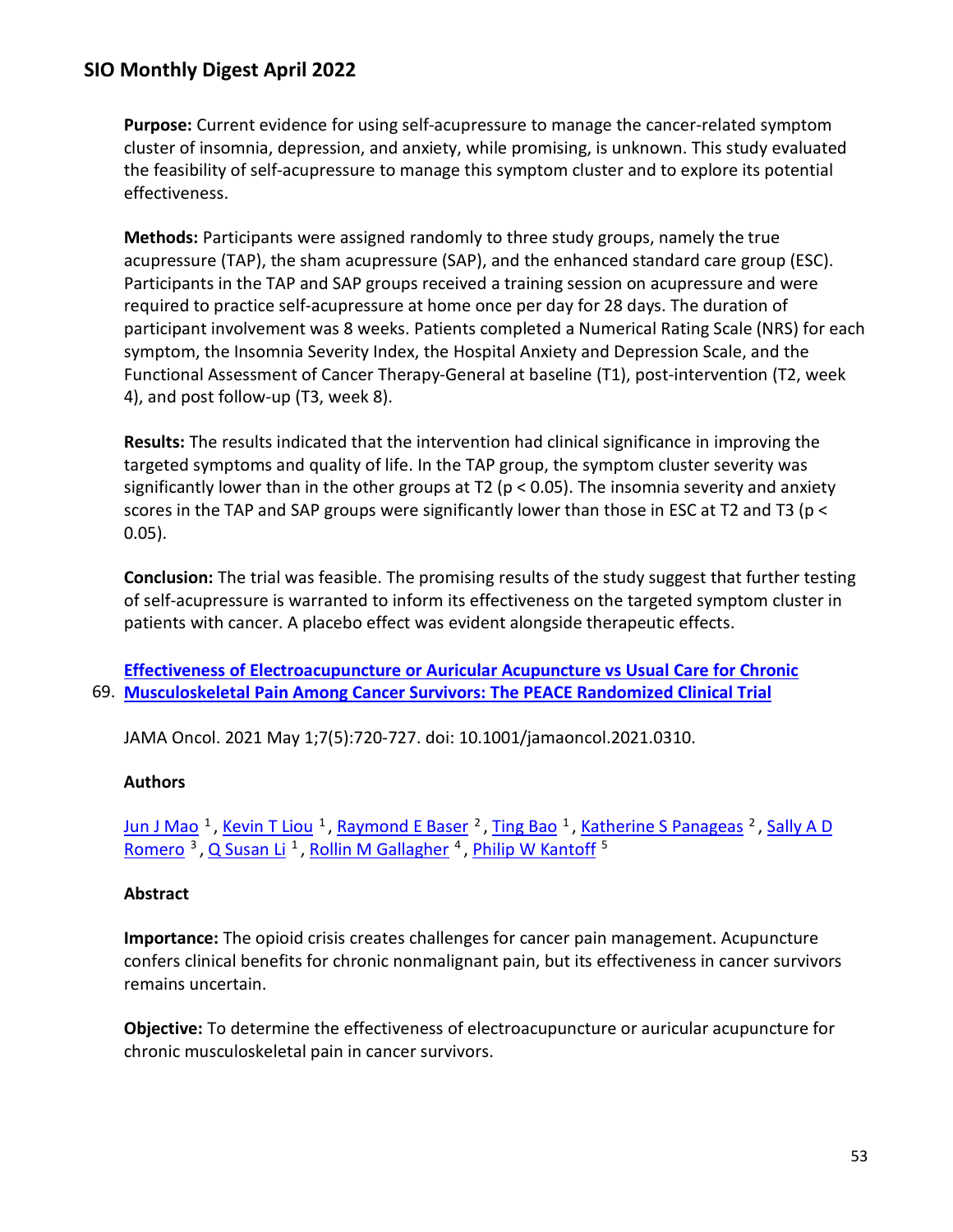**Design, setting, and participants:** The Personalized Electroacupuncture vs Auricular Acupuncture Comparative Effectiveness (PEACE) trial is a randomized clinical trial that was conducted from March 2017 to October 2019 (follow-up completed April 2020) across an urban academic cancer center and 5 suburban sites in New York and New Jersey. Study statisticians were blinded to treatment assignments. The 360 adults included in the study had a prior cancer diagnosis but no current evidence of disease, reported musculoskeletal pain for at least 3 months, and selfreported pain intensity on the Brief Pain Inventory (BPI) ranging from 0 (no pain) to 10 (worst pain imaginable).

**Interventions:** Patients were randomized 2:2:1 to electroacupuncture (n = 145), auricular acupuncture (n = 143), or usual care (n = 72). Intervention groups received 10 weekly sessions of electroacupuncture or auricular acupuncture. Ten acupuncture sessions were offered to the usual care group from weeks 12 through 24.

**Main outcomes and measures:** The primary outcome was change in average pain severity score on the BPI from baseline to week 12. Using a gatekeeping multiple-comparison procedure, electroacupuncture and auricular acupuncture were compared with usual care using a linear mixed model. Noninferiority of auricular acupuncture to electroacupuncture was tested if both interventions were superior to usual care.

**Results:** Among 360 cancer survivors (mean [SD] age, 62.1 [12.7] years; mean [SD] baseline BPI score, 5.2 [1.7] points; 251 [69.7%] women; and 88 [24.4%] non-White), 340 (94.4%) completed the primary end point. Compared with usual care, electroacupuncture reduced pain severity by 1.9 points (97.5% CI, 1.4-2.4 points; P < .001) and auricular acupuncture reduced by 1.6 points (97.5% CI, 1.0-2.1 points; P < .001) from baseline to week 12. Noninferiority of auricular acupuncture to electroacupuncture was not demonstrated. Adverse events were mild; 15 of 143 (10.5%) patients receiving auricular acupuncture and 1 of 145 (0.7%) patients receiving electroacupuncture discontinued treatments due to adverse events (P < .001).

**Conclusions and relevance:** In this randomized clinical trial among cancer survivors with chronic musculoskeletal pain, electroacupuncture and auricular acupuncture produced greater pain reduction than usual care. However, auricular acupuncture did not demonstrate noninferiority to electroacupuncture, and patients receiving it had more adverse events.

70. **[from essential oil of medicinal plant](https://nam11.safelinks.protection.outlook.com/?url=https%3A%2F%2Fpubmed.ncbi.nlm.nih.gov%2F33678083%2F&data=04%7C01%7Calmira.catic%40emory.edu%7C478ade74754b4c15a64f08da13eab169%7Ce004fb9cb0a4424fbcd0322606d5df38%7C0%7C0%7C637844196312553050%7CUnknown%7CTWFpbGZsb3d8eyJWIjoiMC4wLjAwMDAiLCJQIjoiV2luMzIiLCJBTiI6Ik1haWwiLCJXVCI6Mn0%3D%7C3000&sdata=uSTp7bQYSQvJawCLroj8vpkYdFbs2udCUvq1E%2F7enPc%3D&reserved=0)** *Piper rivinoides* **Kunth Apoptotic effect of β[-pinene on oral squamous cell carcinoma as one of the major compounds](https://nam11.safelinks.protection.outlook.com/?url=https%3A%2F%2Fpubmed.ncbi.nlm.nih.gov%2F33678083%2F&data=04%7C01%7Calmira.catic%40emory.edu%7C478ade74754b4c15a64f08da13eab169%7Ce004fb9cb0a4424fbcd0322606d5df38%7C0%7C0%7C637844196312553050%7CUnknown%7CTWFpbGZsb3d8eyJWIjoiMC4wLjAwMDAiLCJQIjoiV2luMzIiLCJBTiI6Ik1haWwiLCJXVCI6Mn0%3D%7C3000&sdata=uSTp7bQYSQvJawCLroj8vpkYdFbs2udCUvq1E%2F7enPc%3D&reserved=0)** 

Nat Prod Res. 2022 Mar;36(6):1636-1640. doi: 10.1080/14786419.2021.1895148. Epub 2021 Mar 7.

### **Authors**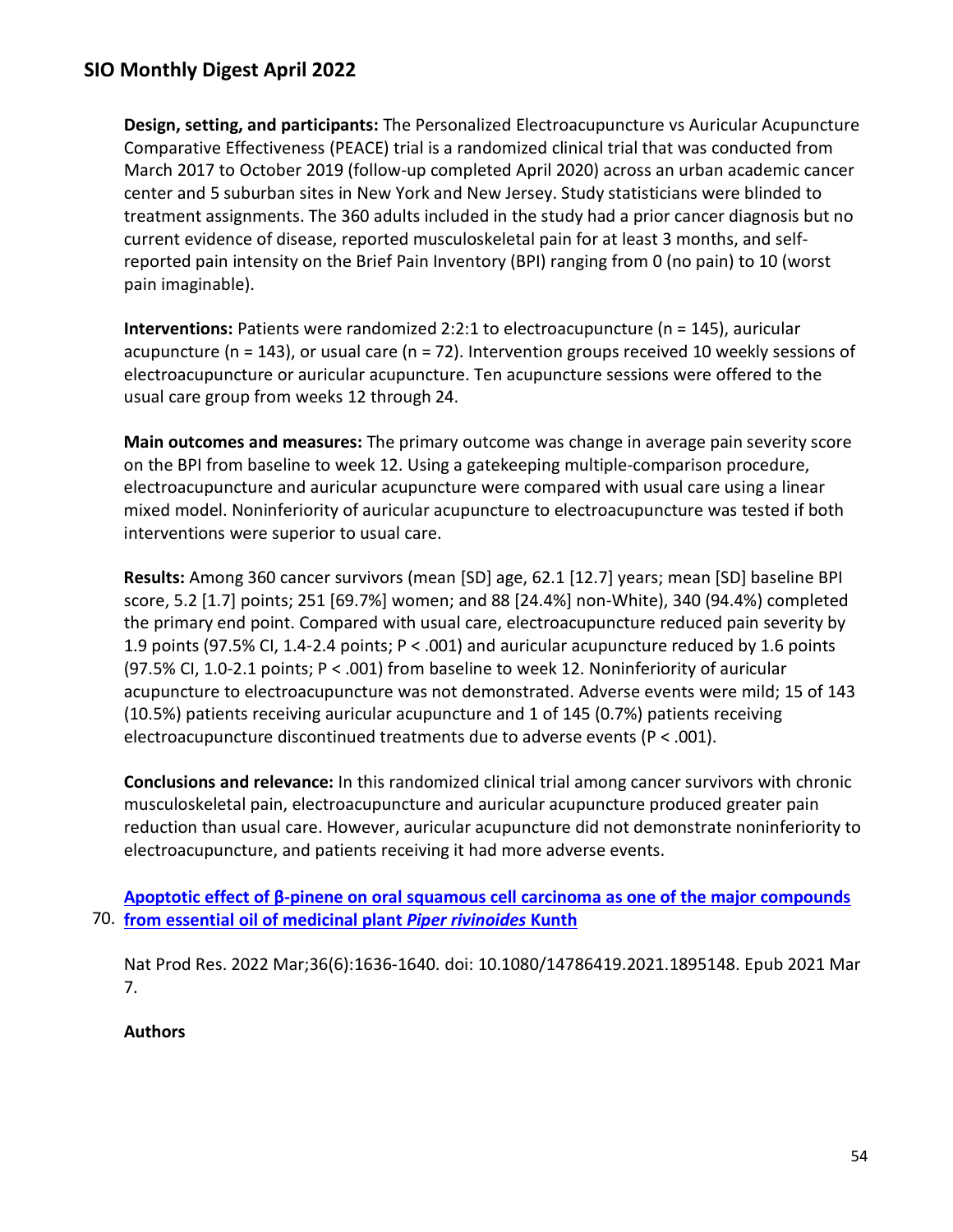[Thaíssa Queiróz Machado](https://nam11.safelinks.protection.outlook.com/?url=https%3A%2F%2Fpubmed.ncbi.nlm.nih.gov%2F%3Fsize%3D100%26term%3DMachado%2BTQ%26cauthor_id%3D33678083&data=04%7C01%7Calmira.catic%40emory.edu%7C478ade74754b4c15a64f08da13eab169%7Ce004fb9cb0a4424fbcd0322606d5df38%7C0%7C0%7C637844196312553050%7CUnknown%7CTWFpbGZsb3d8eyJWIjoiMC4wLjAwMDAiLCJQIjoiV2luMzIiLCJBTiI6Ik1haWwiLCJXVCI6Mn0%3D%7C3000&sdata=0AOkOl7ParGrvPRmtqtMVG4uWxgl2USuZjaW8Lgzt6w%3D&reserved=0)<sup>1</sup>, [Jessica Regina Sales Felisberto](https://nam11.safelinks.protection.outlook.com/?url=https%3A%2F%2Fpubmed.ncbi.nlm.nih.gov%2F%3Fsize%3D100%26term%3DFelisberto%2BJRS%26cauthor_id%3D33678083&data=04%7C01%7Calmira.catic%40emory.edu%7C478ade74754b4c15a64f08da13eab169%7Ce004fb9cb0a4424fbcd0322606d5df38%7C0%7C0%7C637844196312553050%7CUnknown%7CTWFpbGZsb3d8eyJWIjoiMC4wLjAwMDAiLCJQIjoiV2luMzIiLCJBTiI6Ik1haWwiLCJXVCI6Mn0%3D%7C3000&sdata=uFopfzcYZ8JNV%2B9PBIHDPxrHPO5H%2FW%2BLZBJZ7yf%2BLak%3D&reserved=0)<sup>2</sup>, [Elsie Franklin Guimarães](https://nam11.safelinks.protection.outlook.com/?url=https%3A%2F%2Fpubmed.ncbi.nlm.nih.gov%2F%3Fsize%3D100%26term%3DGuimar%25C3%25A3es%2BEF%26cauthor_id%3D33678083&data=04%7C01%7Calmira.catic%40emory.edu%7C478ade74754b4c15a64f08da13eab169%7Ce004fb9cb0a4424fbcd0322606d5df38%7C0%7C0%7C637844196312553050%7CUnknown%7CTWFpbGZsb3d8eyJWIjoiMC4wLjAwMDAiLCJQIjoiV2luMzIiLCJBTiI6Ik1haWwiLCJXVCI6Mn0%3D%7C3000&sdata=Or7%2Fv9sIGKnl8mLyKezB4U8ZY387l66YtIaQ3mGcgy4%3D&reserved=0)<sup>2</sup>, George [Azevedo de Queiroz](https://nam11.safelinks.protection.outlook.com/?url=https%3A%2F%2Fpubmed.ncbi.nlm.nih.gov%2F%3Fsize%3D100%26term%3DQueiroz%2BGA%26cauthor_id%3D33678083&data=04%7C01%7Calmira.catic%40emory.edu%7C478ade74754b4c15a64f08da13eab169%7Ce004fb9cb0a4424fbcd0322606d5df38%7C0%7C0%7C637844196312553050%7CUnknown%7CTWFpbGZsb3d8eyJWIjoiMC4wLjAwMDAiLCJQIjoiV2luMzIiLCJBTiI6Ik1haWwiLCJXVCI6Mn0%3D%7C3000&sdata=Zq4whNvLxNimazwoGDdioNbUvs7dPS4zExI6wFo7bfo%3D&reserved=0) <sup>2 3</sup>, [Anna Carolina Carvalho da Fonseca](https://nam11.safelinks.protection.outlook.com/?url=https%3A%2F%2Fpubmed.ncbi.nlm.nih.gov%2F%3Fsize%3D100%26term%3DFonseca%2BACCD%26cauthor_id%3D33678083&data=04%7C01%7Calmira.catic%40emory.edu%7C478ade74754b4c15a64f08da13eab169%7Ce004fb9cb0a4424fbcd0322606d5df38%7C0%7C0%7C637844196312553050%7CUnknown%7CTWFpbGZsb3d8eyJWIjoiMC4wLjAwMDAiLCJQIjoiV2luMzIiLCJBTiI6Ik1haWwiLCJXVCI6Mn0%3D%7C3000&sdata=jitIafDgBuEUCbzhyXlnDat85bR5vMGoobkuv0KYbWE%3D&reserved=0) <sup>1</sup>, [Ygor Jessé Ramos](https://nam11.safelinks.protection.outlook.com/?url=https%3A%2F%2Fpubmed.ncbi.nlm.nih.gov%2F%3Fsize%3D100%26term%3DRamos%2BYJ%26cauthor_id%3D33678083&data=04%7C01%7Calmira.catic%40emory.edu%7C478ade74754b4c15a64f08da13eab169%7Ce004fb9cb0a4424fbcd0322606d5df38%7C0%7C0%7C637844196312553050%7CUnknown%7CTWFpbGZsb3d8eyJWIjoiMC4wLjAwMDAiLCJQIjoiV2luMzIiLCJBTiI6Ik1haWwiLCJXVCI6Mn0%3D%7C3000&sdata=YzSB%2FNzaNyrlJLypn0jhYDiP%2BSdqM8Ina%2BFmwbBZzCY%3D&reserved=0) <sup>2</sup>, André Mesquita Marques<sup>4</sup>, Davyson de Lima Moreira<sup>4</sup>, Bruno Kaufmann Robbs<sup>5</sup>

### **Abstract**

Oral squamous cell carcinoma (OSCC) is the most common type of head and neck malignancy. Research on essential oils (EOs) has shown important cytotoxic and anti-tumor properties, among others. Piperaceae species are rich in EOs and here we highlight *Piper rivinoides* Kunth. We investigated the crude EOs from *P. rivinoides*, their pure major constituents and an enriched fraction with the main EO compounds (EF) as cytotoxic and selective OSCC agents. EOs presented as main compounds (-)-α-pinene, (-)-β-pinene and limonene. EOs showed an IC<sub>50</sub> lower than all isolated compounds, except for (-)-β-pinene in OSCC cells. The (-)-β-pinene induced cell death with apoptotic characteristics. Commercial standards showed greater selectivity than EOs, and (- )-β-pinene was the most selective among them. EF showed higher selectivity compared to crude EOs and carboplatin, turning it into a good candidate as an anticancer fraction. These results are important for the possible development of new treatments for OSCC.

71. **[research](https://nam11.safelinks.protection.outlook.com/?url=https%3A%2F%2Fpubmed.ncbi.nlm.nih.gov%2F33621207%2F&data=04%7C01%7Calmira.catic%40emory.edu%7C478ade74754b4c15a64f08da13eab169%7Ce004fb9cb0a4424fbcd0322606d5df38%7C0%7C0%7C637844196312709303%7CUnknown%7CTWFpbGZsb3d8eyJWIjoiMC4wLjAwMDAiLCJQIjoiV2luMzIiLCJBTiI6Ik1haWwiLCJXVCI6Mn0%3D%7C3000&sdata=jmPU5tu42YvYUKX1ehduy2qLfHvtPp0QshYM%2F%2BuJBV0%3D&reserved=0)  [Natural products based nanoformulations for cancer treatment: current evolution in Indian](https://nam11.safelinks.protection.outlook.com/?url=https%3A%2F%2Fpubmed.ncbi.nlm.nih.gov%2F33621207%2F&data=04%7C01%7Calmira.catic%40emory.edu%7C478ade74754b4c15a64f08da13eab169%7Ce004fb9cb0a4424fbcd0322606d5df38%7C0%7C0%7C637844196312709303%7CUnknown%7CTWFpbGZsb3d8eyJWIjoiMC4wLjAwMDAiLCJQIjoiV2luMzIiLCJBTiI6Ik1haWwiLCJXVCI6Mn0%3D%7C3000&sdata=jmPU5tu42YvYUKX1ehduy2qLfHvtPp0QshYM%2F%2BuJBV0%3D&reserved=0)**

Biomed Mater. 2021 Mar 8;16(4). doi: 10.1088/1748-605X/abe8f2.

### **Authors**

Moumita Kundu<sup>1</sup>, Ranabir Majumder<sup>1</sup>, Chandan Kanta Das<sup>1</sup>, Mahitosh Mandal<sup>1</sup>

### **Abstract**

The use of medicinal plants is as ancient as human civilization. The development of phytochemistry and pharmacology facilitates the identification of natural bioactive compounds and their mechanisms of action, including against cancer. The efficacy and the safety of a bioactive compound depend on its optimal delivery to the target site. Most natural bioactive compounds (phenols, flavonoids, tannins, etc) are unable to reach their target sites due to their low water solubility, less cellular absorption, and high molecular weight, leading to their failure into clinical translation. Therefore, many scientific studies are going on to overcome the drawbacks of natural products for clinical applications. Several studies in India, as well as worldwide, have proposed the development of natural products-based nanoformulations to increase their efficacy and safety profile for cancer therapy by improving the delivery of natural bioactive compounds to their target site. Therefore, we are trying to discuss the development of natural products-based nanoformulations in India to improve the efficacy and safety of natural bioactive compounds against cancer.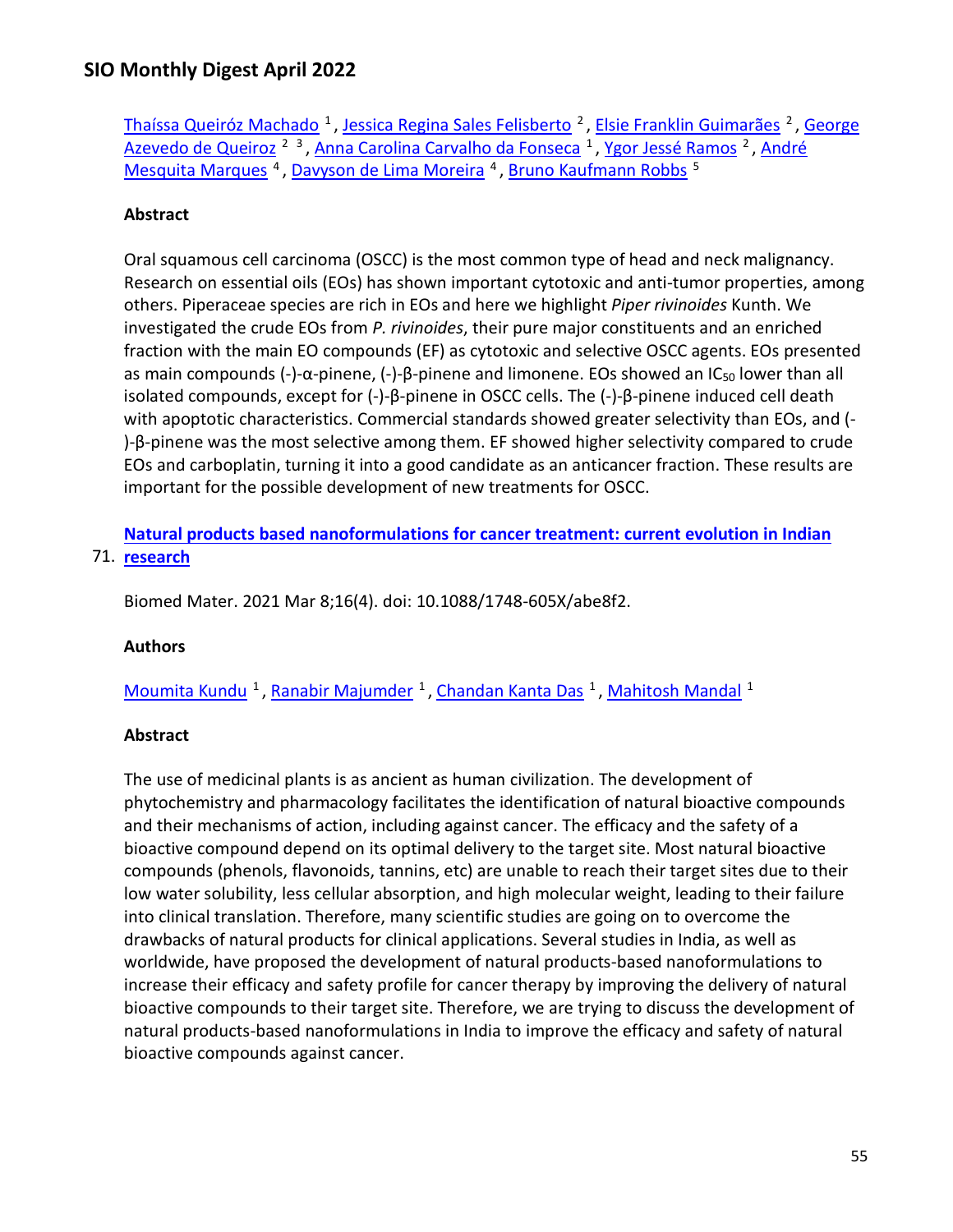72. **[kappa B expression during primary treatment for breast cancer: A randomized trial](https://nam11.safelinks.protection.outlook.com/?url=https%3A%2F%2Fpubmed.ncbi.nlm.nih.gov%2F33611132%2F&data=04%7C01%7Calmira.catic%40emory.edu%7C478ade74754b4c15a64f08da13eab169%7Ce004fb9cb0a4424fbcd0322606d5df38%7C0%7C0%7C637844196312709303%7CUnknown%7CTWFpbGZsb3d8eyJWIjoiMC4wLjAwMDAiLCJQIjoiV2luMzIiLCJBTiI6Ik1haWwiLCJXVCI6Mn0%3D%7C3000&sdata=7zjSt2%2FOV9UFxVyhD2nqHxXhmkA%2Bw6bA3I8np9%2Fv24w%3D&reserved=0)  [Effects of brief stress management interventions on distress and leukocyte nuclear factor](https://nam11.safelinks.protection.outlook.com/?url=https%3A%2F%2Fpubmed.ncbi.nlm.nih.gov%2F33611132%2F&data=04%7C01%7Calmira.catic%40emory.edu%7C478ade74754b4c15a64f08da13eab169%7Ce004fb9cb0a4424fbcd0322606d5df38%7C0%7C0%7C637844196312709303%7CUnknown%7CTWFpbGZsb3d8eyJWIjoiMC4wLjAwMDAiLCJQIjoiV2luMzIiLCJBTiI6Ik1haWwiLCJXVCI6Mn0%3D%7C3000&sdata=7zjSt2%2FOV9UFxVyhD2nqHxXhmkA%2Bw6bA3I8np9%2Fv24w%3D&reserved=0)** 

Psychoneuroendocrinology. 2021 Apr;126:105163. doi: 10.1016/j.psyneuen.2021.105163. Epub 2021 Feb 4.

### **Authors**

Alain Diaz<sup>1</sup>, Chloe J Taub<sup>2</sup>, Marc E Lippman<sup>3</sup>, Michael H Antoni<sup>4</sup>, Bonnie B Blomberg<sup>5</sup>

### **Abstract**

**Background:** A randomized controlled trial (RCT) of 5-week stress management interventions teaching cognitive behavioral therapy (CBT) or relaxation training (RT) techniques showed decreases in stress and serum inflammatory markers over 12 months in women undergoing treatment for breast cancer (BCa). To understand the molecular mechanisms involved, we examined the effects of these interventions on the transcription factor NF-κB DNA binding activity in leukocytes in parallel with circulating inflammatory markers, stress management skill efficacy and multiple distress indicators.

**Methods:** This is a secondary analysis using blood samples of 51 BCa patients (Stage 0-III) with high cancer-specific distress selected from a completed RCT [\(NCT02103387\)](https://nam11.safelinks.protection.outlook.com/?url=http%3A%2F%2Fclinicaltrials.gov%2Fshow%2FNCT02103387&data=04%7C01%7Calmira.catic%40emory.edu%7C478ade74754b4c15a64f08da13eab169%7Ce004fb9cb0a4424fbcd0322606d5df38%7C0%7C0%7C637844196312709303%7CUnknown%7CTWFpbGZsb3d8eyJWIjoiMC4wLjAwMDAiLCJQIjoiV2luMzIiLCJBTiI6Ik1haWwiLCJXVCI6Mn0%3D%7C3000&sdata=d%2BJfmDGCbydwDa12wxIvya834mYNHql1f8LXbIcFpdo%3D&reserved=0). Women were randomized to one of three conditions, CBT, RT or health education control (HE). Blood samples and self-reported distress measures (Affects Balance Scale-Negative Affect [ABS-NA], Impact of Events Scale-hyperarousal [IES-H] and intrusive thoughts [IES-I]) were collected at baseline (T0) and 12-month follow-up (T2). Self-reported distress measures and perceived stress management skills (PSMS) were also measured immediately post-intervention (baseline + 2 months: T1). Repeated measures analyses compared changes in distress and NF-κB expression among conditions, controlling for age, stage of cancer, days from surgery to baseline, and receipt of chemotherapy and radiation. Regression analyses related T0 to T2 change in NF-κB expression with T0 to T1 changes in self-reported PSMS and distress measures. Exploratory regression analyses also associated change in NF-κB expression with change in serum cytokines (IL-1β, IL-6 and TNF-α); and s100A8/A9, a circulating inflammatory marker important in breast cancer progression.

**Results:** There was a significant condition (CBT/RT, HE)xtime (T0, T2) effect on NF-κB, F(1, 39)= 5.267, p = 0.036, wherein NF-κB expression significantly increased over time for HE but did not change for RT or CBT. Greater increases in PSMS from T0 to T1 were associated with less increase in NF-κB expression over 12 months ( $\beta$  = -0.426, t(36) = -2.637, p = 0.048). We found that women assigned to active intervention (CBT/RT) had significant decreases in ABS-NA (F(1, 40)= 6.537, p = 0.028) and IES-I (F(1, 40)= 4.391,  $p = 0.043$ ) from T0 to T1 compared to women assigned to HE, who showed no change over time (p's > 0.10). For women assigned to CBT or RT, lower NF-κB expression at T2 was related to less ABS-NA, IES-H, and IES-I, all p's < 0.05, although T0-T1 change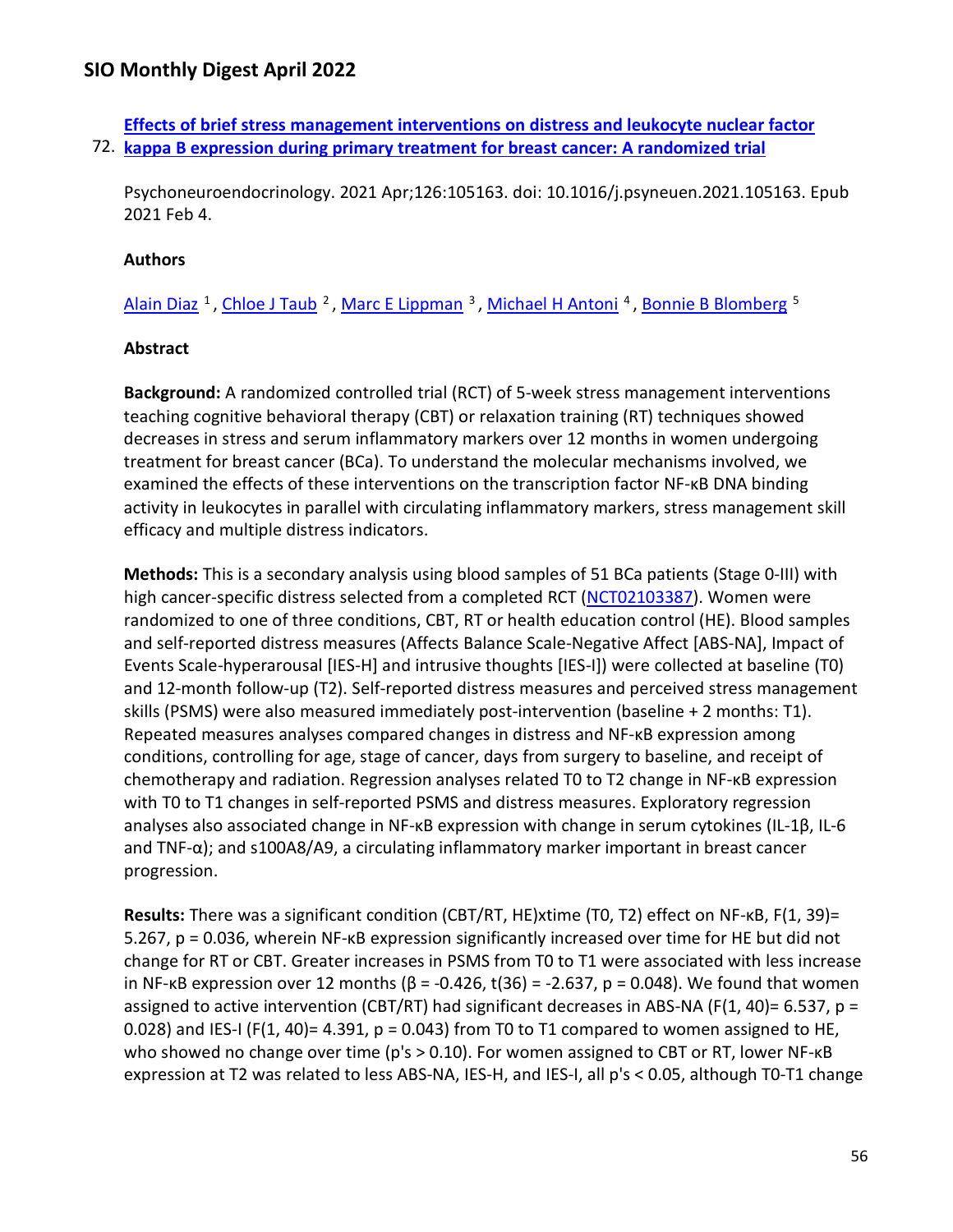in distress was not related to T0-T2 change in NF-κB expression for those in an active intervention.

**Conclusions:** Brief CBT or RT stress management interventions can mitigate increases in proinflammatory leukocyte NF-κB binding over 12 months of primary treatment in highly distressed BCa patients. These effects are likely brought about by improved stress management skills.

73. **[Defect and Enhances Autophagy in Experimental Models of Parkinson's Disease](https://nam11.safelinks.protection.outlook.com/?url=https%3A%2F%2Fpubmed.ncbi.nlm.nih.gov%2F33432492%2F&data=04%7C01%7Calmira.catic%40emory.edu%7C478ade74754b4c15a64f08da13eab169%7Ce004fb9cb0a4424fbcd0322606d5df38%7C0%7C0%7C637844196312709303%7CUnknown%7CTWFpbGZsb3d8eyJWIjoiMC4wLjAwMDAiLCJQIjoiV2luMzIiLCJBTiI6Ik1haWwiLCJXVCI6Mn0%3D%7C3000&sdata=r08lag0KY6zyOLUkrOBGzL2iDam%2FjWXjBB%2Fbfd1LRqU%3D&reserved=0)  [Extract of Polygala tenuifolia, Angelica tenuissima, and Dimocarpus longan Reduces Behavioral](https://nam11.safelinks.protection.outlook.com/?url=https%3A%2F%2Fpubmed.ncbi.nlm.nih.gov%2F33432492%2F&data=04%7C01%7Calmira.catic%40emory.edu%7C478ade74754b4c15a64f08da13eab169%7Ce004fb9cb0a4424fbcd0322606d5df38%7C0%7C0%7C637844196312709303%7CUnknown%7CTWFpbGZsb3d8eyJWIjoiMC4wLjAwMDAiLCJQIjoiV2luMzIiLCJBTiI6Ik1haWwiLCJXVCI6Mn0%3D%7C3000&sdata=r08lag0KY6zyOLUkrOBGzL2iDam%2FjWXjBB%2Fbfd1LRqU%3D&reserved=0)** 

Neuromolecular Med. 2021 Sep;23(3):428-443. doi: 10.1007/s12017-020-08643-x. Epub 2021 Jan 11.

## **Authors**

Huan Li<sup># 1 2 3</sup>, Joonki Kim<sup># 1</sup>, [Huynh Nguyen Khanh Tran](https://nam11.safelinks.protection.outlook.com/?url=https%3A%2F%2Fpubmed.ncbi.nlm.nih.gov%2F%3Fsize%3D100%26term%3DTran%2BHNK%26cauthor_id%3D33432492&data=04%7C01%7Calmira.catic%40emory.edu%7C478ade74754b4c15a64f08da13eab169%7Ce004fb9cb0a4424fbcd0322606d5df38%7C0%7C0%7C637844196312865528%7CUnknown%7CTWFpbGZsb3d8eyJWIjoiMC4wLjAwMDAiLCJQIjoiV2luMzIiLCJBTiI6Ik1haWwiLCJXVCI6Mn0%3D%7C3000&sdata=uiD4DAl%2BYNrTWhQdeSBCnlu7cAtJEE0Kl3PQYaUb10g%3D&reserved=0) <sup>1</sup>, [Chang Hwan Lee](https://nam11.safelinks.protection.outlook.com/?url=https%3A%2F%2Fpubmed.ncbi.nlm.nih.gov%2F%3Fsize%3D100%26term%3DLee%2BCH%26cauthor_id%3D33432492&data=04%7C01%7Calmira.catic%40emory.edu%7C478ade74754b4c15a64f08da13eab169%7Ce004fb9cb0a4424fbcd0322606d5df38%7C0%7C0%7C637844196312865528%7CUnknown%7CTWFpbGZsb3d8eyJWIjoiMC4wLjAwMDAiLCJQIjoiV2luMzIiLCJBTiI6Ik1haWwiLCJXVCI6Mn0%3D%7C3000&sdata=iqQo1eCp2oYwuDPSkRTFOvsbX4RfMj5T%2BaXBDBKgeqM%3D&reserved=0) <sup>4</sup>, [Jonghyun Hur](https://nam11.safelinks.protection.outlook.com/?url=https%3A%2F%2Fpubmed.ncbi.nlm.nih.gov%2F%3Fsize%3D100%26term%3DHur%2BJ%26cauthor_id%3D33432492&data=04%7C01%7Calmira.catic%40emory.edu%7C478ade74754b4c15a64f08da13eab169%7Ce004fb9cb0a4424fbcd0322606d5df38%7C0%7C0%7C637844196312865528%7CUnknown%7CTWFpbGZsb3d8eyJWIjoiMC4wLjAwMDAiLCJQIjoiV2luMzIiLCJBTiI6Ik1haWwiLCJXVCI6Mn0%3D%7C3000&sdata=6remahgBLgdrz0UI6raUeOB9wDck1h8Cq84IJyDHjgY%3D&reserved=0) <sup>4</sup> , Min Cheol Kim<sup>1</sup>, [Hyun Ok Yang](https://nam11.safelinks.protection.outlook.com/?url=https%3A%2F%2Fpubmed.ncbi.nlm.nih.gov%2F%3Fsize%3D100%26term%3DYang%2BHO%26cauthor_id%3D33432492&data=04%7C01%7Calmira.catic%40emory.edu%7C478ade74754b4c15a64f08da13eab169%7Ce004fb9cb0a4424fbcd0322606d5df38%7C0%7C0%7C637844196312865528%7CUnknown%7CTWFpbGZsb3d8eyJWIjoiMC4wLjAwMDAiLCJQIjoiV2luMzIiLCJBTiI6Ik1haWwiLCJXVCI6Mn0%3D%7C3000&sdata=Y9Mv4%2FgbYsmKMhKxu46pkVDulnLhXZE1c4ZZFmweOmU%3D&reserved=0)  $5\,6\,7$ 

## **Abstract**

The 20% ethanol extract of Polygala tenuifolia, Angelica tenuissima, and Dimocarpus longan (WIN-1001X) was derived from a modified version of Korean traditional herbal formula 'Chungsimyeolda-tang' which has been used for the treatment of cerebrovascular disorders. The Parkinson's disease presents with impaired motor functions and loss of dopaminergic neurons. However, the treatment for Parkinson's disease is not established until now. This study aims to elucidate the therapeutic advantages of WIN-1001X on animal models of Parkinson's disease. WIN-1001X administration successfully relieved the Parkinsonism symptoms in 1-methyl-4 phenyl-1,2,3,6-tetrahydropyridine (MPTP)-induced Parkinson's disease mice tested by rota-rod and pole tests. The loss of tyrosine hydroxylase activities in substantia nigra and striatum was also attenuated by administration of WIN-1001X. In mice with sub-chronical MPTP injections, autophagy-related proteins, such as LC3, beclin-1, mTOR, and p62, were measured using the immunoblot assay. The results were favorable to induction of autophagy after the WIN-1001X administration. WIN-1001X treatment on 6-hydroxydopamine-injected rats also exhibited protective effects against striatal neuronal damage and loss of dopaminergic cells. Such protection is expected to be due to the positive regulation of autophagy by administration of WIN-1001X with confirmation both in vivo and in vitro. In addition, an active compound, onjisaponin B was isolated and identified from WIN-1001X. Onjisaponin B also showed significant autophagosome-inducing effect in human neuroblastoma cell line. Our study suggests that relief of Parkinsonism symptoms and rescue of tyrosine hydroxylase activity in dopaminergic neurons are affected by autophagy enhancing effect of WIN-1001X which the onjisaponin B is one of the major components of activity.

**[Radioprotective Effects of Plants from the Lamiaceae Family](https://nam11.safelinks.protection.outlook.com/?url=https%3A%2F%2Fpubmed.ncbi.nlm.nih.gov%2F33121420%2F&data=04%7C01%7Calmira.catic%40emory.edu%7C478ade74754b4c15a64f08da13eab169%7Ce004fb9cb0a4424fbcd0322606d5df38%7C0%7C0%7C637844196312865528%7CUnknown%7CTWFpbGZsb3d8eyJWIjoiMC4wLjAwMDAiLCJQIjoiV2luMzIiLCJBTiI6Ik1haWwiLCJXVCI6Mn0%3D%7C3000&sdata=OL6pd%2BXy8p6qFkqnvTqGBPE4zO1TvH%2FjGxYVFh6fPeU%3D&reserved=0)**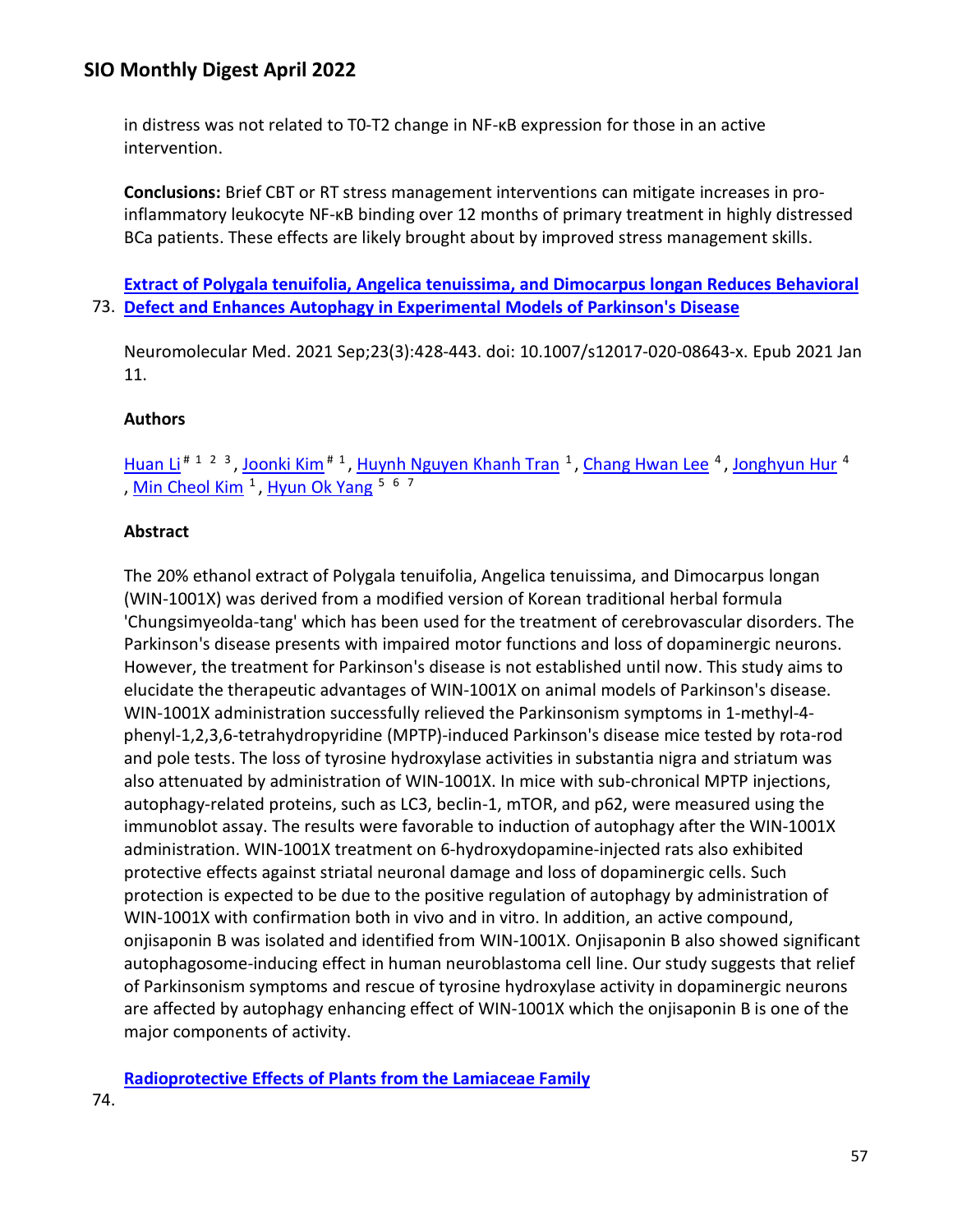Anticancer Agents Med Chem. 2022;22(1):4-19. doi: 10.2174/1871520620666201029120147.

### **Authors**

[Tomasz M Karpiński](https://nam11.safelinks.protection.outlook.com/?url=https%3A%2F%2Fpubmed.ncbi.nlm.nih.gov%2F%3Fsize%3D100%26term%3DKarpi%25C5%2584ski%2BTM%26cauthor_id%3D33121420&data=04%7C01%7Calmira.catic%40emory.edu%7C478ade74754b4c15a64f08da13eab169%7Ce004fb9cb0a4424fbcd0322606d5df38%7C0%7C0%7C637844196312865528%7CUnknown%7CTWFpbGZsb3d8eyJWIjoiMC4wLjAwMDAiLCJQIjoiV2luMzIiLCJBTiI6Ik1haWwiLCJXVCI6Mn0%3D%7C3000&sdata=LeXhnIJmSKuvD5xNZ8dWAfRzDM3fqN%2FaqcoXhURxiew%3D&reserved=0)<sup>1</sup>, Artur Adamczak<sup>2</sup>, [Marcin Ożarowski](https://nam11.safelinks.protection.outlook.com/?url=https%3A%2F%2Fpubmed.ncbi.nlm.nih.gov%2F%3Fsize%3D100%26term%3DO%25C5%25BCarowski%2BM%26cauthor_id%3D33121420&data=04%7C01%7Calmira.catic%40emory.edu%7C478ade74754b4c15a64f08da13eab169%7Ce004fb9cb0a4424fbcd0322606d5df38%7C0%7C0%7C637844196312865528%7CUnknown%7CTWFpbGZsb3d8eyJWIjoiMC4wLjAwMDAiLCJQIjoiV2luMzIiLCJBTiI6Ik1haWwiLCJXVCI6Mn0%3D%7C3000&sdata=GMaVaHymPYiPOtU8uAzc9cZjfs1Ww1ScEupsf1%2BFASM%3D&reserved=0)<sup>3</sup>

#### **Abstract**

**Background:** Edible and medicinal plants are still an interesting source of promising biologically active substances for drug discovery and development. At a time of increasing cancer incidence in the world, alleviating the bothersome side effects of radiotherapy in debilitated cancer patients is becoming an important challenge.

**Objective:** The aim of the study was to overview the literature data concerning the radioprotective activity of extracts, essential oils, and some chemical compounds obtained from 12 species belonging to the Lamiaceae family, gathering of numerous spice and medicinal plants rich in valuable phytochemicals.

**Results:** The analysis of available publications showed radioprotective effectiveness of essential oils and complex extracts containing phenolic acids and flavonoids in various in vitro and in vivo models. Relatively welldocumented preventive properties exhibited the following species: Mentha × piperita, Ocimum tenuiflorum, Origanum vulgare, and Rosmarinus officinalis. However, few plants such as Lavandula angustifolia, Mentha arvensis, M. spicata, Plectranthus amboinicus, Salvia miltiorrhiza, S. officinalis, Scutellaria baicalensis, and Zataria multiflora should be more investigated in the future. Among the mechanisms of radioprotective effects of well-studied extracts and phytochemicals, it can be mentioned mainly the protection against chromosomal damage, scavenging free radicals, decreasing of lipid peroxidation and elevating of glutathione, superoxide dismutase, catalase, and alkaline phosphatase enzyme levels as well as the reduction of the cell death. The plant substances protected the gastrointestinal tract, bone marrow and lung fibroblasts.

**Conclusion:** The studied species of Lamiaceae family and their active chemical compounds are potent in alleviating the side effects of radiotherapy and should be considered as a complementary therapy.

75. **[members in oncology practice settings: A qualitative study](https://nam11.safelinks.protection.outlook.com/?url=https%3A%2F%2Fpubmed.ncbi.nlm.nih.gov%2F32919895%2F&data=04%7C01%7Calmira.catic%40emory.edu%7C478ade74754b4c15a64f08da13eab169%7Ce004fb9cb0a4424fbcd0322606d5df38%7C0%7C0%7C637844196312865528%7CUnknown%7CTWFpbGZsb3d8eyJWIjoiMC4wLjAwMDAiLCJQIjoiV2luMzIiLCJBTiI6Ik1haWwiLCJXVCI6Mn0%3D%7C3000&sdata=p2i9BEFKeuFvd4cgqYvjWVI8TUvOotWsw2q9g08Q2r0%3D&reserved=0)  [Spiritual care experiences by cancer patients, their family caregivers and healthcare team](https://nam11.safelinks.protection.outlook.com/?url=https%3A%2F%2Fpubmed.ncbi.nlm.nih.gov%2F32919895%2F&data=04%7C01%7Calmira.catic%40emory.edu%7C478ade74754b4c15a64f08da13eab169%7Ce004fb9cb0a4424fbcd0322606d5df38%7C0%7C0%7C637844196312865528%7CUnknown%7CTWFpbGZsb3d8eyJWIjoiMC4wLjAwMDAiLCJQIjoiV2luMzIiLCJBTiI6Ik1haWwiLCJXVCI6Mn0%3D%7C3000&sdata=p2i9BEFKeuFvd4cgqYvjWVI8TUvOotWsw2q9g08Q2r0%3D&reserved=0)** 

Explore (NY). Sep-Oct 2021;17(5):430-437. doi: 10.1016/j.explore.2020.08.015. Epub 2020 Aug 28.

### **Authors**

[Soolmaz Moosavi](https://nam11.safelinks.protection.outlook.com/?url=https%3A%2F%2Fpubmed.ncbi.nlm.nih.gov%2F%3Fsize%3D100%26term%3DMoosavi%2BS%26cauthor_id%3D32919895&data=04%7C01%7Calmira.catic%40emory.edu%7C478ade74754b4c15a64f08da13eab169%7Ce004fb9cb0a4424fbcd0322606d5df38%7C0%7C0%7C637844196312865528%7CUnknown%7CTWFpbGZsb3d8eyJWIjoiMC4wLjAwMDAiLCJQIjoiV2luMzIiLCJBTiI6Ik1haWwiLCJXVCI6Mn0%3D%7C3000&sdata=TWdgtuHOGKEY6vngF7FsZTx04VbgWINCcnGisYk7irM%3D&reserved=0) <sup>1</sup>, [Camelia Rohani](https://nam11.safelinks.protection.outlook.com/?url=https%3A%2F%2Fpubmed.ncbi.nlm.nih.gov%2F%3Fsize%3D100%26term%3DRohani%2BC%26cauthor_id%3D32919895&data=04%7C01%7Calmira.catic%40emory.edu%7C478ade74754b4c15a64f08da13eab169%7Ce004fb9cb0a4424fbcd0322606d5df38%7C0%7C0%7C637844196312865528%7CUnknown%7CTWFpbGZsb3d8eyJWIjoiMC4wLjAwMDAiLCJQIjoiV2luMzIiLCJBTiI6Ik1haWwiLCJXVCI6Mn0%3D%7C3000&sdata=ESrQifnXmknZjbCTfVhDMi3T%2FOML6vMYPx%2Fe0%2FSHNOg%3D&reserved=0) <sup>2</sup>, [Fariba Borhani](https://nam11.safelinks.protection.outlook.com/?url=https%3A%2F%2Fpubmed.ncbi.nlm.nih.gov%2F%3Fsize%3D100%26term%3DBorhani%2BF%26cauthor_id%3D32919895&data=04%7C01%7Calmira.catic%40emory.edu%7C478ade74754b4c15a64f08da13eab169%7Ce004fb9cb0a4424fbcd0322606d5df38%7C0%7C0%7C637844196312865528%7CUnknown%7CTWFpbGZsb3d8eyJWIjoiMC4wLjAwMDAiLCJQIjoiV2luMzIiLCJBTiI6Ik1haWwiLCJXVCI6Mn0%3D%7C3000&sdata=AN1InQrpeLtAQ5chwq2%2FqrlImIHN6zPHYYIMNuNK7hw%3D&reserved=0) <sup>3</sup>, [Mohammad Esmaeel Akbari](https://nam11.safelinks.protection.outlook.com/?url=https%3A%2F%2Fpubmed.ncbi.nlm.nih.gov%2F%3Fsize%3D100%26term%3DAkbari%2BME%26cauthor_id%3D32919895&data=04%7C01%7Calmira.catic%40emory.edu%7C478ade74754b4c15a64f08da13eab169%7Ce004fb9cb0a4424fbcd0322606d5df38%7C0%7C0%7C637844196313021776%7CUnknown%7CTWFpbGZsb3d8eyJWIjoiMC4wLjAwMDAiLCJQIjoiV2luMzIiLCJBTiI6Ik1haWwiLCJXVCI6Mn0%3D%7C3000&sdata=pEso1vlZxwBjHIuM4q3WlGX7imZvnAKFGbVbU0gC7gw%3D&reserved=0) <sup>4</sup>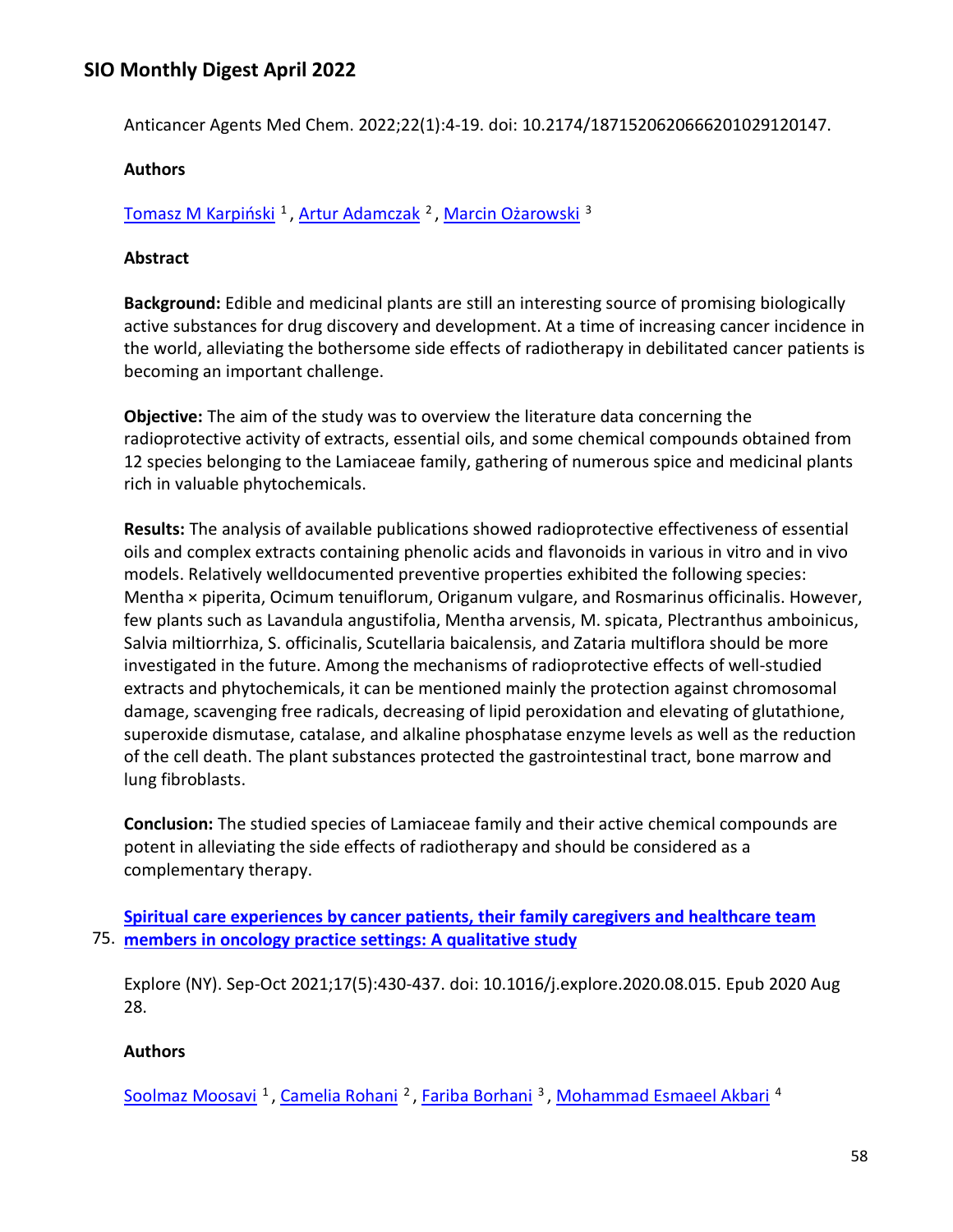### **Abstract**

**Purpose:** Integrating spirituality into the patient care within a healthcare team, increases the ability to provide "holistic care" for cancer patients. The spiritual care experiences of different involved persons can be a guide for future planning. Therefore, this study aimed to explore the spiritual care experiences of hospitalized cancer patients, their family caregivers and healthcare team members in oncology settings.

**Methods:** This is a descriptive qualitative study which was conducted with 21 participants, who were selected by purposive sampling. Semi-structured interviews were used to collect the data. The data were analyzed with conventional content analysis method.

**Results:** Two themes of "systematic care" and "caring with paradoxical results" were extracted from the spiritual care experiences of our participants.

**Conclusions:** Spiritual care as professional, comprehensive, collaborative and artistic care should be provided in a multidisciplinary healthcare team for cancer patients. Otherwise, patients may experience deprivation of spiritual services and consequently, spiritual distress.

76. **[pharmacological pain management?](https://nam11.safelinks.protection.outlook.com/?url=https%3A%2F%2Fpubmed.ncbi.nlm.nih.gov%2F32833095%2F&data=04%7C01%7Calmira.catic%40emory.edu%7C478ade74754b4c15a64f08da13eab169%7Ce004fb9cb0a4424fbcd0322606d5df38%7C0%7C0%7C637844196313021776%7CUnknown%7CTWFpbGZsb3d8eyJWIjoiMC4wLjAwMDAiLCJQIjoiV2luMzIiLCJBTiI6Ik1haWwiLCJXVCI6Mn0%3D%7C3000&sdata=g2zqyTT4vG2coYTM19psEB8Vx0DMfHmhmt3ctqqiing%3D&reserved=0)  [Could acupuncture be a treatment option for cancer patients with attitudinal barriers to](https://nam11.safelinks.protection.outlook.com/?url=https%3A%2F%2Fpubmed.ncbi.nlm.nih.gov%2F32833095%2F&data=04%7C01%7Calmira.catic%40emory.edu%7C478ade74754b4c15a64f08da13eab169%7Ce004fb9cb0a4424fbcd0322606d5df38%7C0%7C0%7C637844196313021776%7CUnknown%7CTWFpbGZsb3d8eyJWIjoiMC4wLjAwMDAiLCJQIjoiV2luMzIiLCJBTiI6Ik1haWwiLCJXVCI6Mn0%3D%7C3000&sdata=g2zqyTT4vG2coYTM19psEB8Vx0DMfHmhmt3ctqqiing%3D&reserved=0)** 

Support Care Cancer. 2021 Jan;29(1):3. doi: 10.1007/s00520-020-05712-6. Epub 2020 Aug 24.

## **Authors**

Jun Kako<sup>1</sup>, Kohei Kajiwara<sup>2</sup>, Masamitsu Kobayashi<sup>3</sup>

### *No abstract available*

**[Expanding Our Reach: the Value of Massage Therapists in Melanoma Identification](https://nam11.safelinks.protection.outlook.com/?url=https%3A%2F%2Fpubmed.ncbi.nlm.nih.gov%2F32562200%2F&data=04%7C01%7Calmira.catic%40emory.edu%7C478ade74754b4c15a64f08da13eab169%7Ce004fb9cb0a4424fbcd0322606d5df38%7C0%7C0%7C637844196313021776%7CUnknown%7CTWFpbGZsb3d8eyJWIjoiMC4wLjAwMDAiLCJQIjoiV2luMzIiLCJBTiI6Ik1haWwiLCJXVCI6Mn0%3D%7C3000&sdata=FH8cfK1QQkbIqZNSeQ4JXMyYcpYEYGJIuomVLP2mIqk%3D&reserved=0)** 

77.

J Cancer Educ. 2022 Feb;37(1):128-132. doi: 10.1007/s13187-020-01795-1.

### **Authors**

Eliezer C Kinberg<sup>1</sup>, Jeffrey Greenwald<sup>2</sup>, Janis H Fox<sup>3</sup>

### **Abstract**

Massage therapists are uniquely positioned to identify skin cancer. Seminal work in 2013 revealed that 40% of massage therapists do not receive any training in skin cancer identification (Campbell et al. J Cancer Educ 28:158-164, 2013). Limited work has been published assessing optimal training methodologies to close this educational gap. We present the results of a study in